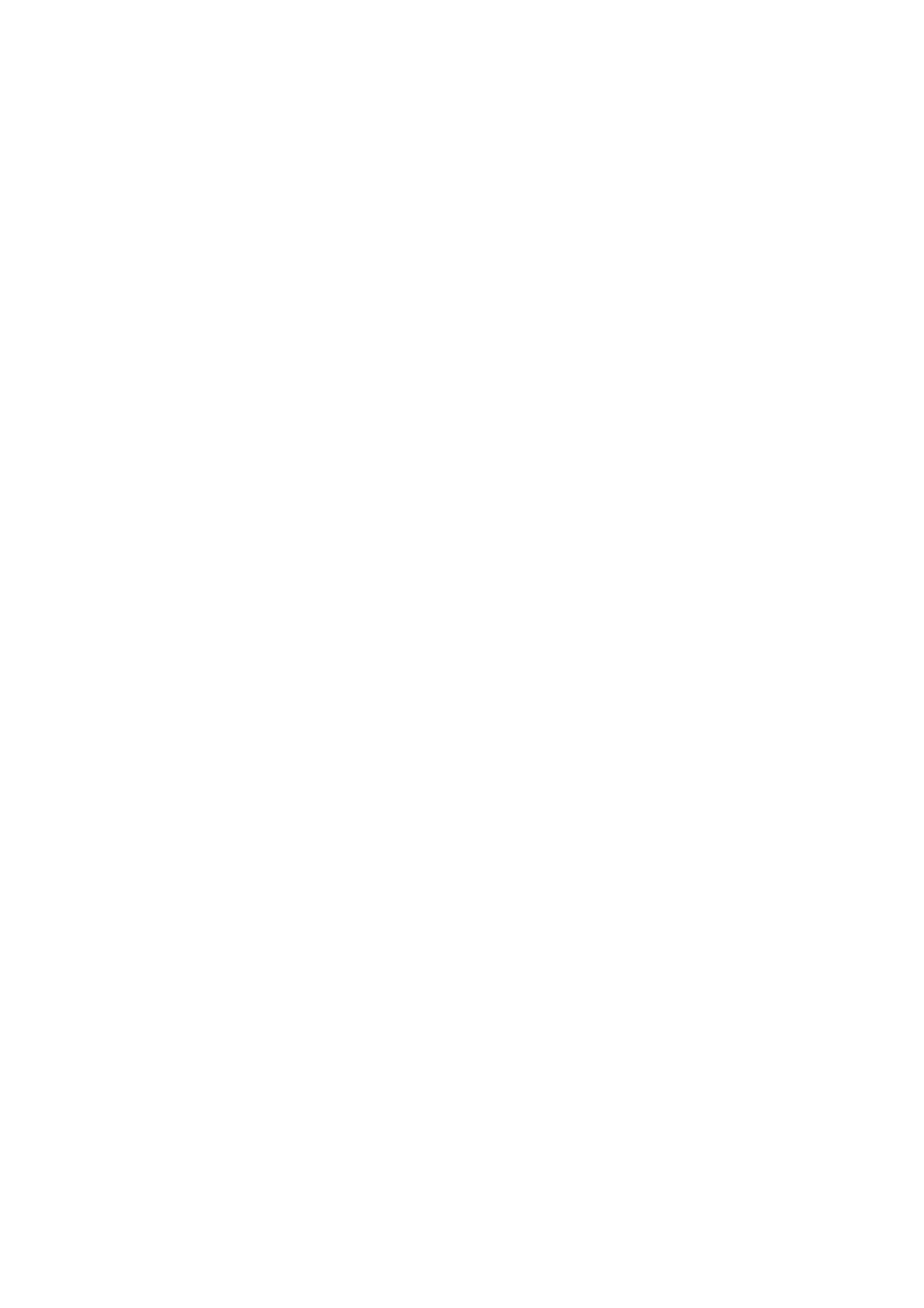Install and configure 3scale API Management.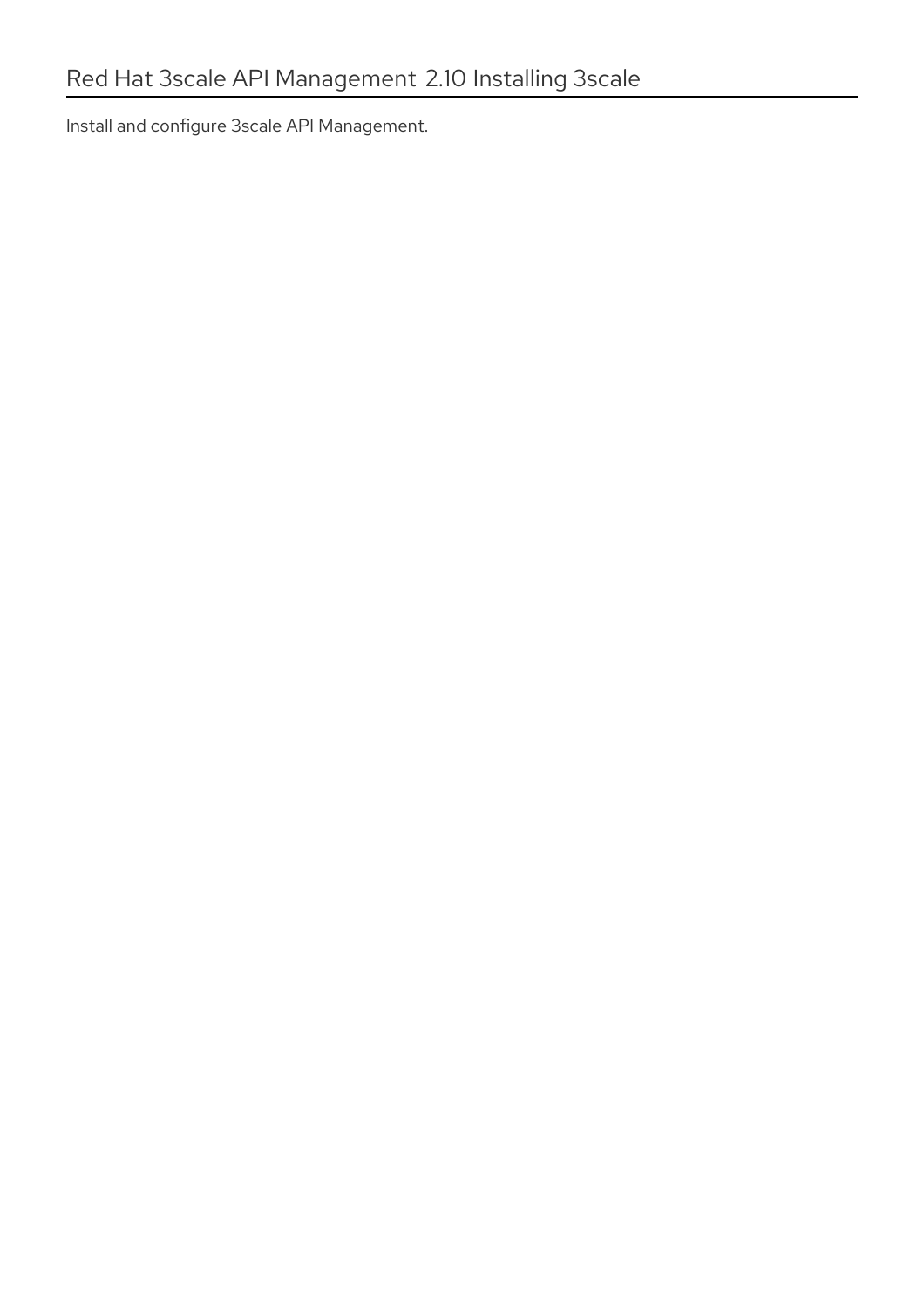## Legal Notice

Copyright © 2022 Red Hat, Inc.

The text of and illustrations in this document are licensed by Red Hat under a Creative Commons Attribution–Share Alike 3.0 Unported license ("CC-BY-SA"). An explanation of CC-BY-SA is available at

http://creativecommons.org/licenses/by-sa/3.0/

. In accordance with CC-BY-SA, if you distribute this document or an adaptation of it, you must provide the URL for the original version.

Red Hat, as the licensor of this document, waives the right to enforce, and agrees not to assert, Section 4d of CC-BY-SA to the fullest extent permitted by applicable law.

Red Hat, Red Hat Enterprise Linux, the Shadowman logo, the Red Hat logo, JBoss, OpenShift, Fedora, the Infinity logo, and RHCE are trademarks of Red Hat, Inc., registered in the United States and other countries.

Linux ® is the registered trademark of Linus Torvalds in the United States and other countries.

Java ® is a registered trademark of Oracle and/or its affiliates.

XFS ® is a trademark of Silicon Graphics International Corp. or its subsidiaries in the United States and/or other countries.

MySQL<sup>®</sup> is a registered trademark of MySQL AB in the United States, the European Union and other countries.

Node.js ® is an official trademark of Joyent. Red Hat is not formally related to or endorsed by the official Joyent Node.js open source or commercial project.

The OpenStack ® Word Mark and OpenStack logo are either registered trademarks/service marks or trademarks/service marks of the OpenStack Foundation, in the United States and other countries and are used with the OpenStack Foundation's permission. We are not affiliated with, endorsed or sponsored by the OpenStack Foundation, or the OpenStack community.

All other trademarks are the property of their respective owners.

## Abstract

This guide provides the information to install and configure 3scale API Management.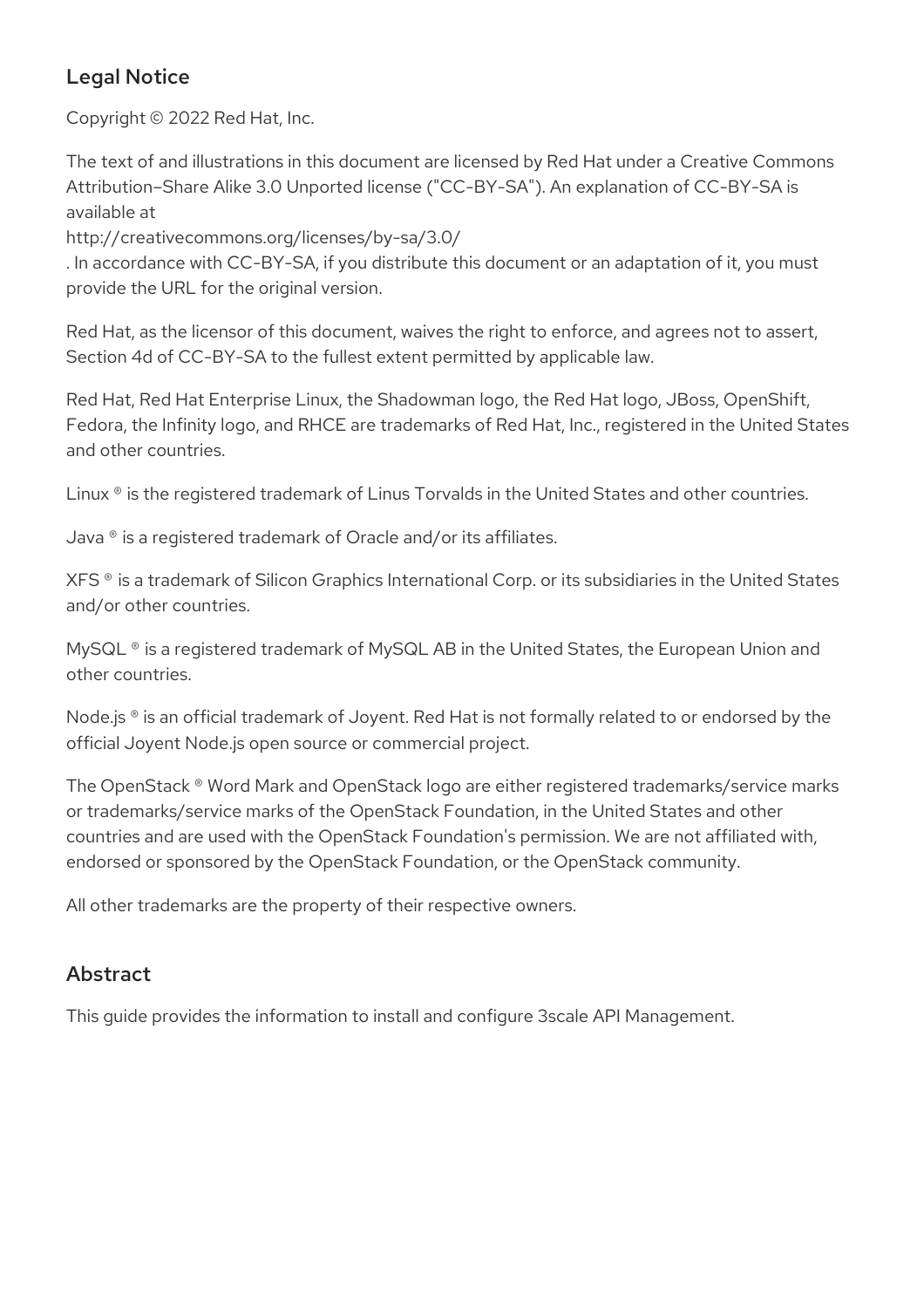## Table of Contents

| <b>PREFACE</b>                                                                   |              |
|----------------------------------------------------------------------------------|--------------|
|                                                                                  |              |
|                                                                                  |              |
| 1.1. CREATING A REGISTRY SERVICE ACCOUNT                                         |              |
| 1.2. MODIFYING A REGISTRY SERVICE ACCOUNT                                        |              |
| 1.3. ADDITIONAL RESOURCES                                                        |              |
|                                                                                  |              |
| CHAPTER 2. INSTALLING 3SCALE ON OPENSHIFT                                        |              |
| 2.1. SYSTEM REQUIREMENTS FOR INSTALLING 3SCALE ON OPENSHIFT                      | $\mathsf{Q}$ |
| 2.1.1. Environment requirements                                                  |              |
| 2.1.2. Hardware requirements                                                     |              |
| 2.2. CONFIGURING NODES AND ENTITLEMENTS                                          |              |
| 2.2.1. Configuring Amazon Simple Storage Service                                 |              |
| 2.3. DEPLOYING 3SCALE ON OPENSHIFT USING A TEMPLATE                              |              |
| 2.4. CONFIGURING CONTAINER REGISTRY AUTHENTICATION                               |              |
| 2.4.1. Creating registry service accounts                                        |              |
| 2.4.2. Modifying registry service accounts                                       |              |
| 2.4.3. Importing the 3scale template                                             |              |
| 2.4.4. Getting the Admin Portal URL                                              |              |
| 2.4.5. Deploying 3scale with Amazon Simple Storage Service                       |              |
| 2.4.6. Deploying 3scale with PostgreSQL                                          |              |
| 2.4.7. Configuring SMTP variables (optional)                                     | 20           |
| 2.5. PARAMETERS OF THE 3SCALE TEMPLATE                                           | 22           |
|                                                                                  |              |
| 2.6. DEPLOYING 3SCALE USING THE OPERATOR                                         | 25           |
| 2.6.1. Deploying the APIManager custom resource                                  | 26           |
| 2.6.2. Getting the APIManager administrator credentials                          | 27           |
| 2.6.3. Getting the Admin Portal URL                                              | 27           |
| 2.6.4. Configuring automated application of micro releases                       | 28           |
| 2.6.5. High availability in 3scale using the operator                            | 28           |
| 2.7. DEPLOYMENT CONFIGURATION OPTIONS FOR 3SCALE ON OPENSHIFT USING THE OPERATOR | 29           |
| 2.7.1. Proof of concept for evaluation deployment                                | 29           |
| 2.7.1.1. Default deployment configuration                                        | 29           |
| 2.7.1.2. Evaluation installation                                                 | 30           |
| 2.7.2. External databases installation                                           | 30           |
| 2.7.2.1. Backend Redis secret                                                    | 31           |
| 2.7.2.2. System Redis secret                                                     | 31           |
| 2.7.2.3. System database secret                                                  | 32           |
| 2.7.2.4. Zync database secret                                                    | 33           |
| 2.7.2.5. APIManager custom resources to deploy 3scale                            | 33           |
| 2.7.3. Amazon Simple Storage Service 3scale Filestorage installation             | 34           |
| 2.7.3.1. Amazon S3 secret                                                        | 34           |
|                                                                                  |              |
| 2.7.4. PostgreSQL installation                                                   | 35           |
| 2.7.5. Customizing compute resource requirements at component level              | 35           |
| 2.7.5.1. Default APIManager components compute resources                         | 36           |
| 2.7.5.1.1. CPU and memory units                                                  | 36           |
| 2.7.6. Reconciliation                                                            | 38           |
| 2.7.6.1. Resources                                                               | 38           |
| 2.7.6.2. Backend replicas                                                        | 38           |
| 2.7.6.3. APIcast replicas                                                        | 38           |
| 2.7.6.4. System replicas                                                         | 39           |
|                                                                                  |              |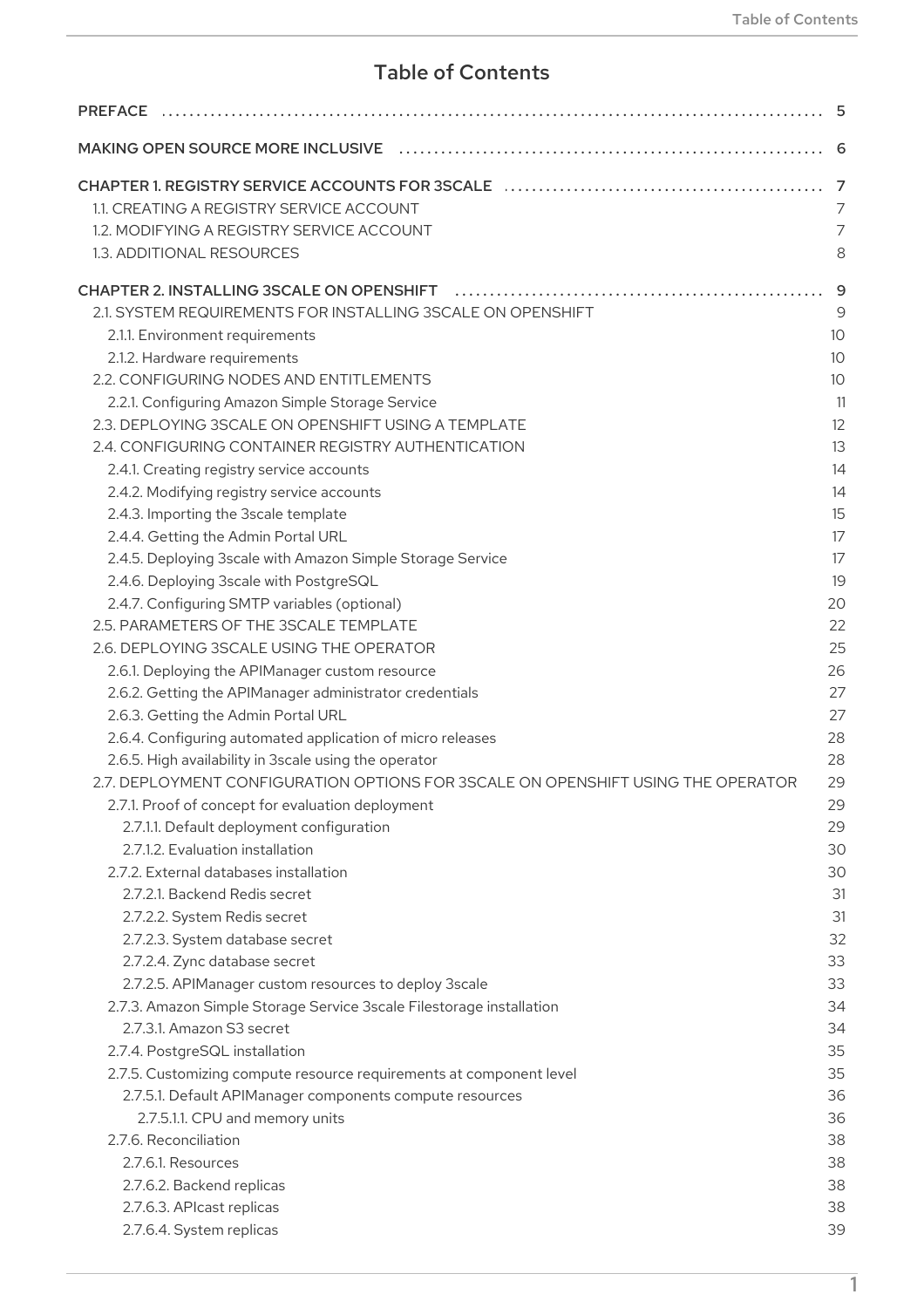| 2.8. INSTALLING 3SCALE WITH THE OPERATOR USING ORACLE AS THE SYSTEM DATABASE                                   | 39  |
|----------------------------------------------------------------------------------------------------------------|-----|
| 2.9. TROUBLESHOOTING COMMON 3SCALE INSTALLATION ISSUES                                                         | 40  |
| 2.9.1. Previous deployment leaving dirty persistent volume claims                                              |     |
| 2.9.2. Incorrectly pulling from the Docker registry                                                            |     |
| 2.9.3. Permission issues for MySQL when persistent volumes are mounted locally                                 | 42  |
| 2.9.4. Unable to upload logo or images                                                                         | 42  |
| 2.9.5. Test calls not working on OpenShift                                                                     | 43  |
| 2.9.6. APIcast on a different project from 3scale failing to deploy                                            | 43  |
| 2.10. ADDITIONAL RESOURCES                                                                                     | 43  |
| CHAPTER 3. INSTALLING APICAST (and according to the control of the control of the chapter of the chapter of th |     |
| 3.1. APICAST DEPLOYMENT OPTIONS                                                                                | 44  |
| 3.2. APICAST ENVIRONMENTS                                                                                      | 44  |
| 3.3. CONFIGURING THE INTEGRATION SETTINGS                                                                      | 45  |
| 3.4. CONFIGURING YOUR SERVICE                                                                                  |     |
| 3.4.1. Declaring the API backend                                                                               |     |
| 3.4.2. Configuring the authentication settings                                                                 | 46  |
| 3.4.3. Configuring the API test call                                                                           |     |
| 3.5. DEPLOYING APICAST ON THE DOCKER CONTAINERIZED ENVIRONMENT                                                 | 48  |
| 3.5.1. Installing the Docker containerized environment                                                         | 4с  |
| 3.5.2. Running the Docker containerized environment gateway                                                    | 49  |
| 3.5.2.1. The docker command options                                                                            | 50  |
| 3.5.2.2. Testing APIcast                                                                                       | 50  |
| 3.5.3. Additional resources                                                                                    | 50  |
| 3.5.4. Deploying APIcast on Podman                                                                             | 51  |
| 3.5.4.1. Installing the Podman container environment                                                           | 51  |
| 3.5.4.2. Running the Podman environment                                                                        | .51 |
| 3.5.4.2.1. Testing APIcast with Podman                                                                         | 52  |
| 3.5.4.3. The podman command options                                                                            | 52  |
| 3.5.4.4. Additional resources                                                                                  | 52  |
| 3.6. DEPLOYING APICAST USING THE OPENSHIFT TEMPLATE                                                            | 53  |
| 3.6.1. Creating routes via the OpenShift console                                                               | 54  |
| 3.7. DEPLOYING AN APICAST GATEWAY SELF-MANAGED SOLUTION USING THE OPERATOR                                     | 56  |
|                                                                                                                |     |
| 3.7.1. APICast deployment and configuration options                                                            | 57  |
| 3.7.1.1. Providing a 3scale system endpoint                                                                    | 57  |
| 3.7.1.1.1. Verifying the APIcast gateway is running and available                                              | 58  |
| 3.7.1.1.2. Exposing APIcast externally via a Kubernetes Ingress                                                | 58  |
| 3.7.1.2. Providing a configuration secret                                                                      | 59  |
| 3.7.1.2.1. Verifying APIcast gateway is running and available                                                  | 60  |
| 3.8. WEBSOCKET PROTOCOL SUPPORT FOR APICAST                                                                    | 61  |
| 3.8.1. WebSocket protocol support                                                                              | 61  |
| 3.9. HTTP/2 IN THE APICAST GATEWAY                                                                             | 61  |
| 3.9.1. HTTP/2 protocol support                                                                                 | 62  |
| 3.10. ADDITIONAL RESOURCES                                                                                     | 62  |
|                                                                                                                | 63  |
| 4.1. CREATING A NEW OPENSHIFT PROJECT                                                                          | 63  |
| 4.2. INSTALLING AND CONFIGURING THE 3SCALE OPERATOR USING THE OLM                                              | 64  |
| 4.2.1. Restrictions in disconnected environments                                                               | 65  |
|                                                                                                                |     |
|                                                                                                                |     |
| 6.1. HIGH AVAILABILITY TEMPLATE                                                                                | 68  |
|                                                                                                                |     |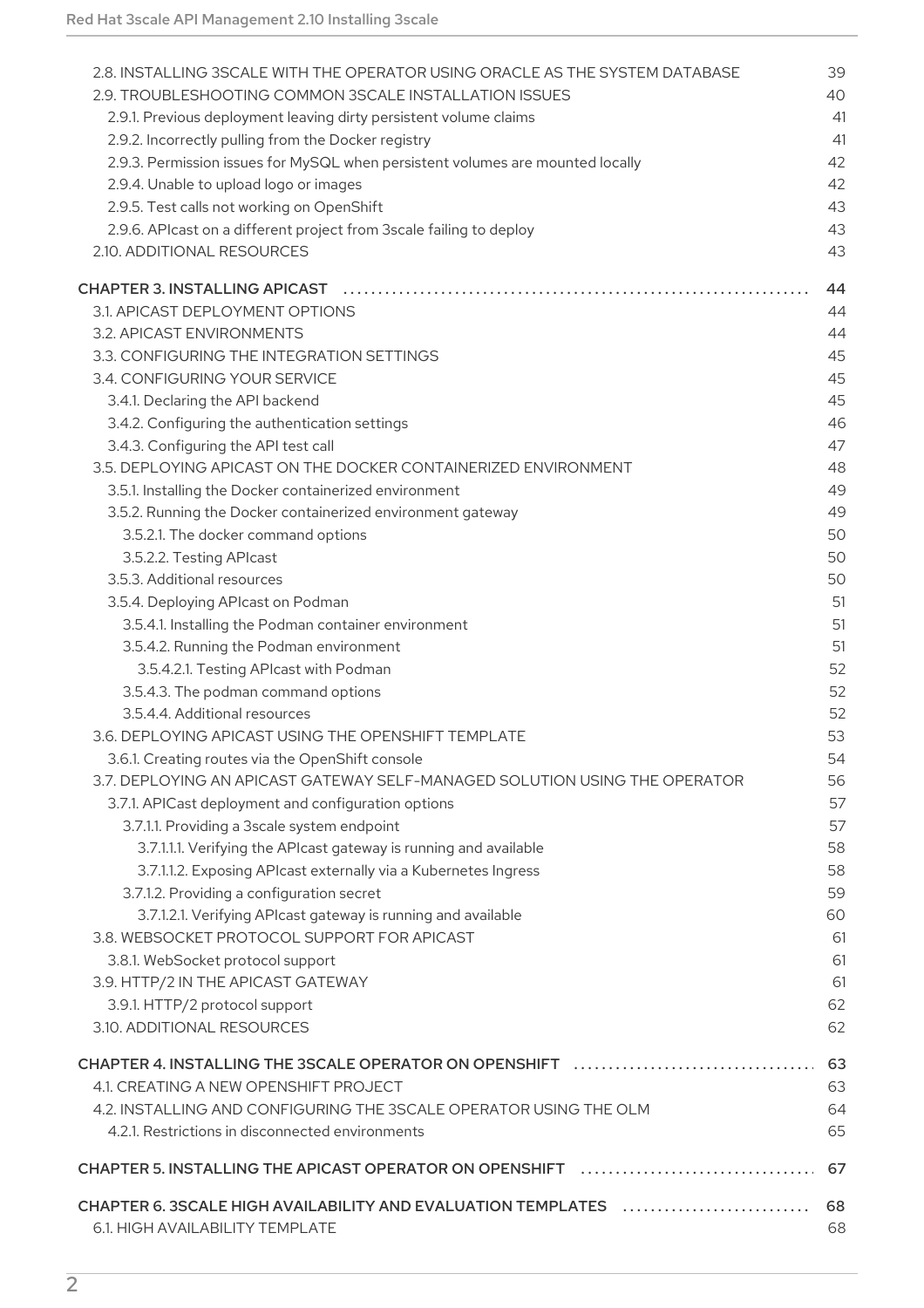| 69                                                                         |
|----------------------------------------------------------------------------|
| 69                                                                         |
|                                                                            |
|                                                                            |
|                                                                            |
|                                                                            |
|                                                                            |
| 72                                                                         |
|                                                                            |
|                                                                            |
| 74                                                                         |
| 75                                                                         |
| -76                                                                        |
| 76                                                                         |
|                                                                            |
|                                                                            |
|                                                                            |
| CHAPTER 9. SETTING UP YOUR 3SCALE SYSTEM IMAGE WITH AN ORACLE DATABASE  81 |
| 82                                                                         |
| 82                                                                         |
| 83                                                                         |
|                                                                            |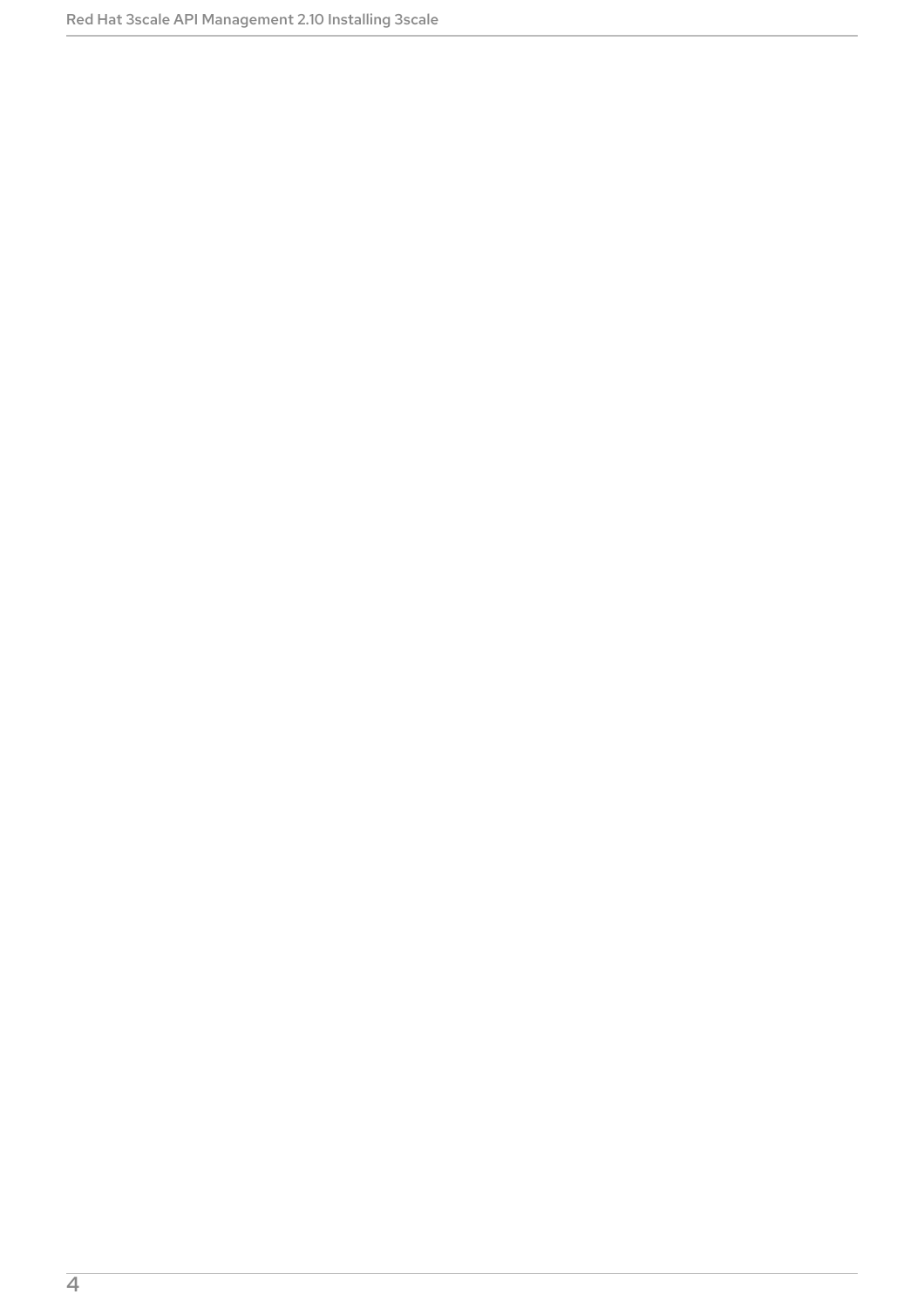## PREFACE

<span id="page-8-0"></span>This guide will help you to install and configure 3scale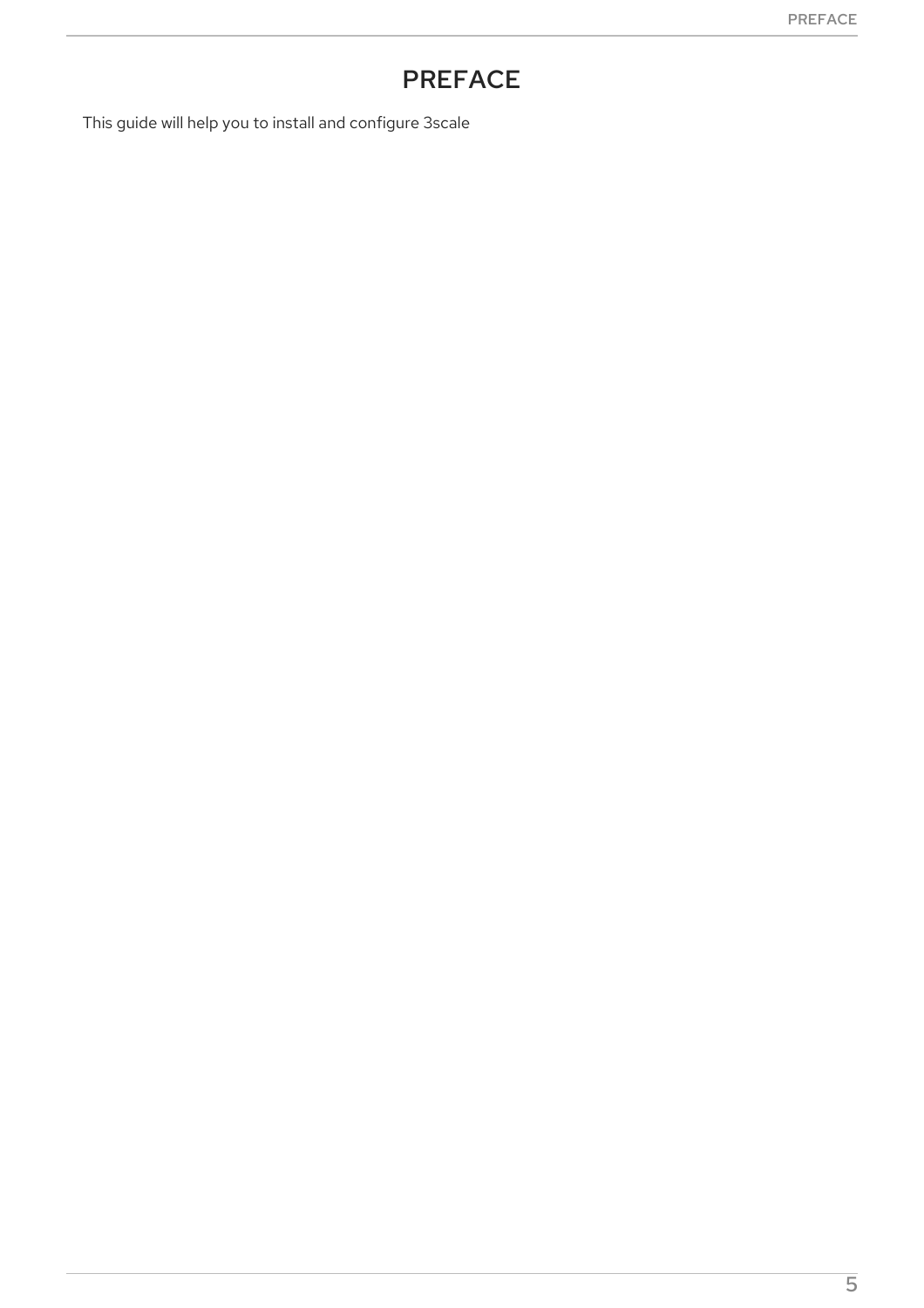## MAKING OPEN SOURCE MORE INCLUSIVE

<span id="page-9-0"></span>Red Hat is committed to replacing problematic language in our code, documentation, and web properties. We are beginning with these four terms: master, slave, blacklist, and whitelist. Because of the enormity of this endeavor, these changes will be implemented gradually over several upcoming releases. For more details, see our CTO Chris Wright's [message](https://www.redhat.com/en/blog/making-open-source-more-inclusive-eradicating-problematic-language) .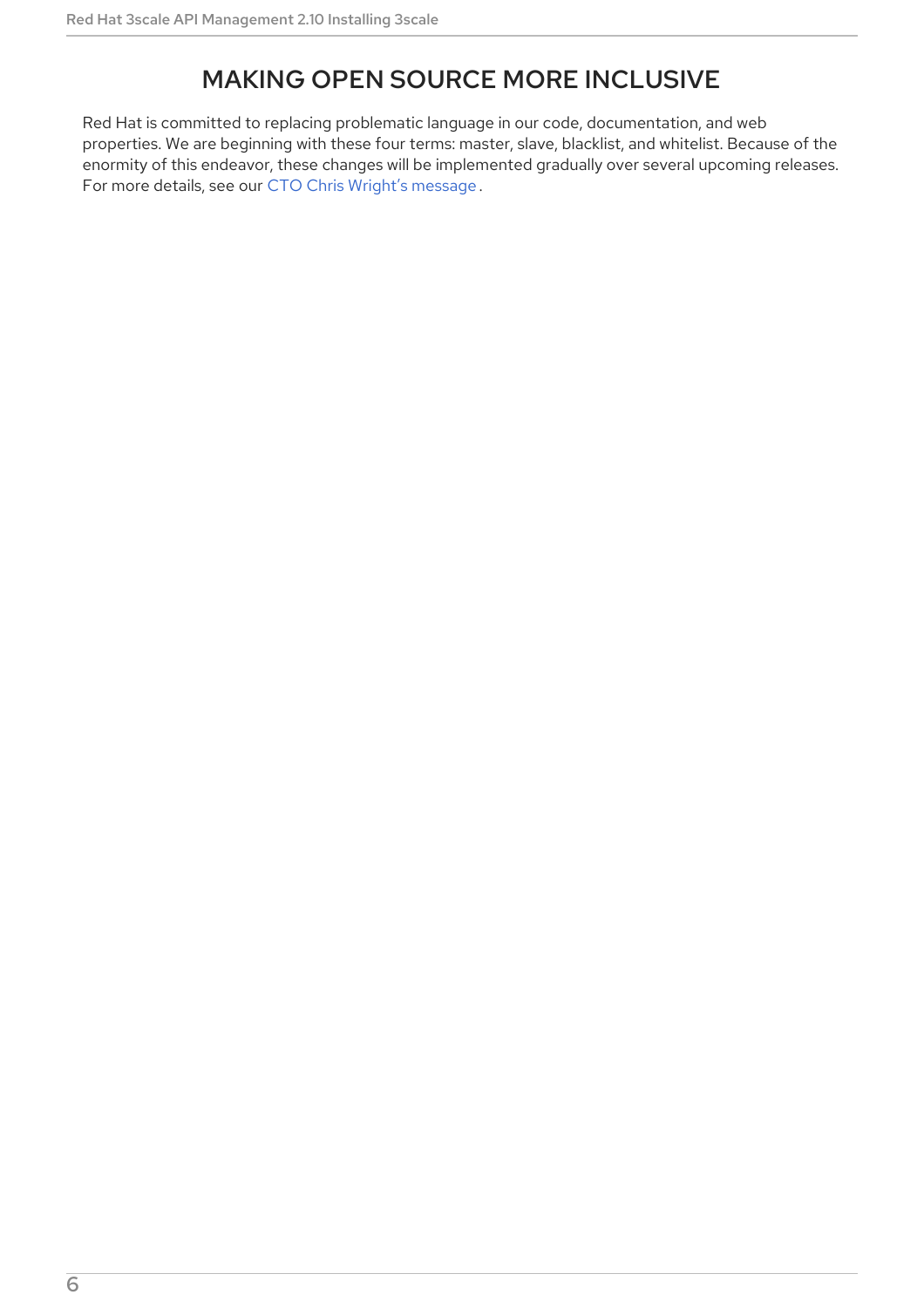## <span id="page-10-3"></span><span id="page-10-0"></span>CHAPTER 1. REGISTRY SERVICE ACCOUNTS FOR 3SCALE

To use container images from **registry.redhat.io** in a shared environment with 3scale 2.10, you must use a *Registry Service Account* instead of an individual user's *Customer Portal* credentials.



## IMPORTANT

It is a requirement of deploying 3scale that you follow the steps outlined in this chapter before deploying either on OpenShift using a template or via the operator, as both options use registry authentication.

To create and modify a registry service account, perform the steps outlined in the following sections:

- Section 1.1, ["Creating](#page-10-1) a registry service account"
- **•** Section 1.2, ["Modifying](#page-11-1) a registry service account"

## <span id="page-10-1"></span>1.1. CREATING A REGISTRY SERVICE ACCOUNT

To create a registry service account, follow the procedure below.

#### Procedure

- 1. Navigate to the Registry Service [Accounts](https://access.redhat.com/terms-based-registry) page and log in.
- 2. Click New Service Account.
- 3. Fill in the form on the *Create a New Registry Service Account* page.
	- a. Add a name for the *service account*. Note: You will see a fixed-length, randomly generated numerical string before the form field.
	- b. Enter a *Description*.
	- c. Click Create.
- 4. Navigate back to your *Service Accounts*.
- 5. Click the *Service Account* you created.
- 6. Make a note of the username, including the prefix string, for example 12345678|username, and your password. This username and password will be used to log in to **registry.redhat.io**.



## **NOTE**

There are tabs available on the *Token Information* page that show you how to use the authentication token. For example, the *Token Information* tab shows the username in the format 12345678|username and the password string below it.

## <span id="page-10-2"></span>1.2. MODIFYING A REGISTRY SERVICE ACCOUNT

You can edit or delete service accounts from the *Registry Service Account* page, by using the pop-up menu to the right of each authentication token in the table.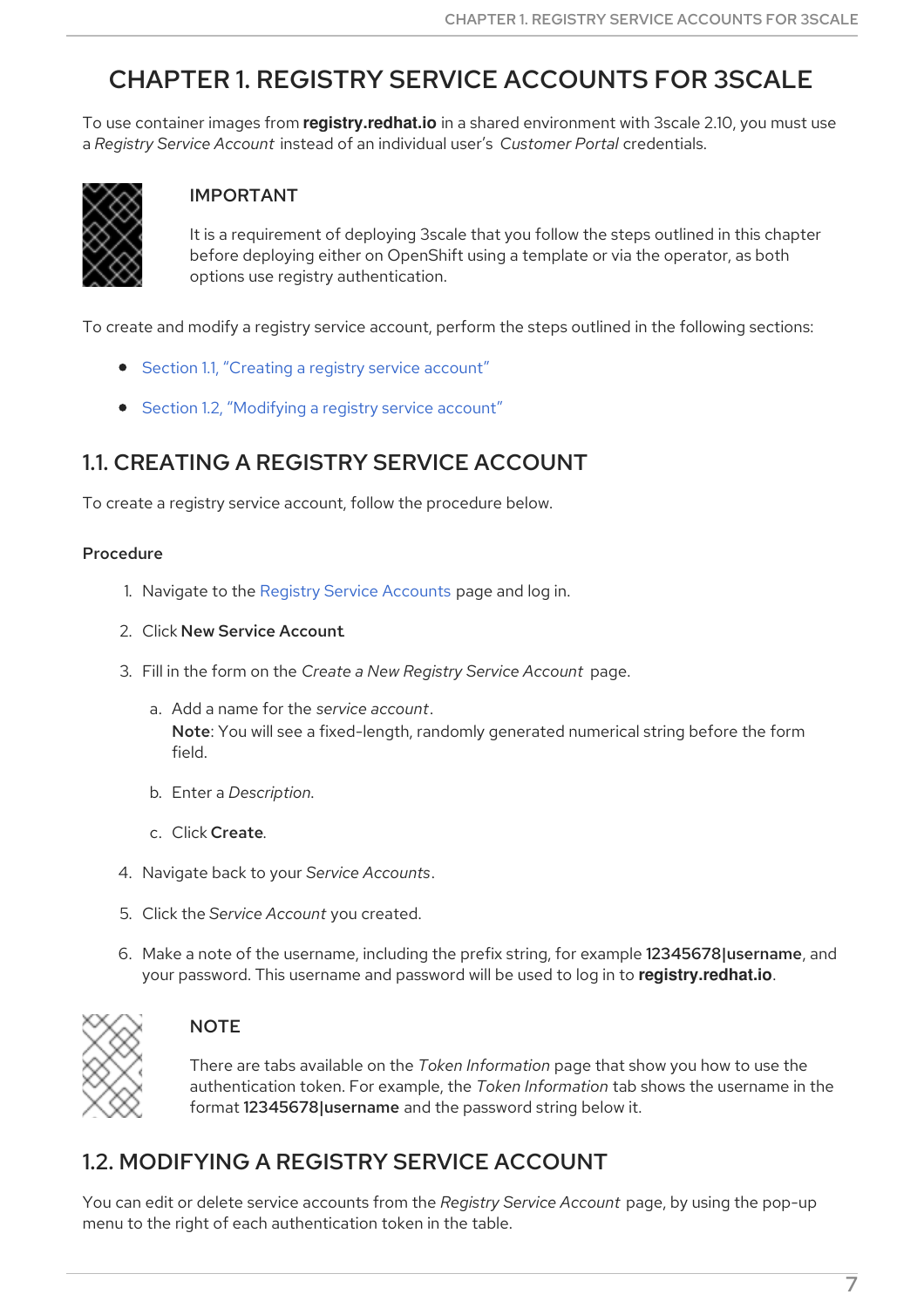<span id="page-11-1"></span>

## WARNING

The regeneration or removal of *service accounts* will impact systems that are using the token to authenticate and retrieve content from **registry.redhat.io**.

A description for each function is as follows:

Regenerate token: Allows an authorized user to reset the password associated with the *Service Account*.

Note: You cannot modify the username for the *Service Account*.

- Update Description:Allows an authorized user to update the description for the *Service Account*.
- Delete Account: Allows an authorized user to remove the *Service Account*.

## <span id="page-11-0"></span>1.3. ADDITIONAL RESOURCES

- **•** Red Hat Container Registry [Authentication](https://access.redhat.com/RegistryAuthentication)
- [Authentication](https://docs.openshift.com/container-platform/4.1/registry/registry-options.html#registry-authentication-enabled-registry-overview_registry-options) enabled Red Hat registry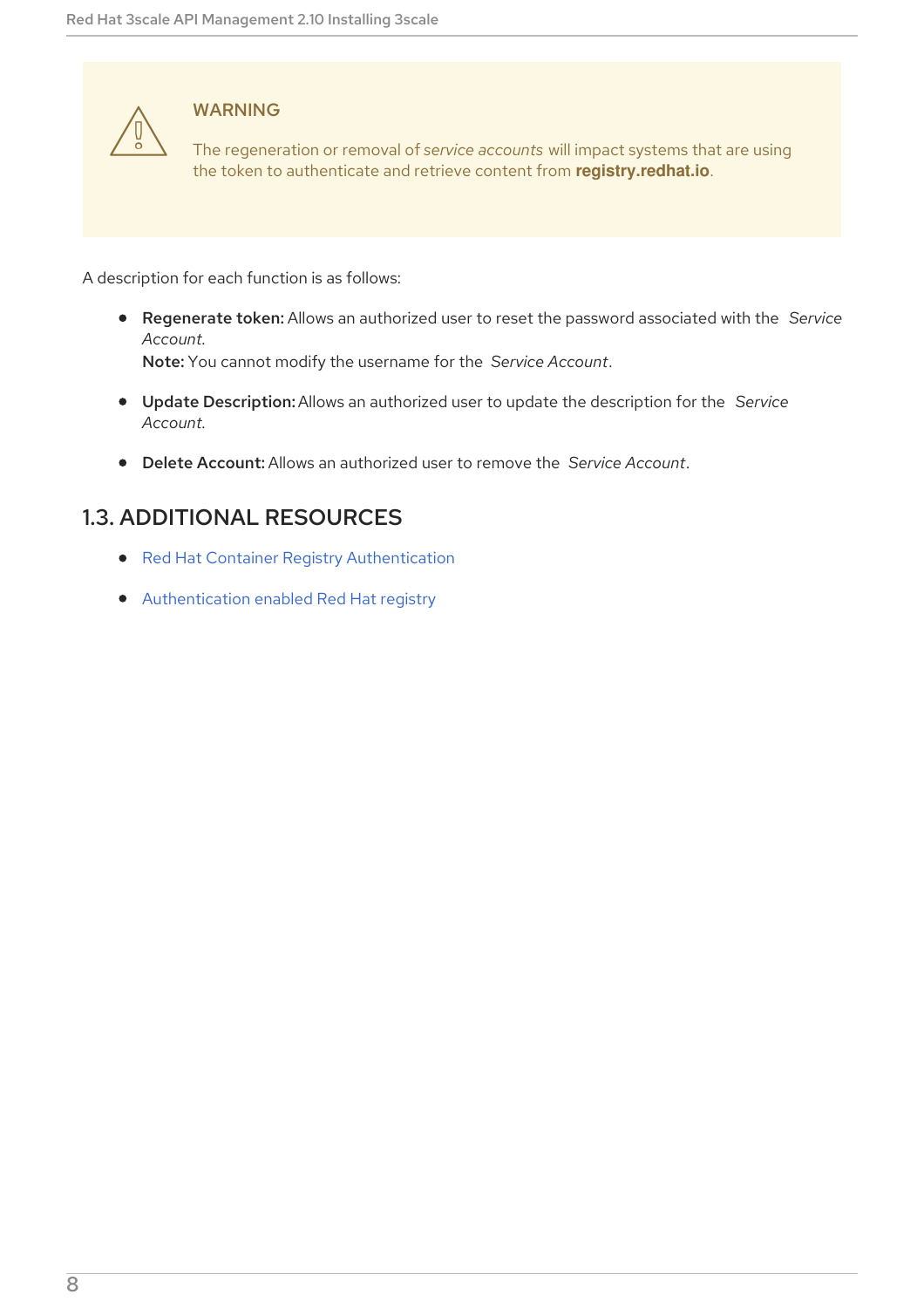## CHAPTER 2. INSTALLING 3SCALE ON OPENSHIFT

<span id="page-12-0"></span>This section walks you through steps to deploy Red Hat 3scale API Management 2.10 on OpenShift.

The Red Hat 3scale API Management solution for on-premises deployment is composed of:

- Two API gateways: embedded APIcast
- One 3scale Admin Portal and Developer Portal with persistent storage

There are two ways to deploy a 3scale solution:

- Section 2.3, ["Deploying](#page-15-0) 3scale on OpenShift using a template"
- Section 2.6, ["Deploying](#page-30-2) 3scale using the operator"



### **NOTE**

- Whether deploying 3scale using the operator or via templates, you must first configure registry authentication to the Red Hat container registry. See Configuring container registry [authentication.](#page-20-2)
- The 3scale Istio Adapter is available as an optional adapter that allows labeling a service running within the Red Hat OpenShift Service Mesh, and integrate that service with Red Hat 3scale API Management. Refer to 3scale [adapter](https://access.redhat.com/documentation/en-us/openshift_container_platform/4.4/html-single/service_mesh/index#threescale-adapter-1) documentation for more information.

#### **Prerequisites**

- You must configure 3scale servers for UTC (Coordinated Universal Time).
- Create user credentials using the step in Chapter 1, *Registry service [accounts](#page-10-3) for 3scale*

To install 3scale on OpenShift, perform the steps outlined in the following sections:

- Section 2.1, "System [requirements](#page-13-3) for installing 3scale on OpenShift"
- Section 2.2, "Configuring nodes and [entitlements"](#page-14-1)
- Section 2.3, ["Deploying](#page-15-0) 3scale on OpenShift using a template"
- Section 2.5, ["Parameters](#page-26-0) of the 3scale template"
- Section 2.6, ["Deploying](#page-30-2) 3scale using the operator"
- Section 2.7, "Deployment [configuration](#page-37-2) options for 3scale on OpenShift using the operator"
- Section 2.8, "Installing 3scale with the operator using Oracle as the system [database"](#page-43-1)
- Section 2.9, ["Troubleshooting](#page-45-2) common 3scale installation issues"

## <span id="page-12-1"></span>2.1. SYSTEM REQUIREMENTS FOR INSTALLING 3SCALE ON **OPFNSHIFT**

This section lists the requirements for the 3scale - OpenShift template.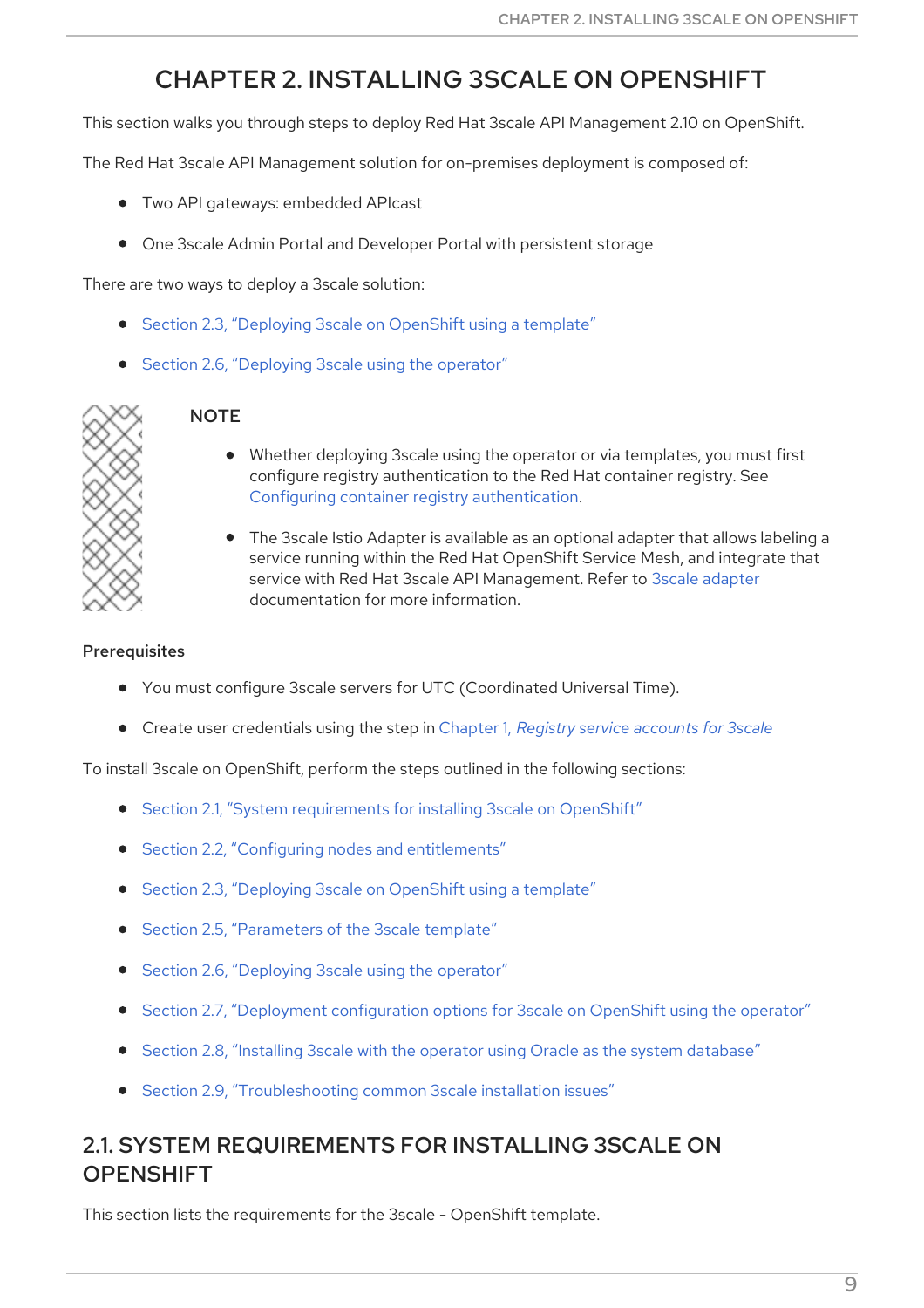## <span id="page-13-3"></span><span id="page-13-0"></span>2.1.1. Environment requirements

Red Hat 3scale API Management requires an environment specified in supported [configurations](https://access.redhat.com/articles/2798521).

If you are using local filesystem storage:

#### Persistent volumes

- 3 RWO (ReadWriteOnce) persistent volumes for Redis and MySQL persistence
- 1 RWX (ReadWriteMany) persistent volume for Developer Portal content and System-app Assets

Configure the RWX persistent volume to be group writable. For a list of persistent volume types that support the required access modes, see the OpenShift [documentation](https://access.redhat.com/documentation/en-us/openshift_container_platform/4.1/html-single/storage/index#persistent-volumes_understanding-persistent-storage).

If you are using an Amazon Simple Storage Service (Amazon S3) bucket for content management system (CMS) storage:

#### Persistent volumes

3 RWO (ReadWriteOnce) persistent volumes for Redis and MySQL persistence

#### Storage

• 1 Amazon S3 bucket

### <span id="page-13-1"></span>2.1.2. Hardware requirements

Hardware requirements depend on your usage needs. Red Hat recommends that you test and configure your environment to meet your specific requirements. The following are the recommendations when configuring your environment for 3scale on OpenShift:

- Compute optimized nodes for deployments on cloud environments (AWS c4.2xlarge or Azure Standard F8).
- Very large installations may require a separate node (AWS M4 series or Azure Av2 series) for Redis if memory requirements exceed your current node's available RAM.
- **•** Separate nodes between routing and compute tasks.
- Dedicated computing nodes for 3scale specific tasks.
- **Set the PUMA\_WORKERS** variable of the back-end listener to the number of cores in your compute node.

## <span id="page-13-2"></span>2.2. CONFIGURING NODES AND ENTITLEMENTS

Before deploying 3scale on OpenShift, you must configure the necessary nodes and the entitlements for the environment to fetch images from the Red Hat [Ecosystem](https://registry.redhat.io) Catalog . Perform the following steps to configure the nodes and entitlements:

#### Procedure

1. Install Red Hat [Enterprise](https://access.redhat.com/documentation/en-US/Red_Hat_Enterprise_Linux/7/html/Installation_Guide/index.html) Linux (RHEL) on each of your nodes.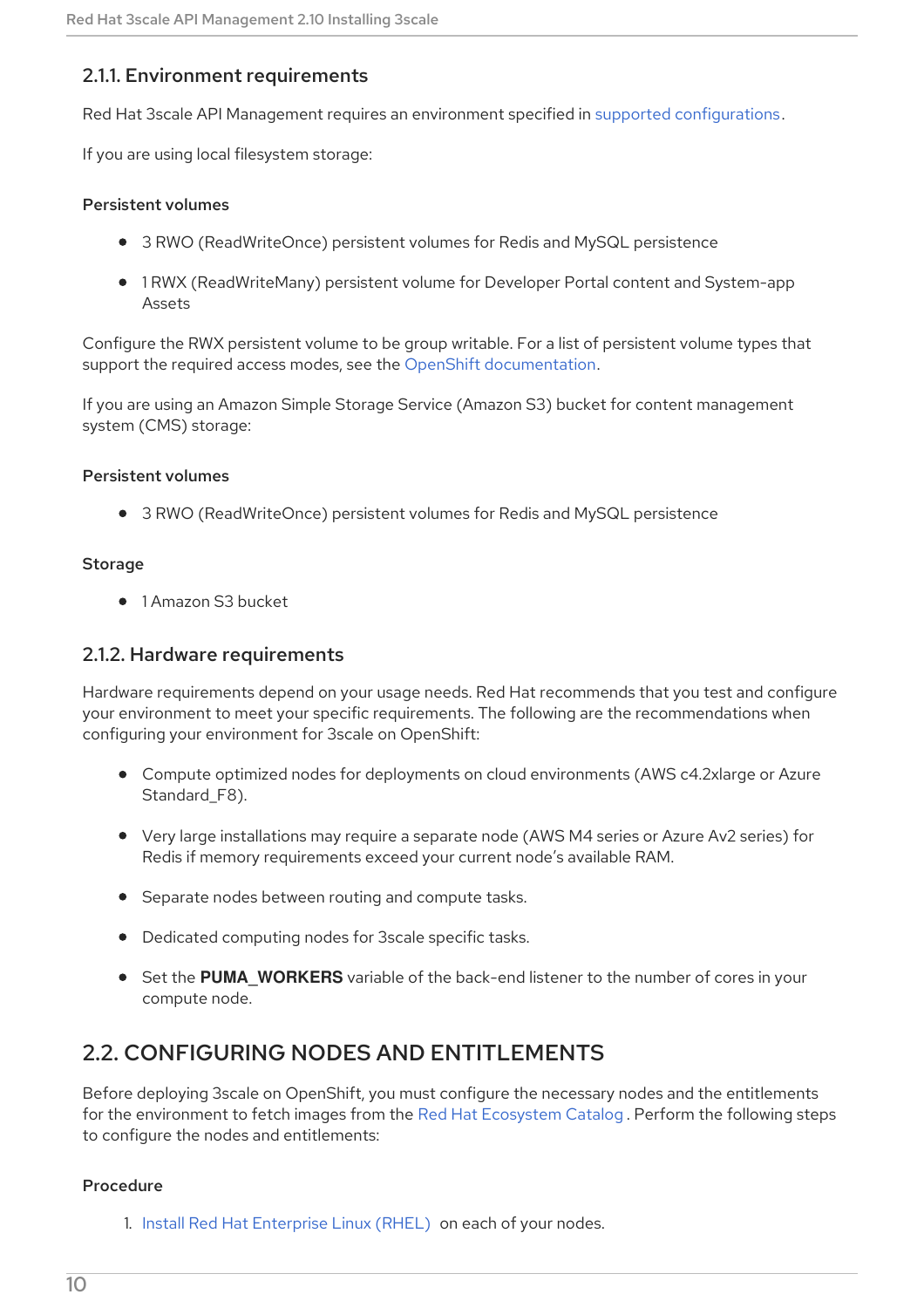- <span id="page-14-1"></span>2. Register your nodes with Red Hat using the Red Hat Subscription Manager (RHSM), via the [interface](https://access.redhat.com/documentation/en-us/red_hat_subscription_management/1/html-single/rhsm/index#reg-gui) or the [command](https://access.redhat.com/documentation/en-us/red_hat_subscription_management/1/html/using_red_hat_subscription_management/registration_con#register_cli) line.
- 3. Attach your nodes to your 3scale [subscription](https://access.redhat.com/documentation/en-us/red_hat_subscription_management/1/html/using_red_hat_subscription_management/manage_systems_con#attach_sub_system_proc) using RHSM.
- 4. Install [OpenShift](https://access.redhat.com/documentation/en-us/openshift_container_platform/4.1/html-single/installing/index#installing-aws-default) on your nodes, complying with the following requirements:
	- Use a supported [OpenShift](https://access.redhat.com/articles/2798521) version.
	- Configure [persistent](https://access.redhat.com/documentation/en-us/openshift_container_platform/4.1/html-single/storage/index#configuring-persistent-storage) storage on a file system that supports multiple writes.
- 5. Install the [OpenShift](https://access.redhat.com/documentation/en-us/openshift_container_platform/4.1/html-single/cli_reference/index#cli-installing-cli_cli-developer-commands) command line interface.
- 6. Enable access to the **rhel-7-server-3scale-amp-2-rpms** repository using the subscription manager:

sudo subscription-manager repos --enable=rhel-7-server-3scale-amp-2-rpms

7. Install the 3scale template called **3scale-amp-template**. This will be saved at **/opt/amp/templates**.

sudo yum install 3scale-amp-template

## <span id="page-14-0"></span>2.2.1. Configuring Amazon Simple Storage Service



### IMPORTANT

Skip this section, if you are deploying 3scale with the local filesystem storage.

If you want to use an Amazon Simple Storage Service (Amazon S3) bucket as storage, you must configure your bucket before you can deploy 3scale on OpenShift.

Perform the following steps to configure your Amazon S3 bucket for 3scale:

1. Create an Identity and Access Management (IAM) policy with the following minimum permissions:

```
{
  "Version": "2012-10-17",
  "Statement": [
     {
       "Effect": "Allow",
       "Action": "s3:ListAllMyBuckets",
       "Resource": "arn:aws:s3:::*"
    },
    {
       "Effect": "Allow",
       "Action": "s3:*",
       "Resource": [
          "arn:aws:s3:::targetBucketName",
          "arn:aws:s3:::targetBucketName/*"
       \mathbf{I}
```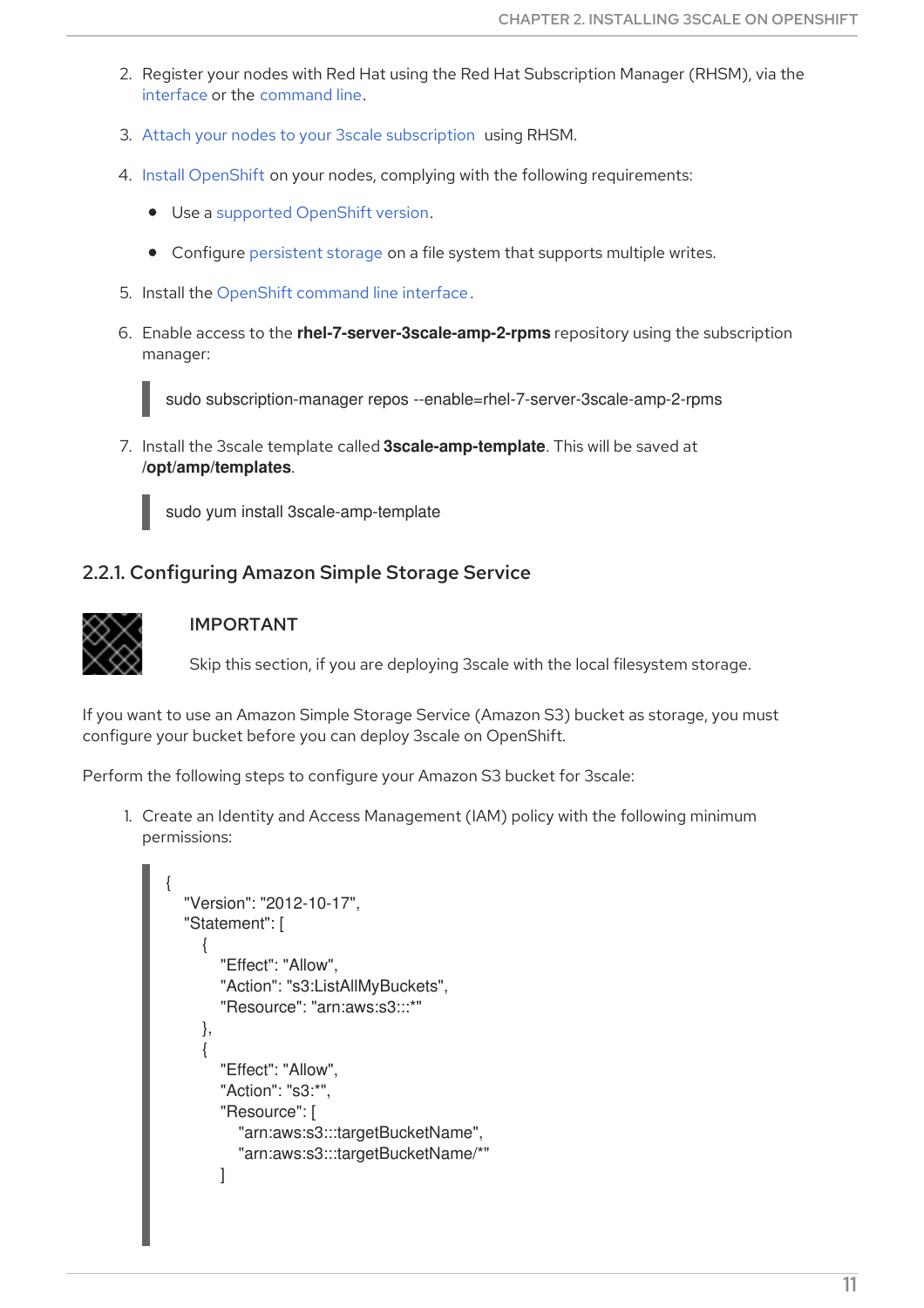] }

}

2. Create a CORS [configuration](http://docs.aws.amazon.com/AmazonS3/latest/dev/cors.html) with the following rules:

```
<?xml version="1.0" encoding="UTF-8"?>
<CORSConfiguration xmlns="http://s3.amazonaws.com/doc/2006-03-01/">
<CORSRule>
  <AllowedOrigin>https://*</AllowedOrigin>
  <AllowedMethod>GET</AllowedMethod>
</CORSRule>
</CORSConfiguration>
```
## <span id="page-15-0"></span>2.3. DEPLOYING 3SCALE ON OPENSHIFT USING A TEMPLATE



## **NOTE**

OpenShift Container Platform (OCP) 4.x supports deployment of 3scale using the operator only. See [Deploying](https://access.redhat.com/documentation/en-us/red_hat_3scale_api_management/2.10/html-single/installing_3scale/index#deploying-threescale-using-the-operator) 3scale using the operator.

#### Prerequisites

- An OpenShift cluster configured as specified in the Configuring nodes and [entitlements](https://access.redhat.com/documentation/en-us/red_hat_3scale_api_management/2.10/html-single/installing_3scale/index#configuring-nodes-and-entitlements) section.
- A [domain](https://access.redhat.com/documentation/en-us/openshift_container_platform/3.11/html-single/installing_clusters/index#envirornment-requirements) that resolves to your OpenShift cluster.
- Access to the Red Hat [Ecosystem](https://registry.redhat.io) Catalog .
- (Optional) An Amazon Simple Storage Service (Amazon S3) bucket for content management system (CMS) storage outside of the local filesystem.
- (Optional) A deployment with PostgreSQL.
	- This is the same as the default deployment on Openshift, however it uses PostgreSQL as an internal system database.
- (Optional) A working SMTP server for email functionality.



## **NOTE**

Deploying 3scale on OpenShift using a template is based on OpenShift Container Platform 3.11

Follow these procedures to install 3scale on OpenShift using a **.yml** template:

- Configuring container registry [authentication](https://access.redhat.com/documentation/en-us/red_hat_3scale_api_management/2.10/html-single/installing_3scale/index#configuring-container-registry-authentication)
- **•** Creating registry service [accounts](https://access.redhat.com/documentation/en-us/red_hat_3scale_api_management/2.10/html-single/installing_3scale/index#creating-registry-service-accounts)
- **•** [Modifying](https://access.redhat.com/documentation/en-us/red_hat_3scale_api_management/2.10/html-single/installing_3scale/index#modifying-registry-service-accounts) registry service accounts
- **•** [Importing](https://access.redhat.com/documentation/en-us/red_hat_3scale_api_management/2.10/html-single/installing_3scale/index#importing-the-threescale-template) the 3scale template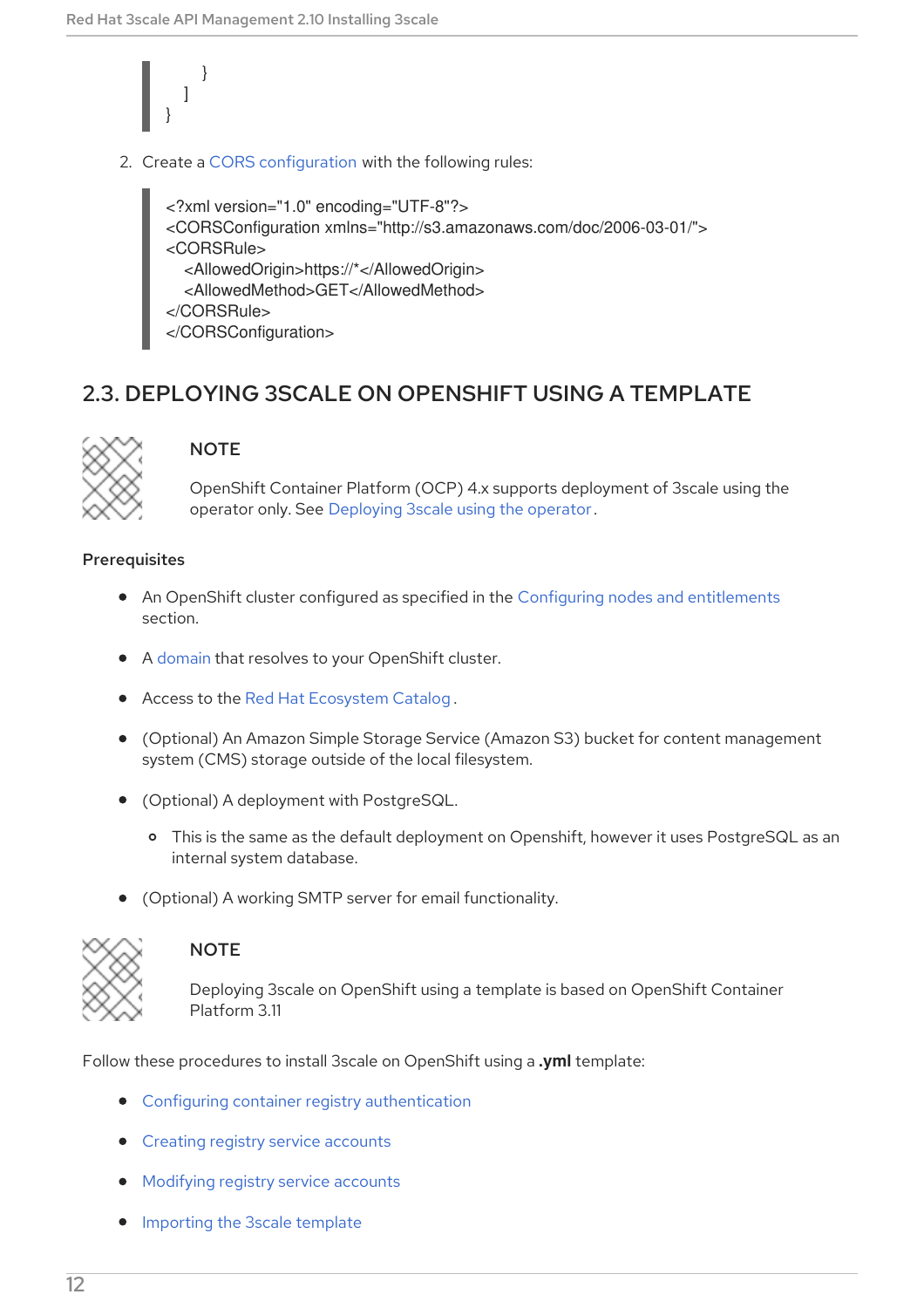- [Getting](https://access.redhat.com/documentation/en-us/red_hat_3scale_api_management/2.10/html-single/installing_3scale/index#getting-admin-portal-url-ocp-template) the Admin Portal URL
- [Deploying](https://access.redhat.com/documentation/en-us/red_hat_3scale_api_management/2.10/html-single/installing_3scale/index#deploying-threescale-with-amazon-s3) 3scale with Amazon Simple Storage Service
- Deploying 3scale with [PostgreSQL](https://access.redhat.com/documentation/en-us/red_hat_3scale_api_management/2.10/html-single/installing_3scale/index#deploying-threescale-with-postgresql)
- [Configuring](https://access.redhat.com/documentation/en-us/red_hat_3scale_api_management/2.10/html-single/installing_3scale/index#configuring-smtp-variables-optional) SMTP variables

## <span id="page-16-0"></span>2.4. CONFIGURING CONTAINER REGISTRY AUTHENTICATION

As a 3scale administrator, configure authentication with **registry.redhat.io** before you deploy 3scale container images on OpenShift.

#### Prerequisites

- Cluster administrator access to an OpenShift Container Platform cluster.
- OpenShift **oc** client tool is installed. For more details, see the OpenShift CLI [documentation](https://docs.openshift.com/container-platform/4.7/cli_reference/openshift_cli/getting-started-cli.html).

### Procedure

1. Log into your OpenShift cluster as administrator:



2. Open the project in which you want to deploy 3scale:

oc project your-openshift-project

- 3. Create a **docker-registry** secret using your Red Hat Customer Portal account, replacing **threescale-registry-auth** with the secret to create:
	- \$ oc create secret docker-registry threescale-registry-auth \
		- --docker-server=registry.redhat.io \
		- --docker-username=CUSTOMER\_PORTAL\_USERNAME \
		- --docker-password=CUSTOMER\_PORTAL\_PASSWORD \
		- --docker-email=EMAIL\_ADDRESS

You will see the following output:



4. Link the secret to your service account to use the secret for pulling images. The service account name must match the name that the OpenShift pod uses. This example uses the **default** service account:



\$ oc secrets link default threescale-registry-auth --for=pull

5. Link the secret to the **builder** service account to use the secret for pushing and pulling build images:

\$ oc secrets link builder threescale-registry-auth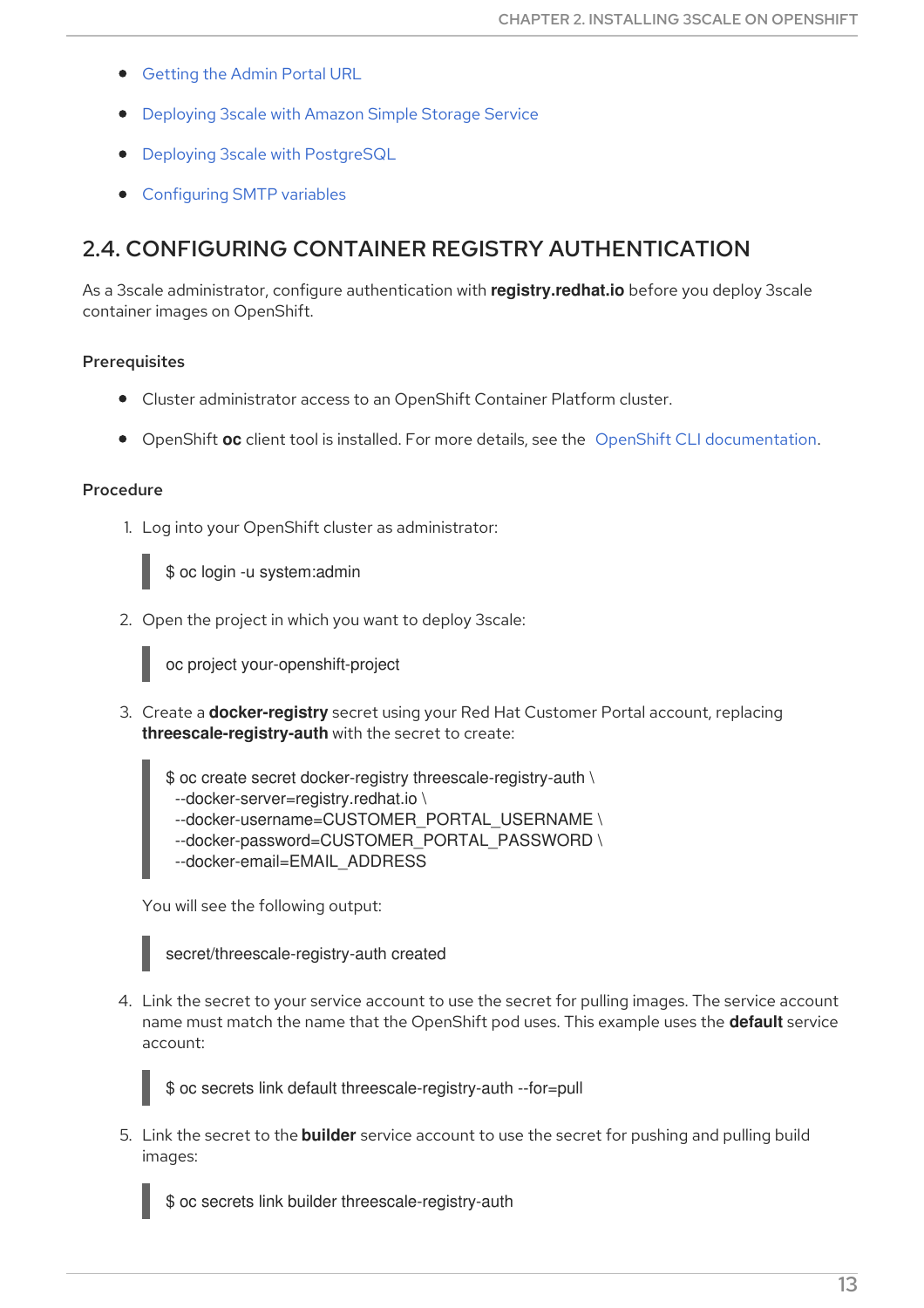#### Additional resources

For more details on authenticating with Red Hat for container images:

- **•** Red Hat container image [authentication](https://access.redhat.com/RegistryAuthentication)
- Red Hat registry service [accounts](https://access.redhat.com/terms-based-registry/)

## <span id="page-17-0"></span>2.4.1. Creating registry service accounts

To use container images from **registry.redhat.io** in a shared environment with 3scale 2.10 deployed on OpenShift, you must use a *Registry Service Account* instead of an individual user's *Customer Portal* credentials.



### **NOTE**

It is a requirement for 3scale 2.8 and greater that you follow the steps outlined below before deploying either on OpenShift using a template or via the operator, as both options use registry authentication.

#### Procedure

- 1. Navigate to the Registry Service [Accounts](https://access.redhat.com/terms-based-registry/) page and log in.
- 2. Click New Service Account. Fill in the form on the *Create a New Registry Service Account* page.
	- a. Add a name for the *service account*. Note: You will see a fixed-length, randomly generated number string before the form field.
- 3. Enter a *Description*.
- 4. Click Create.
- 5. Navigate back to your *Service Accounts*.
- 6. Click the *Service Account* you created.
- 7. Make a note of the username, including the prefix string, for example 12345678|username, and your password.
	- a. This username and password is used to log in to **registry.redhat.io**.



#### **NOTE**

There are tabs available on the Token Information page that show you how to use the authentication token. For example, the Token Information tab shows the username in the format 12345678|username and the password string below it.

## <span id="page-17-1"></span>2.4.2. Modifying registry service accounts

Service accounts can be modified or deleted. This can done from the *Registry Service Account* page using the pop-up menu to the right of each authentication token in the table.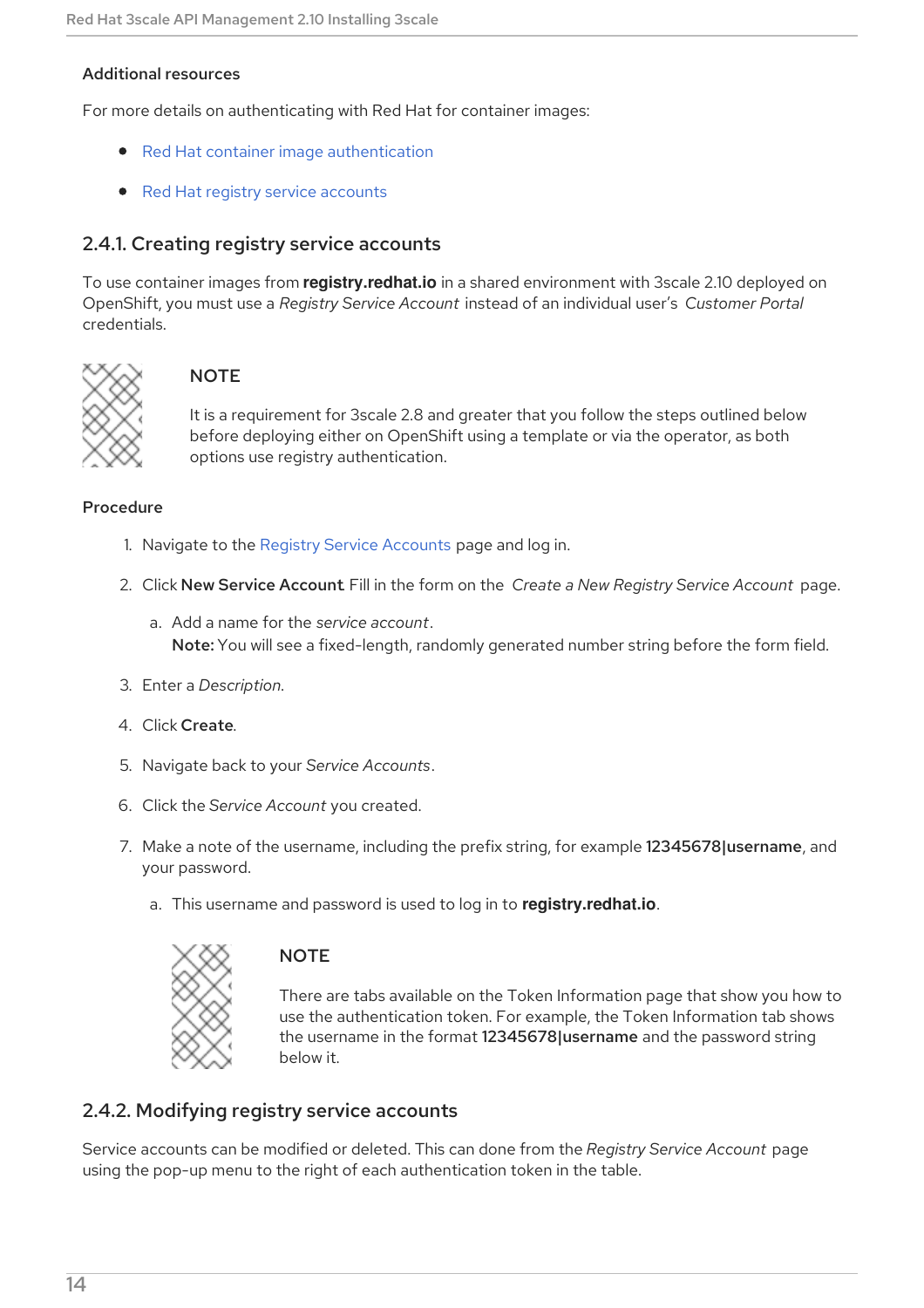

## WARNING

The regeneration or removal of service accounts impacts systems that are using the token to authenticate and retrieve content from **registry.redhat.io**.

A description for each function is as follows:

Regenerate token: Allows an authorized user to reset the password associated with the *Service Account*.

Note: The username for the *Service Account* cannot be changed.

- Update Description:Allows an authorized user to update the description for the *Service Account*.
- Delete Account: Allows an authorized user to remove the *Service Account*.

#### Additional resources

- Red Hat Container Registry [Authentication](https://access.redhat.com/RegistryAuthentication)
- [Authentication](https://docs.openshift.com/container-platform/4.6/registry/registry-options.html#registry-authentication-enabled-registry-overview_registry-options) enabled Red Hat registry

### <span id="page-18-0"></span>2.4.3. Importing the 3scale template

#### **NOTE**

- Wildcard routes have been [removed](https://access.redhat.com/documentation/en-us/red_hat_3scale_api_management/2.6/html-single/release_notes/index#removed_features) as of 3scale 2.6.
	- This functionality is handled by Zync in the background.
- When API providers are created, updated, or deleted, routes automatically reflect those changes.

Perform the following steps to import the 3scale template into your OpenShift cluster:

#### Procedure

1. From a terminal session log in to OpenShift as the cluster administrator:

oc login

2. Select your project, or create a new project:



oc new-project <project\_name>

3. Enter the **oc new-app** command:

a. Specify the **--file** option with the path to the *amp.yml* file you downloaded as part of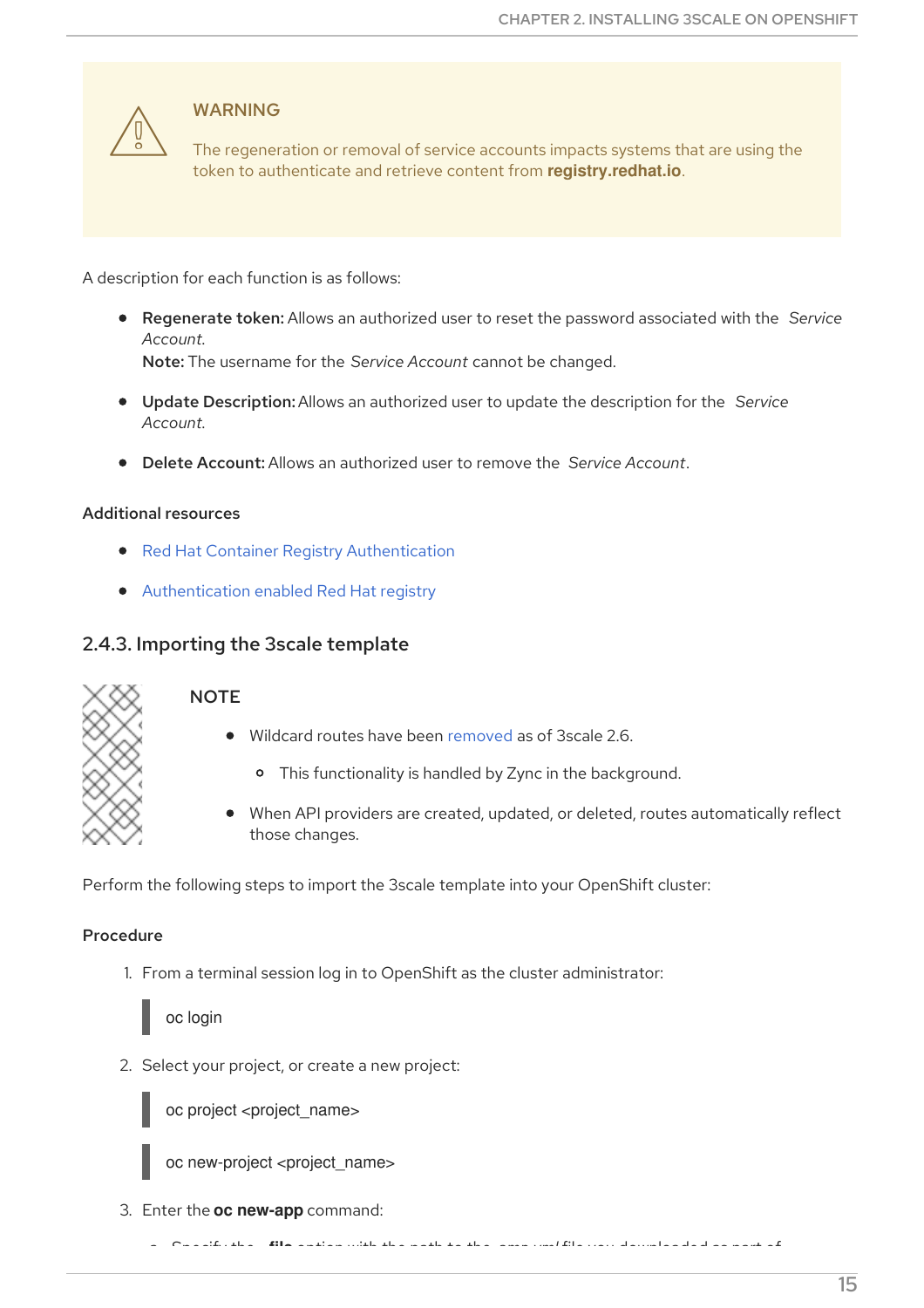- a. Specify the **--file** option with the path to the *amp.yml* file you downloaded as part of Configuring nodes and [entitlements.](https://access.redhat.com/documentation/en-us/red_hat_3scale_api_management/2.10/html-single/installing_3scale/index#configuring-nodes-and-entitlements)
- b. Specify the **--param** option with the **WILDCARD\_DOMAIN** parameter set to the domain of your OpenShift cluster:

oc new-app --file /opt/amp/templates/amp.yml --param WILDCARD\_DOMAIN= <WILDCARD\_DOMAIN>

The terminal shows the master and tenant URLs and credentials for your newly created 3scale Admin Portal. This output should include the following information:

- master admin username
- master password
- master token information
- tenant username
- tenant password
- tenant token information
- 4. Log in to <https://user-admin.3scale-project.example.com> as admin/xXxXyz123.

With parameters:

- \* ADMIN\_PASSWORD=xXxXyz123 # generated
- \* ADMIN\_USERNAME=admin
- \* TENANT\_NAME=user
- \* MASTER\_NAME=master
- \* MASTER\_USER=master
- \* MASTER\_PASSWORD=xXxXyz123 # generated

#### --> Success

Access your application via route 'user-admin.3scale-project.example.com' Access your application via route 'master-admin.3scale-project.example.com' Access your application via route 'backend-user.3scale-project.example.com' Access your application via route 'user.3scale-project.example.com' Access your application via route 'api-user-apicast-staging.3scale-project.example.com' Access your application via route 'api-user-apicast-production.3scale-project.example.com'

- 5. Make a note of these details for future reference.
- 6. The 3scale deployment on OpenShift has been successful when the following command returns:

oc wait --for=condition=available --timeout=-1s \$(oc get dc --output=name)



#### **NOTE**

When the 3scale deployment on OpenShift has been successful, your login credentials will work.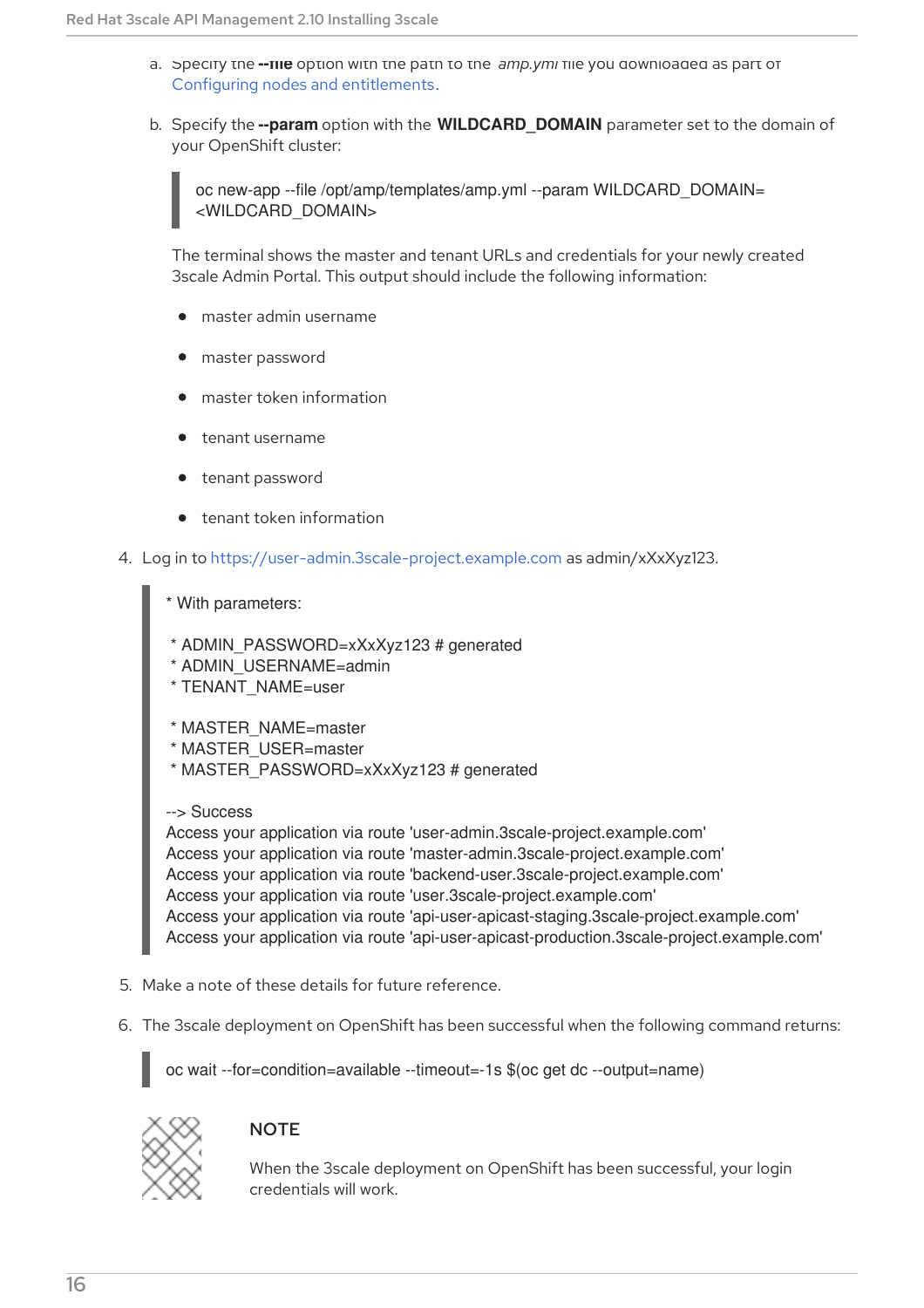## <span id="page-20-2"></span><span id="page-20-0"></span>2.4.4. Getting the Admin Portal URL

When you deploy 3scale using the template, a default tenant is created, with a fixed URL: **3scaleadmin.\${wildcardDomain}**

The 3scale Dashboard shows the new portal URL of the tenant. As an example, if the *<wildCardDomain>* is **3scale-project.example.com**, the Admin Portal URL is: **[https://3scale-admin.3scale](https://3scale-admin.3scale-project.example.com)project.example.com**.

The **wildcardDomain** is the *<wildCardDomain>* parameter you provided during installation. Open this unique URL in a browser using the this command:

xdg-open https://3scale-admin.3scale-project.example.com

Optionally, you can create new tenants on the *MASTER portal URL*: **master.\${wildcardDomain}**

## <span id="page-20-1"></span>2.4.5. Deploying 3scale with Amazon Simple Storage Service

Deploying 3scale with Amazon Simple Storage Service (Amazon S3) is an optional procedure. Deploy 3scale with Amazon S3 using the following steps:

## Procedure

- 1. Download [amp-s3.yml](https://github.com/3scale/3scale-amp-openshift-templates/blob/3scale-2.10.0-GA/amp/amp-s3.yml).
- 2. Log in to OpenShift from a terminal session :



3. Select your project, or create a new project:



oc project <project\_name>

OR

oc new-project <project\_name>

- 1. Enter the oc new-app command:
	- Specify the **--file** option with the path to the *amp-s3.yml* file.
	- Specify the **--param** options with the following values:
		- **WILDCARD\_DOMAIN:** the parameter set to the domain of your OpenShift cluster.
		- **AWS BUCKET:** with your target bucket name.  $\circ$
		- **AWS\_ACCESS\_KEY\_ID**: with your AWS credentials ID.  $\circ$
		- $\circ$ **AWS SECRET ACCESS KEY: with your AWS credentials KEY.**
		- **AWS\_REGION: with the AWS**: region of your bucket.
		- **AWS HOSTNAME:** Default: Amazon endpoints AWS S3 compatible provider endpoint hostname.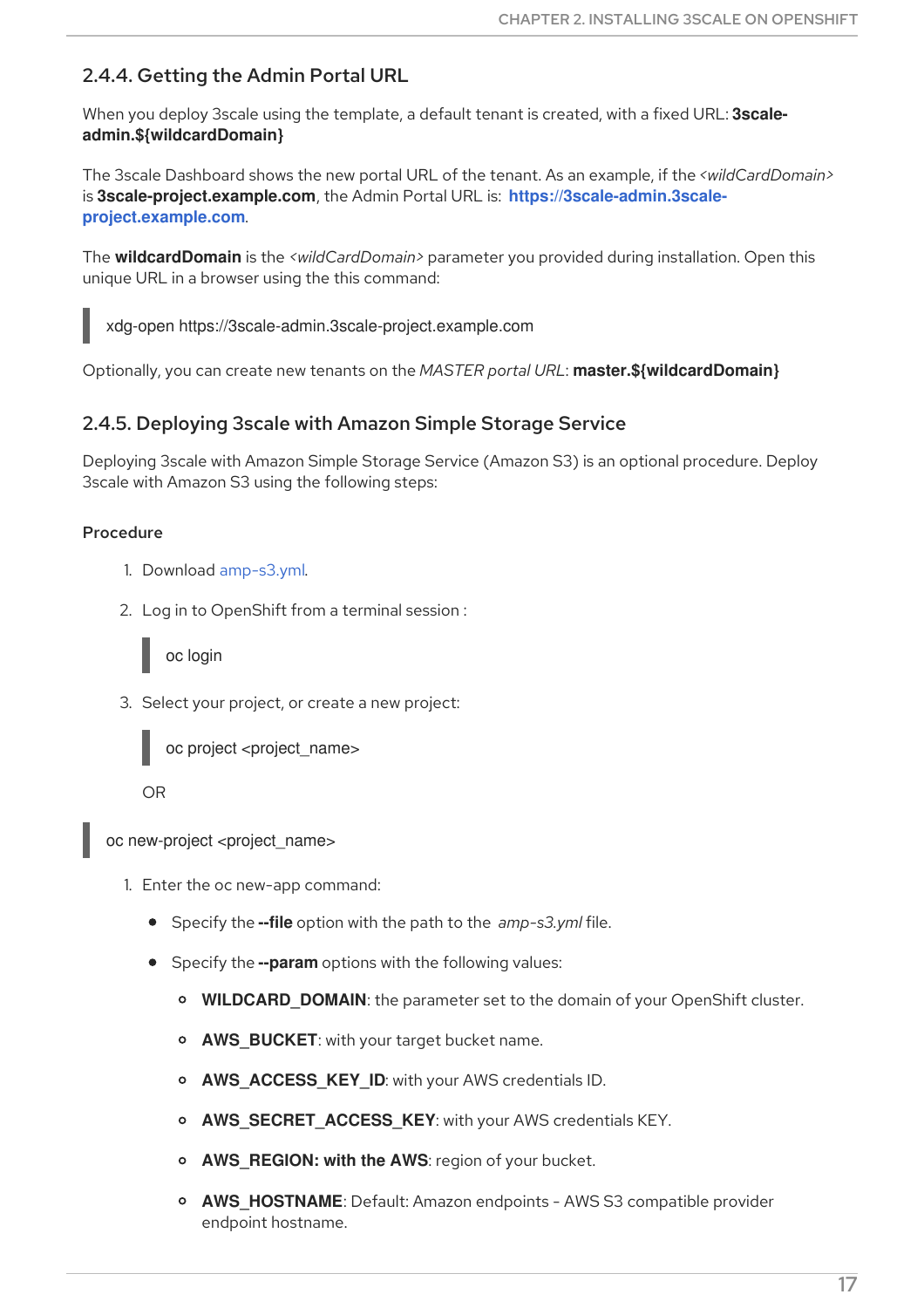- **AWS PROTOCOL:** Default: HTTPS AWS S3 compatible provider endpoint protocol.
- **AWS\_PATH\_STYLE**: Default: **false** When set to **true**, the bucket name is always left in the request URI and never moved to the host as a sub-domain.
- Optionally, specify the **--param** option with the **TENANT\_NAME** parameter to set a custom name for the Admin Portal. If omitted, this defaults to 3scale

oc new-app --file /path/to/amp-s3.yml \

- --param WILDCARD\_DOMAIN=<a-domain-that-resolves-to-your-ocp-cluster.com> \
- --param TENANT\_NAME=3scale \

--param AWS\_ACCESS\_KEY\_ID=<your-aws-access-key-id> \

- --param AWS\_SECRET\_ACCESS\_KEY=<your-aws-access-key-secret> \
- --param AWS\_BUCKET=<your-target-bucket-name> \
- --param AWS\_REGION=<your-aws-bucket-region> \
- --param FILE\_UPLOAD\_STORAGE=s3

The terminal shows the master and tenant URLs, as well as credentials for your newly created 3scale Admin Portal. This output should include the following information:

- master admin username
- master password
- master token information
- tenant username
- tenant password
- tenant token information
- 2. Log in to <https://user-admin.3scale-project.example.com> as admin/xXxXyz123.

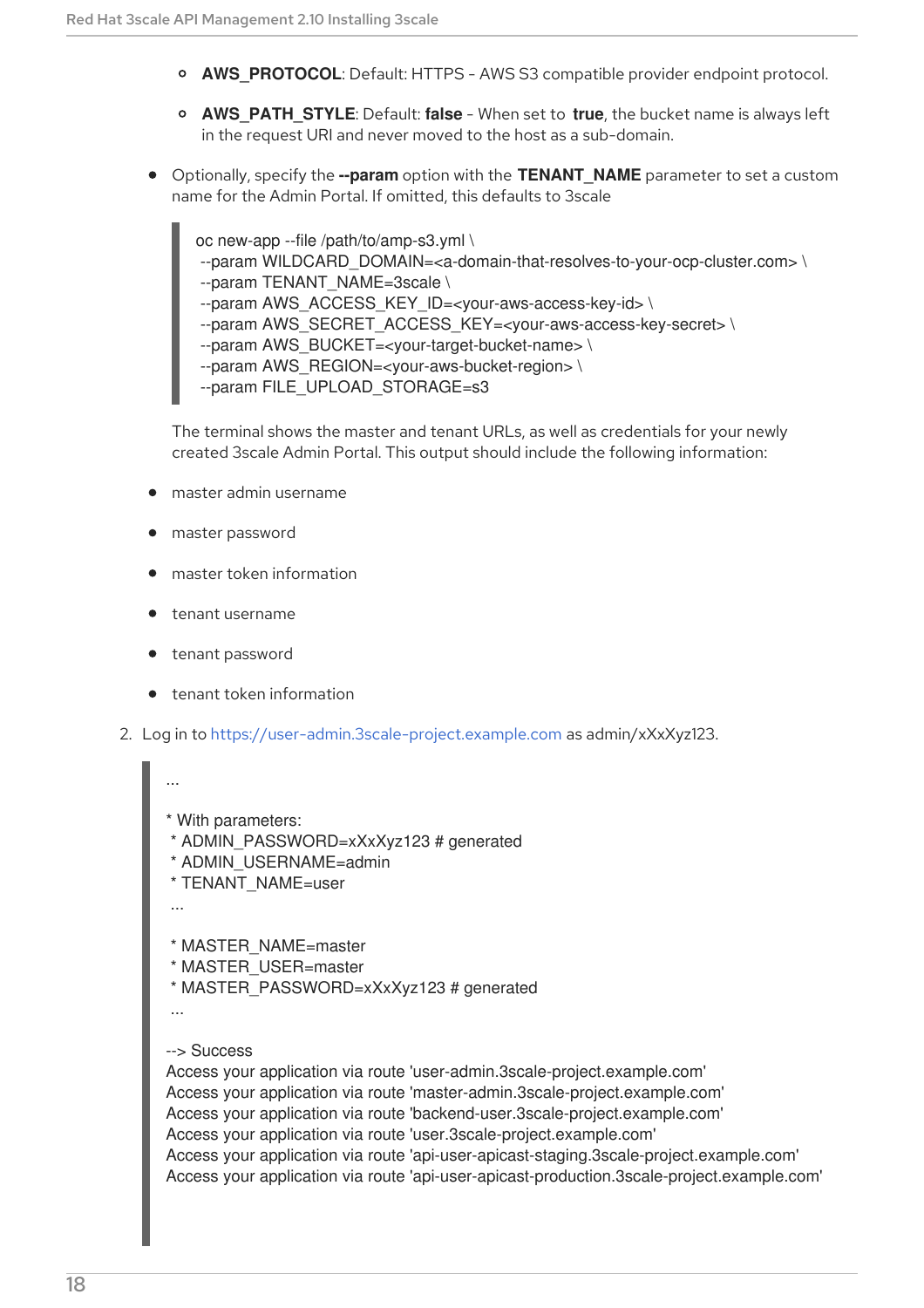Access your application via route 'apicast-wildcard.3scale-project.example.com'

...

- 3. Make a note of these details for future reference.
- 4. The 3scale deployment on OpenShift has been successful when the following command returns:



oc wait --for=condition=available --timeout=-1s \$(oc get dc --output=name)



#### **NOTE**

When the 3scale deployment on OpenShift has been successful, your login credentials will work.

## <span id="page-22-0"></span>2.4.6. Deploying 3scale with PostgreSQL

Deploying 3scale with PostgreSQL is an optional procedure. Deploy 3scale with PostgreSQL using the following steps:

### Procedure

- 1. Download [amp-postgresql.yml.](https://github.com/3scale/3scale-amp-openshift-templates/blob/3scale-2.10.0-GA/amp/amp-postgresql.yml)
- 2. Log in to OpenShift from a terminal session :



3. Select your project, or create a new project:



oc project <project\_name>

OR

oc new-project <project\_name>

- 1. Enter the oc new-app command:
	- Specify the **--file** option with the path to the *amp-postgresql.yml* file.
	- **Specify the --param** options with the following values:
	- **WILDCARD\_DOMAIN:** the parameter set to the domain of your OpenShift cluster.
	- Optionally, specify the **--param** option with the **TENANT\_NAME** parameter to set a custom name for the Admin Portal. If omitted, this defaults to 3scale

oc new-app --file /path/to/amp-postgresql.yml \ --param WILDCARD\_DOMAIN=<a-domain-that-resolves-to-your-ocp-cluster.com> \ --param TENANT\_NAME=3scale \

The terminal shows the master and tenant URLs, as well as the credentials for your newly created 3scale Admin Portal. This output should include the following information: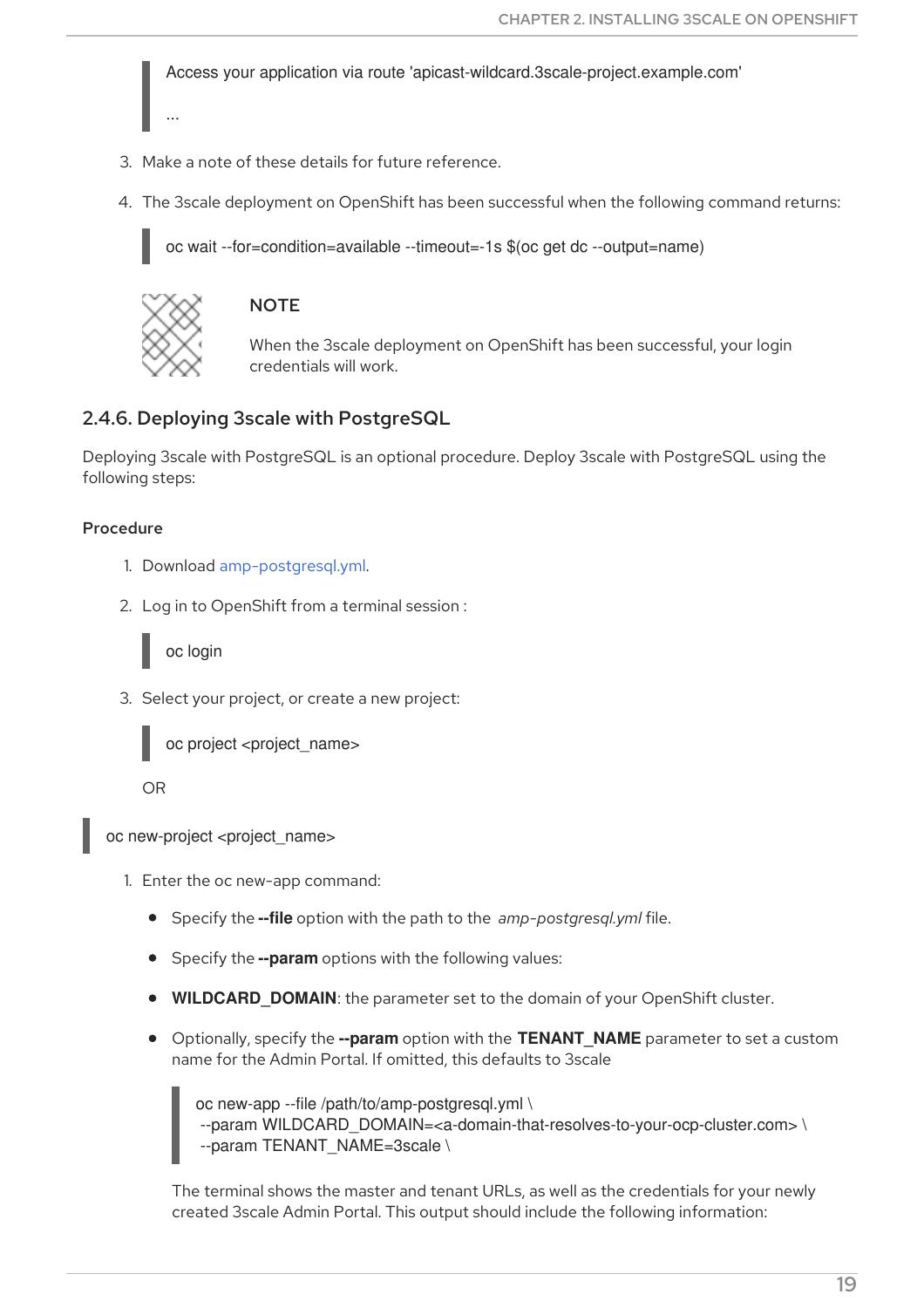- master admin username
- master password
- master token information
- tenant username
- tenant password
- tenant token information
- 2. Log in to <https://user-admin.3scale-project.example.com> as admin/xXxXyz123.

```
...
* With parameters:
* ADMIN_PASSWORD=xXxXyz123 # generated
* ADMIN_USERNAME=admin
* TENANT_NAME=user
...
* MASTER_NAME=master
* MASTER_USER=master
* MASTER_PASSWORD=xXxXyz123 # generated
...
--> Success
Access your application via route 'user-admin.3scale-project.example.com'
Access your application via route 'master-admin.3scale-project.example.com'
Access your application via route 'backend-user.3scale-project.example.com'
Access your application via route 'user.3scale-project.example.com'
Access your application via route 'api-user-apicast-staging.3scale-project.example.com'
Access your application via route 'api-user-apicast-production.3scale-project.example.com'
Access your application via route 'apicast-wildcard.3scale-project.example.com'
...
```
- 3. Make a note of these details for future reference.
- 4. The 3scale deployment on OpenShift has been successful when the following command returns:

oc wait --for=condition=available --timeout=-1s \$(oc get dc --output=name)



## **NOTE**

When the 3scale deployment on OpenShift has been successful, your login and credentials will work.

## <span id="page-23-0"></span>2.4.7. Configuring SMTP variables (optional)

OpenShift uses email to send [notifications](https://access.redhat.com/documentation/en-us/red_hat_3scale_api_management/2.10/html-single/admin_portal_guide/index#notifications) and [invite](https://access.redhat.com/documentation/en-us/red_hat_3scale_api_management/2.10/html-single/admin_portal_guide/index#inviting-users-managing-rights) new users . If you intend to use these features, you must provide your own SMTP server and configure SMTP variables in the **system-smtp** secret.

Perform the following steps to configure the SMTP variables in the **system-smtp** secret: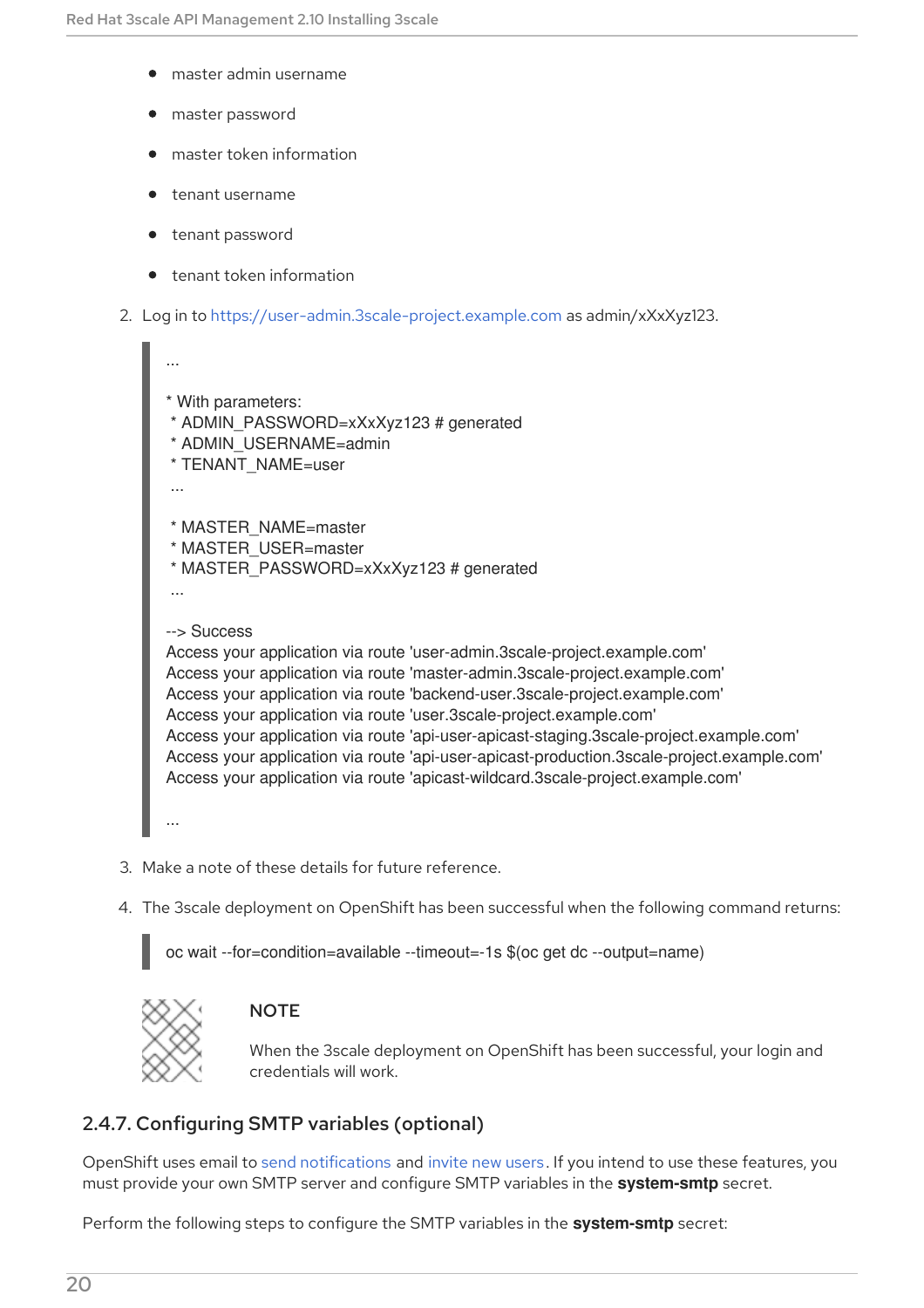## Procedure

1. If you are not already logged in, log in to OpenShift:



a. Using the **oc patch** command, specify the **secret** type where **system-smtp** is the name of the secret, followed by the **-p** option, and write the new values in JSON for the following variables:

| Variable            | <b>Description</b>                                                                                                                                                                                                                                                                           |
|---------------------|----------------------------------------------------------------------------------------------------------------------------------------------------------------------------------------------------------------------------------------------------------------------------------------------|
| address             | Allows you to specify a remote mail server as a<br>relay                                                                                                                                                                                                                                     |
| username            | Specify your mail server username                                                                                                                                                                                                                                                            |
| password            | Specify your mail server password                                                                                                                                                                                                                                                            |
| domain              | Specify a HELO domain                                                                                                                                                                                                                                                                        |
| port                | Specify the port on which the mail server is<br>listening for new connections                                                                                                                                                                                                                |
| authentication      | Specify the authentication type of your mail<br>server. Allowed values: plain (sends the<br>password in the clear), login (send password<br>Base64 encoded), or <b>cram_md5</b> (exchange<br>information and a cryptographic Message<br>Digest 5 algorithm to hash important<br>information) |
| openssl.verify.mode | Specify how OpenSSL checks certificates<br>when using TLS. Allowed values: none or<br>peer.                                                                                                                                                                                                  |

#### Example

oc patch secret system-smtp -p '{"stringData":{"address":"<your\_address>"}}' oc patch secret system-smtp -p '{"stringData":{"username":"<your\_username>"}}' oc patch secret system-smtp -p '{"stringData":{"password":"<your\_password>"}}'

2. After you have set the secret variables, redeploy the **system-app** and **system-sidekiq** pods:

oc rollout latest dc/system-app oc rollout latest dc/system-sidekiq

3. Check the status of the rollout to ensure it has finished:

oc rollout status dc/system-app oc rollout status dc/system-sidekiq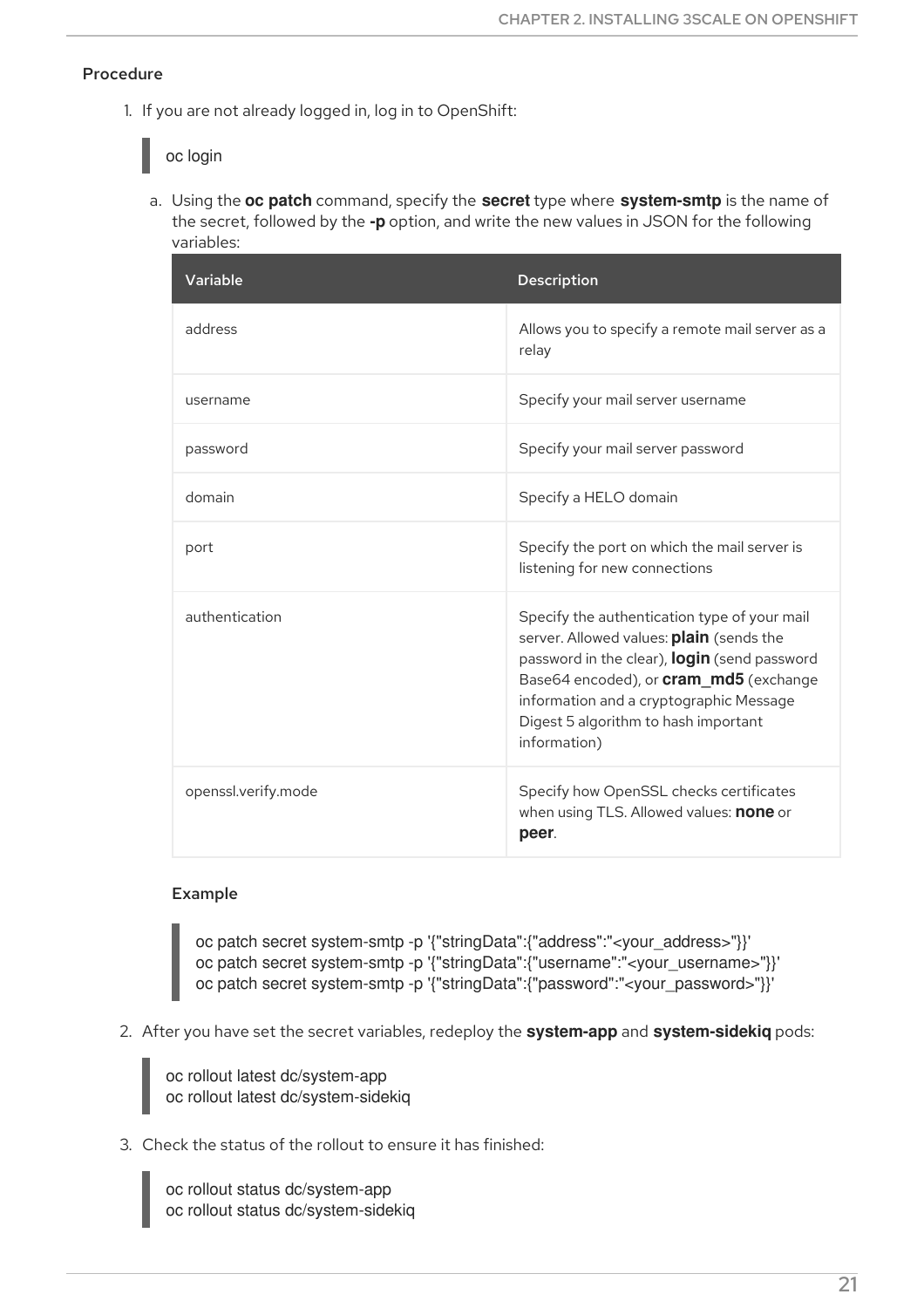## <span id="page-25-0"></span>2.5. PARAMETERS OF THE 3SCALE TEMPLATE

Template parameters configure environment variables of the 3scale (*amp.yml*) template during and after deployment.

|  |  | Table 2.1. Template parameters |
|--|--|--------------------------------|
|--|--|--------------------------------|

| <b>Name</b>                     | <b>Description</b>                                                                           | <b>Default Value</b>      | <b>Required?</b> |
|---------------------------------|----------------------------------------------------------------------------------------------|---------------------------|------------------|
| APP_LABEL                       | Used for object app<br>labels                                                                | 3scale-api-<br>management | yes              |
| ZYNC_DATABASE_PAS<br>SWORD      | Password for the<br>PostgreSQL connection<br>user. Generated<br>randomly if not<br>provided. | N/A                       | yes              |
| ZYNC_SECRET_KEY_BA<br><b>SE</b> | Secret key base for<br>Zync. Generated<br>randomly if not<br>provided.                       | N/A                       | yes              |
| ZYNC_AUTHENTICATI<br>ON_TOKEN   | Authentication token for<br>Zync. Generated<br>randomly if not<br>provided.                  | N/A                       | yes              |
| AMP_RELEASE                     | 3scale release tag.                                                                          | 2.8.0                     | yes              |
| ADMIN_PASSWORD                  | A randomly generated<br>3scale administrator<br>account password.                            | N/A                       | yes              |
| ADMIN_USERNAME                  | 3scale administrator<br>account username.                                                    | admin                     | yes              |
| APICAST_ACCESS_TO<br><b>KEN</b> | Read Only Access Token<br>that APIcast will use to<br>download its<br>configuration.         | N/A                       | yes              |
| ADMIN_ACCESS_TOKE<br>N          | Admin Access Token<br>with all scopes and write<br>permissions for API<br>access.            | N/A                       | no               |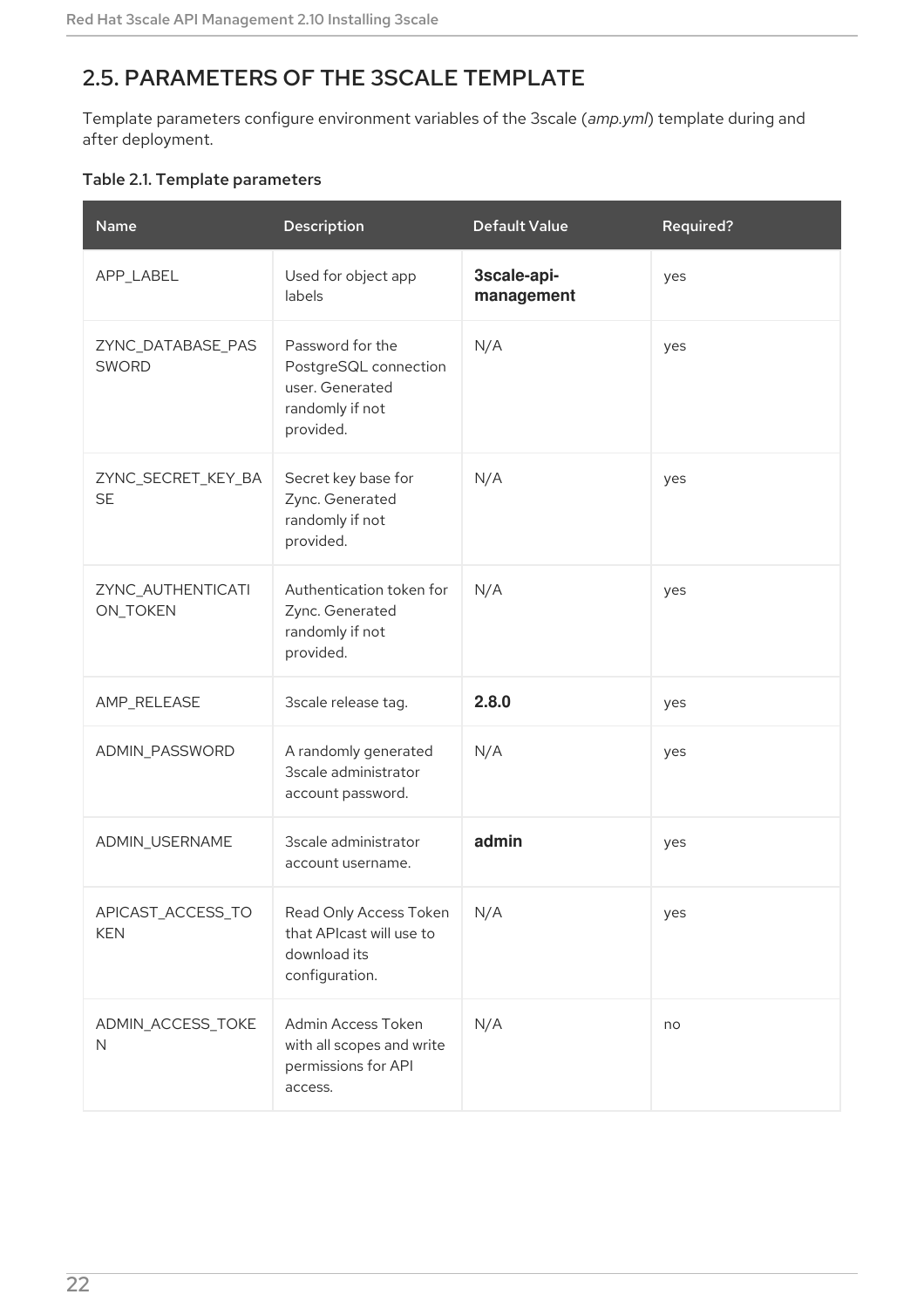<span id="page-26-0"></span>

| Name                               | <b>Description</b>                                                                                                                  | <b>Default Value</b>                                                  | <b>Required?</b> |
|------------------------------------|-------------------------------------------------------------------------------------------------------------------------------------|-----------------------------------------------------------------------|------------------|
| WILDCARD_DOMAIN                    | Root domain for the<br>wildcard routes. For<br>example, a root domain<br>example.com will<br>generate 3scale-<br>admin.example.com. | N/A                                                                   | yes              |
| TENANT_NAME                        | Tenant name under the<br>root that Admin Portal<br>will be available with -<br>admin suffix.                                        | 3scale                                                                | yes              |
| MYSQL_USER                         | Username for MySQL<br>user that will be used for<br>accessing the database.                                                         | mysql                                                                 | yes              |
| MYSQL_PASSWORD                     | Password for the<br>MySQL user.                                                                                                     | N/A                                                                   | yes              |
| MYSQL_DATABASE                     | Name of the MySQL<br>database accessed.                                                                                             | system                                                                | yes              |
| MYSQL_ROOT_PASSW<br>ORD            | Password for Root user.                                                                                                             | N/A                                                                   | yes              |
| SYSTEM_BACKEND_US<br><b>ERNAME</b> | Internal 3scale API<br>username for internal<br>3scale api auth.                                                                    | 3scale_api_user                                                       | yes              |
| SYSTEM_BACKEND_PA<br>SSWORD        | Internal 3scale API<br>password for internal<br>3scale api auth.                                                                    | N/A                                                                   | yes              |
| REDIS_IMAGE                        | Redis image to use                                                                                                                  | registry.redhat.io/rhs<br>cl/redis-5-rhel7:5.0                        | yes              |
| MYSQL_IMAGE                        | Mysql image to use                                                                                                                  | registry.redhat.io/rhs<br>cl/mysql-57-rhel7:5.7                       | yes              |
| MEMCACHED_IMAGE                    | Memcached image to<br>use                                                                                                           | registry.redhat.io/3s<br>cale-<br>amp2/memcached-<br>rhel7:3scale2.10 | yes              |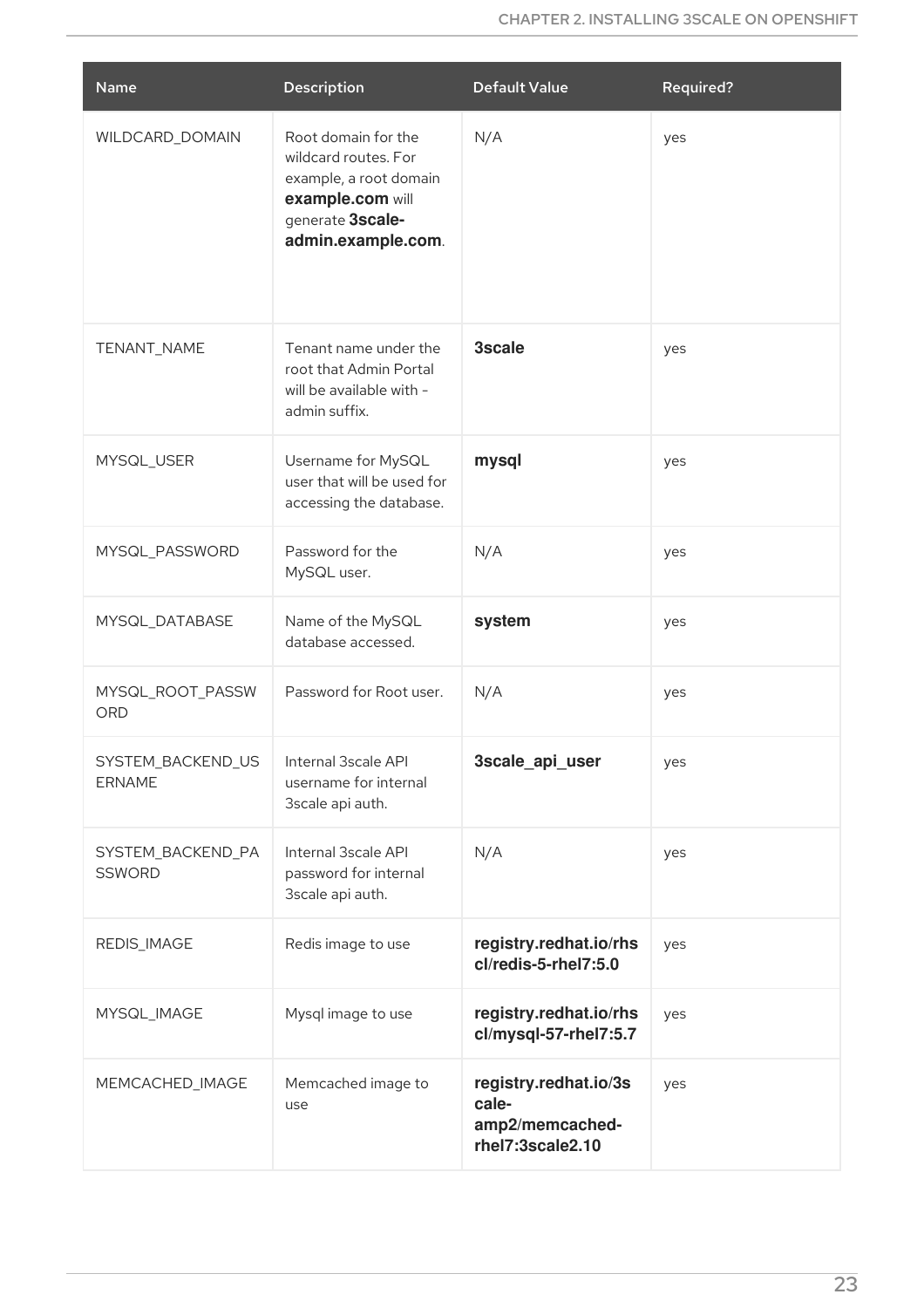| Name                              | Description                                                                                                                       | <b>Default Value</b>                                                        | <b>Required?</b> |
|-----------------------------------|-----------------------------------------------------------------------------------------------------------------------------------|-----------------------------------------------------------------------------|------------------|
| POSTGRESQL_IMAGE                  | Postgresql image to use                                                                                                           | registry.redhat.io/rhs<br>cl/postgresql-10-<br>rhel7                        | yes              |
| AMP_SYSTEM_IMAGE                  | 3scale System image to<br>use                                                                                                     | registry.redhat.io/3s<br>cale-amp2/system-<br>rhel7:3scale2.10              | yes              |
| AMP_BACKEND_IMAGE                 | 3scale Backend image<br>to use                                                                                                    | registry.redhat.io/3s<br>cale-amp2/backend-<br>rhel7:3scale2.10             | yes              |
| AMP_APICAST_IMAGE                 | 3scale APIcast image to<br>use                                                                                                    | registry.redhat.io/3s<br>cale-amp2/apicast-<br>gateway-<br>rhel8:3scale2.10 | yes              |
| AMP_ZYNC_IMAGE                    | 3scale Zync image to<br>use                                                                                                       | registry.redhat.io/3s<br>cale-amp2/zync-<br>rhel7:3scale2.10                | yes              |
| SYSTEM_BACKEND_SH<br>ARED_SECRET  | Shared secret to import<br>events from backend to<br>system.                                                                      | N/A                                                                         | yes              |
| SYSTEM_APP_SECRET<br>_KEY_BASE    | System application<br>secret key base                                                                                             | N/A                                                                         | yes              |
| APICAST_MANAGEME<br>NT_API        | Scope of the APIcast<br>Management API. Can<br>be disabled, status or<br>debug. At least status<br>required for health<br>checks. | status                                                                      | no               |
| APICAST_OPENSSL_VE<br><b>RIFY</b> | Turn on/off the<br>OpenSSL peer<br>verification when<br>downloading the<br>configuration. Can be<br>set to true/false.            | false                                                                       | no               |
| APICAST_RESPONSE_<br>CODES        | Enable logging response<br>codes in APIcast.                                                                                      | true                                                                        | no               |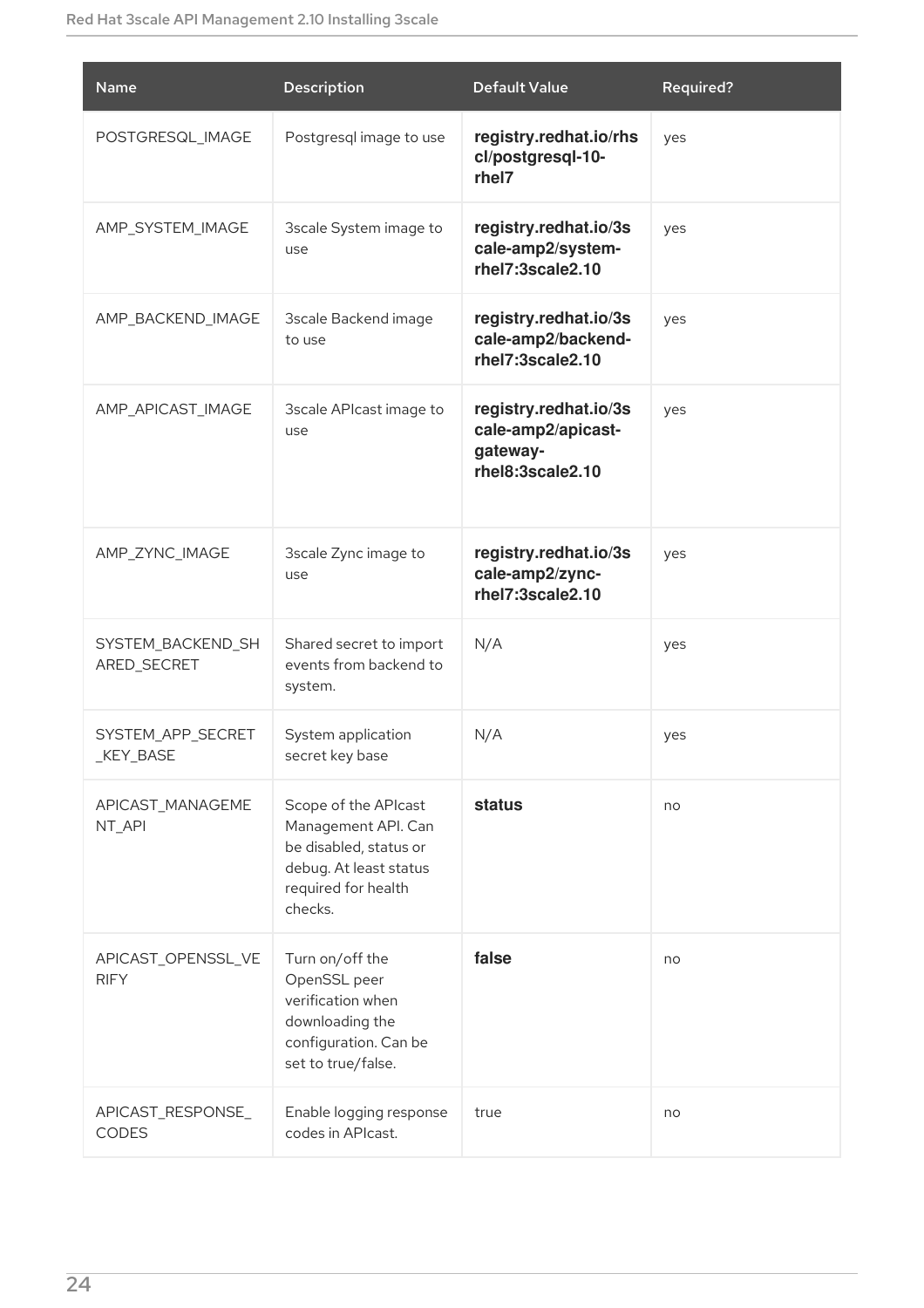| <b>Name</b>                         | <b>Description</b>                                                                                                           | Default Value                                           | <b>Required?</b> |
|-------------------------------------|------------------------------------------------------------------------------------------------------------------------------|---------------------------------------------------------|------------------|
| APICAST_REGISTRY_U<br>RL            | A URL which resolves to<br>the location of APIcast<br>policies                                                               | http://apicast-<br>staging:8090/policie<br>$\mathbf{s}$ | yes              |
| MASTER_USER                         | Master administrator<br>account username                                                                                     | master                                                  | yes              |
| MASTER_NAME                         | The subdomain value for<br>the master Admin<br>Portal, will be appended<br>with the -master suffix                           | master                                                  | yes              |
| MASTER_PASSWORD                     | A randomly generated<br>master administrator<br>password                                                                     | N/A                                                     | yes              |
| MASTER_ACCESS_TOK<br>EN             | A token with master<br>level permissions for API<br>calls                                                                    | N/A                                                     | yes              |
| IMAGESTREAM_TAG_I<br>MPORT_INSECURE | Set to true if the server<br>may bypass certificate<br>verification or connect<br>directly over HTTP<br>during image import. | false                                                   | yes              |

## <span id="page-28-0"></span>2.6. DEPLOYING 3SCALE USING THE OPERATOR

This section takes you through installing and deploying the 3scale solution via the 3scale operator, using the *APIManager* custom resource.



## **NOTE**

- Wildcard routes have been [removed](https://access.redhat.com/documentation/en-us/red_hat_3scale_api_management/2.6/html-single/release_notes/index#removed_features) since 3scale 2.6.
	- This functionality is handled by Zync in the background.
- When API providers are created, updated, or deleted, routes automatically reflect those changes.

## Prerequisites

- **•** Configuring container registry [authentication](#page-20-2)
- To make sure you receive automatic updates of micro releases for {ProdustShortName}, you must have enabled the automatic approval functionality in the 3scale operator. *Automatic* is the default approval setting. To change this at any time based on your specific needs, use the steps for [Configuring](#page-31-0) automated application of micro releases .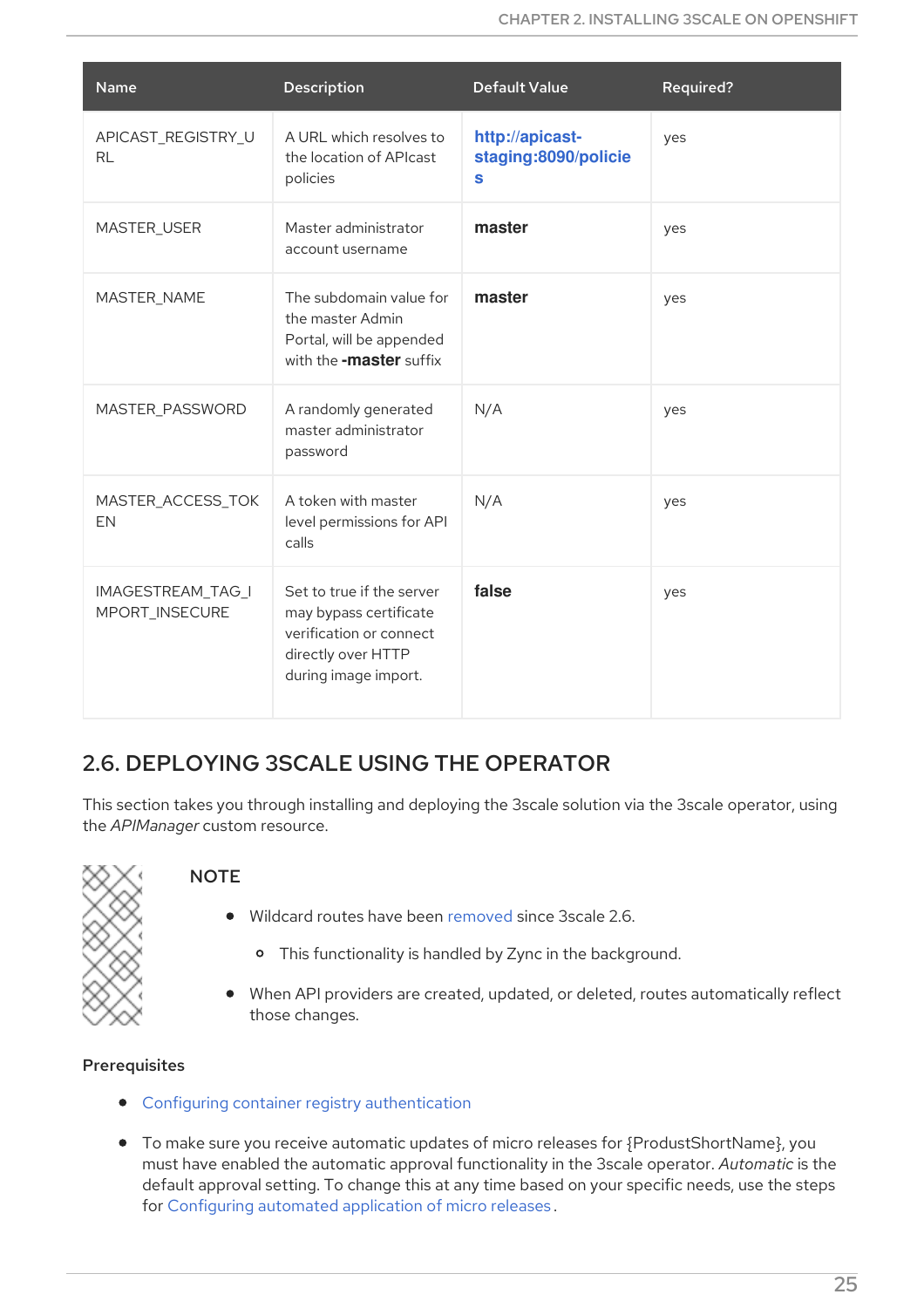- Deploying 3scale using the operator first requires that you follow the steps in Installing the 3scale Operator on [OpenShift](#page-67-1)
- OpenShift Container Platform 4
	- A user account with administrator privileges in the OpenShift cluster.
	- o Note: OCP 4 supports deployment of 3scale using the operator only.
	- For more information about supported [configurations,](https://access.redhat.com/articles/2798521) see the Red Hat 3scale API Management Supported Configurations page.

Follow these procedures to deploy 3scale using the operator:

- Deploying the [APIManager](https://access.redhat.com/documentation/en-us/red_hat_3scale_api_management/2.10/html-single/installing_3scale/index#deploying-apimanager-custom-resource) custom resource
- **•** [Getting](https://access.redhat.com/documentation/en-us/red_hat_3scale_api_management/2.10/html-single/installing_3scale/index#getting-admin-portal-url-ocp-operator) the Admin Portal URL
- Getting the APIManager [administrator](https://access.redhat.com/documentation/en-us/red_hat_3scale_api_management/2.10/html-single/installing_3scale/index#getting-apimanager-administrator-credentials) credentials
- High [availability](https://access.redhat.com/documentation/en-us/red_hat_3scale_api_management/2.10/html-single/installing_3scale/index#high-availability-in-threescale-using-the-operator) in 3scale using the operator

## <span id="page-29-0"></span>2.6.1. Deploying the *APIManager* custom resource

Deploying the *APIManager* custom resource will make the operator begin processing and will deploy a 3scale solution from it.

#### Procedure

- 1. Click Operators > Installed Operators.
	- a. From the list of *Installed Operators*, click *3scale Operator*.
- 2. Click the *API Manager* tab.
- 3. Click Create APIManager.
- 4. Clear the sample content and add the following *YAML* definitions to the editor, then click Create.
	- Before 3scale 2.8, you could configure the automatic addition of replicas by setting the **highAvailability** field to **true**. From 3scale 2.8, the addition of replicas is controlled through the replicas field in the APIManager CR as shown in the following example.



## **NOTE**

The *wildcardDomain* parameter can be any desired name you wish to give that resolves to an IP address, which is a valid DNS domain.

APIManager CR with minimum requirements:

apiVersion: apps.3scale.net/v1alpha1 kind: APIManager metadata: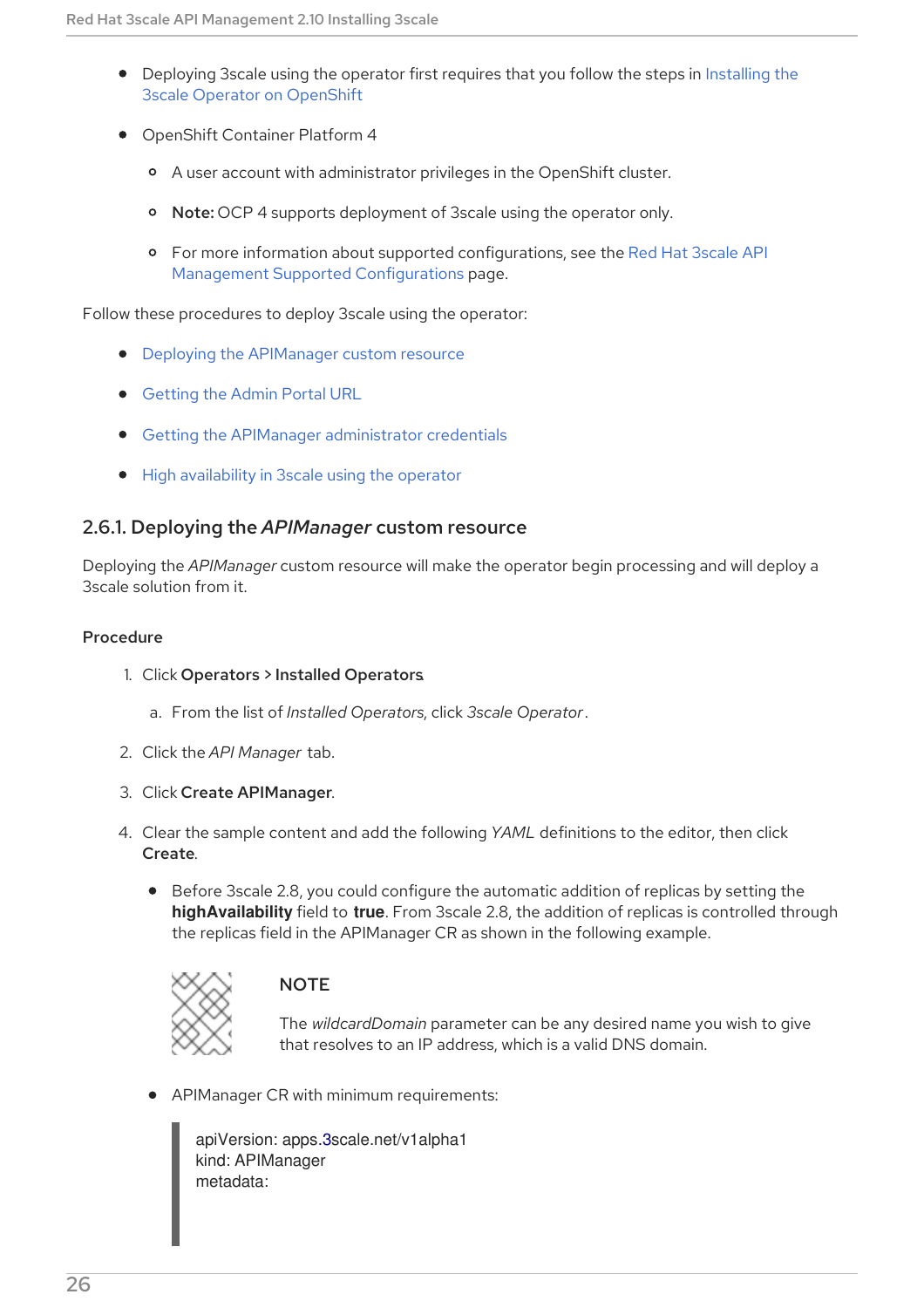<span id="page-30-2"></span>APIManager CR with replicas configured: name: apimanager-sample spec: wildcardDomain: example.com apiVersion: apps.3scale.net/v1alpha1 kind: APIManager metadata: name: apimanager-sample spec: system: appSpec: replicas: 1 sidekiqSpec: replicas: 1 zync: appSpec: replicas: 1 queSpec:

replicas: 1 backend: cronSpec: replicas: 1 listenerSpec: replicas: 1 workerSpec: replicas: 1 apicast: productionSpec: replicas: 1 stagingSpec: replicas: 1

## wildcardDomain: example.com

## <span id="page-30-0"></span>2.6.2. Getting the *APIManager* administrator credentials

To log in to 3scale after the operator-based deployment, you need the administrator credentials. To get these credentials, perform the steps below:

1. Run these commands:

oc get secret system-seed -o json | jq -r .data.ADMIN\_USER | base64 -d oc get secret system-seed -o json | jq -r .data.ADMIN\_PASSWORD | base64 -d

2. Login as the *APIManager* administrator to verify these credentials are working.

#### Additional resources

For more information about the *APIManager* fields, refer to the Reference [documentation.](https://github.com/3scale/3scale-operator/blob/3scale-2.10-stable-prod/doc/apimanager-reference.md)

## <span id="page-30-1"></span>2.6.3. Getting the Admin Portal URL

When you deploy 3scale using the operator, a default tenant is created, with a fixed URL: **3scaleadmin.\${wildcardDomain}**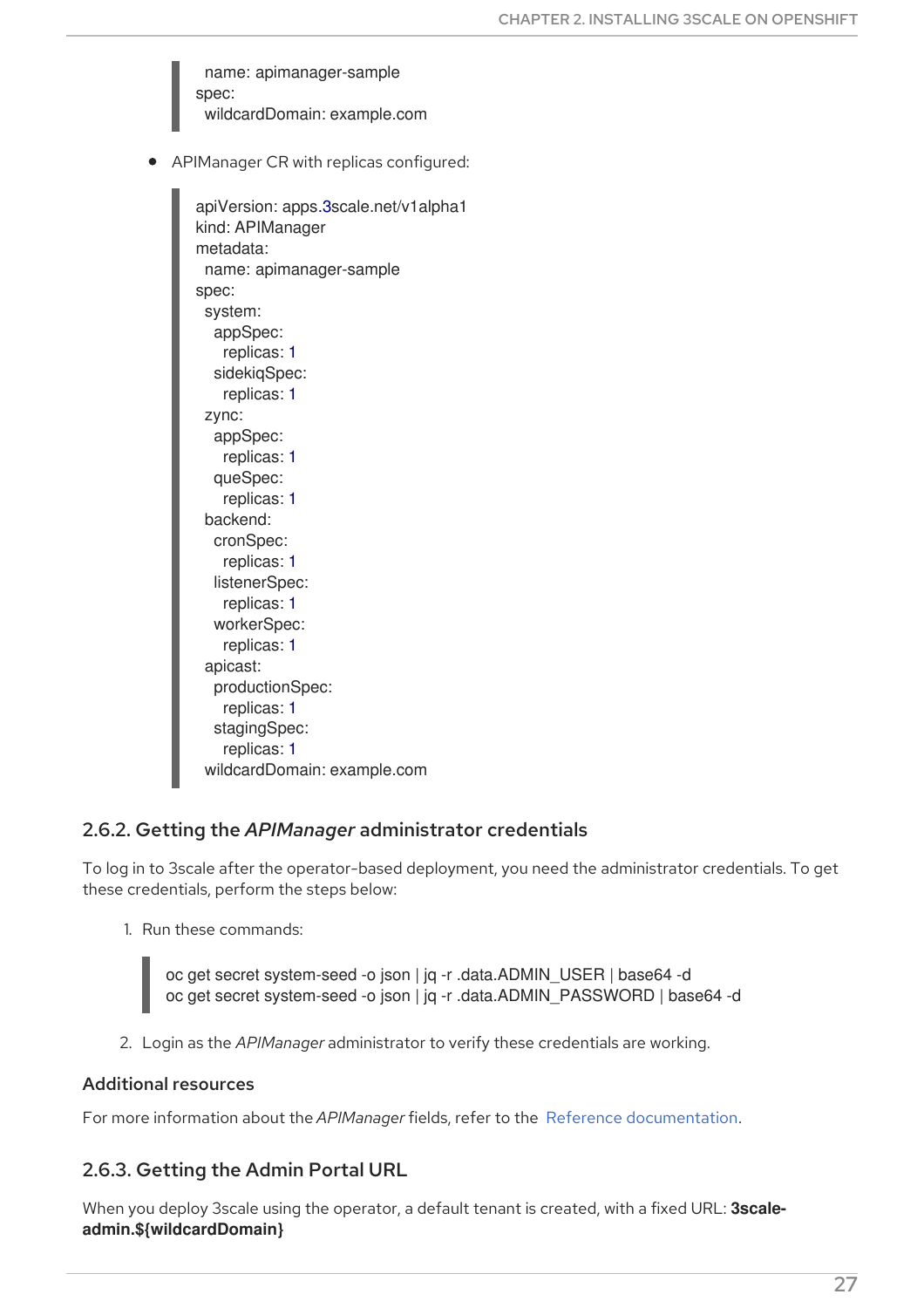The 3scale Dashboard shows the new portal URL of the tenant. As an example, if the *<wildCardDomain>* is **3scale-project.example.com**, the Admin Portal URL is: **[https://3scale-admin.3scale](https://3scale-admin.3scale-project.example.com)project.example.com**.

The **wildcardDomain** is the *<wildCardDomain>* parameter you provided during installation. Open this unique URL in a browser using the this command:

xdg-open https://3scale-admin.3scale-project.example.com

Optionally, you can create new tenants on the *MASTER portal URL*: **master.\${wildcardDomain}**

## <span id="page-31-0"></span>2.6.4. Configuring automated application of micro releases

To obtain micro release updates and have them be applied automatically, the 3scale operator's approval strategy must be set to *Automatic*. The following describes the differences between *Automatic* and *Manual* settings and outlines the steps in a procedure to change from one to the other.

#### Automatic and manual:

- During installation, the *Automatic* setting is the selected option by default. Installation of new updates occur as they become available. You can change this during the install or any time afterwards.
- If you select the *Manual* option during installation or at any time afterwards, you will receive updates when they are available. Next, you must approve the *Install Plan* and apply it yourself.

#### Procedure

- 1. Click Operators > Installed Operators.
- 2. Click 3scale API Management from the list of *Installed Operators*.
- 3. Click the Subscription tab. Under the *Subscription Details* heading you will see the subheading *Approval*.
- 4. Click the link below *Approval*. The link is set to Automatic by default. A modal with the heading, *Change Update Approval Strategy* will pop up.
- 5. Choose the option of your preference: *Automatic (default)* or *Manual*, and then click Save.

#### Additional resources

See *Approval Strategy* under Operator installation with [OperatorHub.](https://docs.openshift.com/container-platform/4.6/operators/admin/olm-adding-operators-to-cluster.html)

## <span id="page-31-1"></span>2.6.5. High availability in 3scale using the operator

High availability (HA) in 3scale using the operator aims to provide uninterrupted uptime if, for example, if one or more databases were to fail.

If you want HA in your 3scale operator-based deployment, note the following:

Deploy and configure 3scale critical databases externally, specifically system database, system redis, and backend redis. Make sure you deploy and configure those databases in a way they are highly available.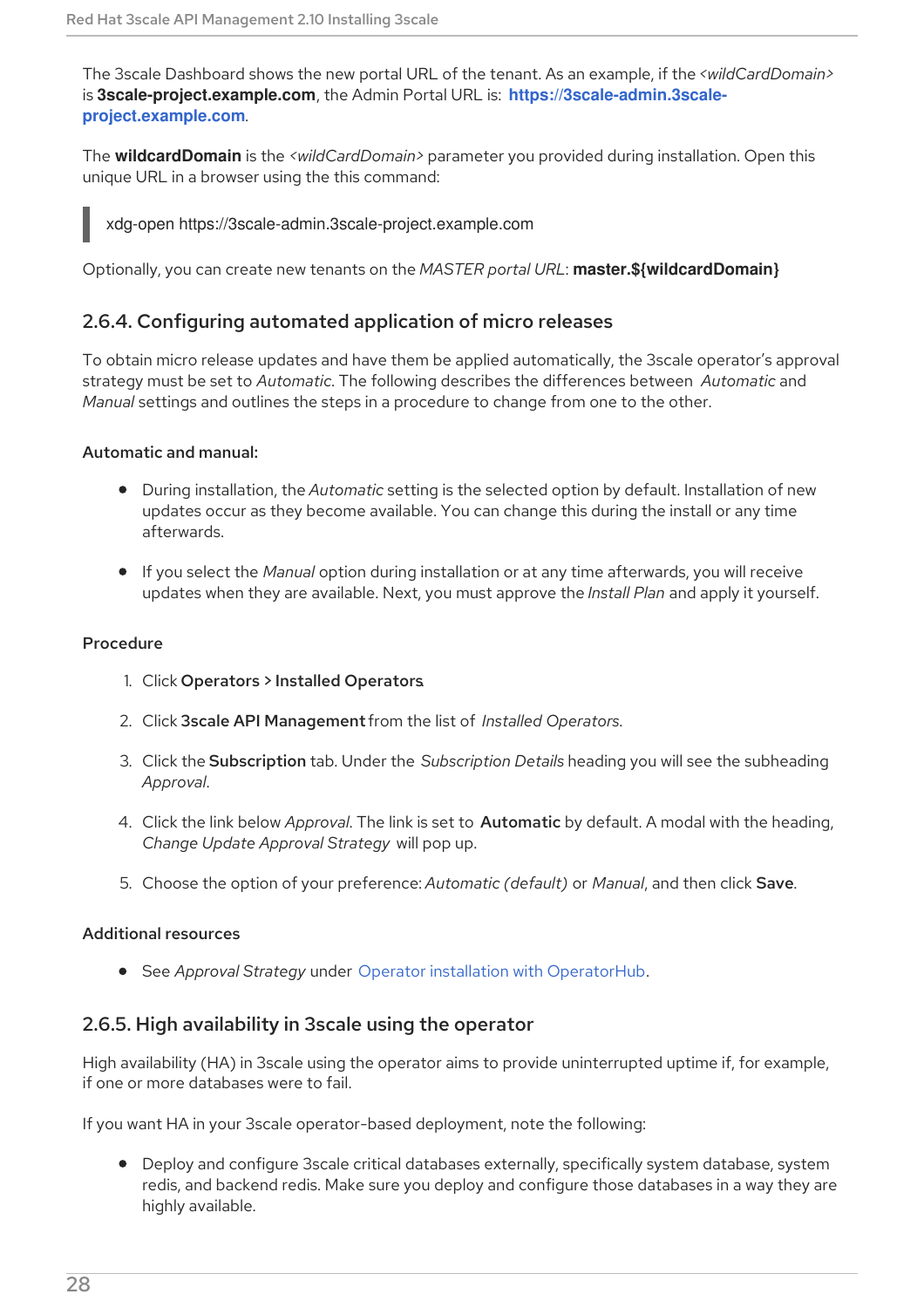- Specify the connection endpoints to those databases for 3scale by pre-creating their corresponding Kubernetes Secrets.
	- See External databases [installation](https://access.redhat.com/documentation/en-us/red_hat_3scale_api_management/2.10/html-single/installing_3scale/index#external_databases_installation) for more information.
	- See Enabling Pod [Disruption](https://github.com/3scale/3scale-operator/blob/3scale-2.10-stable-prod/doc/operator-user-guide.md#enabling-pod-disruption-budgets) Budgets for more information about non-database deployment configurations.
- Set the **.spec.highAvailability.enabled** attribute to **true** when deploying the APIManager CR to enable external database mode for the critical databases: system database, system redis, and backend redis.

Additionally, if you want the zync database to be highly available to avoid zync potentially losing queue jobs data on restart, note the following:

- Deploy and configure the zync database externally. Make sure you deploy and configure the database in a way that it is highly available.
- Specify the connection endpoint to the zync database for 3scale by pre-creating its corresponding Kubernetes Secrets.
	- See Zync [database](#page-36-0) secret for more information.
- Deploy 3scale setting the **spec.highAvailability.externalZyncDatabaseEnabled** attribute to true to specify zync database as an external database.

## <span id="page-32-0"></span>2.7. DEPLOYMENT CONFIGURATION OPTIONS FOR 3SCALE ON OPENSHIFT USING THE OPERATOR

This section provides information about the deployment configuration options for Red Hat 3scale API Management on OpenShift using the operator.

## Prerequisites

- Configuring container registry [authentication](#page-20-2)
- Deploying 3scale using the operator first requires that you follow the steps in Installing the 3scale Operator on [OpenShift](#page-67-1)
- OpenShift Container Platform 4.x
	- A user account with administrator privileges in the OpenShift cluster.

## <span id="page-32-1"></span>2.7.1. Proof of concept for evaluation deployment

The following sections describe the configuration options applicable to the proof of concept for an evaluation deployment of 3scale. This deployment uses internal databases as default.



## IMPORTANT

The configuration for external databases is the standard deployment option for production environments.

## <span id="page-32-2"></span>2.7.1.1. Default deployment configuration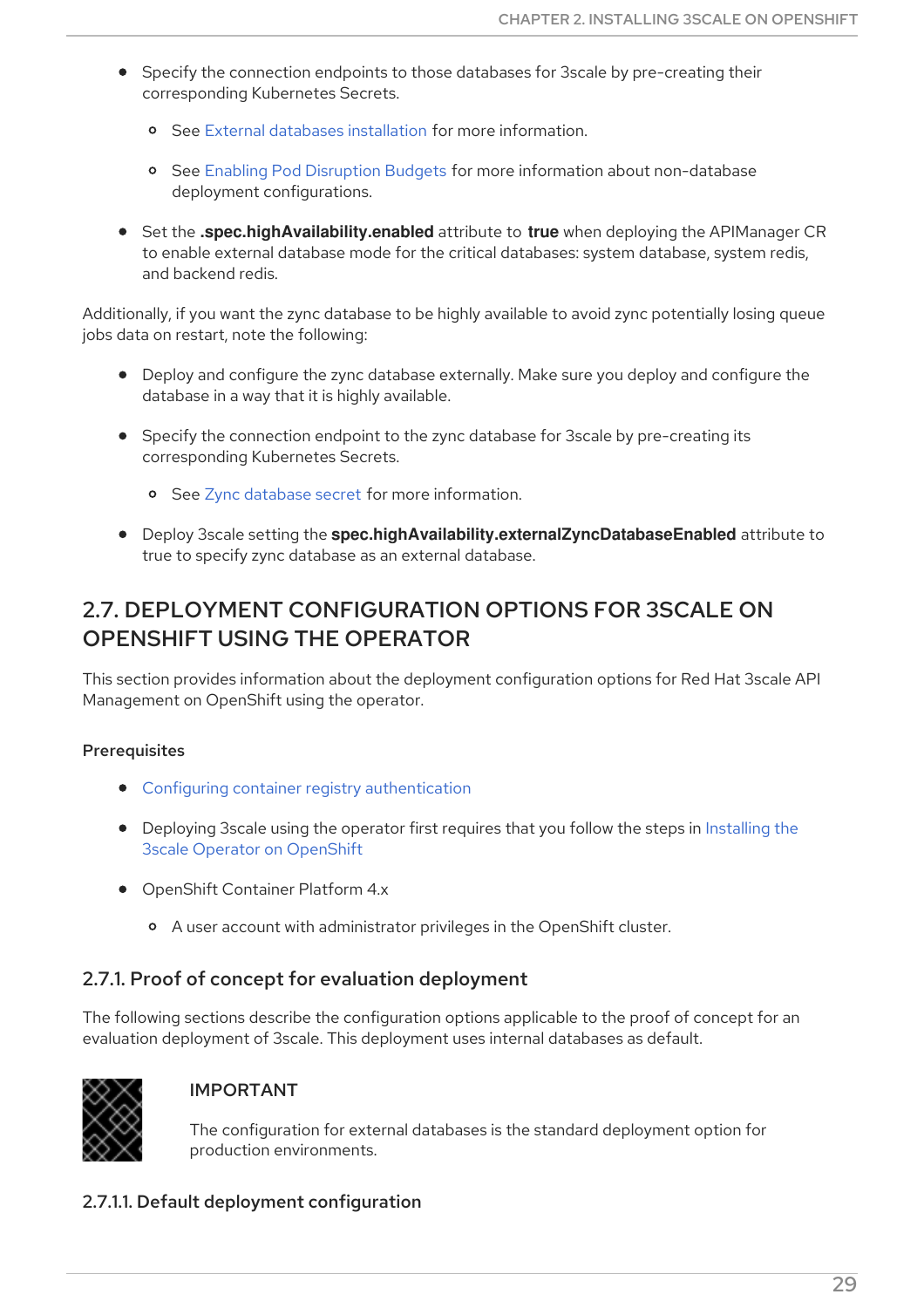- Containers will have [Kubernetes](https://kubernetes.io/docs/concepts/configuration/manage-compute-resources-container/) resource limits and requests .
	- This ensures a minimum performance level.
	- It limits resources to allow external services and allocation of solutions.
- Deployment of internal databases.
- File storage will be based on Persistence Volumes (PV).
	- One will require read, write, execute (RWX) access mode.
	- OpenShift configured to provide them upon request.
- Deploy MySQL as the internal relational database.

The default configuration option is suitable for proof of concept (PoC) or evaluation by a customer.

One, many, or all of the default configuration options can be overriden with specific field values in the *APIManager* custom resource. The 3scale operator allows all available combinations whereas templates allow fixed deployment profiles. For example, the 3scale operator allows deployment of 3scale in evaluation mode and external databases mode. Templates do not allow this specific deployment configuration. Templates are only available for the most common configuration options.

#### <span id="page-33-0"></span>2.7.1.2. Evaluation installation

For and evaluation installtion, containers will not have [kubernetes](https://kubernetes.io/docs/concepts/configuration/manage-compute-resources-container/) resource limits and requests specified. For example:

- **•** Small memory footprint
- Fast startup
- Runnable on laptop
- Suitable for presale/sales demos

```
apiVersion: apps.3scale.net/v1alpha1
kind: APIManager
metadata:
 name: example-apimanager
spec:
 wildcardDomain: lvh.me
 resourceRequirementsEnabled: false
```
#### Additional resources

See *[APIManager](https://github.com/3scale/3scale-operator/tree/3scale-2.10-stable-prod/doc/apimanager-reference.md#apimanager)* custom resource for more information.

## <span id="page-33-1"></span>2.7.2. External databases installation

An external databases installation is suitable for production use where high availability (HA) is a requirement or where you plan to reuse your own databases.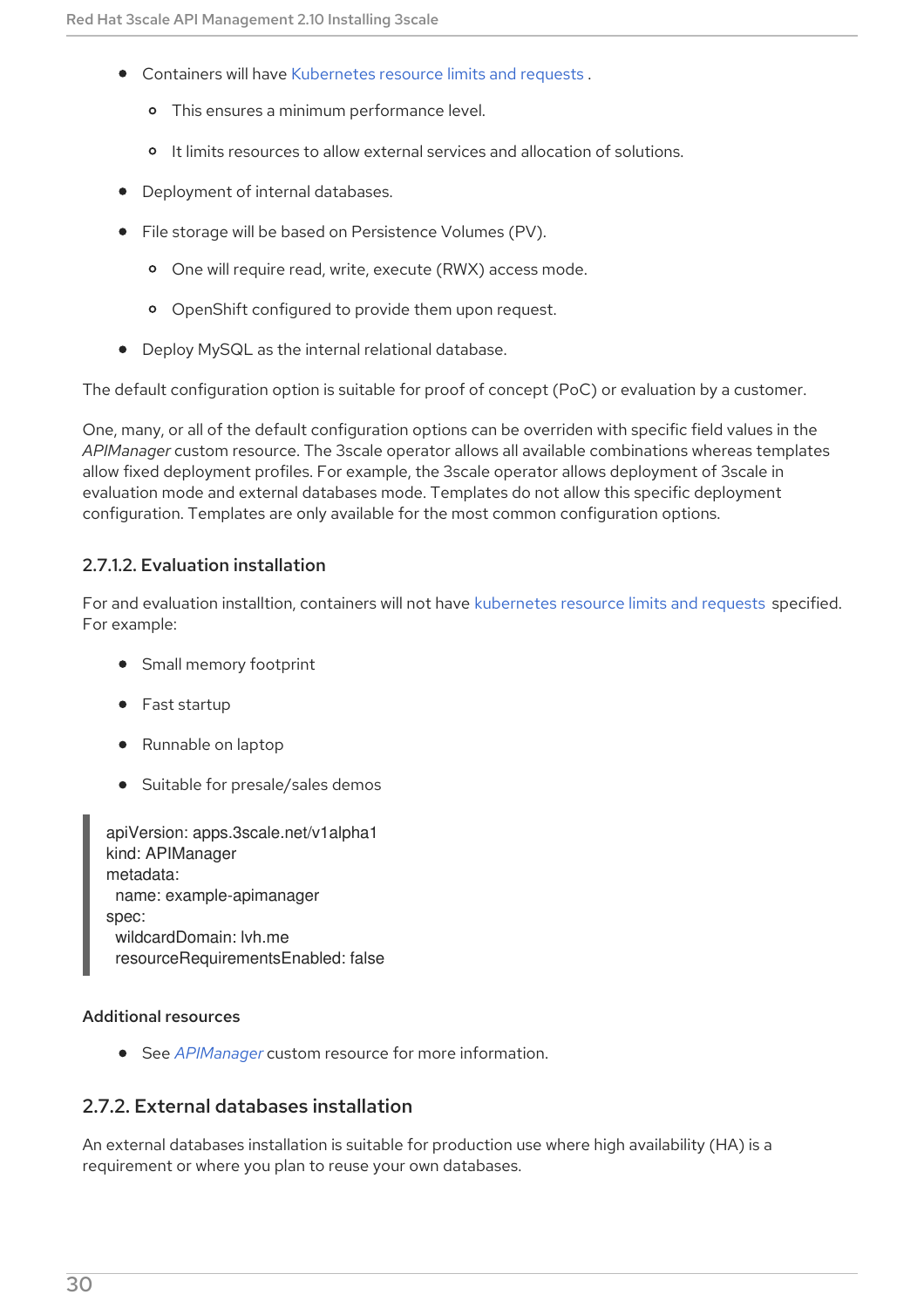

## IMPORTANT

When enabling the 3scale external databases installation mode, all of the following databases are externalized:

- **backend-redis**
- **system-redis**
- **system-database** (**mysql**, **postgresql**, or **oracle**)

3scale 2.8 and above has been tested is supported with the following database versions:

| Database   | Version |
|------------|---------|
| Redis      | 5.0     |
| MySQL      | 5.7     |
| PostgreSQL | 10.6    |

Before creating *APIManager custom resource* to deploy 3scale, you must provide the following connection settings for the external databases using OpenShift secrets.

## <span id="page-34-0"></span>2.7.2.1. Backend Redis secret

Deploy two external Redis instances and fill in the connection settings as shown in the following example:

```
apiVersion: v1
kind: Secret
metadata:
 name: backend-redis
stringData:
 REDIS_STORAGE_URL: "redis://backend-redis-storage"
 REDIS_STORAGE_SENTINEL_HOSTS: "redis://sentinel-0.example.com:26379,redis://sentinel-
1.example.com:26379, redis://sentinel-2.example.com:26379"
 REDIS_STORAGE_SENTINEL_ROLE: "master"
 REDIS_QUEUES_URL: "redis://backend-redis-queues"
 REDIS_QUEUES_SENTINEL_HOSTS: "redis://sentinel-0.example.com:26379,redis://sentinel-
1.example.com:26379, redis://sentinel-2.example.com:26379"
 REDIS_QUEUES_SENTINEL_ROLE: "master"
type: Opaque
```
The *Secret* name must be **backend-redis**.

## <span id="page-34-1"></span>2.7.2.2. System Redis secret

Deploy two external Redis instances and fill in the connection settings as shown in the following example:

apiVersion: v1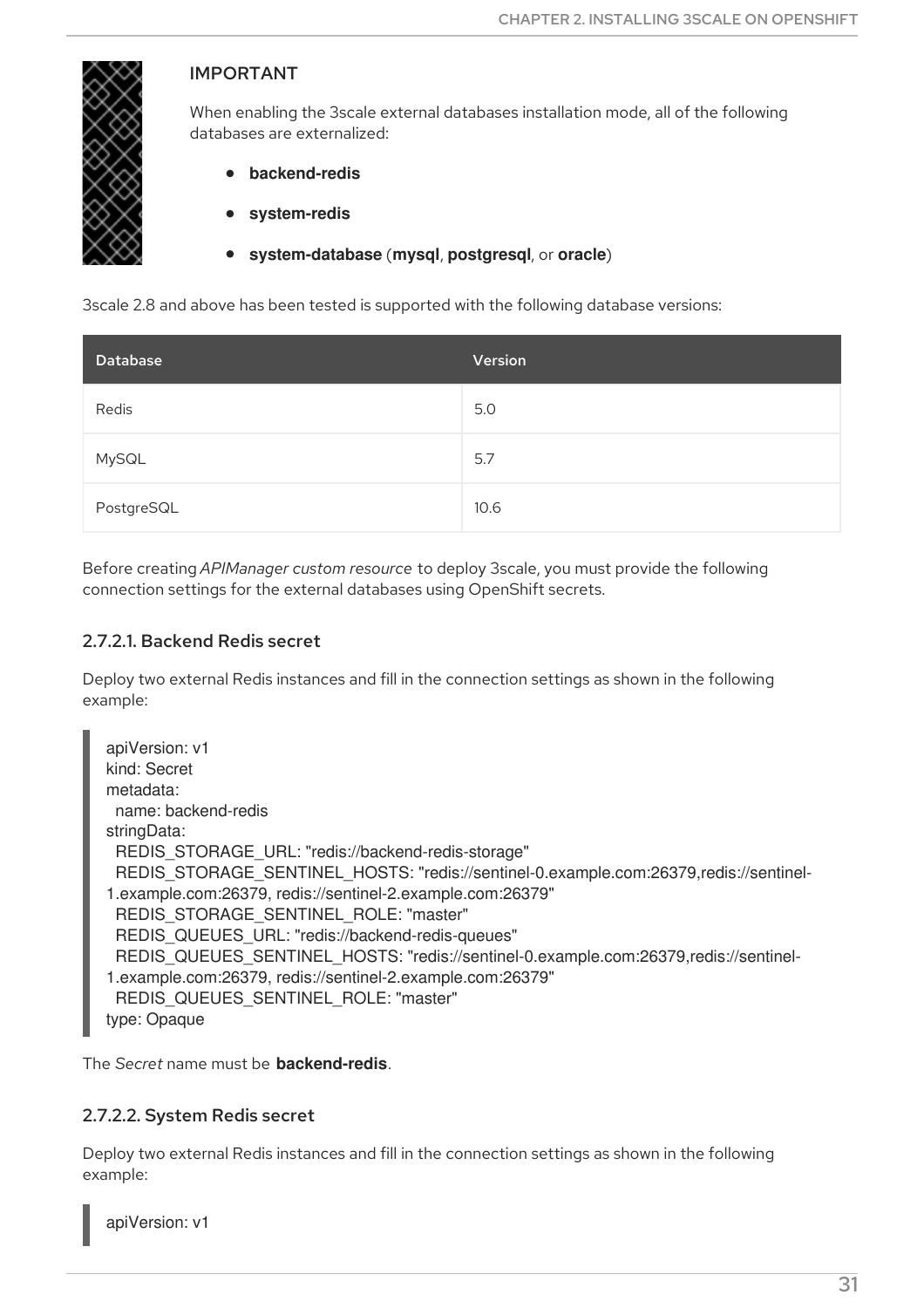| kind: Secret                                                                                |
|---------------------------------------------------------------------------------------------|
| metadata:                                                                                   |
| name: system-redis                                                                          |
| stringData:                                                                                 |
| URL: "redis://system-redis"                                                                 |
| SENTINEL HOSTS: "redis://sentinel-0.example.com:26379,redis://sentinel-1.example.com:26379, |
| redis://sentinel-2.example.com:26379"                                                       |
| SENTINEL ROLE: "master"                                                                     |
| NAMESPACE: ""                                                                               |
| MESSAGE BUS URL: "redis://system-redis-messagebus"                                          |
| MESSAGE_BUS_SENTINEL_HOSTS: "redis://sentinel-0.example.com:26379,redis://sentinel-         |
| 1.example.com:26379, redis://sentinel-2.example.com:26379"                                  |
| MESSAGE BUS SENTINEL ROLE: "master"                                                         |
| <b>MESSAGE BUS NAMESPACE: ""</b>                                                            |
| type: Opaque                                                                                |

The *Secret* name must be **system-redis**.

## <span id="page-35-0"></span>2.7.2.3. System database secret



## **NOTE**

The *Secret* name must be **system-database**.

When you are deploying 3scale, you have three alternatives for your system database. Configure different attributes and values for each alternative's related secret.

- MySQL
- PostgreSQL
- Oracle Database

To deploy a MySQL, PostgreSQL, or an Oracle Database system database secret, fill in the connection settings as shown in the following examples:

## MySQL system database secret

| apiVersion: v1<br>kind: Secret                                        |
|-----------------------------------------------------------------------|
|                                                                       |
| metadata:                                                             |
| name: system-database                                                 |
| stringData:                                                           |
| URL: "mysql2://{DB USER}:{DB PASSWORD}@{DB HOST}:{DB PORT}/{DB NAME}" |
| type: Opaque                                                          |

## PostgreSQL system database secret

apiVersion: v1 kind: Secret metadata: name: system-database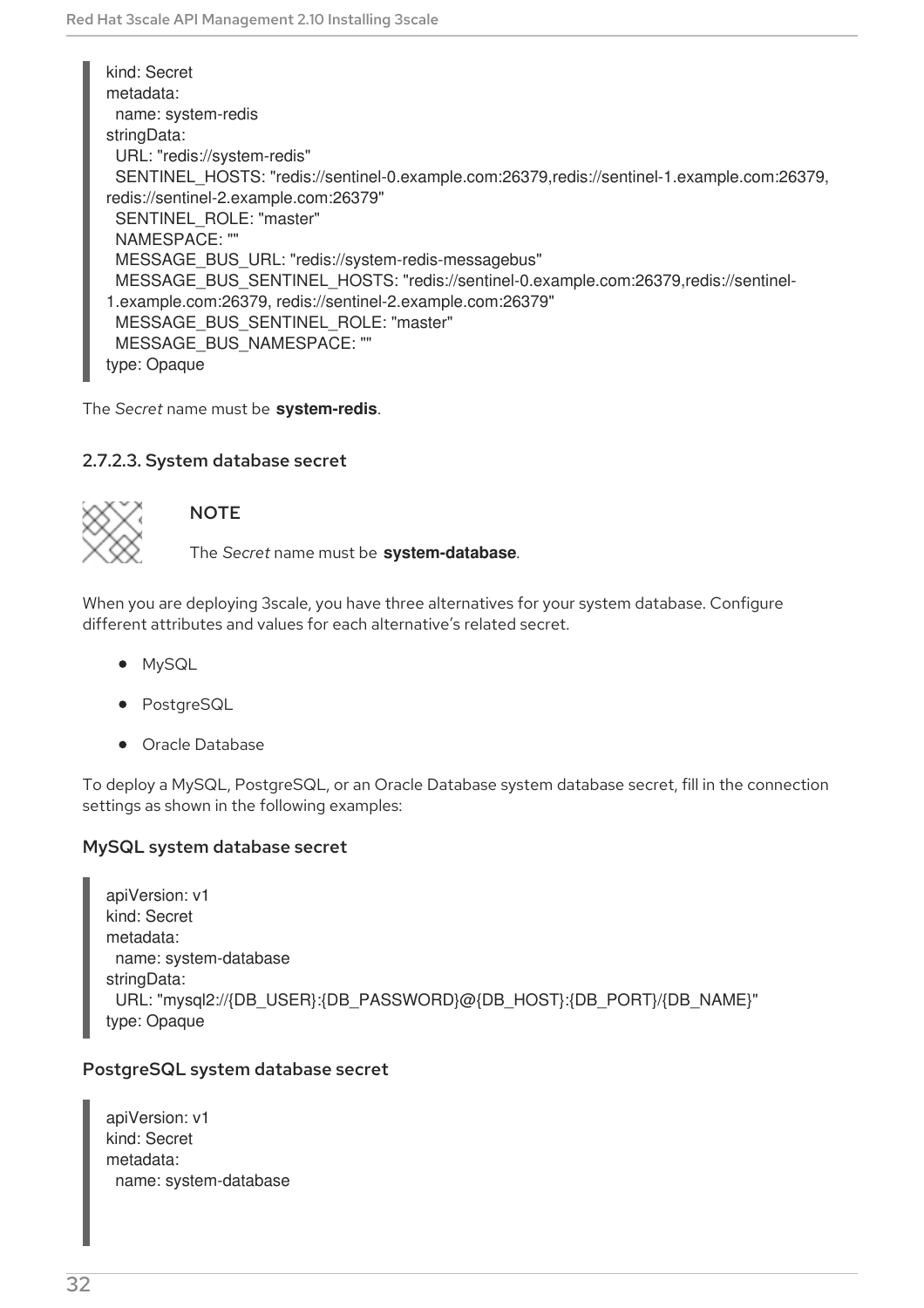stringData:

```
URL: "postgresql://{DB_USER}:{DB_PASSWORD}@{DB_HOST}:{DB_PORT}/{DB_NAME}"
type: Opaque
```
#### Oracle system database secret

```
apiVersion: v1
kind: Secret
metadata:
name: system-database
stringData:
URL: "oracle-enhanced://{DB_USER}:{DB_PASSWORD}@{DB_HOST}:{DB_PORT}/{DB_NAME}"
 ORACLE_SYSTEM_PASSWORD: "{SYSTEM_PASSWORD}"
type: Opaque
```
#### 2.7.2.4. Zync database secret

In a zync database setup, when HighAvailability is enabled, and if the **externalZyncDatabaseEnabled** field is also enabled, the user has to pre-create a secret named **zync**. Then set **zync** with the **DATABASE\_URL** and **DATABASE\_PASSWORD** fields with the values pointing to your externally database. The external database must be in high-availability mode. See the following example:

apiVersion: v1 kind: Secret metadata: name: zync stringData: DATABASE\_URL: postgresql://<zync-db-user>:<zync-db-password>@<zync-db-host>:<zync-dbport>/zync\_production ZYNC\_DATABASE\_PASSWORD: <zync-db-password> type: Opaque

#### 2.7.2.5. APIManager custom resources to deploy 3scale



#### **NOTE**

- When you enable **highAvailability**, you must pre-create the **backend-redis**, **system-redis**, and **system-database** secrets.
- When you enable **highAvailability** and the **externalZyncDatabaseEnabled** fields together, you must pre-create the zync database secret.
	- Choose only one type of database to externalize in the case of **systemdatabase**.

Configuration of the *APIManager* custom resource will depend on whether or not your choice of database is external to your 3scale deployment.

If your backend Redis, system Redis, and system database will be external to 3scale, the *APIManager* custom resource must have **highAvailability** set to **true**. See the following example:

apiVersion: apps.3scale.net/v1alpha1 kind: APIManager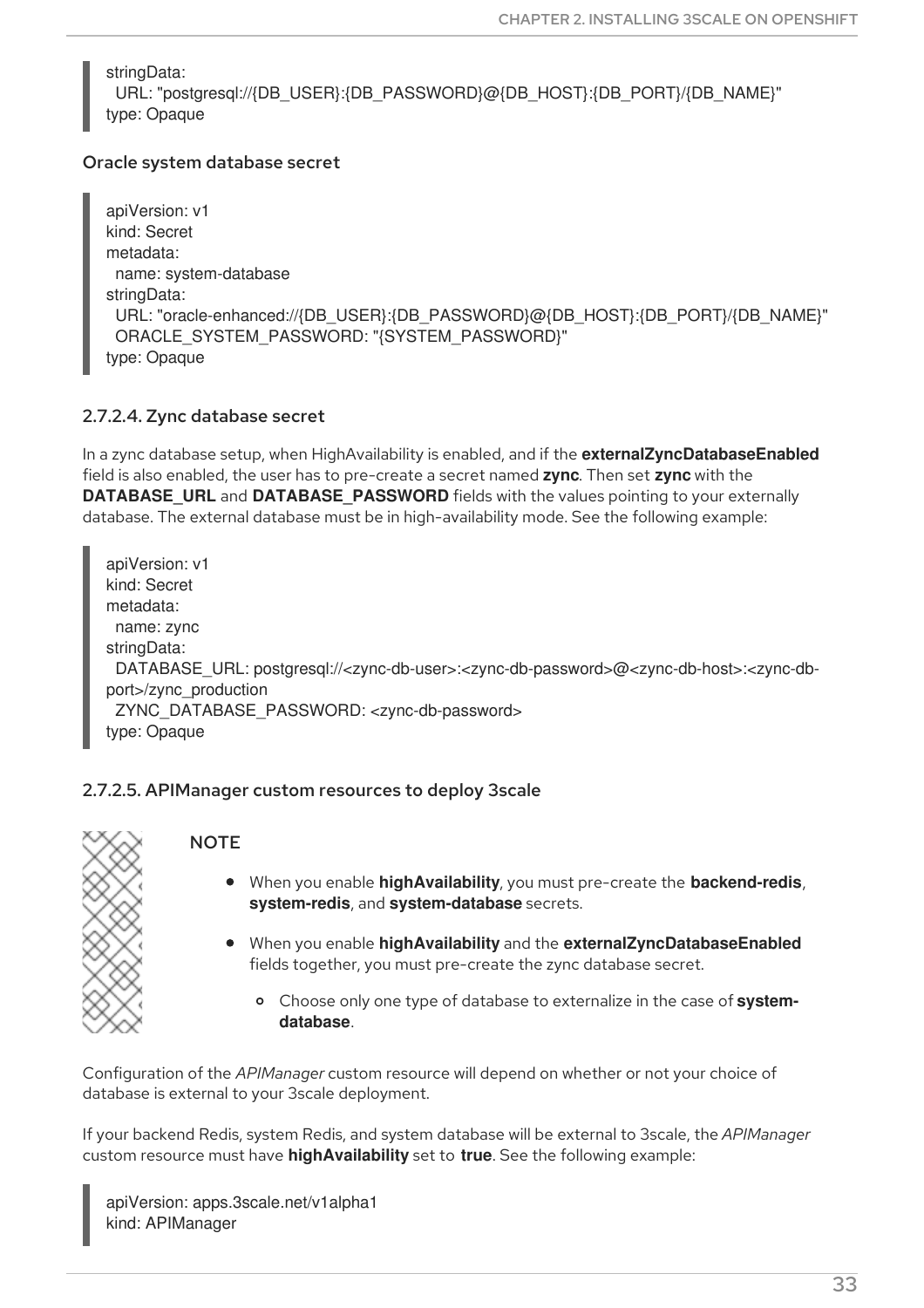metadata: name: example-apimanager spec: wildcardDomain: lvh.me highAvailability: enabled: true

If your zync database will be external, the *APIManager* custom resource must have **highAvailability** set to **true** and **externalZyncDatabaseEnabled** must also be set to **true**. See the following example:

apiVersion: apps.3scale.net/v1alpha1 kind: APIManager metadata: name: example-apimanager spec: wildcardDomain: lvh.me highAvailability: enabled: true externalZyncDatabaseEnabled: true

#### Additional resources

- [Backend](https://github.com/3scale/3scale-operator/tree/3scale-2.10-stable-prod/doc/apimanager-reference.md#backend-redis) redis secret
- **System [database](https://github.com/3scale/3scale-operator/tree/3scale-2.10-stable-prod/doc/apimanager-reference.md#system-database) secret**
- APIManager [HighAvailabilitySpec](https://github.com/3scale/3scale-operator/blob/3scale-2.10-stable-prod/doc/apimanager-reference.md#HighAvailabilitySpec)
- Zync [secret](https://github.com/3scale/3scale-operator/blob/3scale-2.10-stable-prod/doc/apimanager-reference.md#zync)

#### 2.7.3. Amazon Simple Storage Service 3scale *Filestorage* installation

The following examples show 3scale *FileStorage* using Amazon Simple Storage Service (Amazon S3) instead of persistent volume claim (PVC).

Before creating *APIManager* custom resource to deploy 3scale, connection settings for the S3 service needs to be provided using an openshift secret.

#### 2.7.3.1. Amazon S3 secret



#### **NOTE**

AN AWS S3 compatible provider can be configured in the S3 secret with **AWS\_HOSTNAME**, **AWS\_PATH\_STYLE**, and **AWS\_PROTOCOL** optional keys. See the S3 secret [reference](https://github.com/3scale/3scale-operator/blob/3scale-2.10-stable-prod/doc/apimanager-reference.md#fileStorage-S3-credentials-secret) for more details.

In the following example, *Secret* name can be anything, as it will be referenced in the *APIManager* custom resource.

kind: Secret metadata: creationTimestamp: null name: aws-auth stringData: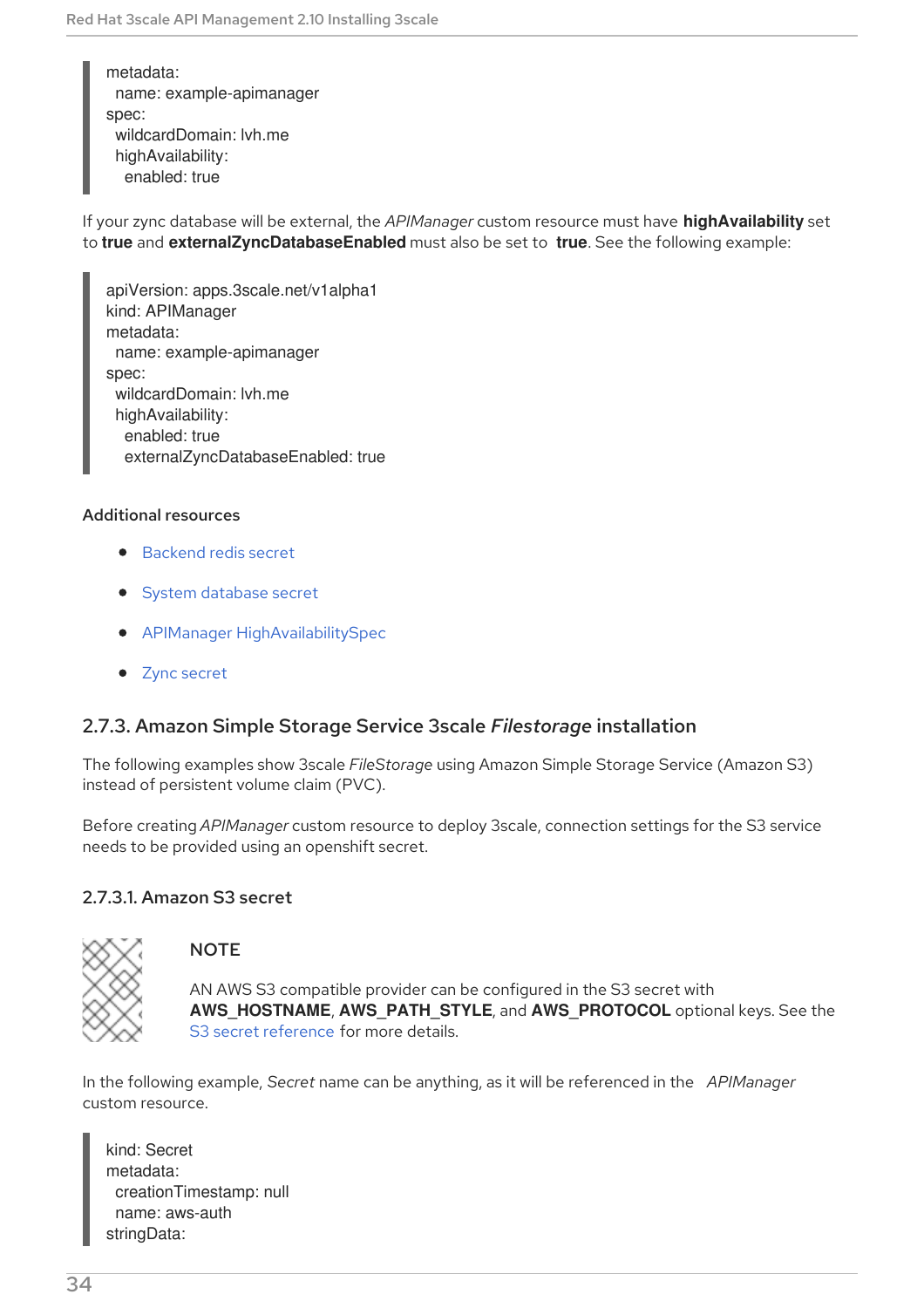AWS\_ACCESS\_KEY\_ID: 123456 AWS\_SECRET\_ACCESS\_KEY: 98765544 AWS\_BUCKET: mybucket.example.com AWS\_REGION: eu-west-1 type: Opaque



### **NOTE**

Amazon S3 region and Amazon S3 bucket settings are provided directly in the *APIManager* custom resource. The Amazon S3 secret name is provided directly in the *APIManager* custom resource.

Lastly, create the *APIManager* custom resource to deploy 3scale.

apiVersion: apps.3scale.net/v1alpha1 kind: APIManager metadata: name: example-apimanager spec: wildcardDomain: lvh.me system: fileStorage: simpleStorageService: configurationSecretRef: name: aws-auth

Check *APIManager [SystemS3Spec](https://github.com/3scale/3scale-operator/tree/3scale-2.10-stable-prod/doc/apimanager-reference.md#systems3spec)* for reference.

## 2.7.4. PostgreSQL installation

A MySQL internal relational database is the default deployment. This deployment configuration can be overriden to use PostgreSQL instead.

```
apiVersion: apps.3scale.net/v1alpha1
kind: APIManager
metadata:
 name: example-apimanager
spec:
 wildcardDomain: lvh.me
 system:
  database:
   postgresql: {}
```
#### Additional resources

See *APIManager [DatabaseSpec](https://github.com/3scale/3scale-operator/blob/3scale-2.10-stable-prod/doc/apimanager-reference.md#DatabaseSpec)* for more information.

#### 2.7.5. Customizing compute resource requirements at component level

Customize Kubernetes Compute Resource [Requirements](https://kubernetes.io/docs/concepts/configuration/manage-resources-containers) in your 3scale solution through the *APIManager* custom resource attributes. Do this to customize compute resource requirements, which is CPU and memory, assigned to a specific *APIManager* component.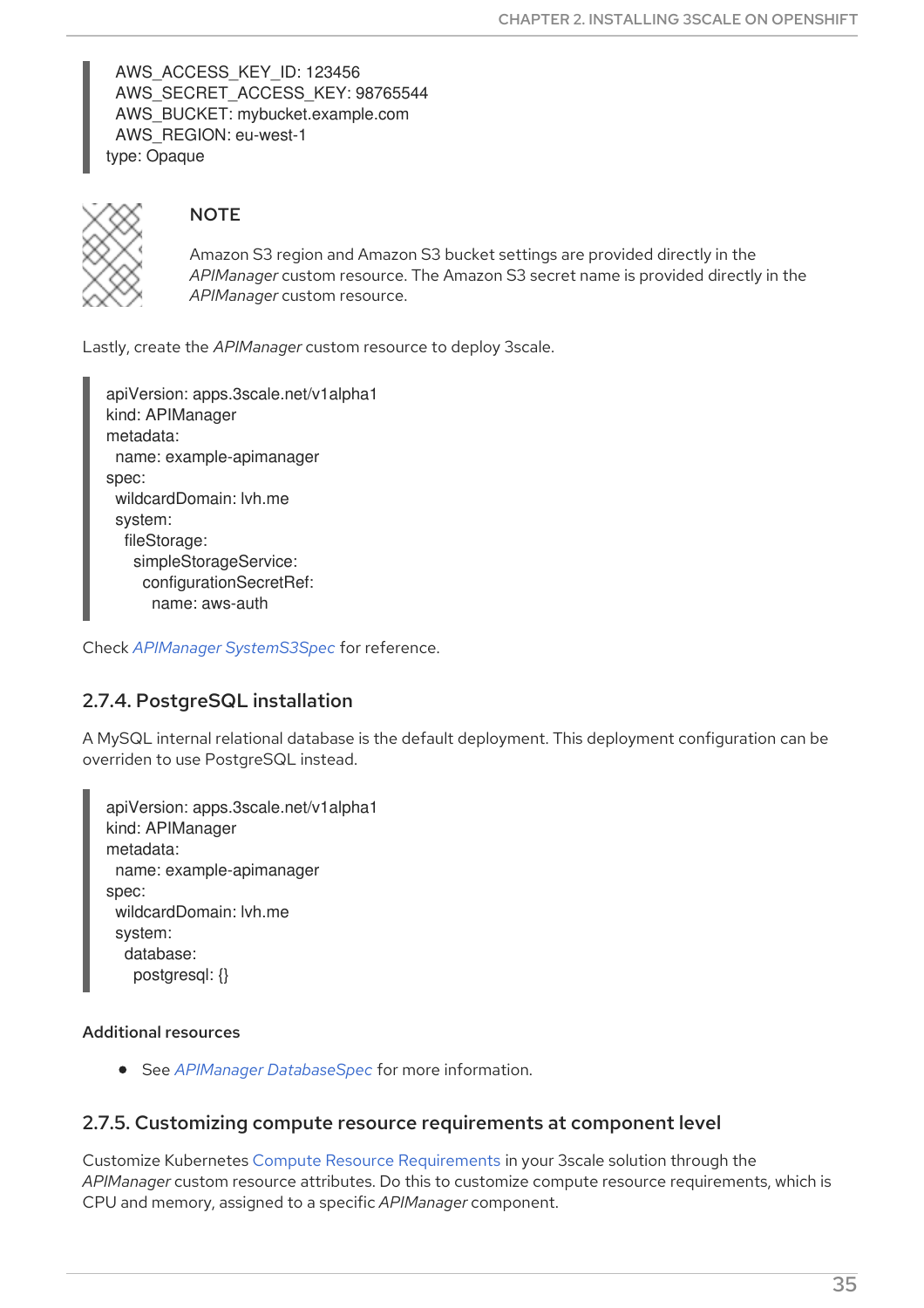The following example outlines how to customize compute resource requirements for the systemmaster's **system-provider** container, for the **backend-listener** and for the **zync-database**:

apiVersion: apps.3scale.net/v1alpha1 kind: APIManager metadata: name: example-apimanager spec: backend: listenerSpec: resources: requests: memory: "150Mi" cpu: "300m" limits: memory: "500Mi" cpu: "1000m" system: appSpec: providerContainerResources: requests: memory: "111Mi" cpu: "222m" limits: memory: "333Mi" cpu: "444m" zync: databaseResources: requests: memory: "111Mi" cpu: "222m" limits: memory: "333Mi" cpu: "444m"

#### Additional resources

See [APIManager](https://github.com/3scale/3scale-operator/blob/3scale-2.10-stable-prod/doc/apimanager-reference.md) CRD reference for more information about how to specify component-level custom resource requirements.

#### 2.7.5.1. Default APIManager components compute resources

When you configure the *APIManager* **spec.resourceRequirementsEnabled** attribute as **true**, the default compute resources are set for the *APIManager* components.

The specific compute resources default values that are set for the *APIManager* components are shown in the following table.

#### 2.7.5.1.1. CPU and memory units

The following list explains the units you will find mentioned in the compute resources default values table. For more information on CPU and memory units, see Managing Resources for [Containers](https://kubernetes.io/docs/concepts/configuration/manage-resources-containers).

#### Resource units explanation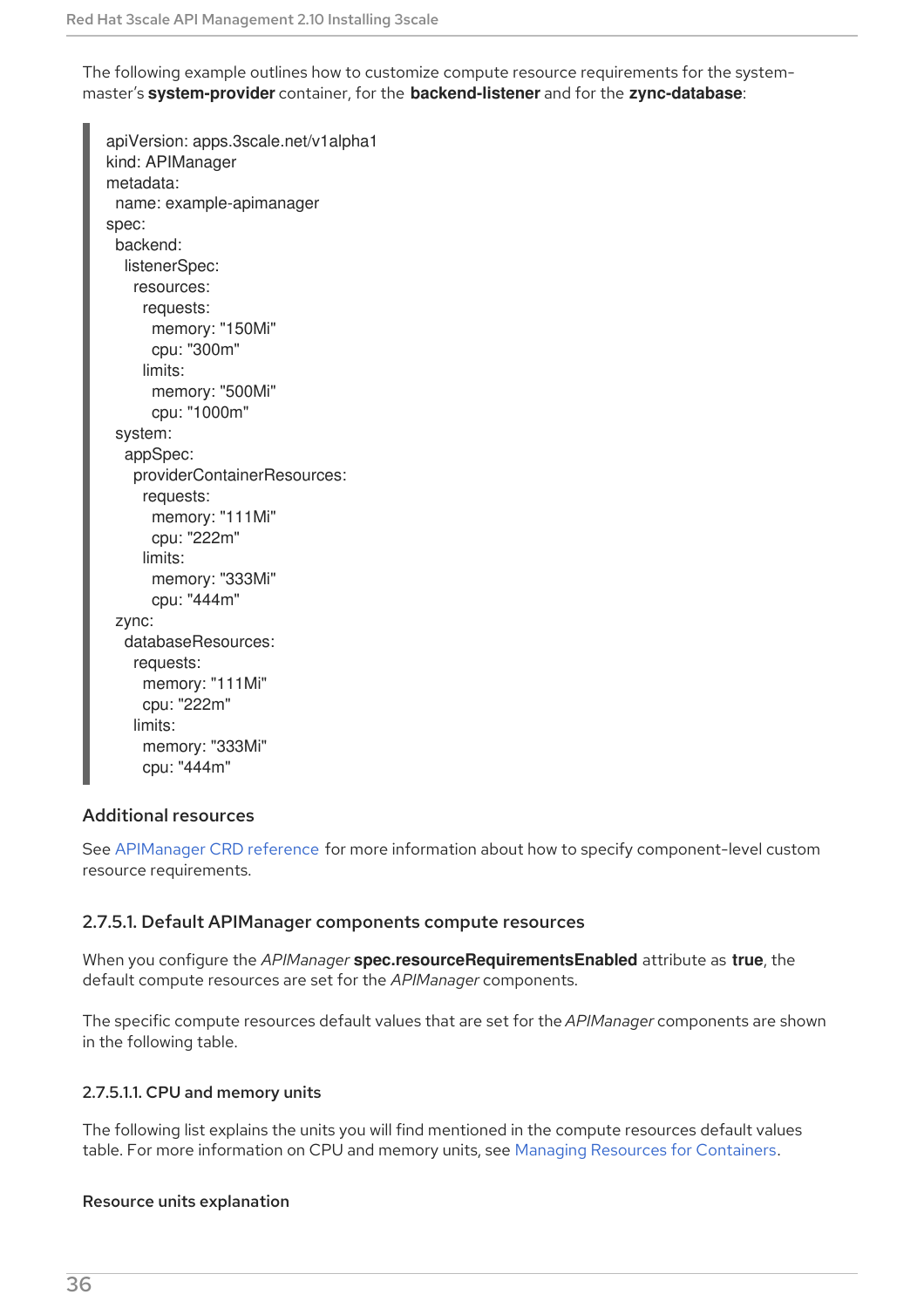- m milliCPU or millicore
- Mi mebibytes
- Gi gibibyte
- G gigabyte

### Table 2.2. Compute resources default values

| Component                        | <b>CPU requests</b> | <b>CPU limits</b> | <b>Memory requests</b> | <b>Memory limits</b> |
|----------------------------------|---------------------|-------------------|------------------------|----------------------|
| system-app's<br>system-master    | 50 <sub>m</sub>     | 1000m             | 600Mi                  | 800Mi                |
| system-app's<br>system-provider  | 50 <sub>m</sub>     | 1000m             | 600Mi                  | 800Mi                |
| system-app's<br>system-developer | 50 <sub>m</sub>     | 1000m             | 600Mi                  | 800Mi                |
| system-sidekiq                   | 100m                | 1000m             | 500Mi                  | 2Gi                  |
| system-sphinx                    | 80m                 | 1000m             | 250Mi                  | 512Mi                |
| system-redis                     | 150 <sub>m</sub>    | 500m              | 256Mi                  | 32Gi                 |
| system-mysql                     | 250m                | No limit          | 512Mi                  | 2Gi                  |
| system-postgresql                | 250m                | No limit          | 512Mi                  | 2Gi                  |
| backend-listener                 | 500m                | 1000m             | 550Mi                  | 700Mi                |
| backend-worker                   | 150m                | 1000m             | 50Mi                   | 300Mi                |
| backend-cron                     | 50 <sub>m</sub>     | 150 <sub>m</sub>  | 40Mi                   | 80Mi                 |
| backend-redis                    | 1000m               | 2000m             | 1024Mi                 | 32Gi                 |
| apicast-production               | 500m                | 1000m             | 64Mi                   | 128Mi                |
| apicast-staging                  | 50 <sub>m</sub>     | 100m              | 64Mi                   | 128Mi                |
| zync                             | 150m                | $\mathbf{1}$      | 250M                   | 512Mi                |
| zync-que                         | 250m                | 1                 | 250M                   | 512Mi                |
| zync-database                    | 50 <sub>m</sub>     | 250m              | 250M                   | 2G                   |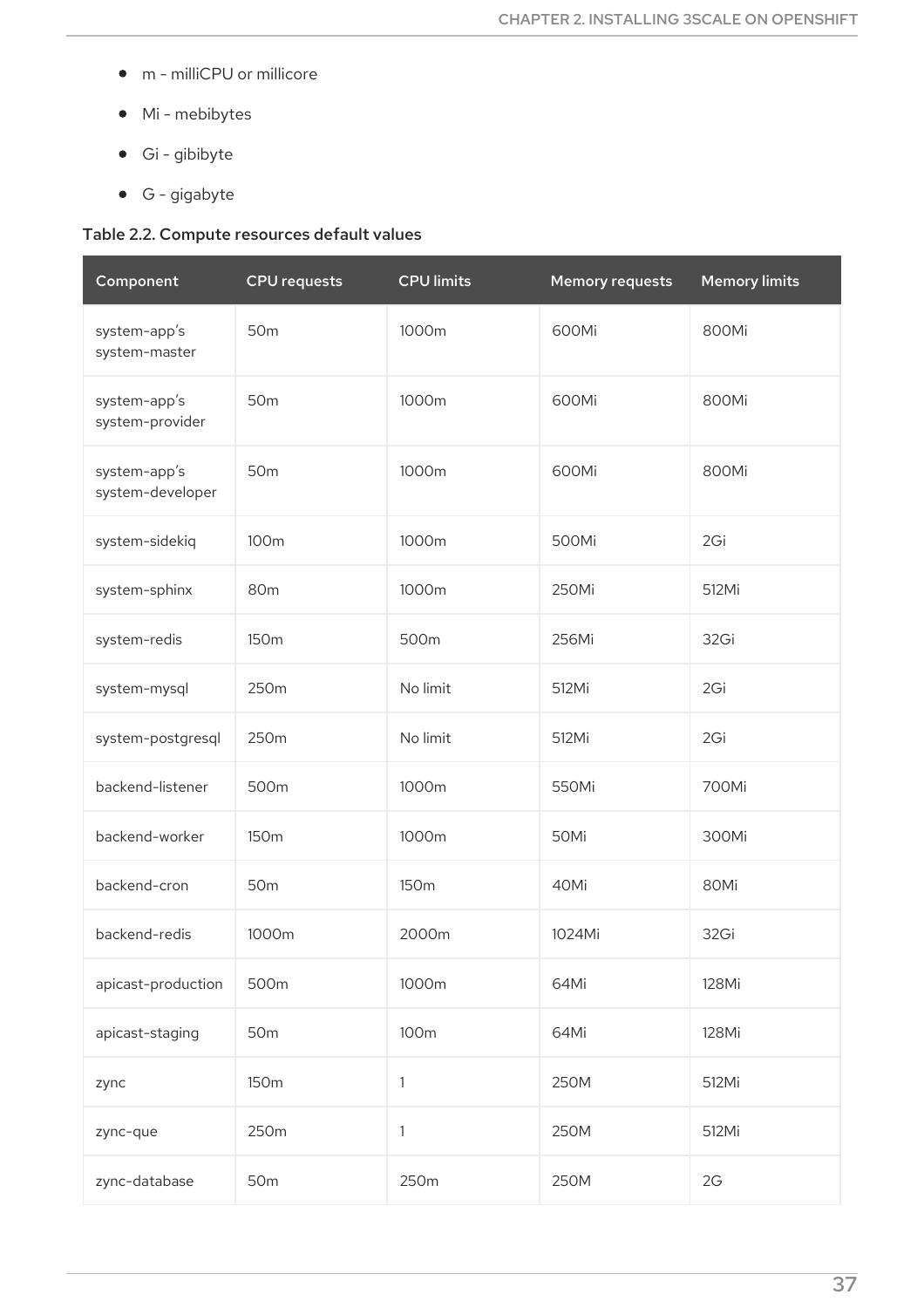## 2.7.6. Reconciliation

Once 3scale has been installed, the 3scale operator enables updating a given set of parameters from the custom resource to modify system configuration options. Modifications are made by *hot swapping*, that is, without stopping or shutting down the system.

Not all the parameters of the *APIManager* custom resource definitions (CRDs) are reconcilable.

The following is a list of reconcilable parameters:

- Section 2.7.6.1, ["Resources"](#page-41-0)
- Section 2.7.6.2, ["Backend](#page-41-1) replicas"
- Section 2.7.6.3, ["APIcast](#page-41-2) replicas"
- Section 2.7.6.4, "System [replicas"](#page-42-0)

#### <span id="page-41-0"></span>2.7.6.1. Resources

Resource limits and requests for all 3scale components.

```
apiVersion: apps.3scale.net/v1alpha1
kind: APIManager
metadata:
 name: example-apimanager
spec:
 ResourceRequirementsEnabled: true/false
```
#### <span id="page-41-1"></span>2.7.6.2. Backend replicas

*Backend* components pod count.

```
apiVersion: apps.3scale.net/v1alpha1
kind: APIManager
metadata:
name: example-apimanager
spec:
 backend:
  listenerSpec:
   replicas: X
  workerSpec:
   replicas: Y
  cronSpec:
   replicas: Z
```
#### <span id="page-41-2"></span>2.7.6.3. APIcast replicas

*APIcast* staging and production components pod count.

```
apiVersion: apps.3scale.net/v1alpha1
kind: APIManager
metadata:
 name: example-apimanager
```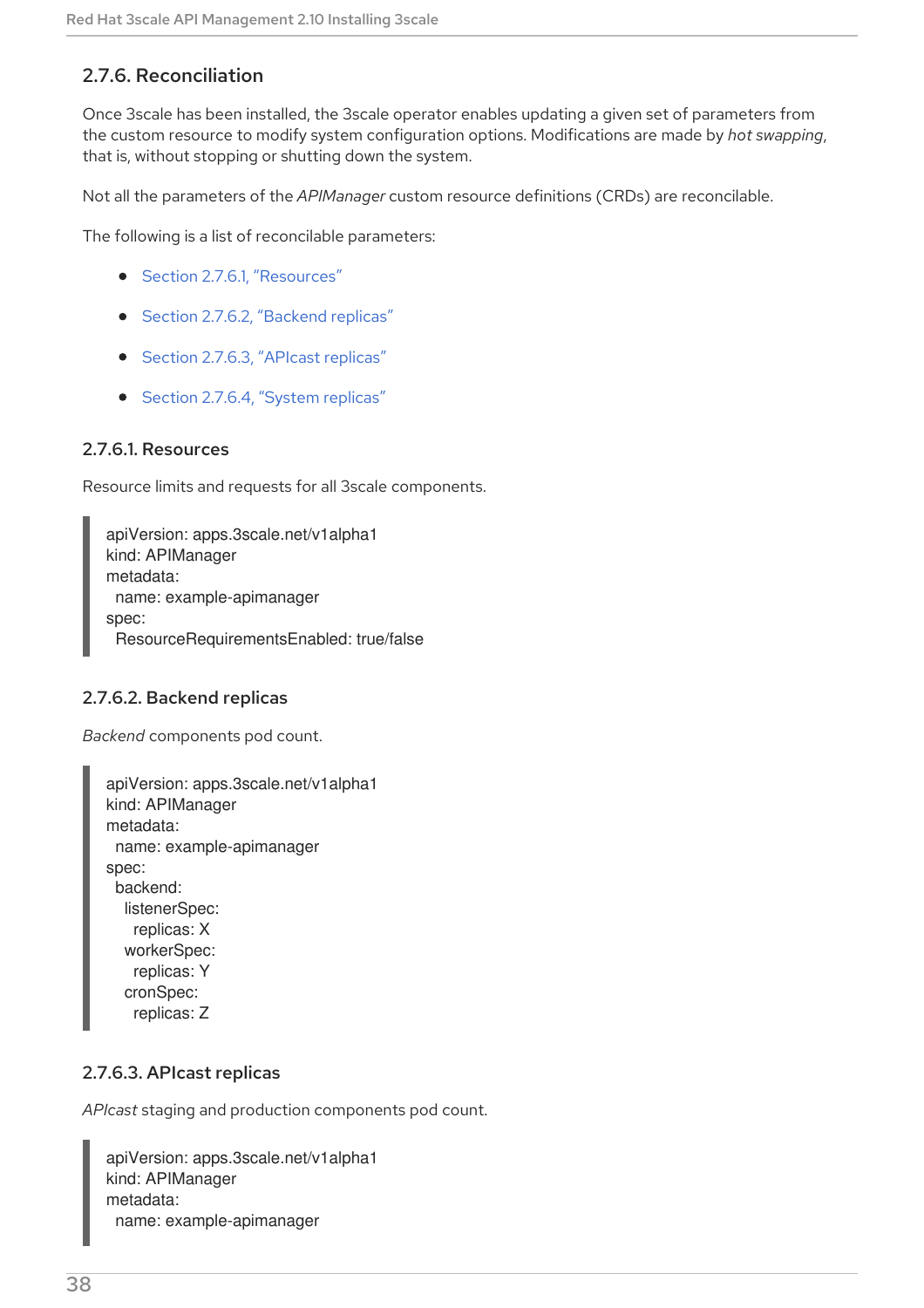spec: apicast: productionSpec: replicas: X stagingSpec: replicas: Z

#### <span id="page-42-0"></span>2.7.6.4. System replicas

*System* app and system *sidekiq* components pod count

| apiVersion: apps.3scale.net/v1alpha1<br>kind: APIManager<br>metadata: |
|-----------------------------------------------------------------------|
|                                                                       |
| name: example-apimanager                                              |
| spec:                                                                 |
| system:                                                               |
| appSpec:                                                              |
| replicas: X                                                           |
| sidekiqSpec:                                                          |
| replicas: Z                                                           |
|                                                                       |

## 2.8. INSTALLING 3SCALE WITH THE OPERATOR USING ORACLE AS THE SYSTEM DATABASE

As a Red Hat 3scale API Management administrator, you can install the 3scale with the operator using the Oracle Database. By default, 3scale 2.10 has a component called **system** that stores configuration data in a MySQL database. You can override the default database and store your information in an external Oracle Database. Follow the steps below to build a custom system container image with your own Oracle Database client binaries and deploy 3scale to OpenShift.



#### **NOTE**

The Oracle Database is not supported with OpenShift Container Platform (OCP) versions 4.2 and 4.3 when you are performing an operator-only installation of 3scale. For more information, refer to the Red Hat 3scale API Management Supported [Configurations](https://access.redhat.com/articles/2798521) page.

#### **Prerequisites**

- A container registry to push container images, accessible by the OCP cluster where 3scale installed.
- An [installation](https://access.redhat.com/documentation/en-us/red_hat_3scale_api_management/2.10/html-single/installing_3scale/index#installing-threescale-operator-on-openshift) of the 3scale operator.
	- Do not install the *APIManager* custom resource, as it will be created in the following procedure.
- A [Registry](https://access.redhat.com/documentation/en-us/red_hat_3scale_api_management/2.10/html-single/installing_3scale/index#registry-service-accounts-threescale-on-openshift) service account for 3scale .

To install 3scale with the operator using Oracle as the system database, use the following steps:

#### Procedure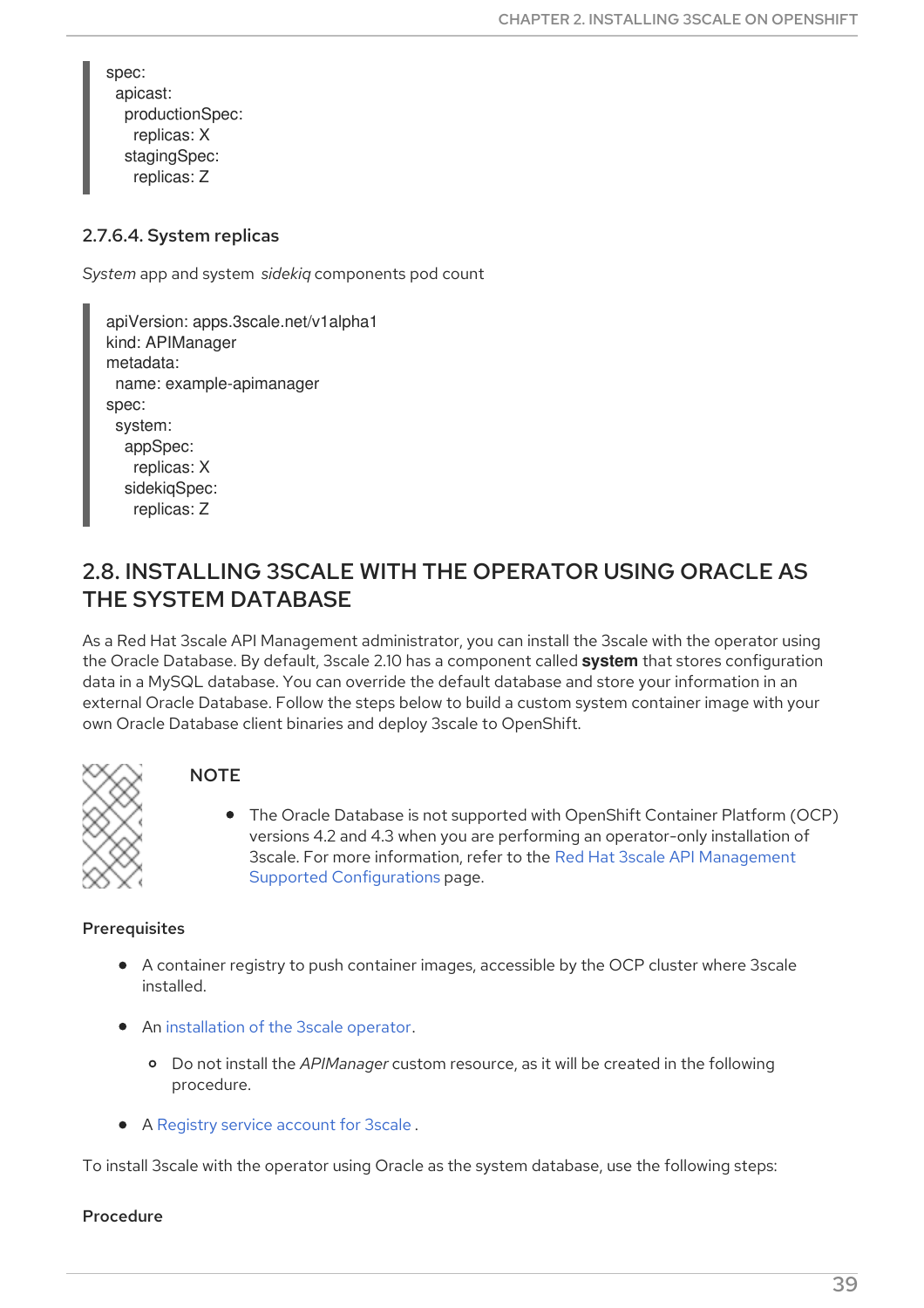1. Build system Oracle-based image by cloning the OCP templates for 3scale from the GitHub repository.

git clone --branch 3scale-2.10.0-GA https://github.com/3scale/3scale-amp-openshifttemplates.git

- 2. Follow the prerequisites in Setting up your 3scale system image with an Oracle [Database](https://access.redhat.com/documentation/en-us/red_hat_3scale_api_management/2.10/html-single/installing_3scale/index#setting-up-threescale-with-oracle-database) .
- 3. Place your Oracle Database Instant Client Package files into the **3scale-amp-openshifttemplates/amp/system-oracle/oracle-client-files** directory.
- 4. Login to your **[registry.redhat.io](https://access.redhat.com/documentation/en-us/red_hat_3scale_api_management/2.10/html-single/installing_3scale/index#creating-a-registry-service-account)** account using the credentials you created in Creating a Registry Service Account.

docker login registry.redhat.io

5. Build the custom system Oracle-based image. The image tag must be a fixed image tag as in the following example:



docker build . --tag myregistry.example.com/system-oracle:2.10.0-1

6. Push the system Oracle-based image to a container registry accessible by the OCP cluster. This container registry is where your 3scale solution is going to be installed:

docker push myregistry.example.com/system-oracle:2.10.0-1

- 7. Set up the Oracle Database URL connection string and Oracle Database system password by creating the **[system-database](https://access.redhat.com/documentation/en-us/red_hat_3scale_api_management/2.10/html-single/installing_3scale/index#external_databases_installation)** secret with the corresponding fields. See, External databases installation for the Oracle Database.
- 8. Install your 3scale solution by creating an *APIManager* custom resource. Follow the instructions in [Deploying](https://access.redhat.com/documentation/en-us/red_hat_3scale_api_management/2.10/html-single/installing_3scale/index#deploying-threescale-using-the-operator) 3scale using the operator.
	- The *APIManager* custom resource must specify the **.spec.system.image** field set to the system's Oracle-based image you previous built:

apiVersion: apps.3scale.net/v1alpha1 kind: APIManager metadata: name: example-apimanager spec: imagePullSecrets: - name: threescale-registry-auth - name: custom-registry-auth system: image: "myregistry.example.com/system-oracle:2.10.0-1" highAvailability: enabled: true

## 2.9. TROUBLESHOOTING COMMON 3SCALE INSTALLATION ISSUES

This section contains a list of common installation issues and provides guidance for their resolution.

**•** Previous [deployment](https://access.redhat.com/documentation/en-us/red_hat_3scale_api_management/2.10/html-single/installing_3scale/index#previous-deployment-leaves-dirty-persistent-volume-claims) leaving dirty persistent volume claims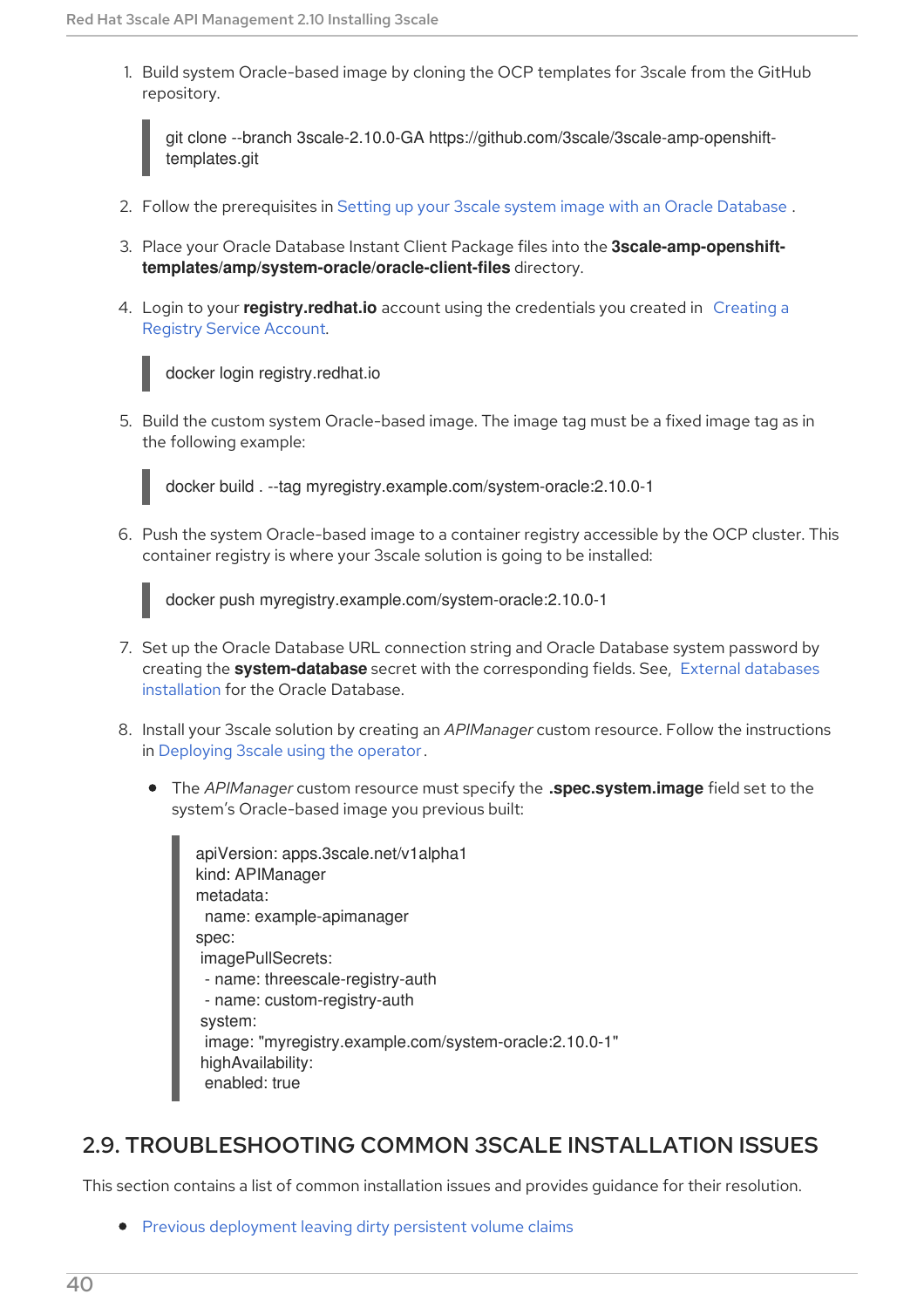- **•** [Incorrectly](https://access.redhat.com/documentation/en-us/red_hat_3scale_api_management/2.10/html-single/installing_3scale/index#incorrectly-pulling-from-the-docker-registry) pulling from the Docker registry
- [Permission](https://access.redhat.com/documentation/en-us/red_hat_3scale_api_management/2.10/html-single/installing_3scale/index#permissions-issues-for-mysql-when-persistent-volumes-are-mounted-locally) issues for MySQL when persistent volumes are mounted locally
- Unable to upload logo or [images](https://access.redhat.com/documentation/en-us/red_hat_3scale_api_management/2.10/html-single/installing_3scale/index#unable-to-upload-logo-or-images)
- **•** Test calls not working on [OpenShift](https://access.redhat.com/documentation/en-us/red_hat_3scale_api_management/2.10/html-single/installing_3scale/index#create-secure-routes-on-openshift)
- APIcast on a [different](https://access.redhat.com/documentation/en-us/red_hat_3scale_api_management/2.10/html-single/installing_3scale/index#apicast-on-a-different-project-from-threescale-fails-to-deploy) project from 3scale failing to deploy

#### 2.9.1. Previous deployment leaving dirty persistent volume claims

#### Problem

A previous deployment attempt leaves a dirty Persistent Volume Claim (PVC) causing the MySQL container to fail to start.

#### Cause

Deleting a project in OpenShift does not clean the PVCs associated with it.

#### Solution

#### Procedure

1. Find the PVC containing the erroneous MySQL data with the **oc get pvc** command:

# oc get pvc NAME STATUS VOLUME CAPACITY ACCESSMODES AGE backend-redis-storage Bound vol003 100Gi RWO,RWX 4d mysql-storage Bound vol006 100Gi RWO,RWX 4d system-redis-storage Bound vol008 100Gi RWO,RWX 4d system-storage Bound vol004 100Gi RWO,RWX 4d

- 2. Stop the deployment of the system-mysql pod by clicking **cancel deployment** in the OpenShift UI.
- 3. Delete everything under the MySQL path to clean the volume.
- 4. Start a new **system-mysql** deployment.

#### 2.9.2. Incorrectly pulling from the Docker registry

#### Problem

The following error occurs during installation:

svc/system-redis - 1EX.AMP.LE.IP:6379 dc/system-redis deploys docker.io/rhscl/redis-32-rhel7:3.2-5.3 deployment #1 failed 13 minutes ago: config change

#### Cause

OpenShift searches for and pulls container images by issuing the **docker** command. This command refers to the **docker.io** Docker registry instead of the **registry.redhat.io** Red Hat Ecosystem Catalog.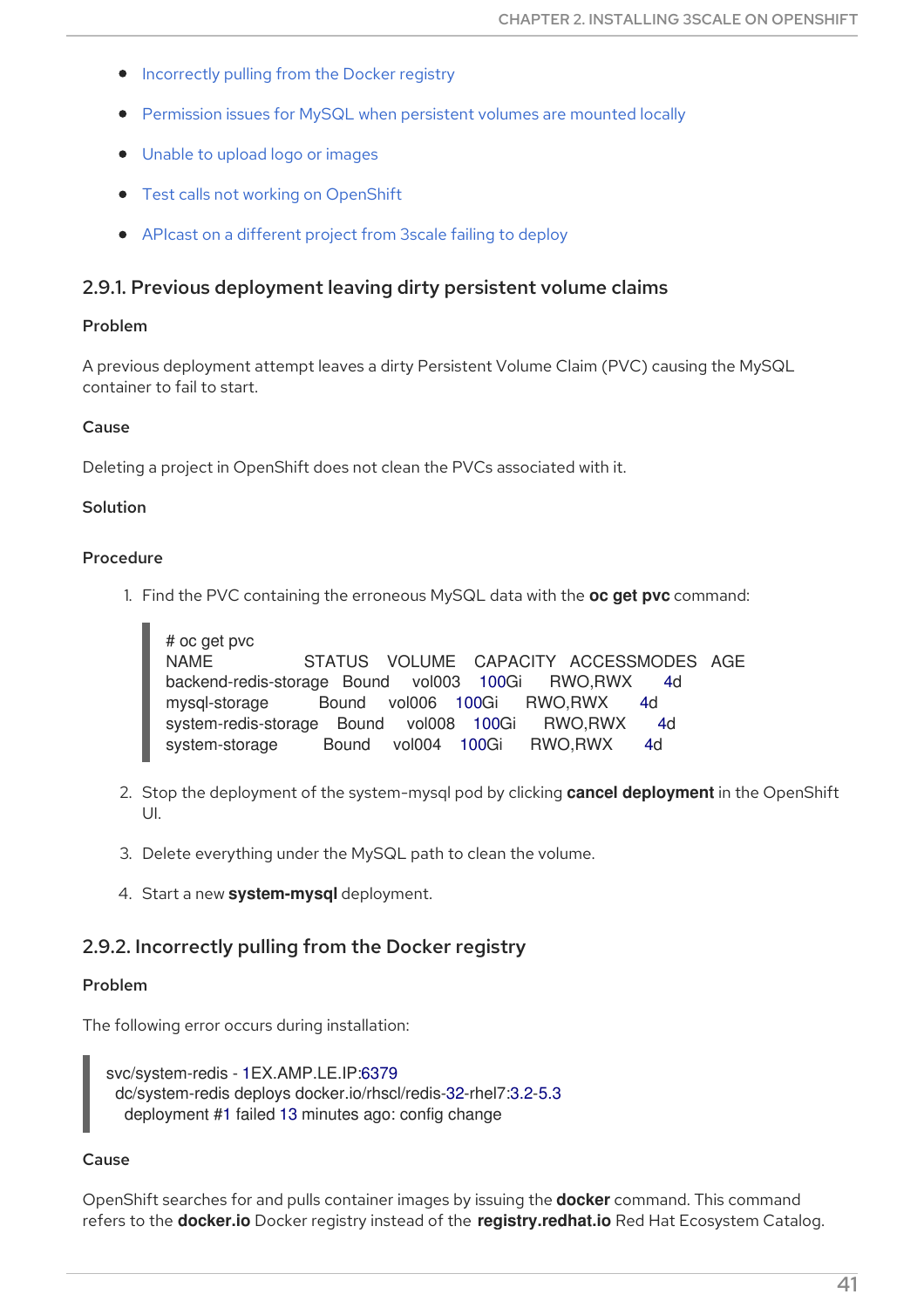This occurs when the system contains an unexpected version of the Docker containerized environment.

#### Solution

#### Procedure

Use the [appropriate](http://rhelblog.redhat.com/2015/04/15/understanding-the-changes-to-docker-search-and-docker-pull-in-red-hat-enterprise-linux-7-1/) version of the Docker containerized environment.

### 2.9.3. Permission issues for MySQL when persistent volumes are mounted locally

#### Problem

The system-msql pod crashes and does not deploy causing other systems dependant on it to fail deployment. The pod log displays the following error:

[ERROR] Cannot start server : on unix socket: Permission denied [ERROR] Do you already have another mysqld server running on socket: /var/lib/mysql/mysql.sock ? [ERROR] Aborting

#### Cause

The MySQL process is started with inappropriate user permissions.

#### Solution

#### Procedure

1. The directories used for the persistent volumes MUST have the write permissions for the root group. Having read-write permissions for the root user is not enough as the MySQL service runs as a different user in the root group. Execute the following command as the root user:



2. Execute the following command to prevent SElinux from blocking access:



#### 2.9.4. Unable to upload logo or images

#### Problem

Unable to upload a logo - **system-app** logs display the following error:

Errno::EACCES (Permission denied @ dir\_s\_mkdir - /opt/system/public//system/provider-name/2

#### Cause

Persistent volumes are not writable by OpenShift.

#### Solution

#### Procedure

Ensure your persistent volume is writable by OpenShift. It should be owned by root group and be group writable.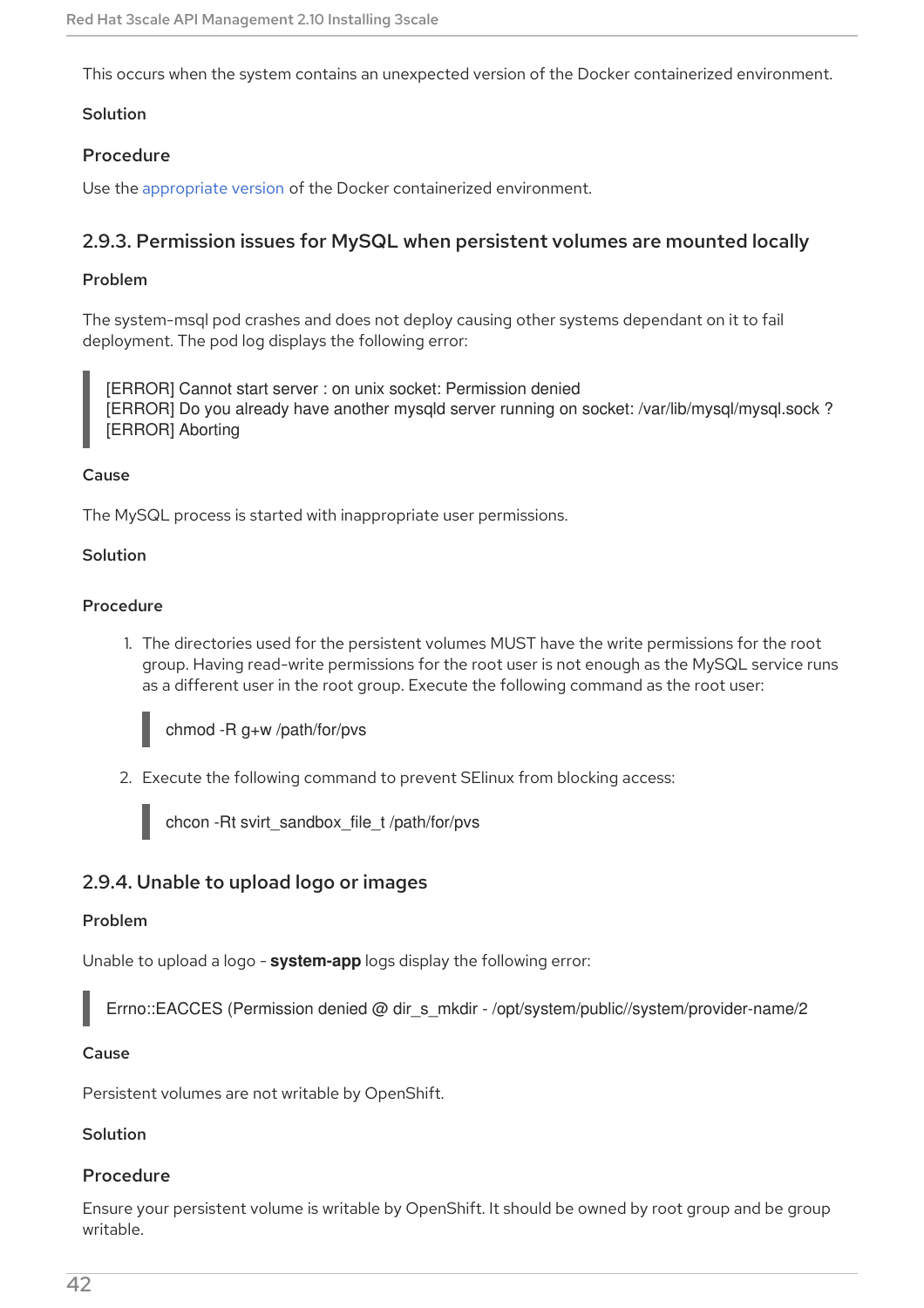## 2.9.5. Test calls not working on OpenShift

#### Problem

Test calls do not work after creation of a new service and routes on OpenShift. Direct calls via curl also fail, stating: **service not available**.

#### Cause

3scale requires HTTPS routes by default, and OpenShift routes are not secured.

#### Solution

#### **Procedure**

Ensure the secure route checkbox is clicked in your OpenShift router settings.

## 2.9.6. APIcast on a different project from 3scale failing to deploy

#### Problem

APIcast deploy fails (pod does not turn blue). You see the following error in the logs:

update acceptor rejected apicast-3: pods for deployment "apicast-3" took longer than 600 seconds to become ready

You see the following error in the pod:

Error synching pod, skipping: failed to "StartContainer" for "apicast" with RunContainerError: "GenerateRunContainerOptions: secrets \"apicast-configuration-url-secret\" not found"

#### Cause

The secret was not properly set up.

#### Solution

#### Procedure

When creating a secret with APIcast v3, specify **apicast-configuration-url-secret**:

oc create secret generic apicast-configuration-url-secret --fromliteral=password=https://<ACCESS\_TOKEN>@<TENANT\_NAME>-admin.<WILDCARD\_DOMAIN>

## 2.10. ADDITIONAL RESOURCES

- **•** For more information about **HighAvailabilitySpec**, see the [APIManager](https://github.com/3scale/3scale-operator/blob/3scale-2.10-stable-prod/doc/apimanager-reference.md#HighAvailabilitySpec) CRD reference documentation.
- For more information about secrets and fields for **[system-database](https://github.com/3scale/3scale-operator/blob/3scale-2.10-stable-prod/doc/apimanager-reference.md#system-database)**, see the APIManager CRD reference documentation.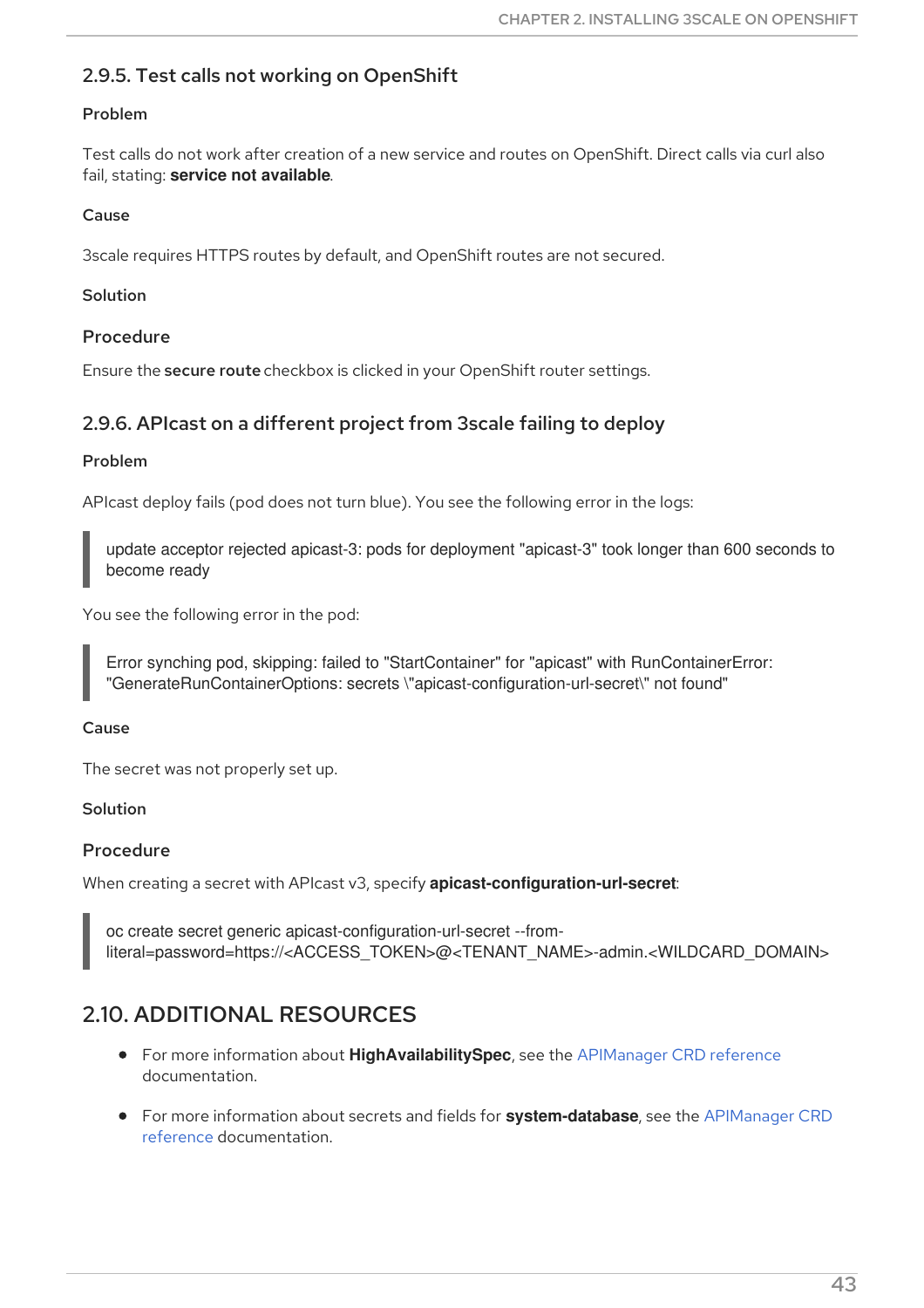# CHAPTER 3. INSTALLING APICAST

APIcast is an NGINX based API gateway used to integrate your internal and external API services with the Red Hat 3scale API Management Platform. APIcast does load balancing by using round-robin.

In this guide you will learn about deployment options, environments provided, and how to get started.

#### **Prerequisites**

APIcast is not a standalone API gateway. It needs connection to 3scale API Manager.

A working 3scale [On-Premises](https://access.redhat.com/documentation/en-us/red_hat_3scale_api_management/2.10/html-single/installing_3scale/index#install-threescale-on-openshift-guide) instance.

To install APIcast, perform the steps outlined in the following sections:

- APIcast [deployment](#page-47-0) options
- APIcast [environments](#page-48-0)
- [Configuring](#page-48-1) the integration settings
- **•** [Configuring](#page-50-0) your service
- Deploying APIcast on the Docker [containerized](#page-53-0) environment
- Deploying APIcast using the [OpenShift](#page-57-0) template
	- Creating routes via the [OpenShift](#page-58-0) console
- Deploying an APIcast gateway [self-managed](#page-62-0) solution using the operator
- [WebSocket](#page-64-0) protocol support for APIcast
- **•** HTTP/2 in the APIcast [gateway](#page-65-0)

## <span id="page-47-0"></span>3.1. APICAST DEPLOYMENT OPTIONS

You can use hosted or self-managed APIcast. In both cases, APIcast must be connected to the rest of the 3scale API Management platform:

- Embedded APIcast: Two APIcast gateways (staging and production) come by default with the 3scale API Management installation. They come pre-configured and ready to use out-of-thebox.
- Self-managed APIcast: You can deploy APIcast wherever you want. Here are a few recommended options to deploy APIcast:
	- Deploying APIcast on the Docker [containerized](https://access.redhat.com/documentation/en-us/red_hat_3scale_api_management/2.10/html-single/installing_3scale/index#deploying-apicast-on-the-docker-containerized-environment) environment: Download a ready to use Docker-formatted container image, which includes all of the dependencies to run APIcast in a Docker-formatted container.
	- **o** Running APIcast on Red Hat [OpenShift](https://access.redhat.com/documentation/en-us/red_hat_3scale_api_management/2.10/html-single/installing_3scale/index#running-apicast-on-red-hat-openshift): Run APIcast on a [supported](https://access.redhat.com/articles/2798521) version of OpenShift. You can connect self-managed APIcasts to a 3scale On-premises installation or to a 3scale Hosted (SaaS) account.

## 3.2. APICAST ENVIRONMENTS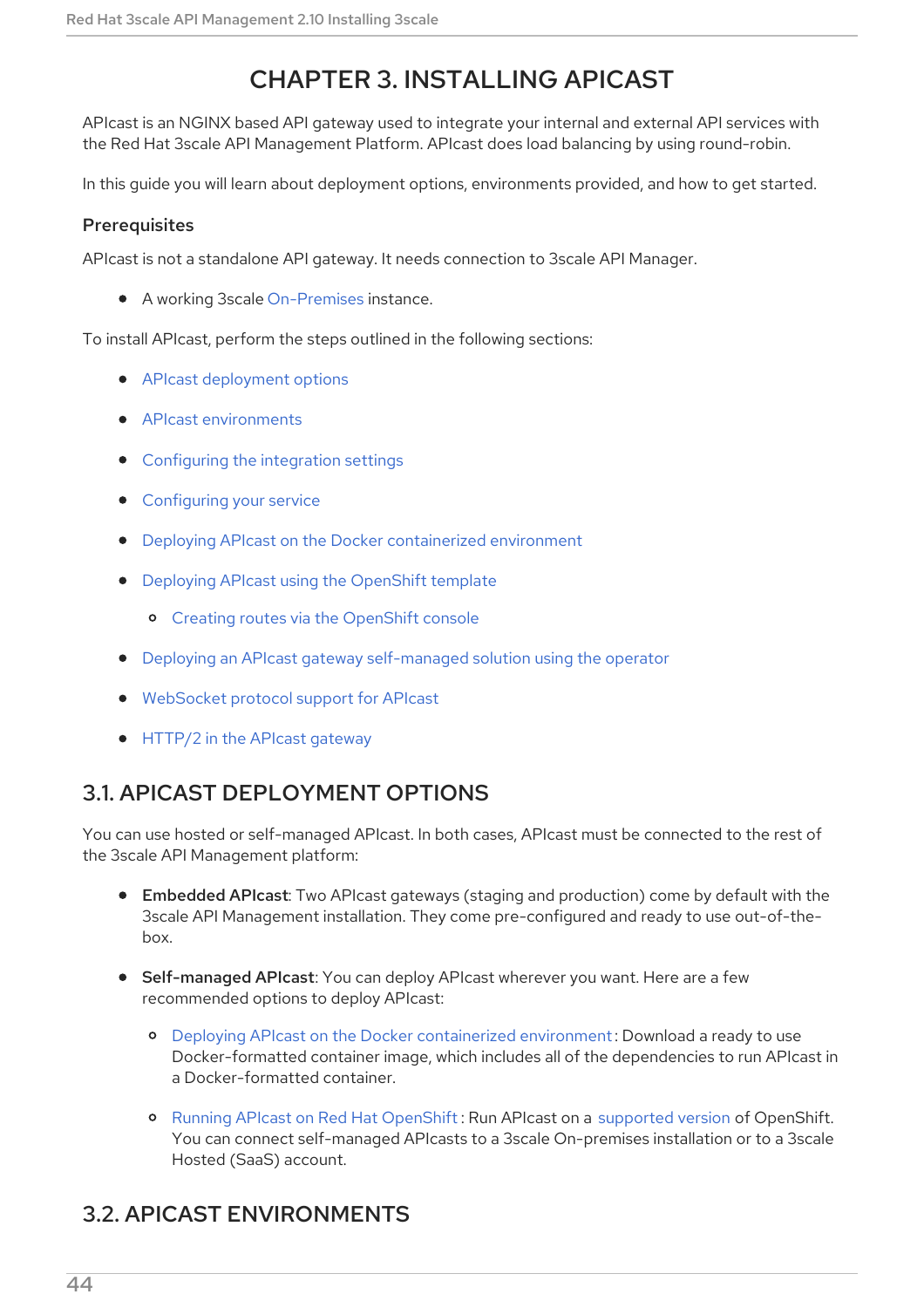<span id="page-48-0"></span>By default, when you create a 3scale account, you get embedded APIcast in two different environments:

- **Staging:** Intended to be used only while configuring and testing your API integration. When you have confirmed that your setup is working as expected, then you can choose to deploy it to the production environment. The OpenShift template sets the parameters of the Staging APIcast in a way that the configuration is reloaded on each API call (**APICAST\_CONFIGURATION\_LOADER: lazy**, **APICAST\_CONFIGURATION\_CACHE: 0**). It is useful to test the changes in APIcast configuration quickly.
- Production: This environment is intended for production use. The following parameters are set for the Production APIcast in the OpenShift template: **APICAST\_CONFIGURATION\_LOADER: boot, APICAST\_CONFIGURATION\_CACHE: 300**. This means that the configuration will be fully loaded when APIcast is started, and will be cached for 300 seconds (5 minutes). After 5 minutes the configuration will be reloaded. This means that when you promote the configuration to production, it may take up to 5 minutes to be applied, unless you trigger a new deployment of APIcast.

## <span id="page-48-1"></span>3.3. CONFIGURING THE INTEGRATION SETTINGS

As a 3scale administrator, configure the integration settings for the environment you require 3scale to run in.

#### **Prerequisites**

A 3scale account with administrator privileges.

#### Procedure

- 1. Navigate to [Your\_API\_name] > Integration > Settings.
- 2. Under Deployment, the default options are as follows:
	- Deployment Option: APIcast 3scale managed
	- Authentication mode: API key.
- 3. Change to your preferred option.
- 4. To save your changes, click Update Product.

## 3.4. CONFIGURING YOUR SERVICE

You must declare your API back-end in the *Private Base URL* field, which is the endpoint host of your API back-end. APIcast will redirect all traffic to your API back-end after all authentication, authorization, rate limits and statistics have been processed.

This section will guide you through configuring your service:

- [Declaring](https://access.redhat.com/documentation/en-us/red_hat_3scale_api_management/2.10/html-single/installing_3scale/index#declaring-api-backend) the API backend
- Configuring the [authentication](https://access.redhat.com/documentation/en-us/red_hat_3scale_api_management/2.10/html-single/installing_3scale/index#configuring-the-authentication-settings) settings
- [Configuring](https://access.redhat.com/documentation/en-us/red_hat_3scale_api_management/2.10/html-single/installing_3scale/index#configuring-api-test-call) the API test call

#### 3.4.1. Declaring the API backend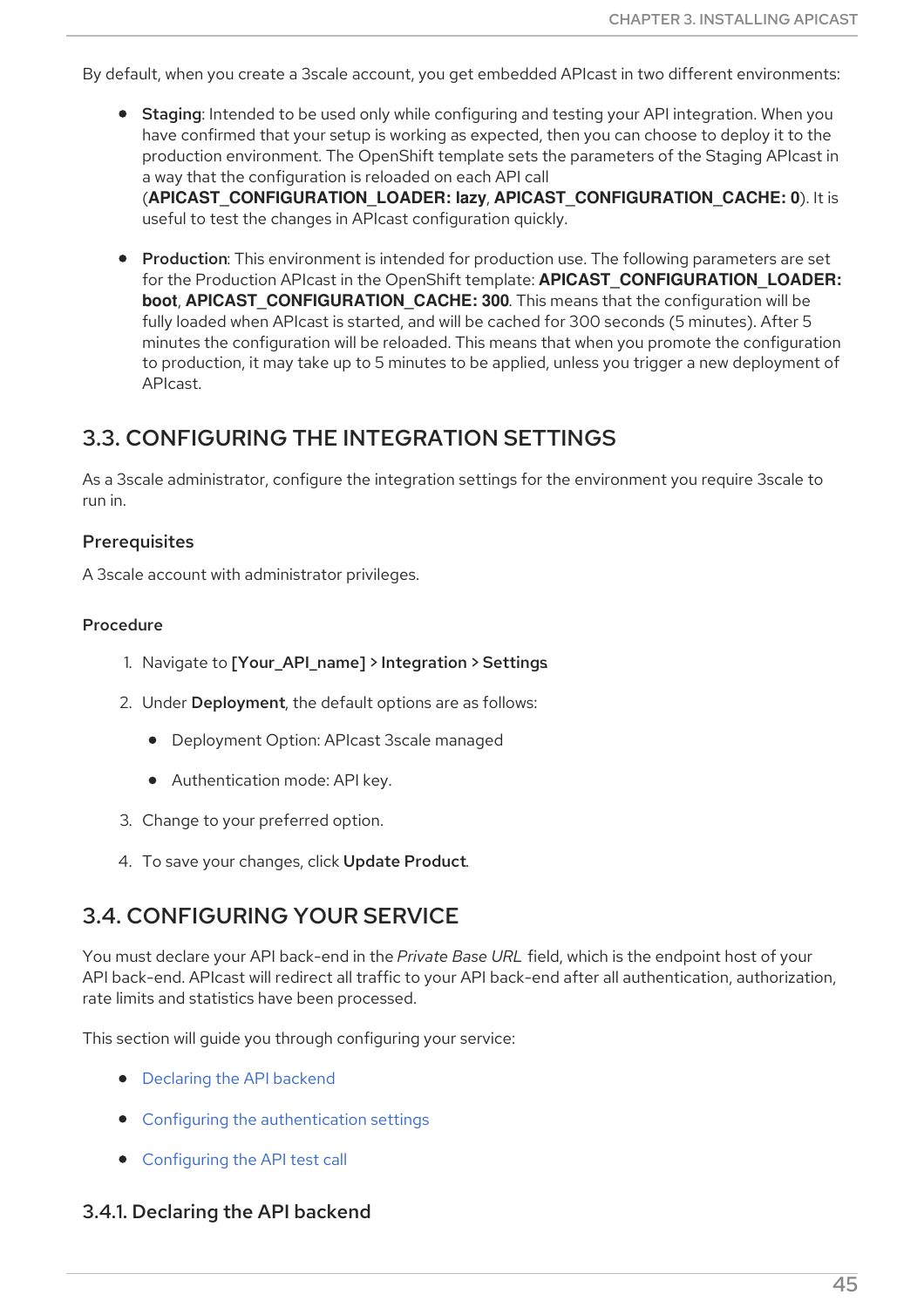Typically, the Private Base URL of your API will be something like **https://api[backend.yourdomain.com:443](https://api-backend.yourdomain.com:443)**, on the domain that you manage (**yourdomain.com**). For instance, if you were integrating with the Twitter API the Private Base URL would be **<https://api.twitter.com/>**.

In this example, you will use the Echo API hosted by 3scale, a simple API that accepts any path and returns information about the request (path, request parameters, headers, etc.). Its Private Base URL is **<https://echo-api.3scale.net:443>**.

#### Procedure

Test your private (unmanaged) API is working. For example, for the Echo API you can make the following call with **curl** command:



curl "https://echo-api.3scale.net:443"

You will get the following response:

{ "method": "GET", "path": "/", "args": "", "body": "", "headers": { "HTTP\_VERSION": "HTTP/1.1", "HTTP\_HOST": "echo-api.3scale.net", "HTTP\_ACCEPT": "\*/\*", "HTTP\_USER\_AGENT": "curl/7.51.0", "HTTP\_X\_FORWARDED\_FOR": "2.139.235.79, 10.0.103.58", "HTTP\_X\_FORWARDED\_HOST": "echo-api.3scale.net", "HTTP X FORWARDED PORT": "443", "HTTP X FORWARDED PROTO": "https", "HTTP\_FORWARDED": "for=10.0.103.58;host=echo-api.3scale.net;proto=https" }, "uuid": "ee626b70-e928-4cb1-a1a4-348b8e361733" }

#### 3.4.2. Configuring the authentication settings

You can configure authentication settings for your API in the **AUTHENTICATION** section under [Your\_product\_name] > Integration > Settings.

|  | Table 3.1. Optional authentication fields |
|--|-------------------------------------------|
|--|-------------------------------------------|

| Field                       | <b>Description</b>                                                                                             |
|-----------------------------|----------------------------------------------------------------------------------------------------------------|
| Auth user key               | Set the user key associated with the credentials<br>location.                                                  |
| <b>Credentials location</b> | Define whether credentials are passed as HTTP<br>headers, query parameters or as HTTP basic<br>authentication. |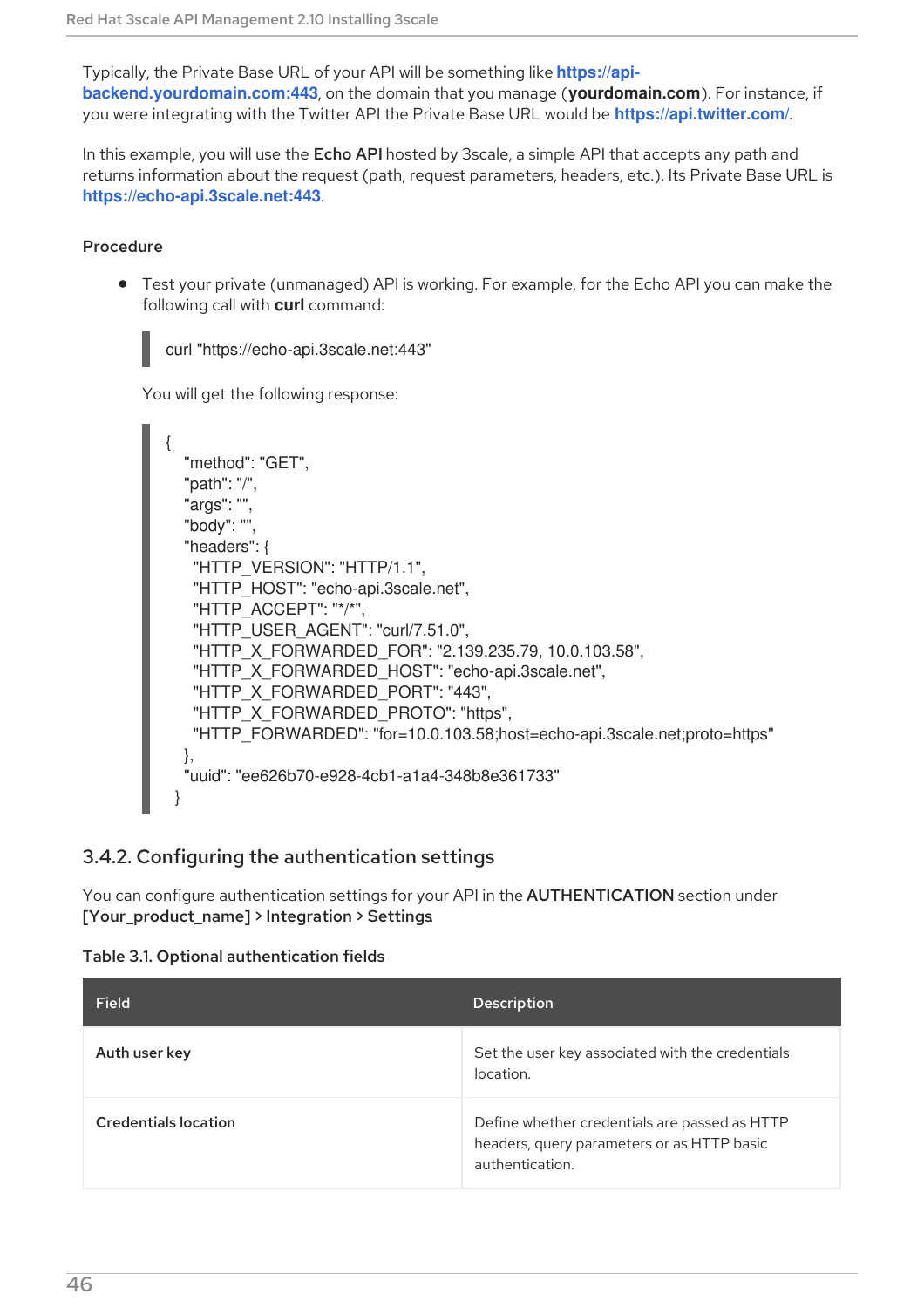<span id="page-50-0"></span>

| <b>Field</b>        | <b>Description</b>                                                                                                                                                         |
|---------------------|----------------------------------------------------------------------------------------------------------------------------------------------------------------------------|
| <b>Host Header</b>  | Define a custom Host request header. This is<br>required if your API backend only accepts traffic<br>from a specific host.                                                 |
| <b>Secret Token</b> | Used to block direct developer requests to your API<br>backend. Set the value of the header here, and<br>ensure your backend only allows calls with this secret<br>header. |

Furthermore, you can configure the GATEWAY RESPONSE error codes under [Your\_product\_name] > Integration > Settings. Define the *Response Code*, *Content-type*, and *Response Body* for the errors: Authentication failed, Authentication missing, and No match.

#### Table 3.2. Response codes and default response body

| Response code | Response body                     |
|---------------|-----------------------------------|
| 403           | Authentication failed             |
| 403           | Authentication parameters missing |
| 404           | No Mapping Rule matched           |
| 429           | Usage limit exceeded              |

## 3.4.3. Configuring the API test call

Configuring the API involves testing the backends with a product and promoting the APIcast configuration to staging and production environments to make tests based on request calls.

For each product, requests get redirected to their corresponding backend according to the path. This path is configured when you add the backend to the product. For example, if you have two backends added to a product, each backend has its own path.

#### **Prerequisites**

- One or more [backends](https://access.redhat.com/documentation/en-us/red_hat_3scale_api_management/2.10/html-single/getting_started/index#creating-backends-for-your-products_configuring-your-api) added to a product.
- A [mapping](https://access.redhat.com/documentation/en-us/red_hat_3scale_api_management/2.10/html-single/getting_started/index#defining-mapping-rules_configuring-your-api) rule for each backend added to a product.
- An [application](https://access.redhat.com/documentation/en-us/red_hat_3scale_api_management/2.10/html-single/getting_started/index#creating-threescale-application-plans-for-products_configuring-your-api) plan to define the access policies.
- An [application](https://access.redhat.com/documentation/en-us/red_hat_3scale_api_management/2.10/html-single/getting_started/index#creating-applications-for-default-account-test-api-calls_configuring-your-api) that subscribes to the application plan.

#### Procedure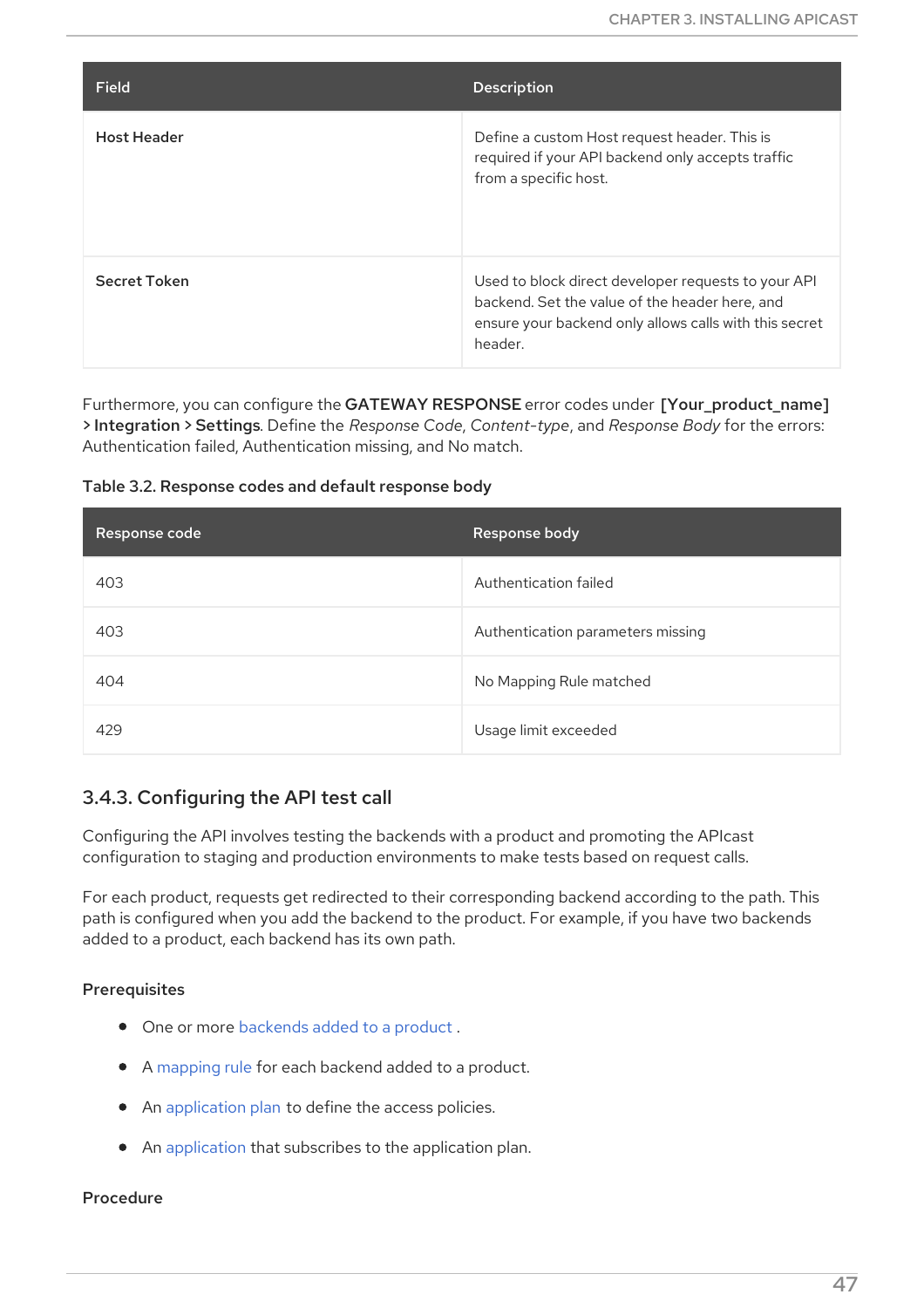- 1. Promote an APIcast configuration to Staging, by navigating to [Your\_product\_name] > Integration > Configuration.
- 2. Under *APIcast Configuration*, you will see the mapping rules for each backend added to the product. Click Promote v.[n] to Staging APIcast.
	- v.[n] indicates the version number to be promoted.
- 3. Once promoted to staging, you can promote to Production. Under *Staging APIcast*, click Promote v.[n] to Production APIcast.
	- v.[n] indicates the version number to be promoted.
- 4. To test requests to your API in the command line, use the command provided in *Example curl for testing*.
	- The curl command example is based on the first mapping rule in the product.

When testing requests to your API, you can modify the mapping rules by adding [methods](https://access.redhat.com/documentation/en-us/red_hat_3scale_api_management/2.10/html-single/admin_portal_guide/index#designating-methods-and-adding-metrics-for-capturing-usage-details_methods-and-metrics-for-products-and-backends) and metrics.

Every time you modify the configuration and before making calls to your API, make sure you promote to the Staging and Production environments. When there are pending changes to be promoted to the Staging environment, you will see an exclamation mark in the Admin Portal, next to the Integration menu item.

3scale Hosted APIcast gateway does the validation of the credentials and applies the rate limits that you defined for the application plan of your API. If you make a call without credentials, or with invalid credentials, you will see the error message, **Authentication failed**.

## 3.5. DEPLOYING APICAST ON THE DOCKER CONTAINERIZED ENVIRONMENT

This is a step-by-step guide to deploy APIcast inside a Docker container engine that is ready to be used as a Red Hat 3scale API Management API gateway.



#### **NOTE**

When deploying APIcast on the Docker containerized environment, the supported versions of Red Hat Enterprise Linux (RHEL) and Docker are as follows:

- RHEL 7.7
- Docker 1.13.1

#### **Prerequisites**

- You must configure APIcast in your 3scale Admin Portal as per Chapter 3, *[Installing](#page-56-0) APIcast*.
- Access to the Red Hat [Ecosystem](https://registry.redhat.io) Catalog .
	- To create a registry service account, see Creating and [modifying](https://access.redhat.com/documentation/en-us/red_hat_3scale_api_management/2.10/html-single/installing_3scale/index#creating-a-registry-service-account) registry service accounts .

To deploy APIcast on the docker containerized environment, perform the steps outlined in the following sections:

● Section 3.5.1, "Installing the Docker [containerized](#page-52-0) environment"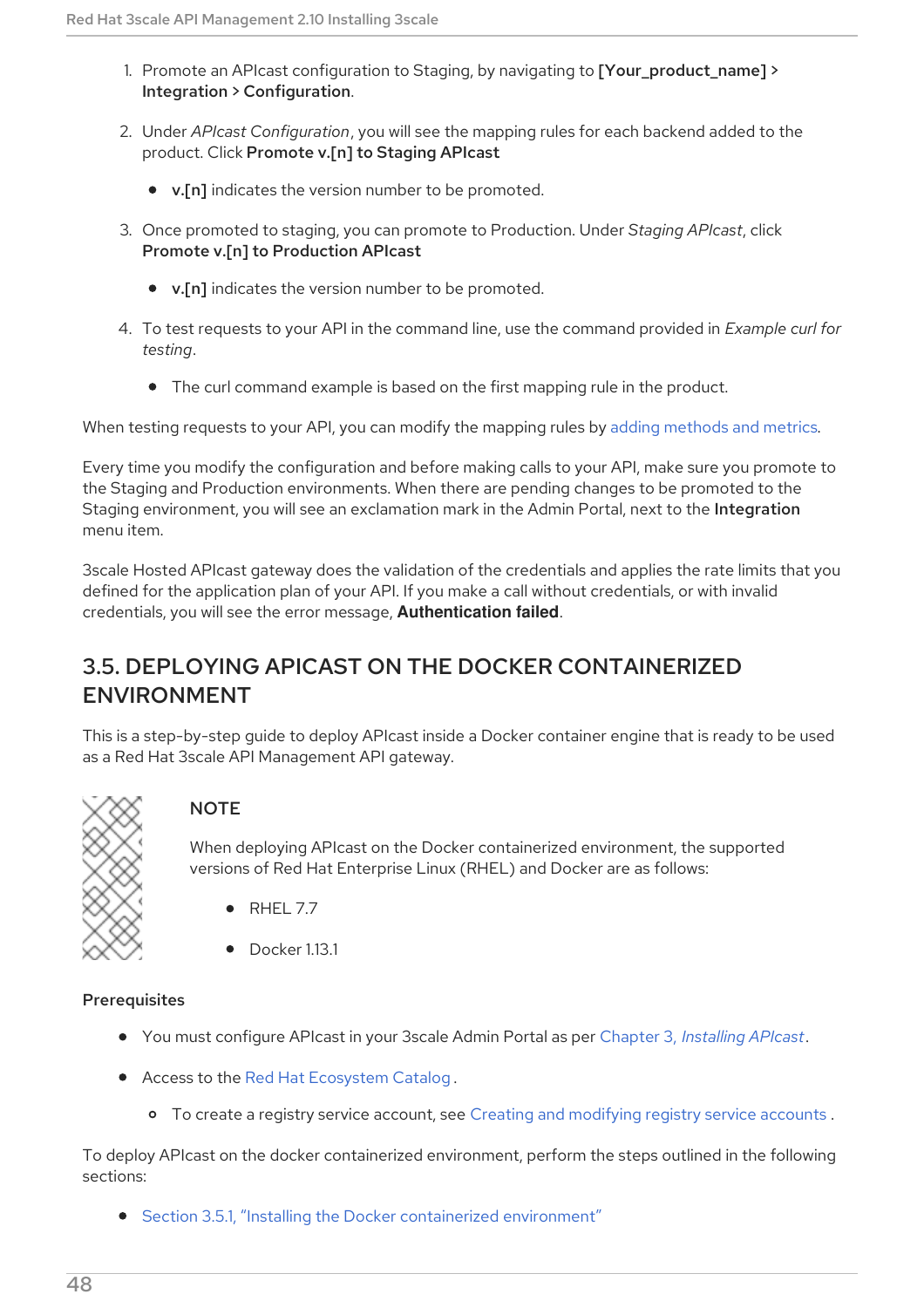Section 3.5.2, "Running the Docker [containerized](#page-53-1) environment gateway"

#### <span id="page-52-0"></span>3.5.1. Installing the Docker containerized environment

This guide covers the steps to set up the Docker containerized environment on RHEL 7.x.

The Docker container engine provided by Red Hat is released as part of the Extras channel in RHEL. To enable additional repositories, you can use either the [Subscription](https://access.redhat.com/solutions/392003) Manager or the *yum-config-manager* option. For details, see the RHEL product [documentation](https://access.redhat.com/documentation/en-US/Red_Hat_Enterprise_Linux/7/html/System_Administrators_Guide/sec-Configuring_Yum_and_Yum_Repositories.html#sec-Managing_Yum_Repositories) .

To deploy RHEL 7.x on an Amazon Web Services (AWS), Amazon Elastic Compute Cloud (Amazon EC2) instance, take the following steps:

#### Procedure

- 1. List all repositories: **sudo yum repolist all**.
- 2. Find the **\*-extras** repository.
- 3. Enable the **extras** repository: **sudo yum-config-manager --enable rhui-REGION-rhel-serverextras**.
- 4. Install the Docker containerized environment package: **sudo yum install docker**.

#### Additional resources

For other operating systems, refer to the following Docker documentation:

- **•** Installing the Docker [containerized](https://docs.docker.com/engine/installation/linux/) environment on Linux distributions
- **Installing the Docker [containerized](https://docs.docker.com/docker-for-mac/) environment on Mac**
- **•** Installing the Docker [containerized](https://docs.docker.com/docker-for-windows/) environment on Windows

#### 3.5.2. Running the Docker containerized environment gateway

To run the docker containerized environment gateway, do the following:

#### Procedure

+

1. Start the Docker daemon:



2. Check if the Docker daemon is running:



You can download a ready to use Docker container engine image from the Red Hat registry:

sudo docker pull registry.redhat.io/3scale-amp2/apicast-gateway-rhel8:3scale2.10

1. Run APIcast in a Docker container engine: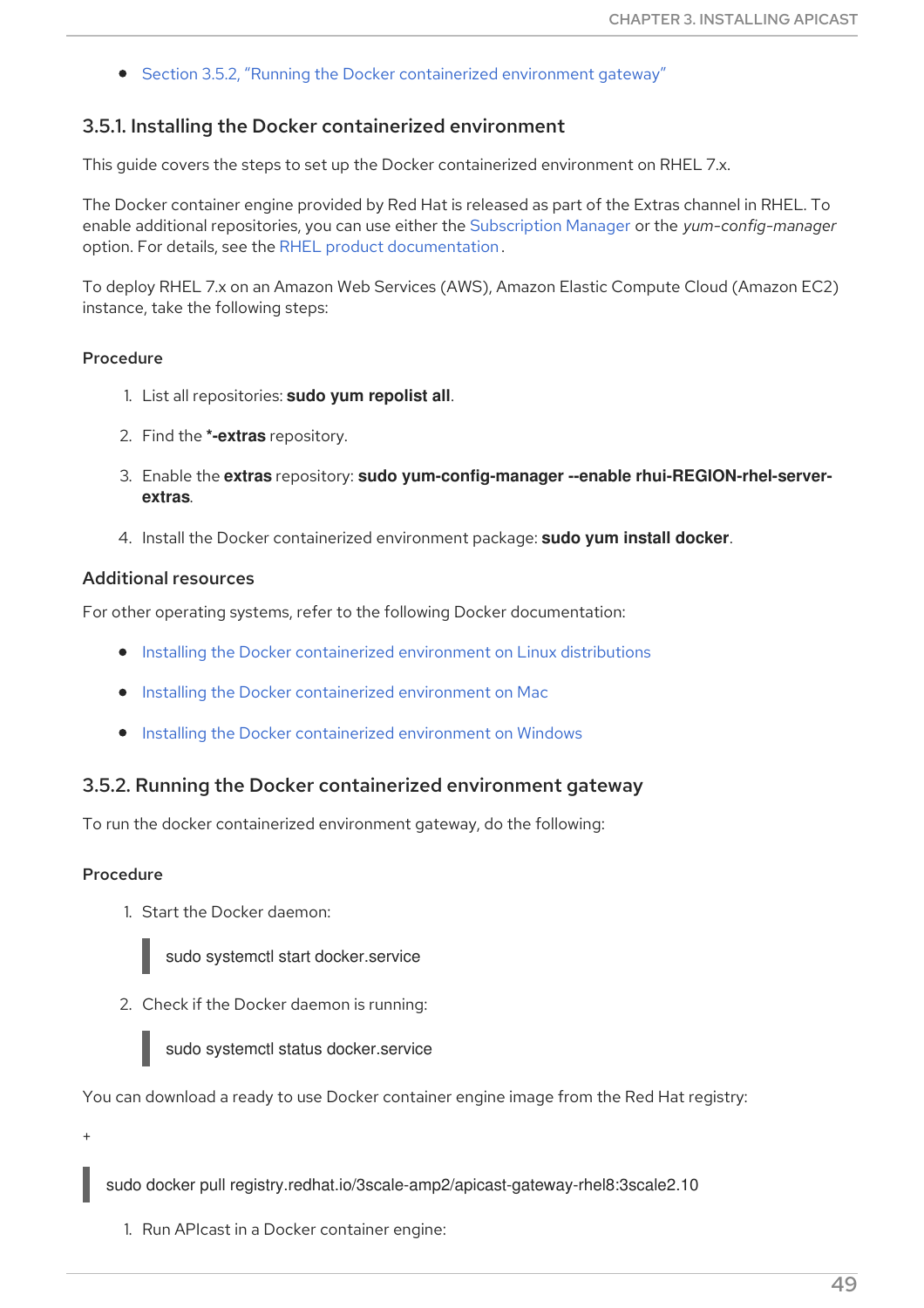<span id="page-53-1"></span><span id="page-53-0"></span>sudo docker run --name apicast --rm -p 8080:8080 -e THREESCALE\_PORTAL\_ENDPOINT=https://<access\_token>@<domain>-admin.3scale.net registry.redhat.io/3scale-amp2/apicast-gateway-rhel8:3scale2.10

Here, **<access\_token>** is the Access Token for the 3scale Account Management API. You can use the Provider Key instead of the access token. **<domain>-admin.3scale.net** is the URL of your 3scale Admin Portal.

This command runs a Docker container engine called *"apicast"* on port **8080** and fetches the JSON configuration file from your 3scale Admin Portal. For other configuration options, see [Installing](https://access.redhat.com/documentation/en-us/red_hat_3scale_api_management/2.10/html-single/installing_3scale/index#installing-apicast) APIcast.

#### 3.5.2.1. The docker command options

You can use the following options with the **docker run** command:

- **--rm**: Automatically removes the container when it exits.
- **-d** or **--detach**: Runs the container in the background and prints the container ID. When it is not specified, the container runs in the foreground mode and you can stop it using **CTRL + c**. When started in the detached mode, you can reattach to the container with the **docker attach** command, for example, **docker attach apicast**.
- **-p** or **--publish**: Publishes a container's port to the host. The value should have the format **<host port="">:<container port="">**, so **-p 80:8080** will bind port **8080** of the container to port **80** of the host machine. For example, the Management API uses port **8090**, so you may want to publish this port by adding **-p 8090:8090** to the **docker run** command.
- **-e** or **--env**: Sets environment variables.
- **-v** or **--volume**: Mounts a volume. The value is typically represented as **<host path="">: <container path="">[:<options>]**. **<options>** is an optional attribute; you can set it to **:ro** to specify that the volume will be read only (by default, it is mounted in read-write mode). Example: **-v /host/path:/container/path:ro**.

#### 3.5.2.2. Testing APIcast

The preceding steps ensure that your Docker container engine is running with your own configuration file and the Docker container image from the 3scale registry. You can test calls through APIcast on port **8080** and provide the correct authentication credentials, which you can get from your 3scale account.

Test calls will not only verify that APIcast is running correctly but also that authentication and reporting is being handled successfully.

For more information about tested and supported configuration, see Red Hat 3scale API



#### **NOTE**

Ensure that the host you use for the calls is the same as the one configured in the *Public Base URL* field on the Integration page.

#### Additional resources

For more information on available options, see Docker run [reference](https://docs.docker.com/engine/reference/run/).

#### 3.5.3. Additional resources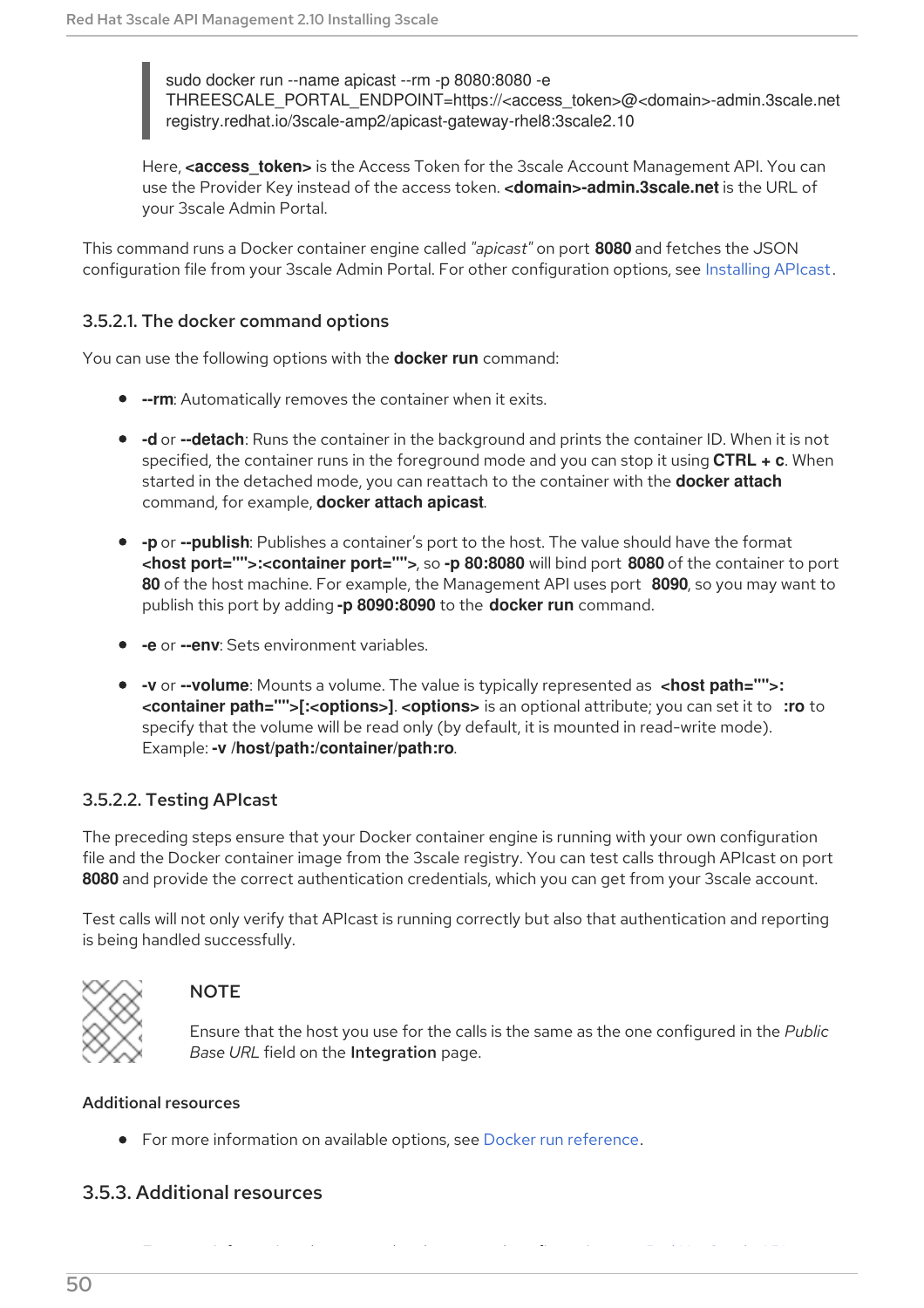For more information about tested and supported configuration, see Red Hat 3scale API Management Supported [Configurations](https://access.redhat.com/articles/2798521)

## 3.5.4. Deploying APIcast on Podman

This is a step-by-step guide for deploying APIcast on a Pod Manager (Podman) container environment to be used as a Red Hat 3scale API Management API gateway.



#### **NOTE**

When deploying APIcast on a Podman container environment, the supported versions of Red Hat Enterprise Linux (RHEL) and Podman are as follows:

- RHEL 8.x
- Podman 1.4.2

#### **Prerequisites**

- You must configure APIcast in your 3scale Admin Portal as per Chapter 3, *[Installing](#page-56-0) APIcast*.
- Access to the Red Hat [Ecosystem](https://registry.redhat.io) Catalog .
	- To create a registry service account, see Creating and [modifying](https://access.redhat.com/documentation/en-us/red_hat_3scale_api_management/2.10/html-single/installing_3scale/index#creating-a-registry-service-account) registry service accounts .

To deploy APIcast on the Podman container environment, perform the steps outlined in the following sections:

- **•** Section 3.5.4.1, "Installing the Podman container [environment"](#page-54-0)
- Section 3.5.4.2, "Running the Podman [environment"](#page-55-0)

#### <span id="page-54-0"></span>3.5.4.1. Installing the Podman container environment

This guide covers the steps to set up the Podman container environment on RHEL 8.x. Docker is not included in RHEL 8.x, therefore, use Podman for working with containers.

For more details about Podman with RHEL 8.x, see the Container [command-line](https://access.redhat.com/documentation/en-us/red_hat_enterprise_linux/8/html-single/building_running_and_managing_containers/index#container-command-line-reference_building-running-and-managing-containers) reference.

#### Procedure

**•** Install the Podman container environment package: **sudo dnf install podman**

#### Additional resources

For other operating systems, refer to the following Podman documentation:

• Podman Installation [Instructions](https://podman.io/getting-started/installation)

#### 3.5.4.2. Running the Podman environment

To run the Podman container environment, follow the procedure below.

#### Procedure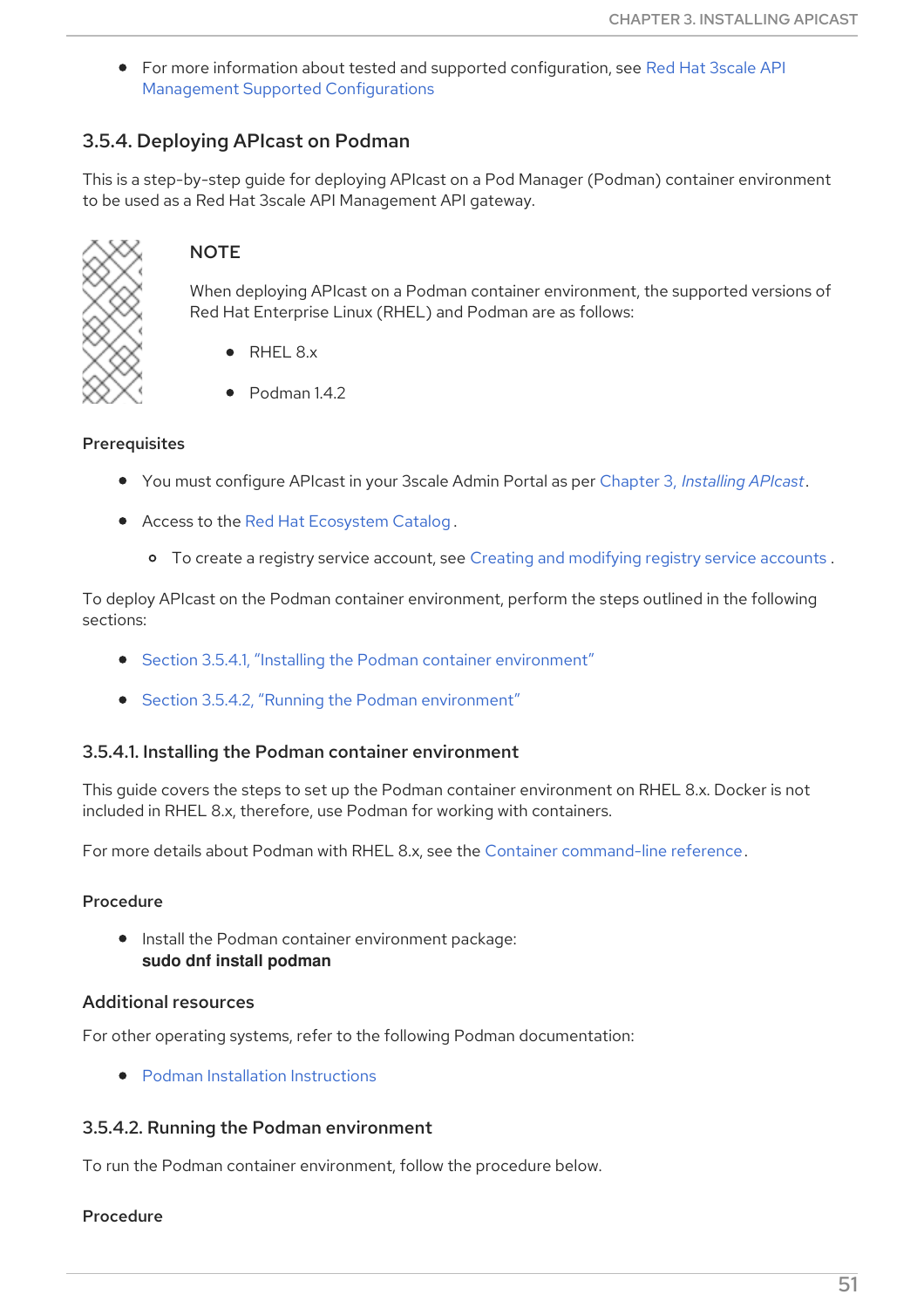<span id="page-55-0"></span>1. Download a ready to use Podman container image from the Red Hat registry:

podman pull registry.redhat.io/3scale-amp2/apicast-gateway-rhel8:3scale2.10

2. Run APIcast in a Podman:

podman run --name apicast --rm -p 8080:8080 -e THREESCALE\_PORTAL\_ENDPOINT=https://<access\_token>@<domain>-admin.3scale.net registry.redhat.io/3scale-amp2/apicast-gateway-rhel8:3scale2.10

Here, <**access token>** is the Access Token for the 3scale Account Management API. You can use the Provider Key instead of the access token. **<domain>-admin.3scale.net** is the URL of your 3scale Admin Portal.

This command runs a Podman container engine called *"apicast"* on port **8080** and fetches the JSON configuration file from your 3scale Admin Portal. For other configuration options, see [Installing](https://access.redhat.com/documentation/en-us/red_hat_3scale_api_management/2.10/html-single/installing_3scale/index#installing-apicast) APIcast.

#### 3.5.4.2.1. Testing APIcast with Podman

The preceding steps ensure that your Podman container engine is running with your own configuration file and the Podman container image from the 3scale registry. You can test calls through APIcast on port **8080** and provide the correct authentication credentials, which you can get from your 3scale account.

Test calls will not only verify that APIcast is running correctly but also that authentication and reporting is being handled successfully.



#### **NOTE**

Ensure that the host you use for the calls is the same as the one configured in the *Public Base URL* field on the Integration page.

#### 3.5.4.3. The **podman** command options

You can use the following option examples with the **podman** command:

- **-d**: Runs the container in *detached mode* and prints the container ID. When it is not specified, the container runs in the foreground mode and you can stop it using **CTRL + c**. When started in the detached mode, you can reattach to the container with the **podman attach** command, for example, **podman attach apicast**.
- **ps** and **-a**: Podman **ps** is used to list creating and running containers. Adding **-a** to the **ps** command will show all containers, both running and stopped, for example, **podman ps -a**.
- **inspect** and **-l**: Inspect a running container. For example, use **inspect** to see the ID that was assigned to the container. Use **-l** to get the details for the latest container, for example, **podman inspect -l | grep Id\":**.

#### 3.5.4.4. Additional resources

- For more information about tested and supported configurations, see Red Hat 3scale API Management Supported [Configurations.](https://access.redhat.com/articles/2798521)
- For information about getting started with Podman, see Basic Setup and Use of [Podman](https://podman.io/getting-started/) .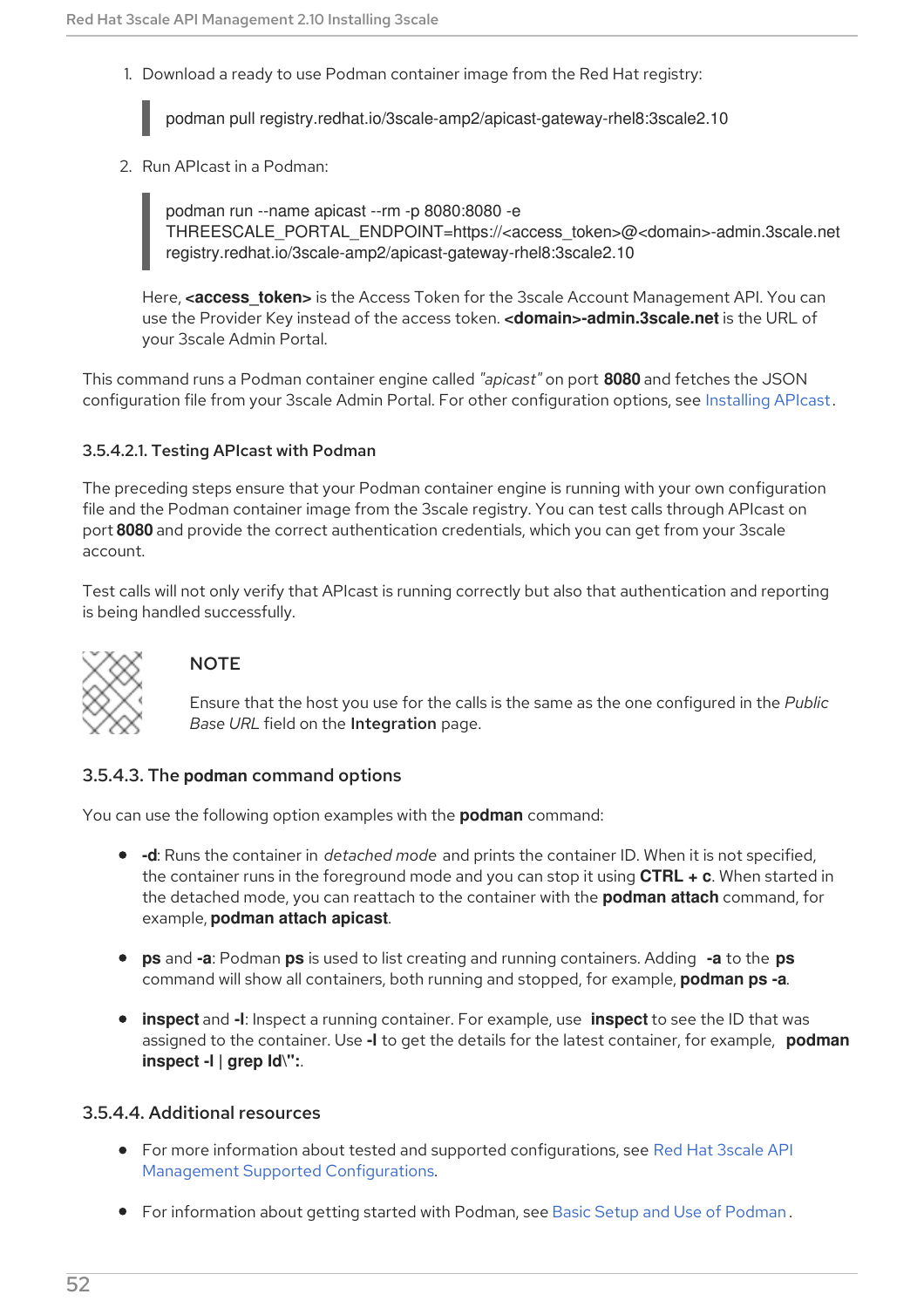## <span id="page-56-0"></span>3.6. DEPLOYING APICAST USING THE OPENSHIFT TEMPLATE

You can deploy the APIcast API Gateway using the OpenShift template. Deploying the APIcast API Gateway helps protect your APIs, and you can analyze and monitor the traffic to them.

#### **Prerequisites**

- You must configure APIcast in your Red Hat 3scale API Management Admin Portal as per [Installing](#page-56-0) APIcast.
- Make sure *Self-managed Gateway* is selected as the deployment option in the integration settings.
- You should have both staging and production environment configured to proceed.

#### Procedure

1. By default you are logged in as *developer* and can proceed to the next step. Otherwise login into OpenShift using the **oc login** command from the OpenShift Client tools you downloaded and installed in the previous step. The default login credentials are *username = "developer"* and *password = "developer"*:

oc login https://OPENSHIFT-SERVER-IP:8443

You should see **Login successful.** in the output.

2. Create your project. This example sets the display name as *gateway*

oc new-project "3scalegateway" --display-name="gateway" --description="3scale gateway demo"

The response should look like this:

Now using project "3scalegateway" on server "https://172.30.0.112:8443"

Ignore the suggested next steps in the text output at the command prompt and proceed to the next step below.

3. Create a new secret to reference your project by replacing **<access\_token>** and **<domain>** with your own credentials. See below for more information about the **<access\_token>** and **<domain>**.

oc create secret generic apicast-configuration-url-secret --fromliteral=password=https://<access\_token>@<admin\_portal\_domain> -type=kubernetes.io/basic-auth

Here **<access token>** is an [Access](https://access.redhat.com/documentation/en-us/red_hat_3scale_api_management/2.10/html-single/admin_portal_guide/index#creating-access-tokens) Token for the 3scale account, and **<domain>admin.3scale.net** is the URL of your 3scale Admin Portal.

The response should look like this:

secret/apicast-configuration-url-secret

4. Create an application for your APIcast gateway from the template, and start the deployment: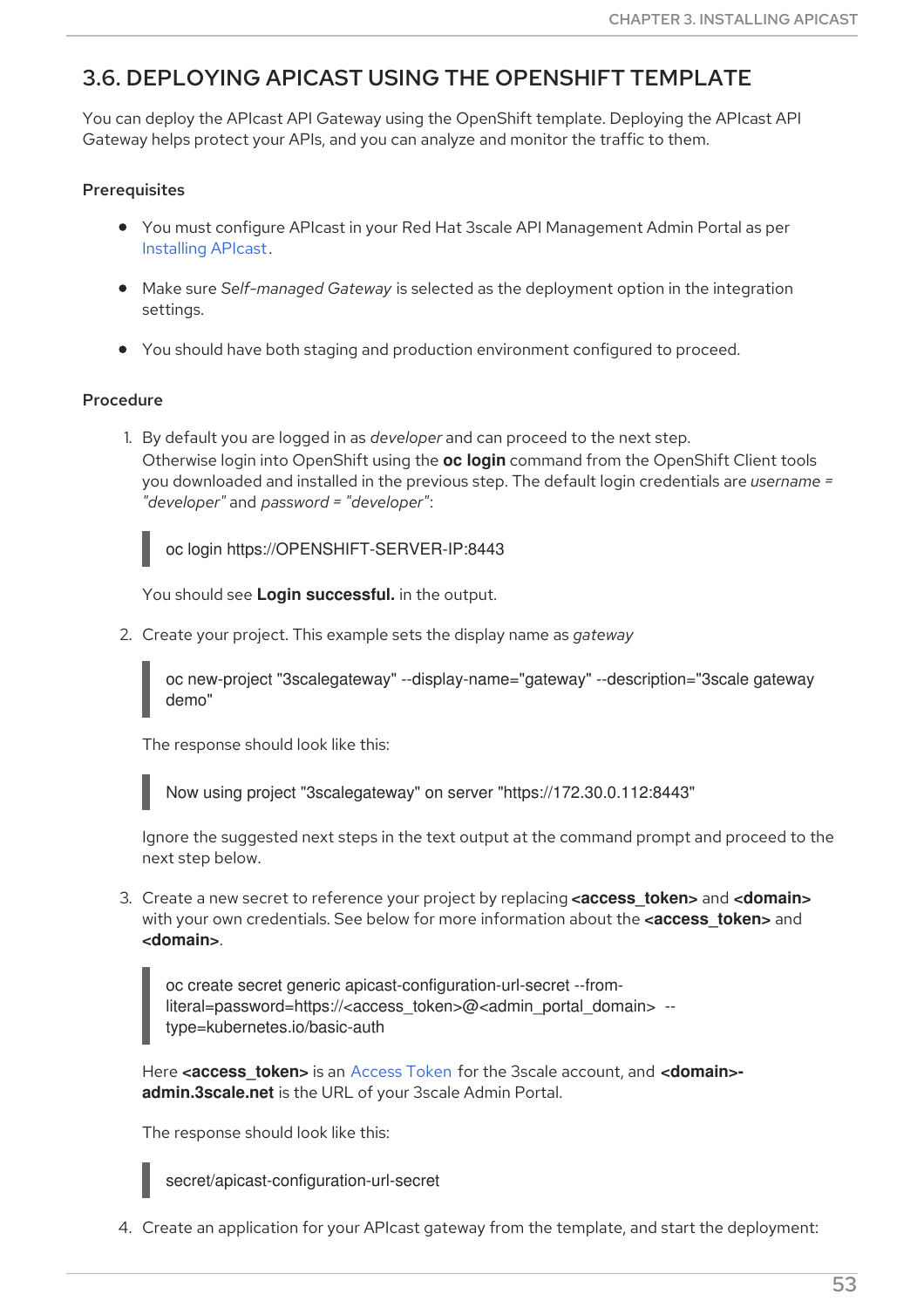<span id="page-57-0"></span>oc new-app -f https://raw.githubusercontent.com/3scale/3scale-amp-openshifttemplates/3scale-2.10.0-GA/apicast-gateway/apicast.yml

You should see the following messages at the bottom of the output:

--> Creating resources with label app=3scale-gateway ... deploymentconfig "apicast" created service "apicast" created --> Success Run 'oc status' to view your app.

#### 3.6.1. Creating routes via the OpenShift console

To create routes via the OpenShift console, do the following:

#### Procedure

1. Open the web console for your OpenShift cluster in your browser: https://OPENSHIFT-[SERVER-IP:8443/console/](https://openshift-server-ip:8443/console/)

Use the value specified in **--public-hostname** instead of **OPENSHIFT-SERVER-IP** if you started OpenShift cluster on a remote server.

You will see the login screen for OpenShift.



#### **NOTE**

You may receive a warning about an untrusted website. This is expected, as you are trying to access the web console through secure protocol, without having configured a valid certificate. While you should avoid this in production environment, for this test setup you can go ahead and create an exception for this address.

2. Log in using your developer credentials.

You will see a list of projects, including the *gateway* project you created from the command line above.

| <b>OPENSHIFT ORIGIN</b>                                                                                                                                     | ⊚∼<br>t developer v |
|-------------------------------------------------------------------------------------------------------------------------------------------------------------|---------------------|
| Projects                                                                                                                                                    | <b>New Project</b>  |
| gateway<br>3scale gateway demo                                                                                                                              | 画<br>P.             |
| <b>My Project</b><br>Initial developer project                                                                                                              | 画<br>$\mathscr{P}$  |
| A project admin can add you to a role on a project by running the command oc policy add-role-to-user <role> developer -n <projectname></projectname></role> |                     |

If you do not see your gateway project, you probably created it with a different user and will need to assign the policy role to to this user.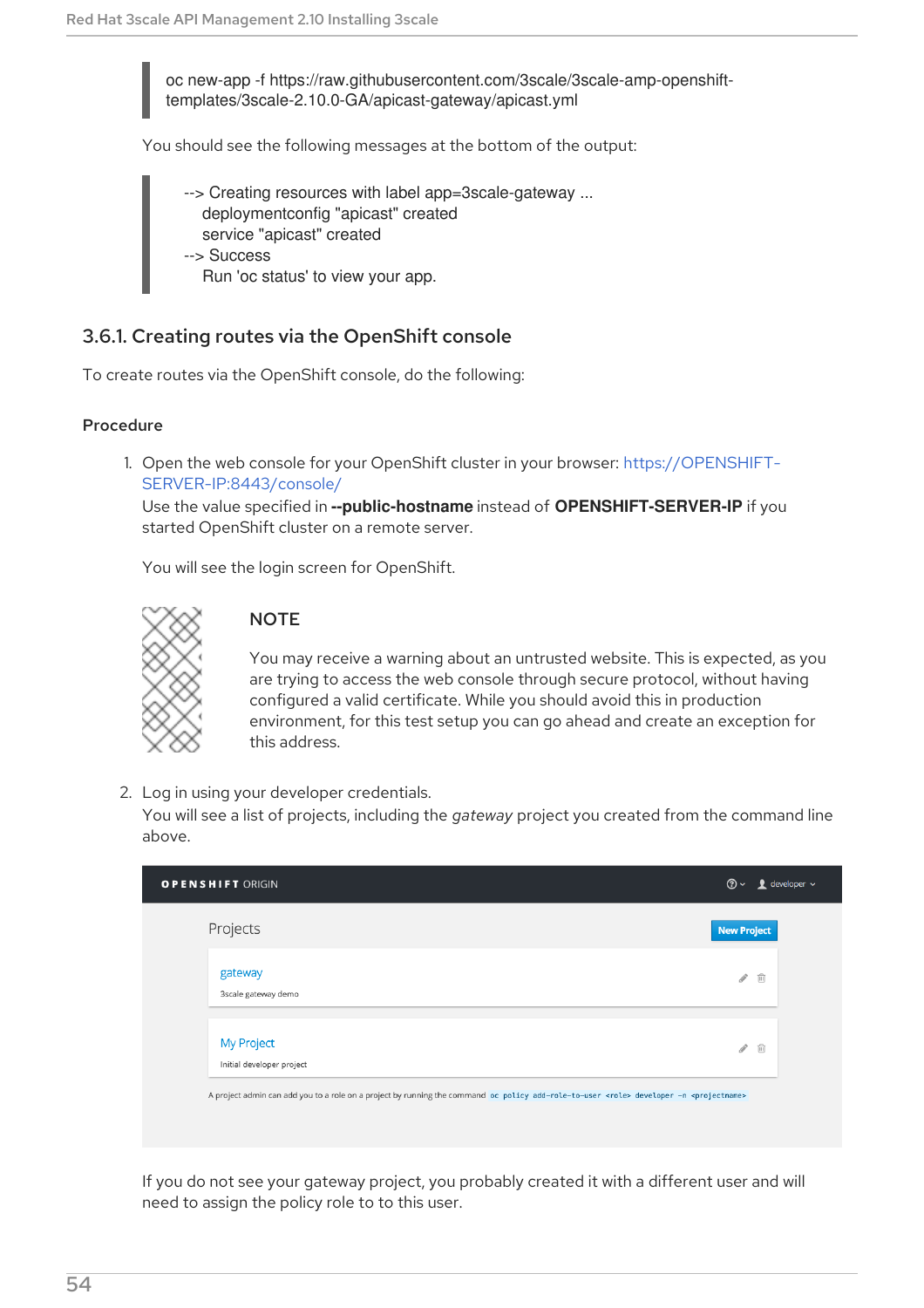<span id="page-58-0"></span>3. Click on the *gateway* link and you will see the *Overview* tab. OpenShift downloaded the code for APIcast and started the deployment. You may see the message *Deployment #1 running* when the deployment is in progress.

When the build completes, the user interface (UI) will refresh and show two instances of APIcast ( *2 pods* ) that have been started by OpenShift, as defined in the template.



Each APIcast instance, upon starting, downloads the required configuration from 3scale using the settings you provided on the Integration page of your 3scale Admin Portal.

OpenShift will maintain two APIcast instances and monitor the health of both; any unhealthy APIcast instance will automatically be replaced with a new one.

4. To allow your APIcast instances to receive traffic, you need to create a route. Start by clicking on Create Route.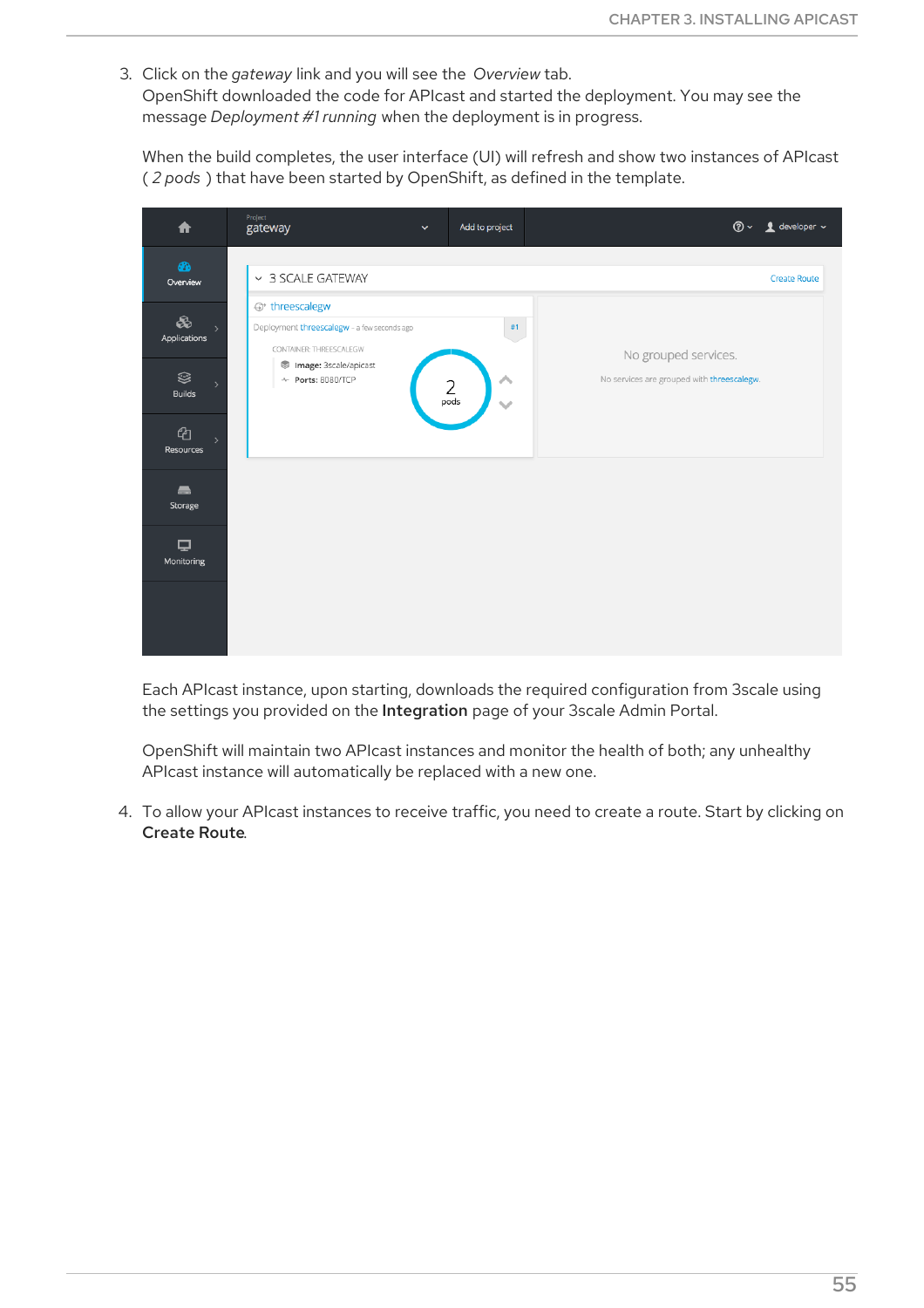

Enter the same host you set in 3scale above in the section *Public Base URL* (without the *http://* and without the port) , e.g. **gateway.openshift.demo**, then click the Create button.

| <b>OPENSHIFT ORIGIN</b>         |                                                                                                                                        | $(2)$ v <b>t</b> developer v |
|---------------------------------|----------------------------------------------------------------------------------------------------------------------------------------|------------------------------|
| gateway » Routes » Create Route |                                                                                                                                        |                              |
|                                 | Create Route                                                                                                                           |                              |
|                                 | Routing is a way to make your application publicly visible.<br>* Name                                                                  |                              |
|                                 | threescalegw                                                                                                                           |                              |
|                                 | A unique name for the route within the project.                                                                                        |                              |
|                                 | Hostname                                                                                                                               |                              |
|                                 | gateway.openshift.demo                                                                                                                 |                              |
|                                 | Public hostname for the route. If not specified, a hostname is generated. The hostname can't be<br>changed after the route is created. |                              |
|                                 | Path                                                                                                                                   |                              |
|                                 |                                                                                                                                        |                              |
|                                 | Path that the router watches to route traffic to the service.                                                                          |                              |
|                                 | * Service                                                                                                                              |                              |
|                                 | threescalegw<br>÷                                                                                                                      |                              |
|                                 | Service to route to.                                                                                                                   |                              |
|                                 | <b>Target Port</b>                                                                                                                     |                              |
|                                 | $8080 \rightarrow 8080$ (TCP)<br>÷                                                                                                     |                              |
|                                 | Target port for traffic.                                                                                                               |                              |
|                                 | Show options for secured routes                                                                                                        |                              |
|                                 | Cancel<br><b>Create</b>                                                                                                                |                              |

For every 3scale product you define, you must create a new route.

## 3.7. DEPLOYING AN APICAST GATEWAY SELF-MANAGED SOLUTION USING THE OPERATOR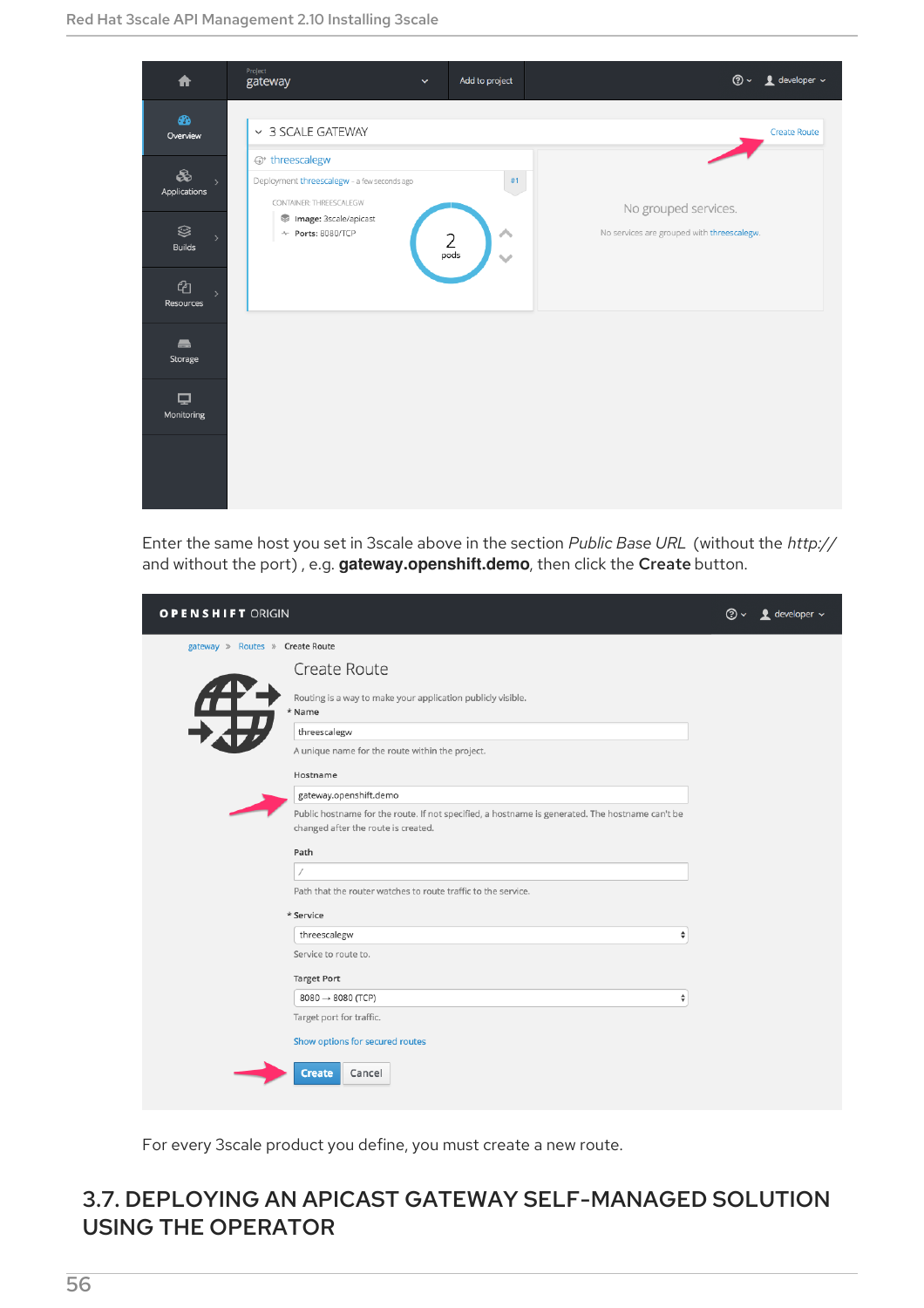This guide provides steps for deploying an APIcast gateway self-managed solution using the APIcast operator via the Openshift Container Platform console.

#### Prerequisites

- OpenShift Container Platform (OCP) 4.x or later with administrator privileges.
- You must first follow the steps in Installing the APIcast operator on [OpenShift](https://access.redhat.com/documentation/en-us/red_hat_3scale_api_management/2.10/html-single/installing_3scale/index#installing-the-apicast-operator-on-openshift) .

#### Procedure

- 1. Log in to the OCP console using an account with administrator privileges.
- 2. Click Operators > Installed Operators.
- 3. Click the *APIcast Operator* from the list of *Installed Operators*.
- 4. Click the APIcast > Create APIcast.

#### 3.7.1. APICast deployment and configuration options

You can deploy and configure an APIcast gateway self-managed solution using two approaches:

- **•** [Providing](https://access.redhat.com/documentation/en-us/red_hat_3scale_api_management/2.10/html-single/installing_3scale/index#providing-3cale-porta-endpoint) a 3scale system endpoint
- Providing a [configuration](https://access.redhat.com/documentation/en-us/red_hat_3scale_api_management/2.10/html-single/installing_3scale/index#providing-configuration-secret) secret

#### 3.7.1.1. Providing a 3scale system endpoint

#### Procedure

1. Create an OpenShift secret that contains 3scale System Admin Portal endpoint information:

oc create secret generic \${SOME\_SECRET\_NAME} --fromliteral=AdminPortalURL=\${MY\_3SCALE\_URL}

- **\${SOME\_SECRET\_NAME}** is the name of the secret and can be any name you want as long as it does not conflict with an existing secret.
- **\${MY\_3SCALE\_URL}** is the URI that includes your 3scale access token and 3scale System portal endpoint. For more details, see **[THREESCALE\\_PORTAL\\_ENDPOINT](https://access.redhat.com/documentation/en-us/red_hat_3scale_api_management/2.10/html-single/administering_the_api_gateway/index#threescale-portal-endpoint)**

#### Example

oc create secret generic 3scaleportal --from-literal=AdminPortalURL=https://accesstoken@account-admin.3scale.net

For more information about the contents of the secret see the Admin portal [configuration](https://github.com/3scale/apicast-operator/blob/3scale-2.10-stable/doc/apicast-crd-reference.md#AdminPortalSecret) secret reference.

2. Create the OpenShift object for APIcast

apiVersion: apps.3scale.net/v1alpha1 kind: APIcast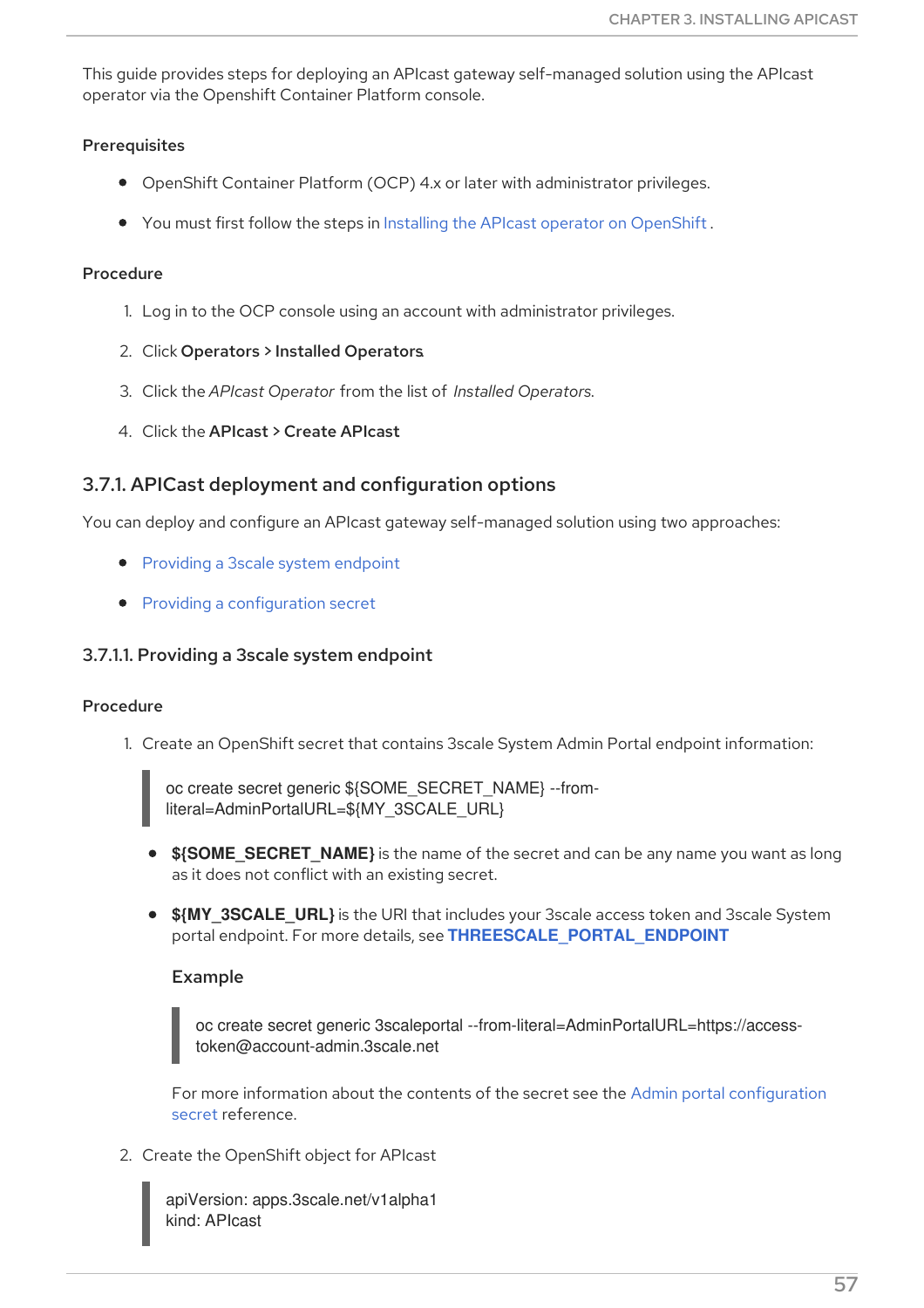metadata: name: example-apicast spec: adminPortalCredentialsRef: name: SOME\_SECRET\_NAME

The **spec.adminPortalCredentialsRef.name** must be the name of the existing OpenShift secret that contains the 3scale system Admin Portal endpoint information.

3. Verify the APIcast pod is running and ready, by confirming that the **readyReplicas** field of the OpenShift Deployment associated with the APIcast object is *1*. Alternatively, wait until the field is set with:

\$ echo \$(oc get deployment apicast-example-apicast -o jsonpath='{.status.readyReplicas}') 1

#### 3.7.1.1.1. Verifying the APIcast gateway is running and available

#### Procedure

1. Ensure the OpenShift Service APIcast is exposed to your local machine, and perform a test request. Do this by port-forwarding the APIcast OpenShift Service to **localhost:8080**:

oc port-forward svc/apicast-example-apicast 8080

2. Make a request to a configured 3scale service to verify a successful HTTP response. Use the domain name configured in **Staging Public Base URL** or **Production Public Base URL** settings of your service. For example:

\$ curl 127.0.0.1:8080/test -H "Host: myhost.com"

#### 3.7.1.1.2. Exposing APIcast externally via a Kubernetes Ingress

To expose APIcast externally via a Kubernetes Ingress, set and configure the **exposedHost** section. When the **host** field in the **exposedHost** section is set, this creates a Kubernetes Ingress object. The Kubernetes Ingress object can then be used by a previously installed and existing Kubernetes Ingress Controller to make APIcast accessible externally.

To learn what Ingress Controllers are available to make APIcast externally accessible and how they are configured see the Kubernetes Ingress Controllers [documentation](https://kubernetes.io/docs/concepts/services-networking/ingress-controllers) .

The following example to expose APIcast with the hostname **myhostname.com**:

```
apiVersion: apps.3scale.net/v1alpha1
kind: APIcast
metadata:
 name: example-apicast
spec:
 ...
 exposedHost:
  host: "myhostname.com"
 ...
```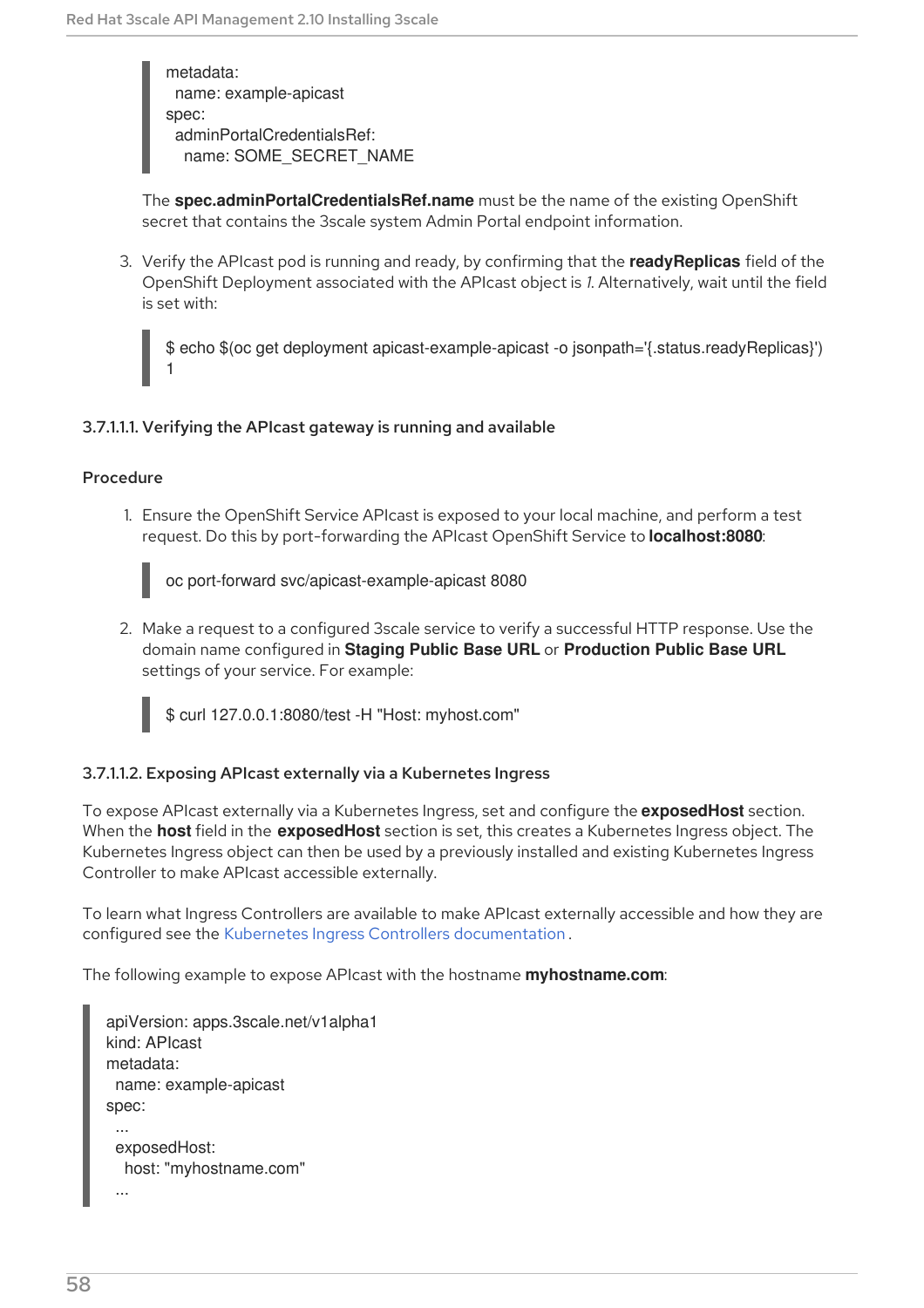<span id="page-62-0"></span>The example creates a Kubernetes Ingress object on the port 80 using HTTP. When the APIcast deployment is in an OpenShift environment, the OpenShift default Ingress Controller will create a Route object using the Ingress object APIcast creates which allows external access to the APIcast installation.

You may also configure TLS for the **exposedHost** section. Details about the available fields in the following table:

Table 3.3. APIcastExposedHost reference table

| json/yaml field | <b>Type</b>                 | Required | Default value | <b>Description</b>                                   |
|-----------------|-----------------------------|----------|---------------|------------------------------------------------------|
| host            | string                      | Yes      | N/A           | Domain name<br>being routed to<br>the gateway        |
| tls             | []extensions.Ingres<br>sTLS | No       | N/A           | Array of ingress<br>TLS objects. See<br>more on TLS. |

#### 3.7.1.2. Providing a configuration secret

#### Procedure

1. Create a secret with the configuration file:

\$ curl

https://raw.githubusercontent.com/3scale/APIcast/master/examples/configuration/echo.json o \$PWD/config.json

oc create secret generic apicast-echo-api-conf-secret --from-file=\$PWD/config.json

The configuration file must be called **config.json**. This is an APIcast CRD [reference](https://github.com/3scale/apicast-operator/blob/3scale-2.10-stable/doc/apicast-crd-reference.md#embeddedconfsecret) requirement.

For more information about the contents of the secret see the Admin portal [configuration](https://github.com/3scale/apicast-operator/blob/3scale-2.10-stable/doc/apicast-crd-reference.md#embeddedconfsecret) secret reference.

2. Create an APIcast custom [resource:](https://github.com/3scale/apicast-operator/blob/3scale-2.10-stable/doc/apicast-crd-reference.md)

| \$ cat my-echo-apicast.yaml<br>apiVersion: apps.3scale.net/v1alpha1 |
|---------------------------------------------------------------------|
|                                                                     |
| kind: APIcast                                                       |
| metadata:                                                           |
| name: my-echo-apicast                                               |
| spec:                                                               |
| exposedHost:                                                        |
| host: YOUR DOMAIN                                                   |
| embeddedConfigurationSecretRef:                                     |
| name: apicast-echo-api-conf-secret                                  |
|                                                                     |

\$ oc apply -f my-echo-apicast.yaml

a. The following is an example of an embedded configuration secret: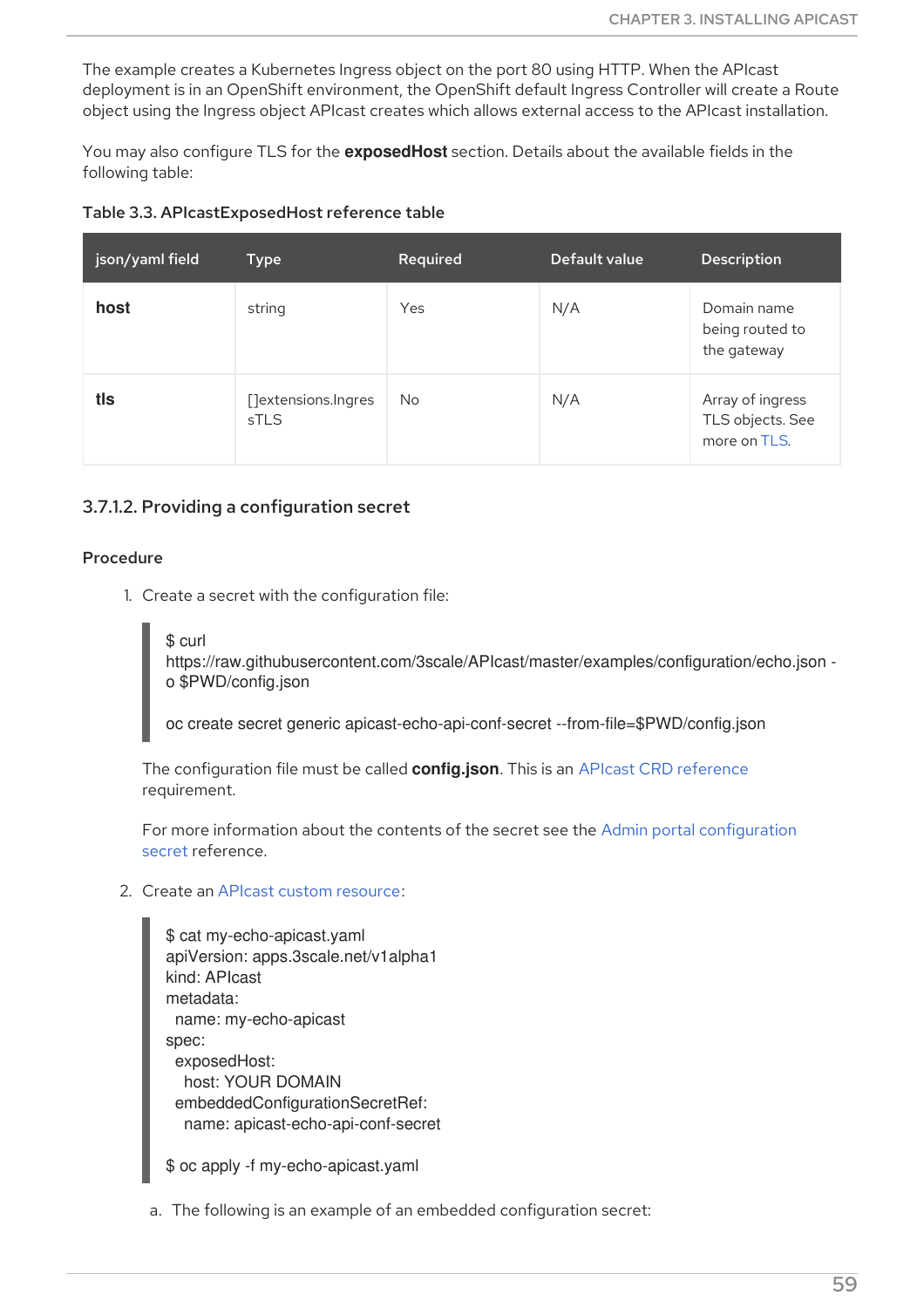```
apiVersion: v1
kind: Secret
metadata:
 name: SOME_SECRET_NAME
type: Opaque
stringData:
 config.json: |
  {
    "services": [
     {
      "proxy": {
       "policy_chain": [
         { "name": "apicast.policy.upstream",
          "configuration": {
           "rules": [{
             "regex": "/",
             "url": "http://echo-api.3scale.net"
           }]
          }
         }
        ]
      }
     }
   ]
  }
```
3. Set the following content when creating the APIcast object:

```
apiVersion: apps.3scale.net/v1alpha1
kind: APIcast
metadata:
 name: example-apicast
spec:
 embeddedConfigurationSecretRef:
  name: SOME_SECRET_NAME
```
The **spec.embeddedConfigurationSecretRef.name** must be the name of the existing OpenShift secret that contains the configuration of the gateway.

4. Verify the APIcast pod is running and ready, by confirming that the **readyReplicas** field of the OpenShift Deployment associated with the APIcast object is *1*. Alternatively, wait until the field is set with:

\$ echo \$(oc get deployment apicast-example-apicast -o jsonpath='{.status.readyReplicas}') 1

#### 3.7.1.2.1. Verifying APIcast gateway is running and available

#### Procedure

1. Ensure the OpenShift Service APIcast is exposed to your local machine, and perform a test request. Do this by port-forwarding the APIcast OpenShift Service to **localhost:8080**:

oc port-forward svc/apicast-example-apicast 8080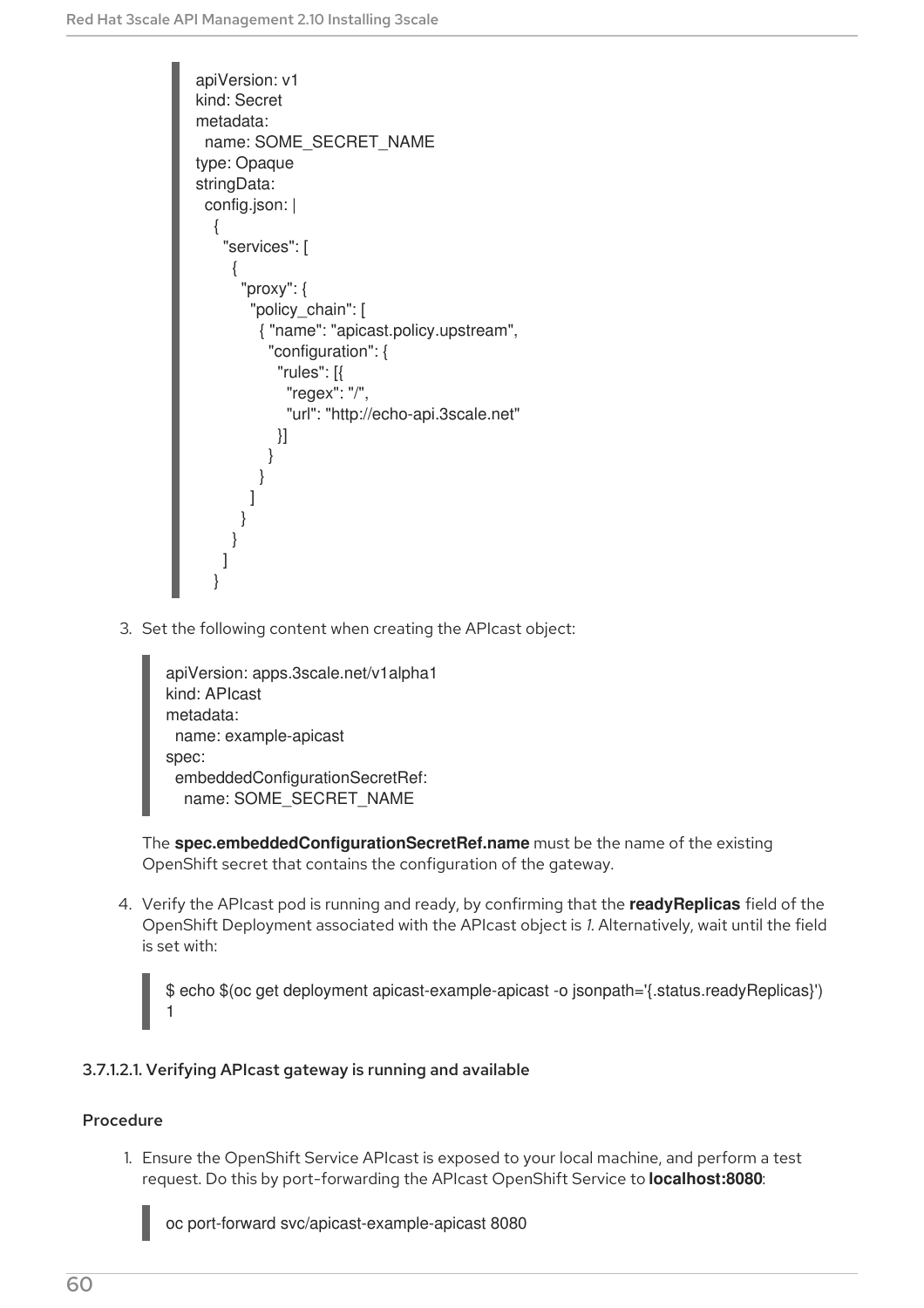2. Make a request to a configured 3scale Service to verify a successful HTTP response. Use the domain name configured in **Staging Public Base URL** or **Production Public Base URL** settings of your service. For example:

```
$ curl 127.0.0.1:8080/test -H "Host: localhost"
{
 "method": "GET",
 "path": "/test",
 "args": "",
 "body": "",
 "headers": {
  "HTTP_VERSION": "HTTP/1.1",
  "HTTP_HOST": "echo-api.3scale.net",
  "HTTP_ACCEPT": "*/*",
  "HTTP_USER_AGENT": "curl/7.65.3",
  "HTTP_X_REAL_IP": "127.0.0.1",
  "HTTP_X_FORWARDED_FOR": ...
  "HTTP_X_FORWARDED_HOST": "echo-api.3scale.net",
  "HTTP X FORWARDED PORT": "80",
  "HTTP X FORWARDED PROTO": "http",
  "HTTP_FORWARDED": "for=10.0.101.216;host=echo-api.3scale.net;proto=http"
 },
 "uuid": "603ba118-8f2e-4991-98c0-a9edd061f0f0"
```
## <span id="page-64-0"></span>3.8. WEBSOCKET PROTOCOL SUPPORT FOR APICAST

Red Hat 3scale API Management provides support in the APIcast gateway for WebSocket protocol connections to backend APIs.

The following list are points to consider in if you are planning to implement WebSocket protocols:

- The WebSocket protocol does not support JSON Web Token (JWT).
- The WebSocket standard does not allow extra-headers.
- The WebSocket protocol is not part of the HTTP/2 standard.

#### 3.8.1. WebSocket protocol support

The APIcast configuration policy chain is as follows:

```
"policy_chain": [
 { "name": "apicast.policy.websocket" },
 { "name": "apicast.policy.apicast" }
],
```
The API backend can be defined as **http[s]`** or **ws[s]**.

## 3.9. HTTP/2 IN THE APICAST GATEWAY

Red Hat 3scale API Management provides APIcast gateway support for HTTP/2 and Remote Procedure Calls (gRPC) connections. The HTTP/2 protocol controls enables data communication between APIcast and the API backend.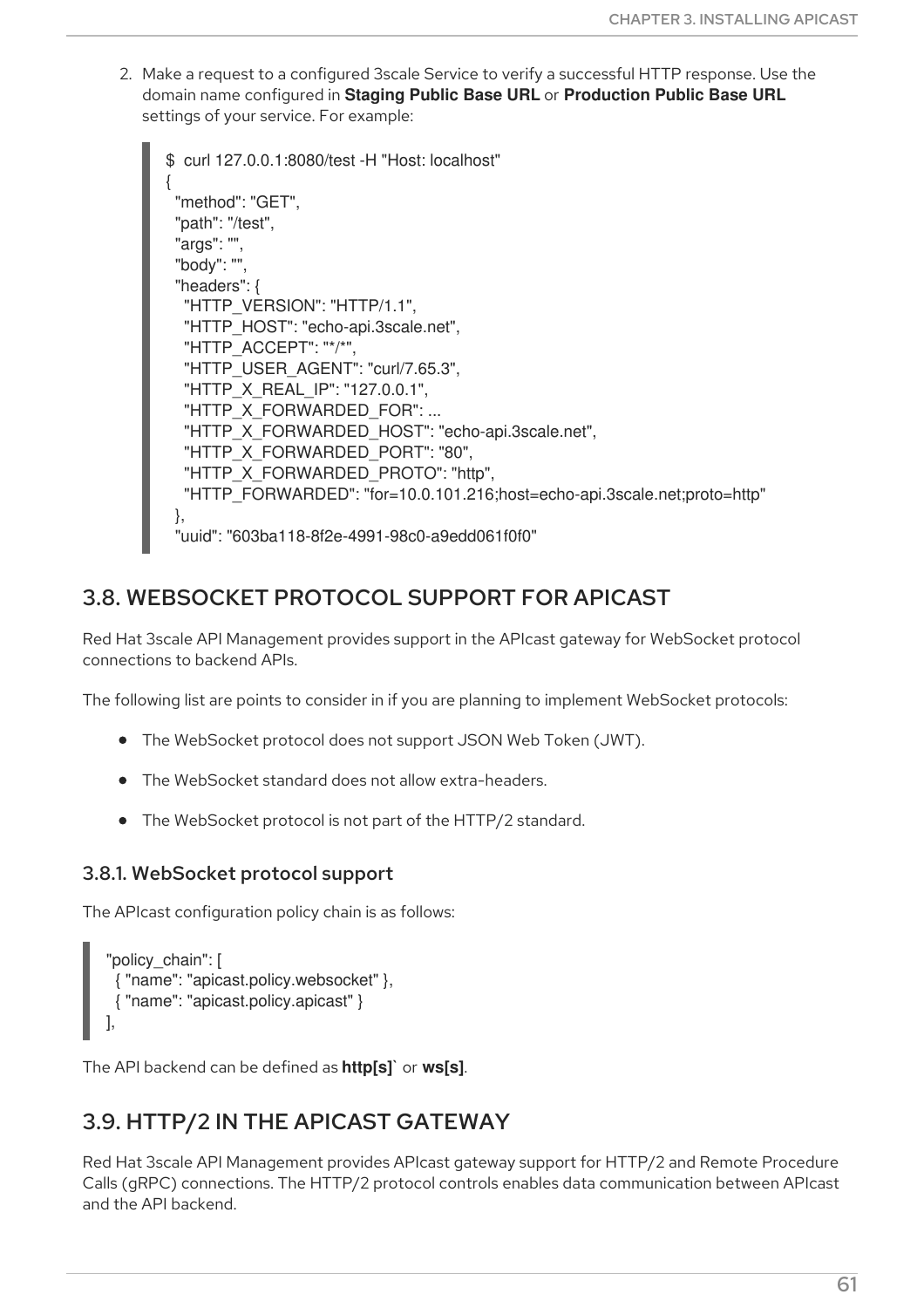## <span id="page-65-0"></span>**NOTE**

- You cannot use **api key** authorization. Use JSON Web Token (JWT) or Headers instead.
- gRPC endpoint terminates Transport Layer Security (TLS).
- The gRPC policy (HTTP/2) must be above the APIcast policy in the policy chain.

## 3.9.1. HTTP/2 protocol support

With HTTP/2 termination, APICast enabled HTTP/2 and backends can be HTTP/1.1 plaintext or TLS.

In HTTP/2 endpoints, where the policy is used, there are some constraints:

- The endpoint needs to listen on TLS in case this policy does not work expected.
- gRPC full flow will only work if the TLS policy is enabled.

The APIcast configuration policy chain is as follows:

```
"policy_chain": [
 { "name": "apicast.policy.grpc" },
 { "name": "apicast.policy.apicast" }
],
```
## 3.10. ADDITIONAL RESOURCES

To get information about the latest released and supported version of APIcast, see the articles:

- Red Hat 3scale API Management Supported [Configurations](https://access.redhat.com/articles/2798521)
- Red Hat 3scale API [Management](https://access.redhat.com/articles/2787991) Component Details .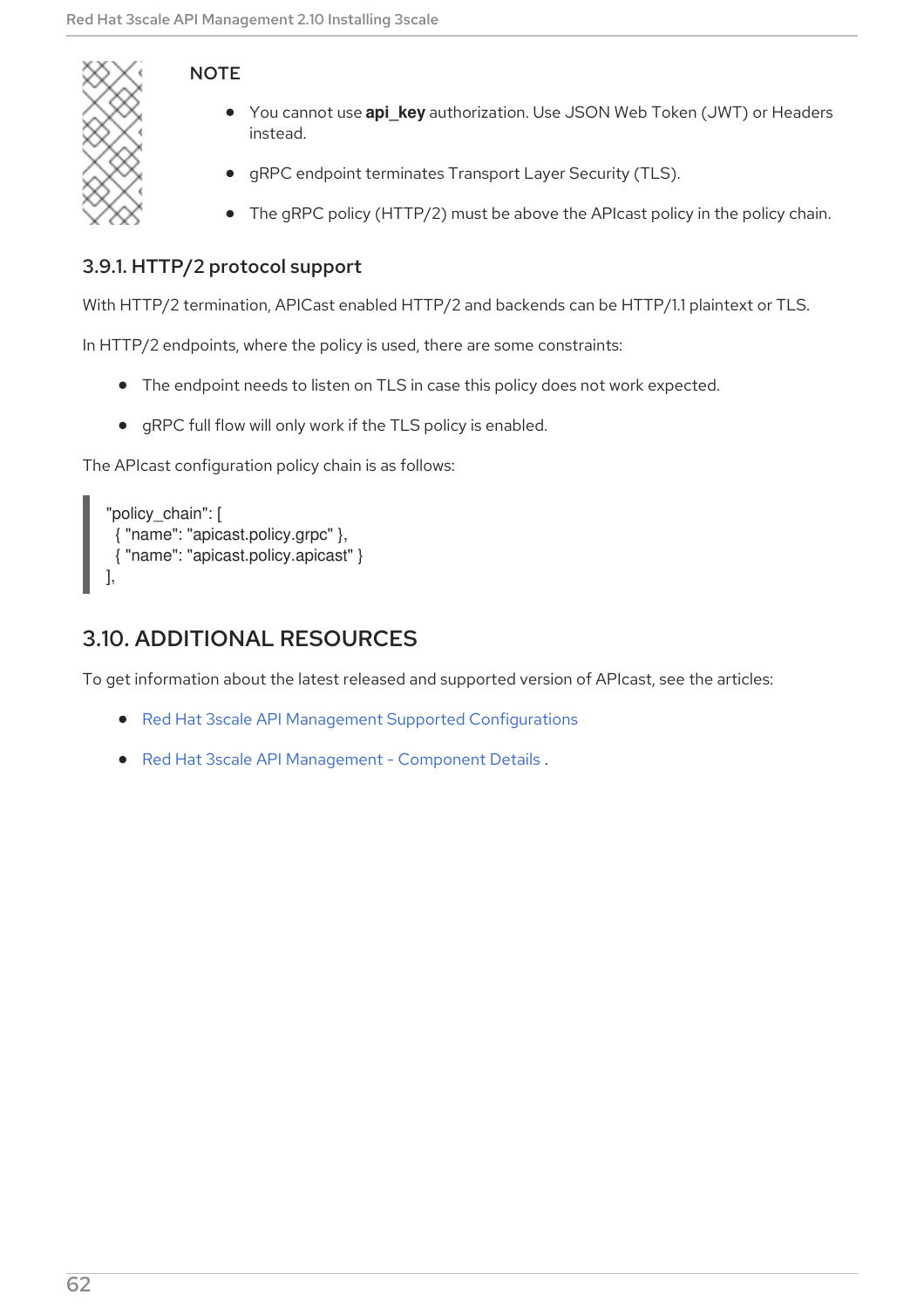# CHAPTER 4. INSTALLING THE 3SCALE OPERATOR ON **OPENSHIFT**



#### **NOTE**

3scale supports the last two general availability (GA) releases of OpenShift Container Platform (OCP). For more information, see the Red Hat 3scale API Management Supported [Configurations](https://access.redhat.com/articles/2798521) page.

This documentation shows you how to:

- Create a new project.
- Deploy a Red Hat 3scale API Management instance.
- Create the **[threescale-registry-auth](https://access.redhat.com/documentation/en-us/red_hat_3scale_api_management/2.10/html-single/installing_3scale/index#configuring-container-registry-authentication)** secret in the project.
- Install the 3scale operator through Operator Lifecycle Manager (OLM).
- Deploy the custom resources once the operator has been deployed.

#### **Prerequisites**

- Access to a supported version of an OpenShift Container Platform 4 cluster using an account with administrator privileges.
	- For more information about supported [configurations,](https://access.redhat.com/articles/2798521) see the Red Hat 3scale API Management Supported Configurations page.



#### WARNING

Deploy the 3scale operator and custom resource definitions (CRDs) in a separate newly created, empty *project*. If you deploy them in an existing project containing infrastructure, it could alter or delete existing elements.

To install the 3scale operator on OpenShift, perform the steps outlined in the following sections:

- Section 4.1, "Creating a new [OpenShift](#page-66-0) project"
- Section 4.2, "Installing and [configuring](#page-68-0) the 3scale operator using the OLM"

## <span id="page-66-0"></span>4.1. CREATING A NEW OPENSHIFT PROJECT

This procedure explains how to create a new OpenShift project named **3scale-project**. Replace this project name with your own.

#### Procedure

To create a new OpenShift project: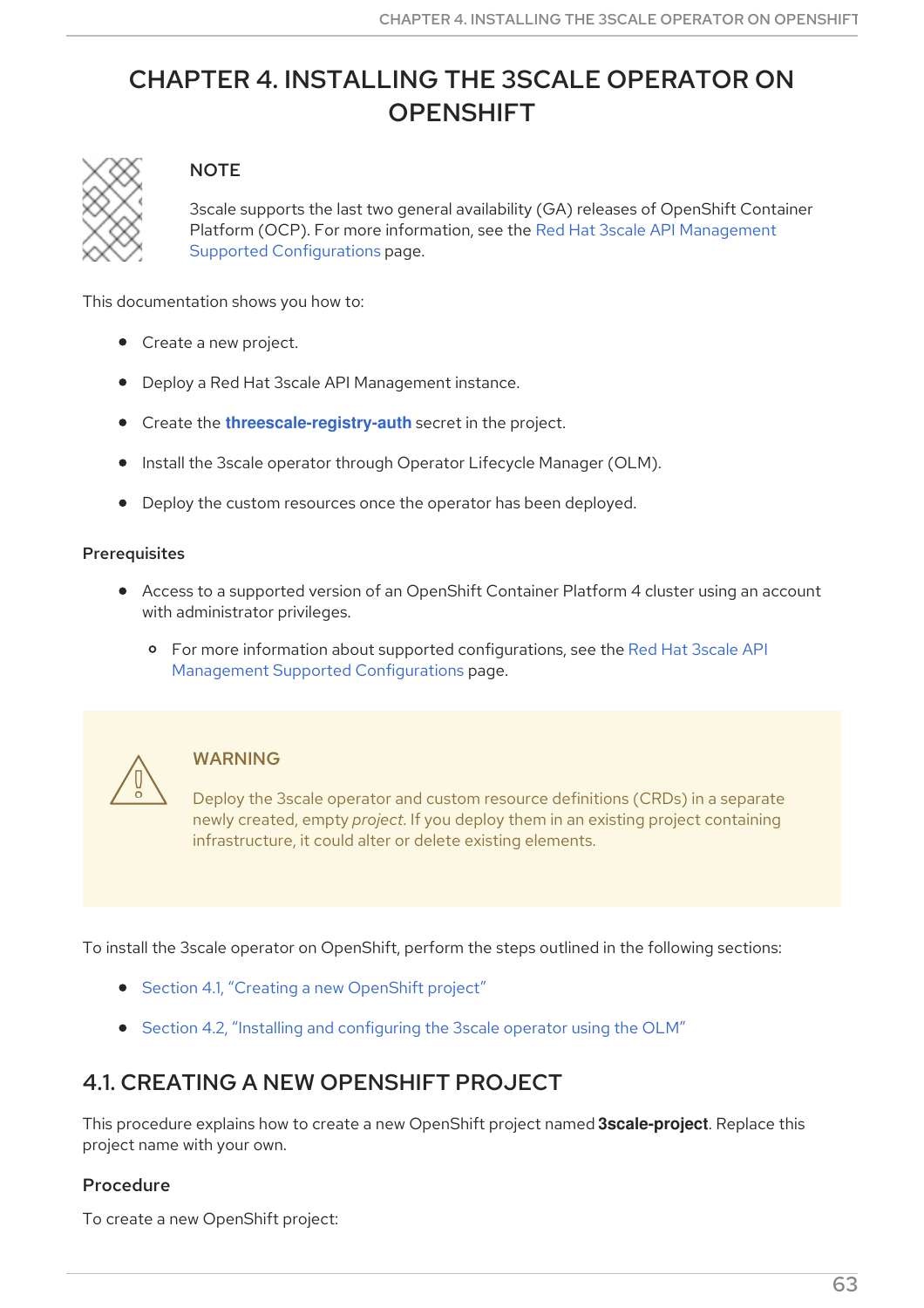• Indicate a valid name using alphanumeric characters and dashes. As an example, run the command below to create **3scale-project**:



This creates the new *OpenShift project* where the operator, the *APIManager* custom resource (CR), and the *Capabilities* custom resources will be installed. The operator manages the custom resources through OLM in that project.

## 4.2. INSTALLING AND CONFIGURING THE 3SCALE OPERATOR USING THE OLM

Use Operator Lifecycle Manager (OLM) to install the 3scale operator on an OpenShift Container Platform (OCP) 4.3 cluster through the OperatorHub in the OCP console.



#### **NOTE**

When using the OCP on a restricted network or a disconnected cluster, OLM can no longer use the OperatorHub. Follow the instructions for setting up and using the OLM in the guide titled Using Operator Lifecycle Manager on [restricted](https://access.redhat.com/documentation/en-us/openshift_container_platform/4.3/html-single/operators/olm-restricted-networks#olm-restricted-networks) networks.

#### Prerequisites

You must install and deploy the 3scale operator in the project that you defined in Creating a new [OpenShift](https://access.redhat.com/documentation/en-us/red_hat_3scale_api_management/2.10/html-single/installing_3scale/index#creating-a-new-openshift-project) project.

#### Procedure

- 1. In the OpenShift Container Platform console, log in using an account with administrator privileges.
- 2. The menu structure depends on the version of OpenShift you are using:
	- Click Operators > OperatorHub
- 3. In the Filter by keyword box, type *3scale operator* to find the 3scale operator.
- 4. Click the 3scale operator. Information about the Operator is displayed.
- 5. Read the information about the operator and click Install. The *Create Operator Subscription* page opens.
- 6. On the Create Operator Subscriptionpage, accept all of the default selections and click Subscribe.



#### **NOTE**

The operator will only be available in the specific single namespace on the cluster that you have selected.

The *3scale-operator* details page is displayed, where you can see the *Subscription Overview*.

7. Confirm that the subscription upgrade status is shown as Up to date.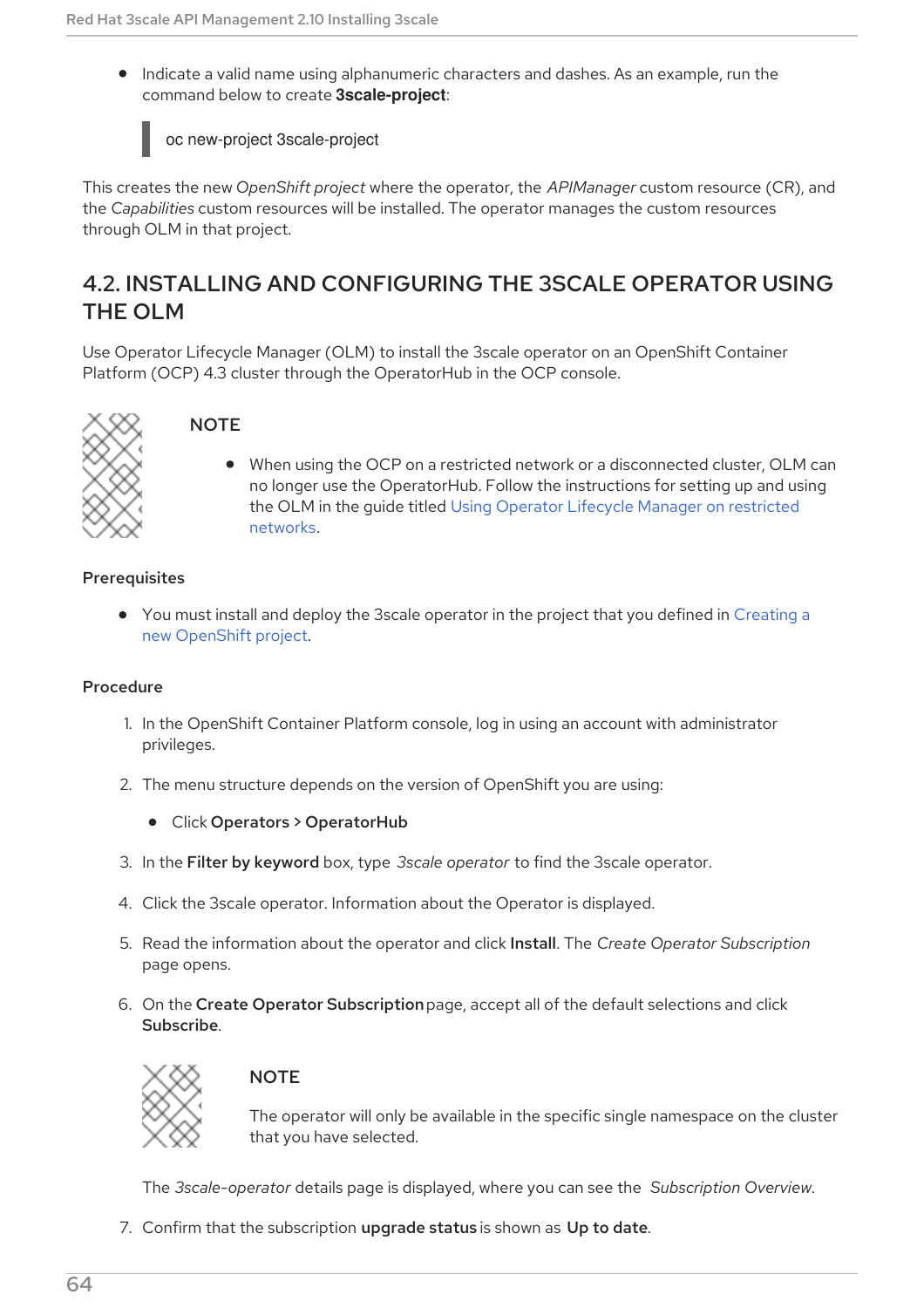- <span id="page-68-0"></span>8. Verify that the 3scale operator ClusterServiceVersion (CSV) is displayed, and the Status of the operator ultimately resolves to [InstallSucceeded](https://access.redhat.com/documentation/en-us/red_hat_3scale_api_management/2.10/html-single/installing_3scale/index#creating-a-new-openshift-project) in the project you defined in Creating a new OpenShift project:
	- Click Operators > Installed Operators. In this case, successful installation will register the *APIManager* CRD, and the CRDs related to the *Capabilities* functionality of the operator in the *OpenShift API server*.
- 9. After successful installation, query the resource types defined by the CRDs via **oc get**.
	- a. For example, to verify that the *APIManager* CRD has been correctly registered, execute the following command:



10. You should see the following output:



Besides the indicated procedure, create a list of the allowed domains you intend to use in the 3scale Developer Portal while using OCP on restricted networks. Consider the following examples:

- Any link you intend to add to the Developer Portal.
- SSO integrations through third party SSO providers such as GitHub.
- Billing.
- Webhooks that trigger an external URL.

#### 4.2.1. Restrictions in disconnected environments

The following list outlines current restrictions in a disconnected environment for 3scale 2.10:

- The GitHub login to the Developer Portal is not available.
- Support links are not operational.
- Links to external documentation are not operational.
- The validator for the OpenAPI Specification (OAS) in the Developer Portal is not operational, affecting links to external services.
- In the product *Overview* page in ActiveDocs, links to OAS are not operational.
	- It is also necessary to check the option *Skip swagger validations* when you create a new ActiveDocs specification.

#### Additional resources

- For troubleshooting information, see the OpenShift Container Platform [documentation](https://access.redhat.com/documentation/en-us/openshift_container_platform/4.3/html-single/operators/index#olm-installing-operators-from-operatorhub_olm-adding-operators-to-a-cluster).
- For more [information](https://access.redhat.com/documentation/en-us/openshift_container_platform/4.3/html-single/operators/olm-restricted-networks#olm-restricted-networks) about using the OLM on retricted networks, see Using Operator Lifecycle Manager on restricted networks.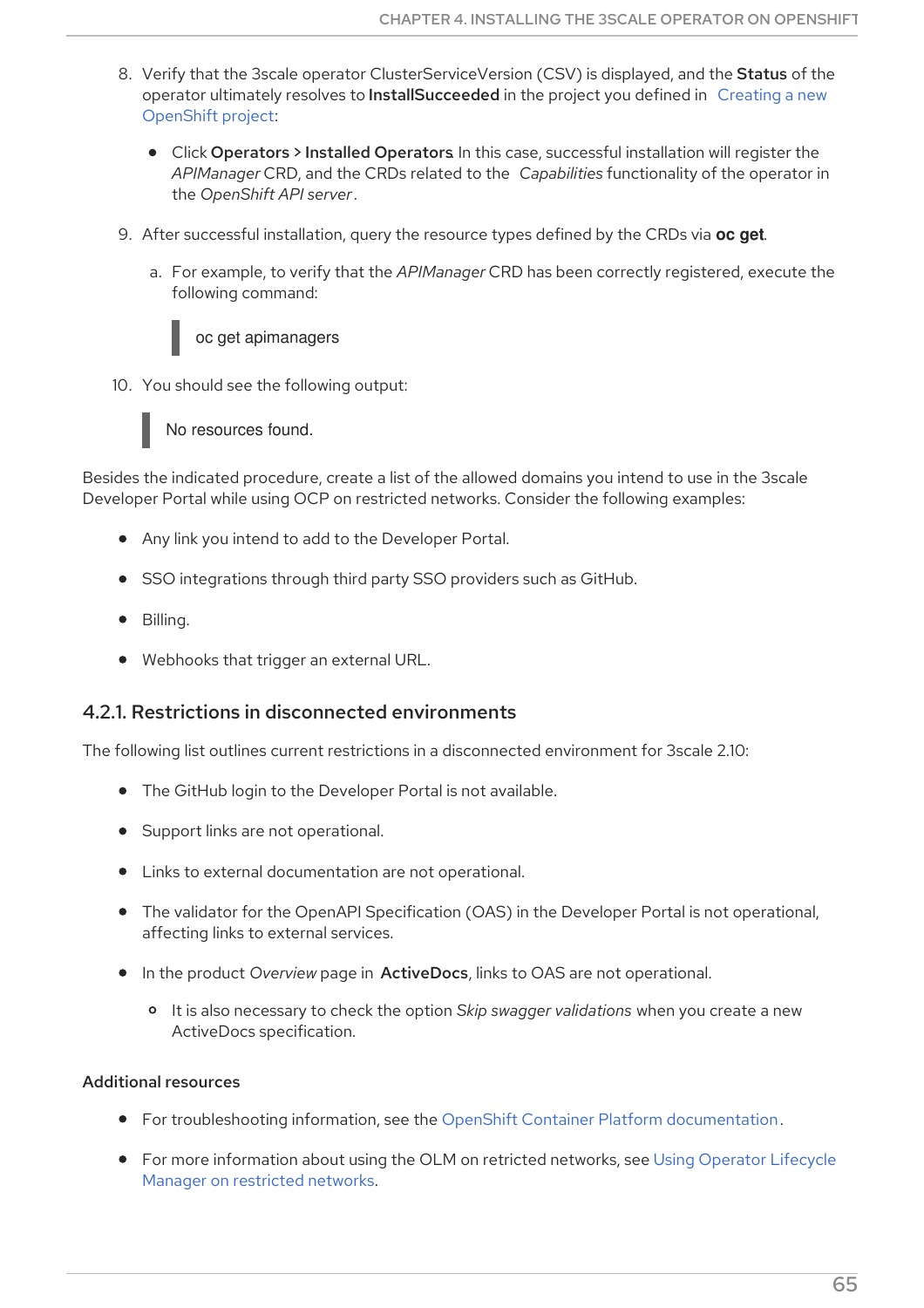- For more [information](https://access.redhat.com/documentation/en-us/openshift_container_platform/4.3/html-single/installing/index#installing-restricted-networks-preparations) about preparing your installation on restricted networks, see Creating a mirror registry for installation in a restricted network.
- For more information about supported [configurations,](https://access.redhat.com/articles/2798521) see the Red Hat 3scale API Management Supported Configurations page.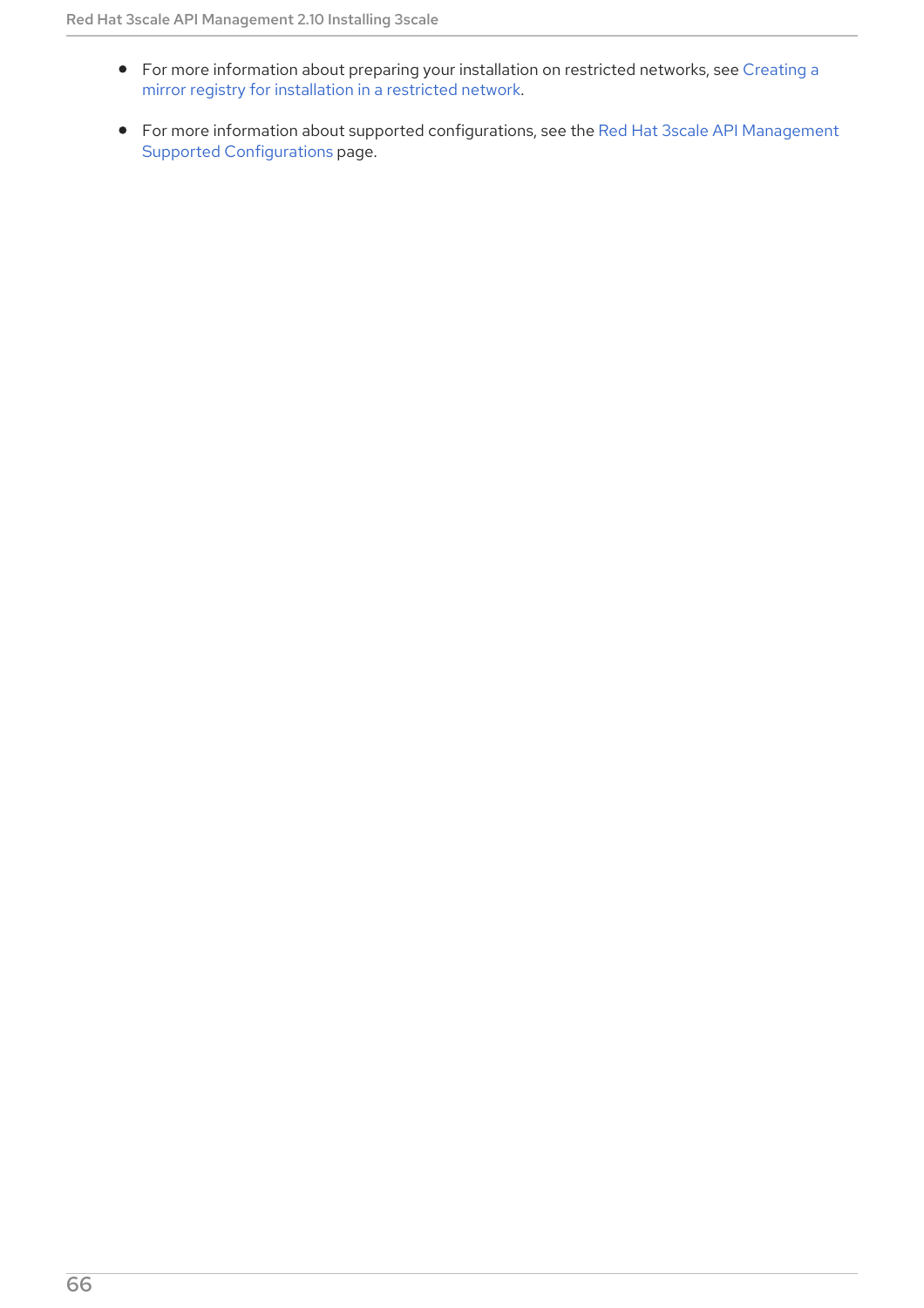## CHAPTER 5. INSTALLING THE APICAST OPERATOR ON **OPENSHIFT**

This guide provides steps for installing the APIcast operator through the OpenShift Container Platform (OCP) console.

#### Procedure

- 1. Log in to the OCP console using an account with administrator privileges.
- 2. Create new project **operator-test** in Projects > Create Project.
- 3. Click Operators > Installed Operators
- 4. Type *apicast* in the *Filter by keyword* box to find the APIcast operator. Do not use the community version.
- 5. Click the APIcast operator. You will see information about the APIcast operator.
- 6. Click *Install*. The *Create Operator Subscription* page opens.
- 7. Click *Subscribe* to accept all of the default selections on the *Create Operator Subscription* page.
	- a. The subscription upgrade status is shown as *Up to date*.
- 8. Click Operators > Installed Operators to verify that the APIcast operator *ClusterServiceVersion* (CSV) status displays to *InstallSucceeded* in the **operator-test** project.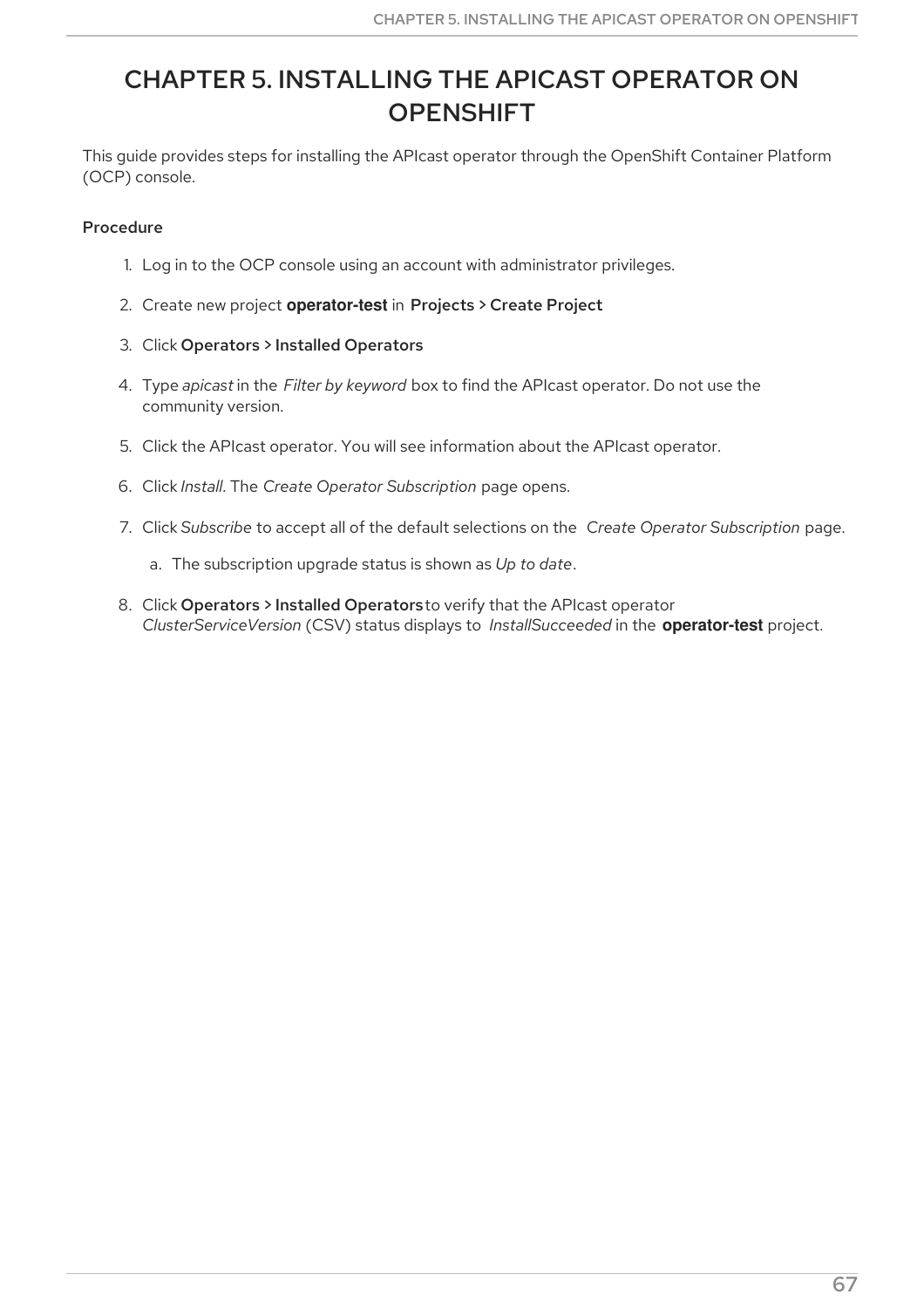## CHAPTER 6. 3SCALE HIGH AVAILABILITY AND EVALUATION **TEMPLATES**

This document describes the templates for High [Availability](#page-72-0) and [Evaluation](#page-72-1) used by Red Hat 3scale API Management 2.10 installation.

#### Prerequisites

You need to have an available OpenShift cluster to deploy elements of the High Availability and Evaluation templates.



#### IMPORTANT

The 3scale High Availability and Evaluation templates are a Technology Preview feature only. Technology Preview features are not supported with Red Hat production service level agreements (SLAs) and might not be functionally complete. Red Hat does not recommend using them in production. These features provide early access to upcoming product features, enabling customers to test functionality and provide feedback during the development process. For more information about the support scope of Red Hat Technology Preview features, see [Technology](https://access.redhat.com/support/offerings/techpreview/) Preview Features Support Scope .

To deploy High Availability and Evaluation templates, perform the steps outlined in the following sections:

- Section 6.1, "High [Availability](#page-72-0) template"
- Section 6.2, ["Evaluation](#page-72-1) template"

## 6.1. HIGH AVAILABILITY TEMPLATE

The High Availability (HA) template allows you to have a HA setting for critical databases.

#### Prerequisites

Before deploying the HA template, you must deploy and configure the external databases, and configure them in a HA configuration with a load-balanced endpoint.

#### Using the HA template

For HA, the template named **amp-ha-tech-preview.yml** allows you to deploy critical databases externally to OpenShift. This excludes:

- Memcached
- Sphinx
- Zync

Differences between the standard **amp.yml** template and **amp-ha-tech-preview.yml** include:

- Removal of the following elements:
	- backend-redis and its related components
	- system-redis and its related components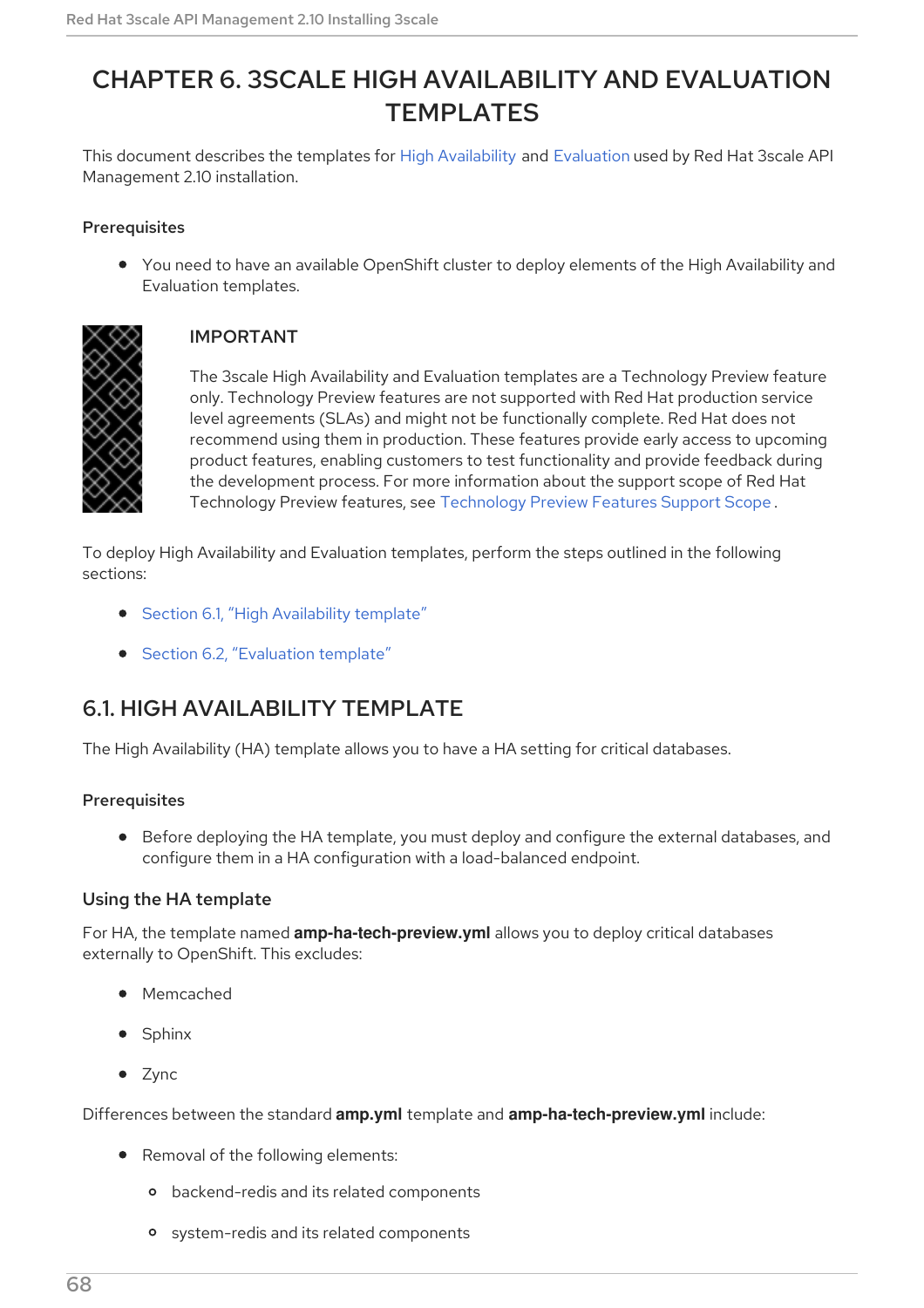- system-mysql and its related components
- Redis and MySQL related ConfigMaps
- o MYSQL\_IMAGE, REDIS\_IMAGE, MYSQL\_USER, MYSQL\_ROOT\_PASSWORD parameters
- By default, increased from 1 to 2 the number of replicas for non-database **DeploymentConfig** object types.
- Addition of the following mandatory parameters, allowing you the control of the location of external databases:
	- o BACKEND REDIS STORAGE ENDPOINT
	- o BACKEND REDIS QUEUES ENDPOINT
	- SYSTEM\_REDIS\_URL
	- o APICAST STAGING REDIS URL
	- o APICAST PRODUCTION REDIS URL
	- o SYSTEM DATABASE URL

With **amp-ha-tech-preview.yml**, you need to configure database connections (excluding **systemmemcache**, **zync-database** and **system-sphinx** that do not contain permanent data) out of the cluster via the newly added mandatory parameters. The endpoints require database load-balanced connection strings, including authentication information. Also, for the non-database deployments, the number of pod replicas is increased to 2 by default to have redundancy at application-level.

### 6.1.1. Setting RWX\_STORAGE\_CLASS for high availability

ReadWriteMany (RWX) PersistentVolumeClaims (PVCs) uses the storage class RWX\_STORAGE\_CLASS.

#### required: false

#### value: **null**

- Set this to **null** to signal OpenShift that you want the storage class to be auto-discovered (no value).
- If you set this to an empty string or no default value, it signals OpenShift that you want the string storage empty. This is an invalid setting.

# 6.2. EVALUATION TEMPLATE

For evaluation purposes, there is a template named **amp-eval-tech-preview.yml** that deploys a 3scale environment without resource requests nor limits.

The only functional difference compared to the standard **amp.yml** template is that the resource limits and requests have been removed. This means that in this version the minimum hardware requirements have been removed on the pods at CPU and Memory level. This template is intended only for evaluation, testing, and development purposes as it tries to deploy the components in a best-effort way with the given hardware resources.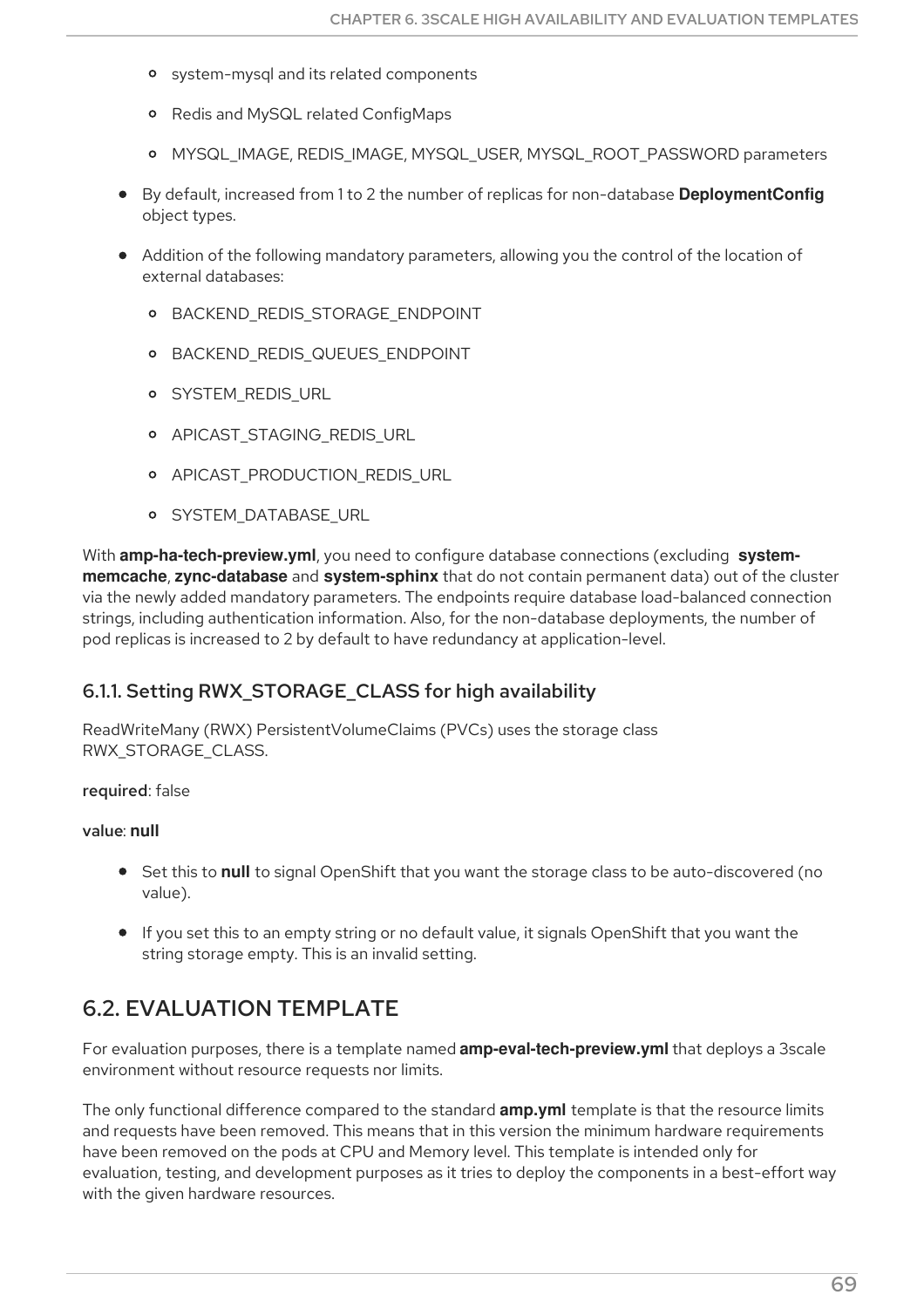# CHAPTER 7. REDIS HIGH AVAILABILITY (HA) SUPPORT FOR 3SCALE



### IMPORTANT

Red Hat does not officially support setting up Redis for zero downtime, configuring backend components for 3scale, or Redis database replication and sharding. The content is for reference only. Additionally, Redis **cluster mode** is not supported in 3scale.

High availability (HA) is provided for most components by the OpenShift Container Platform (OCP). For more information see OpenShift Container Platform 3.11 Chapter 30. High [Availability](https://access.redhat.com/documentation/en-us/openshift_container_platform/3.11/html/cluster_administration/admin-guide-high-availability) .

The database components for HA in Red Hat 3scale API Management include:

- **backend-redis**: used for statistics storage and temporary job storage.
- **system-redis**: provides temporary storage for background jobs for 3scale and is also used as a message bus for *Ruby* processes of **system-app** pods.

Both **backend-redis** and **system-redis** work with supported Redis high availability variants for Redis Sentinel and Redis Enterprise.

If the Redis pod comes to a stop, or if the OpenShift Container Platform stops it, a new pod is automatically created. Persistent storage will restore the data so the pod continues to work. In these scenarios, there will be a small amount of downtime while the new pod starts. This is due to a limitation in Redis that does not support a multi-master setup. You can reduce downtime by preinstalling the Redis images onto all nodes that have Redis deployed to them. This will speed up the pod restart time.

Set up Redis for zero downtime and configure back-end components for 3scale:

- **•** Setting up Redis for zero [downtime](#page-73-0)
- Configuring back-end [components](#page-75-0) for 3scale
- Redis database sharding and [replication](#page-78-0)

#### **Prerequisites**

A 3scale account with an administrator role.

# <span id="page-73-0"></span>7.1. SETTING UP REDIS FOR ZERO DOWNTIME

As a 3scale administrator, configure Redis outside of OCP if you require zero downtime. There are several ways to set it up using the configuration options of 3scale pods:

- Set up your own self-managed Redis
- Use Redis Sentinel: Reference Redis Sentinel [Documentation](https://redis.io/topics/sentinel)
- Redis provided as a service: For example by:
	- Amazon ElastiCache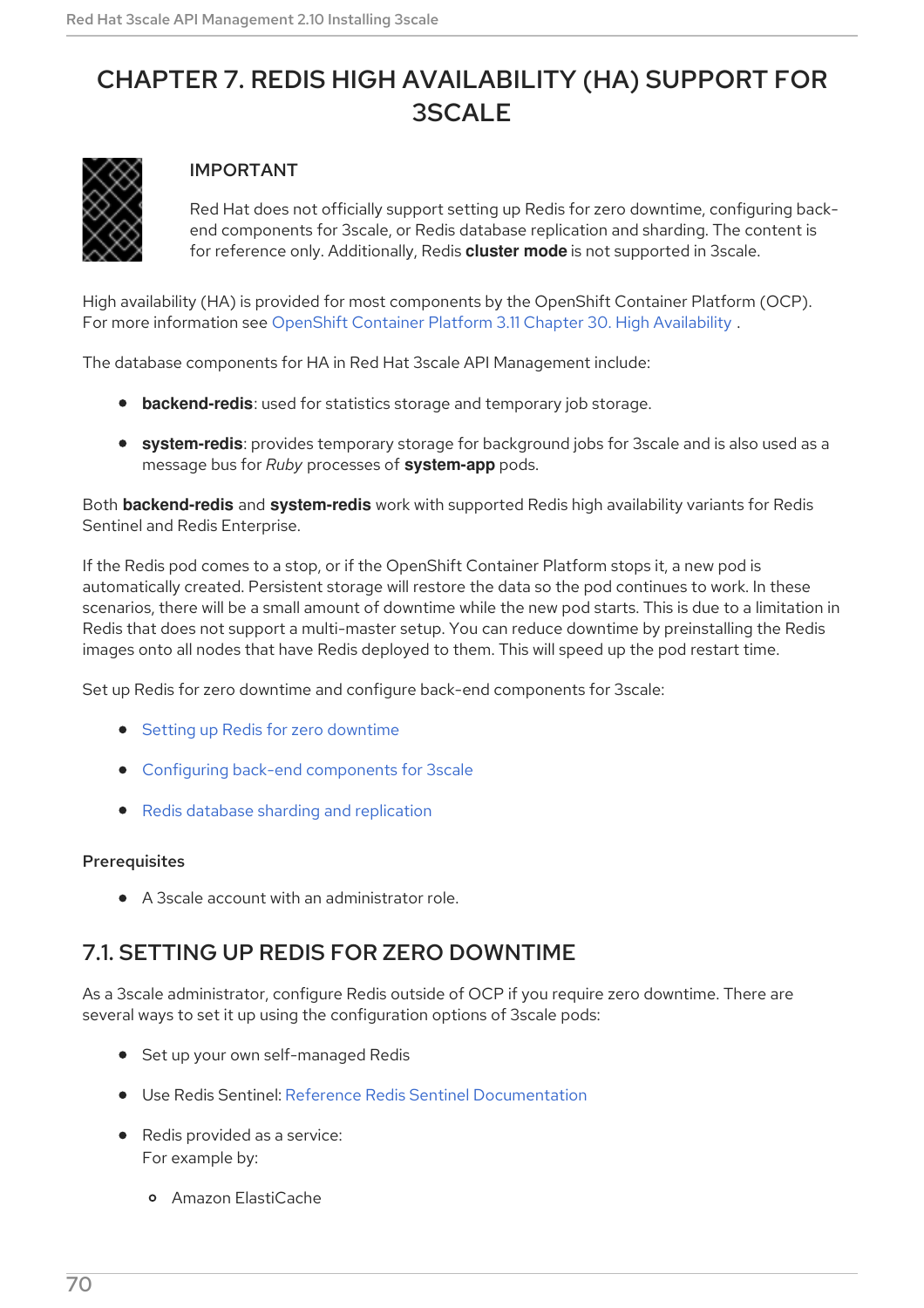Redis Labs

# **NOTE**

Red Hat does not provide support for the above mentioned services. The mention of any such services does not imply endorsement by Red Hat of the products or services. You agree that Red Hat is not responsible or liable for any loss or expenses that may result due to your use of (or reliance on) any external content.

# 7.2. CONFIGURING BACK-END COMPONENTS FOR 3SCALE

As a 3scale administrator, configure Redis HA (failover) for the **back-end** component environment variables in the following deployment configurations: **backend-cron**, **backend-listener**, and **backendworker**. These configurations are necessary for Redis HA in 3scale.



### **NOTE**

If you want to use Redis with sentinels, you must create the **system-redis** secret with all fields in order to configure the Redis you want to point to before deploying 3scale. The fields are not provided as parameters in the back end as of 3scale.

### 7.2.1. Creating **backend-redis** and **system-redis** secrets

Follow these steps to create **backend-redis** and **system-redis** secrets accordingly:

- Deploying a fresh [installation](https://access.redhat.com/documentation/en-us/red_hat_3scale_api_management/2.10/html-single/installing_3scale/index#deploying-a-fresh-installation) of 3scale for HA
- Migrating a non-HA [deployment](https://access.redhat.com/documentation/en-us/red_hat_3scale_api_management/2.10/html-single/installing_3scale/index#upgrading-from-a-previous-version) of 3scale to HA

### 7.2.2. Deploying a fresh installation of 3scale for HA

1. Create the **backend-redis** and **system-redis** secrets with the fields below:

#### backend-redis

REDIS\_QUEUES\_SENTINEL\_HOSTS REDIS\_QUEUES\_SENTINEL\_ROLE REDIS\_QUEUES\_URL REDIS\_STORAGE\_SENTINEL\_HOSTS REDIS\_STORAGE\_SENTINEL\_ROLE REDIS\_STORAGE\_URL

#### system-redis

MESSAGE\_BUS\_NAMESPACE MESSAGE\_BUS\_SENTINEL\_HOSTS MESSAGE\_BUS\_SENTINEL\_ROLE MESSAGE\_BUS\_URL NAMESPACE SENTINEL\_HOSTS SENTINEL\_ROLE URL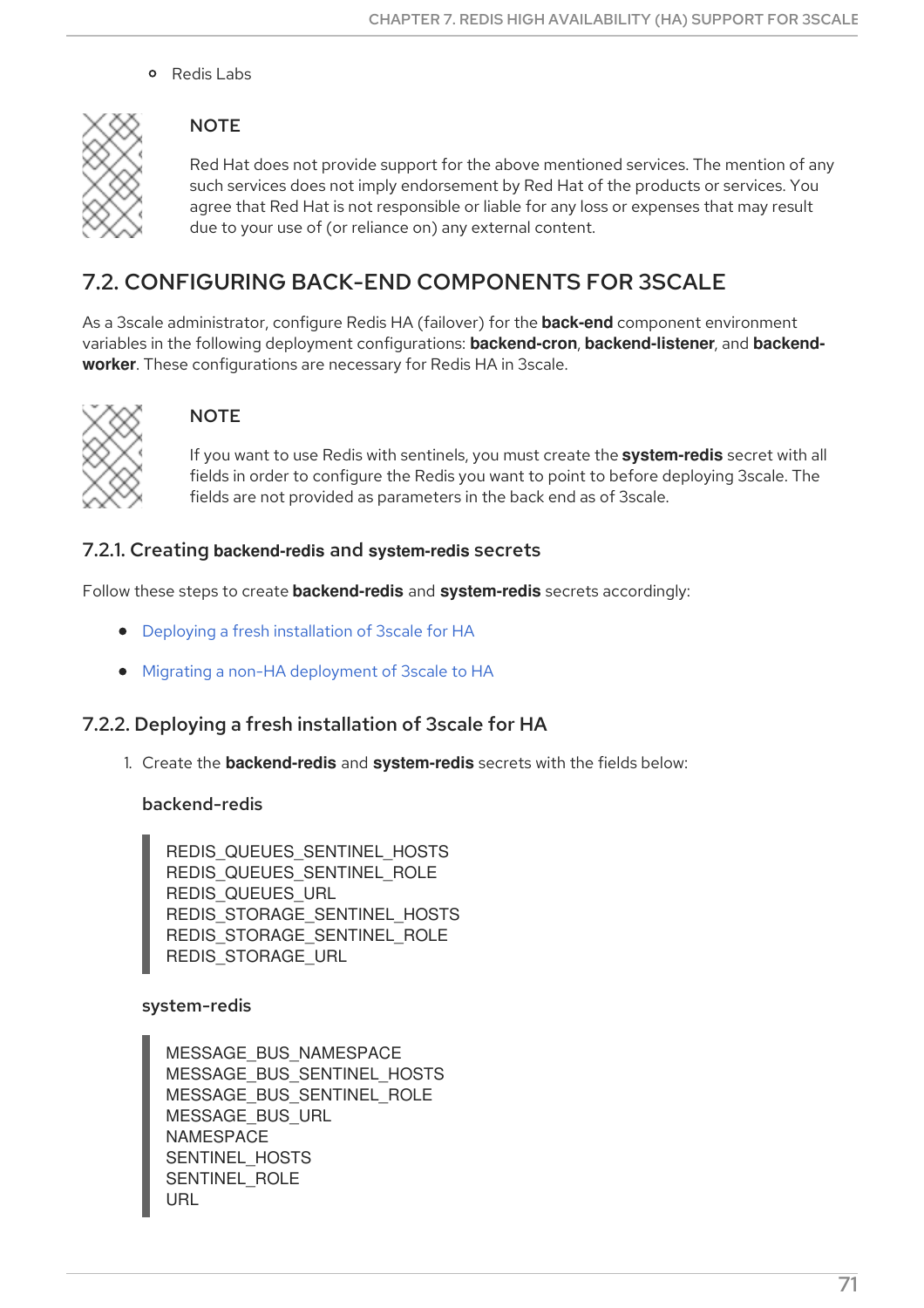<span id="page-75-0"></span>When configuring for Redis with sentinels, the corresponding **URL** fields in **backend-redis** and **system-redis** refer to the Redis group in the format **redis://[:redis-password@]redisgroup[/db]`**, where [x] denotes optional element x and **redis-password**, **redis-group**, and **db** are variables to be replaced accordingly:

### Example

redis://:redispwd@mymaster/5

The **SENTINEL\_HOSTS** fields are comma-separated lists of sentinel connection strings in the following format:

redis://:sentinel-password@sentinel-hostname-or-ip:port

For each element of the list, [x] denotes optional element x and **sentinel-password**, **sentinel-hostname-or-ip**, and **port** are variables to be replaced accordingly:

#### Example

:sentinelpwd@123.45.67.009:2711,:sentinelpwd@other-sentinel:2722

- The **SENTINEL\_ROLE** fields are either **master** or **slave**.
- 2. Deploy 3scale as indicated in Deploying 3scale on [OpenShift](https://access.redhat.com/documentation/en-us/red_hat_3scale_api_management/2.10/html-single/installing_3scale/index#deploying-threescale-on-openshift-using-template) using a template , using the latest version of the templates.
	- a. Ignore the errors due to **backend-redis** and **system-redis** already present.

### 7.2.3. Migrating a non-HA deployment of 3scale to HA

- 1. Edit the **[backend-redis](https://access.redhat.com/documentation/en-us/red_hat_3scale_api_management/2.10/html-single/installing_3scale/index#deploying-a-fresh-installation)** and **system-redis** secrets with all fields as shown in Deploying a fresh installation of 3scale for HA.
- 2. Make sure the following **backend-redis** environment variables are defined for the back-end pods.

name: BACKEND\_REDIS\_SENTINEL\_HOSTS valueFrom: secretKeyRef: key: REDIS\_STORAGE\_SENTINEL\_HOSTS name: backend-redis name: BACKEND\_REDIS\_SENTINEL\_ROLE valueFrom: secretKeyRef: key: REDIS\_STORAGE\_SENTINEL\_ROLE name: backend-redis

3. Make sure the following **system-redis** environment variables are defined for the **system- (app|sidekiq|sphinx)** pods.

name: REDIS\_SENTINEL\_HOSTS valueFrom: secretKeyRef: key: SENTINEL\_HOSTS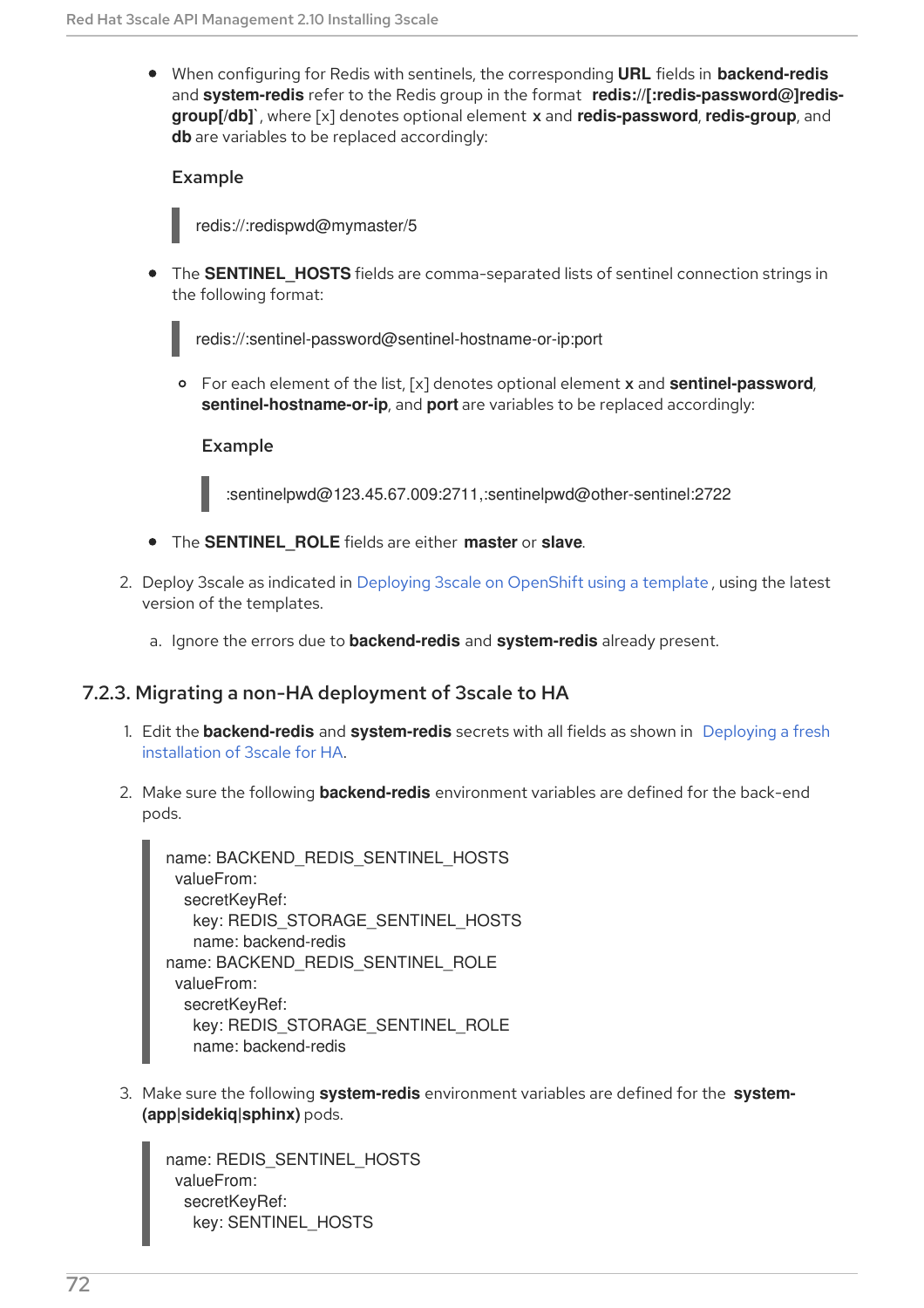- name: system-redis name: REDIS\_SENTINEL\_ROLE valueFrom: secretKeyRef: key: SENTINEL\_ROLE name: system-redis name: MESSAGE\_BUS\_REDIS\_SENTINEL\_HOSTS valueFrom: secretKeyRef: key: MESSAGE\_BUS\_SENTINEL\_HOSTS name: system-redis name: MESSAGE\_BUS\_REDIS\_SENTINEL\_ROLE valueFrom: secretKeyRef: key: MESSAGE\_BUS\_SENTINEL\_ROLE name: system-redis
- 4. Proceed with instructions to continue [Upgrading](https://access.redhat.com/documentation/en-us/red_hat_3scale_api_management/2.10/html-single/migrating_3scale/index#upgrading-3scale) 3scale using templates.

### 7.2.3.1. Using Redis Enterprise

- 1. Use Redis Enterprise deployed in OpenShift, with three different **redis-enterprise** instances:
	- a. Edit **system-redis** secret:
		- i. Set distinct values to **MESSAGE\_BUS\_NAMESPACE** and **NAMESPACE**.
		- ii. Set URL and MESSAGE BUS URL to the same database.
	- b. Set the back-end database in **backend-redis** to **REDIS\_QUEUES\_URL**.
	- c. Set the third database to **REDIS\_STORAGE\_URL** for **backend-redis**.

#### 7.2.3.2. Using Redis Sentinel

- 1. Use Redis Sentinel, with three or four different Redis databases:
	- a. Edit **system-redis** secret:
		- i. Set distinct values to **MESSAGE\_BUS\_NAMESPACE** and **NAMESPACE**.
		- ii. Set URL and MESSAGE BUS URL to the proper Redis group, for example: **redis://:redispwd@mymaster/5**
		- iii. Set **SENTINEL HOSTS** and **MESSAGE BUS SENTINEL HOSTS** to a commaseparated list of sentinels hosts and ports, for example: **:sentinelpwd@123.45.67.009:2711,:sentinelpwd@other-sentinel:2722**
		- iv. Set **SENTINEL\_ROLE** and **MESSAGE\_BUS\_SENTINEL\_ROLE** to *master*
- 2. Set the **backend-redis** secret for back-end with the values:
	- **REDIS\_QUEUES\_URL**
	- **REDIS QUEUES SENTINEL ROLE**
	- **REDIS\_QUEUES\_SENTINEL\_HOSTS**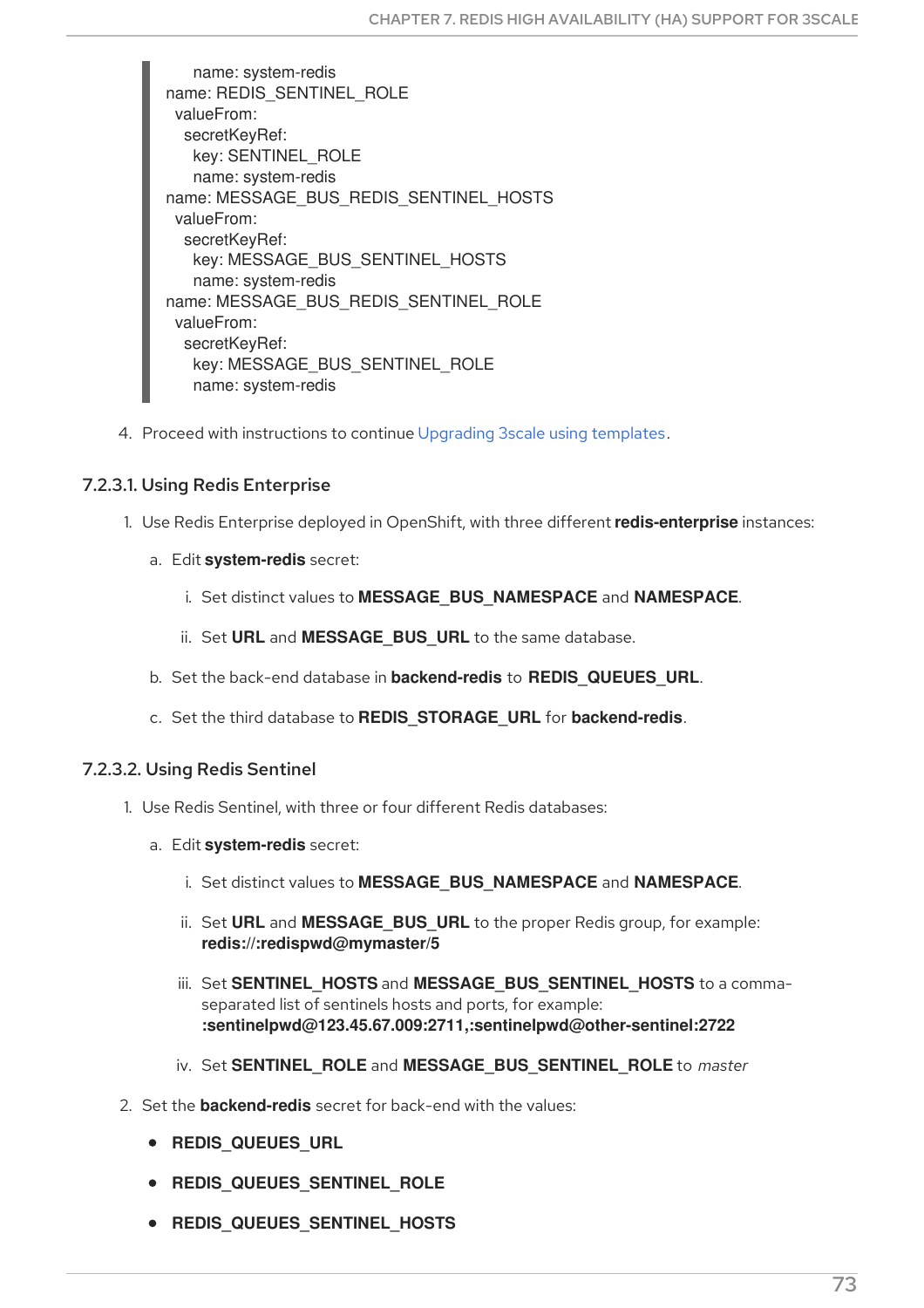- 3. Set the variables in the third database as follows:
	- **REDIS STORAGE URL**
	- **REDIS STORAGE SENTINEL ROLE**
	- **REDIS STORAGE SENTINEL HOSTS**

#### Notes

- The *system-app* and *system-sidekiq* components connect directly to **back-end** Redis for retrieving statistics.
	- As of 3scale 2.7, these system components can also connect to **back-end** Redis (storage) when using sentinels.
- The *system-app* and *system-sidekiq* components uses only **backend-redis** storage, not **backend-redis** queues.
	- Changes made to the system components support **backend-redis** storage with sentinels.

# 7.3. REDIS DATABASE SHARDING AND REPLICATION

Sharding, sometimes referred to as partitioning, separates large databases in to smaller databases called shards. With replication, your database is set up with copies of the same dataset hosted on separate machines.

#### Sharding

Sharding facilitates adding more leader instances, which is also useful when you have so much data that it does not fit in a single database, or when the CPU load is close to 100%.

With Redis HA for 3scale, the following two reasons are why sharding is important:

- Spliting and scaling large volumes of data and adjusting the number of shards for a particular index to help avoid bottlenecks.
- Distributing operations across different node, therefore increasing performance, for example, when multiple machines are working on the same query.

The three main solutions for Redis database sharding with cluster mode disabled are:

- Amazon ElastiCache
- Standard Redis via Redis sentinels
- **•** Redis Enterprise

#### Replication

Redis database replication ensures redundancy by having your dataset replicated across different machines. Using replication allows you to keep Redis working when the leader goes down. Data is then pulled from a single instance, the leader, ensuring high availability.

With Redis HA for 3scale, database replication ensures high availability replicas of a primary shard. The principles of operation involve: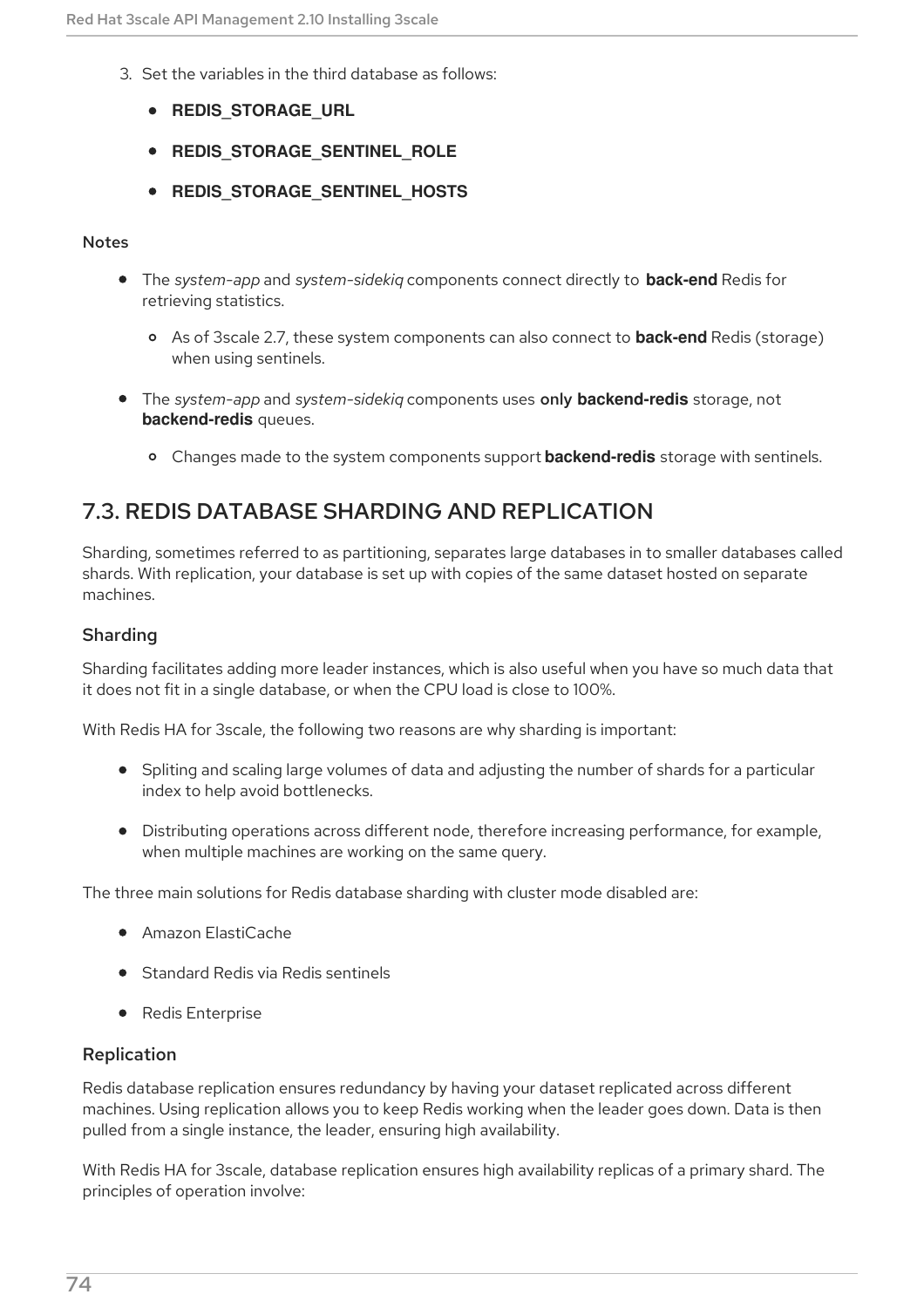- <span id="page-78-0"></span>When the primary shard fails, the replica shard will automatically be promoted to the new primary shard.
- Upon recovery of the original primary shard, it automatically becomes the replica shard of the new primary shard.

The three main solutions for Redis database replication are:

- Redis Enterprise
- Amazon ElastiCache
- Standard Redis via Redis sentinels

#### Sharding with **twemproxy**

For Amazon ElastiCache and Standard Redis, sharding involves splitting data up based on keys. You need a proxy component that given a particular key knows which shard to find, for example **twemproxy**. Also known as nutcracker, **twemproxy** is a lightweight proxy solution for Redis protocols that finds shards based on specific keys or server maps assigned to them. Adding sharding capabilities to your Amazon ElastiCache or Standard Redis instance with **twemproxy**, has the following advantages:

- The capability of sharding data automatically across multiple servers.
- Support of multiple hashing modes and consistent hashing and distribution.
- The capability to run in multiple instances, which allows clients to connect to the first available proxy server.
- Reduce the number of connections to the caching servers on the backend.



### **NOTE**

Redis Enterprise uses its own proxy, so it does not need **twemproxy**.

#### Additional resources

- Redis Sentinel [Documentation.](https://redis.io/topics/sentinel)
- **[twemproxy](https://github.com/twitter/twemproxy)**.

# 7.4. ADDITIONAL INFORMATION

- For more information about 3scale and Redis database support, see Red Hat 3scale API Management Supported [Configurations.](https://access.redhat.com/articles/2798521#3scale-api-management-27-2)
- For more information about Amazon ElastiCache for Redis, see the official Amazon ElastiCache **Documentation**
- For more information about Redis Enterprise, see the latest [Documentation.](https://docs.redislabs.com/latest/)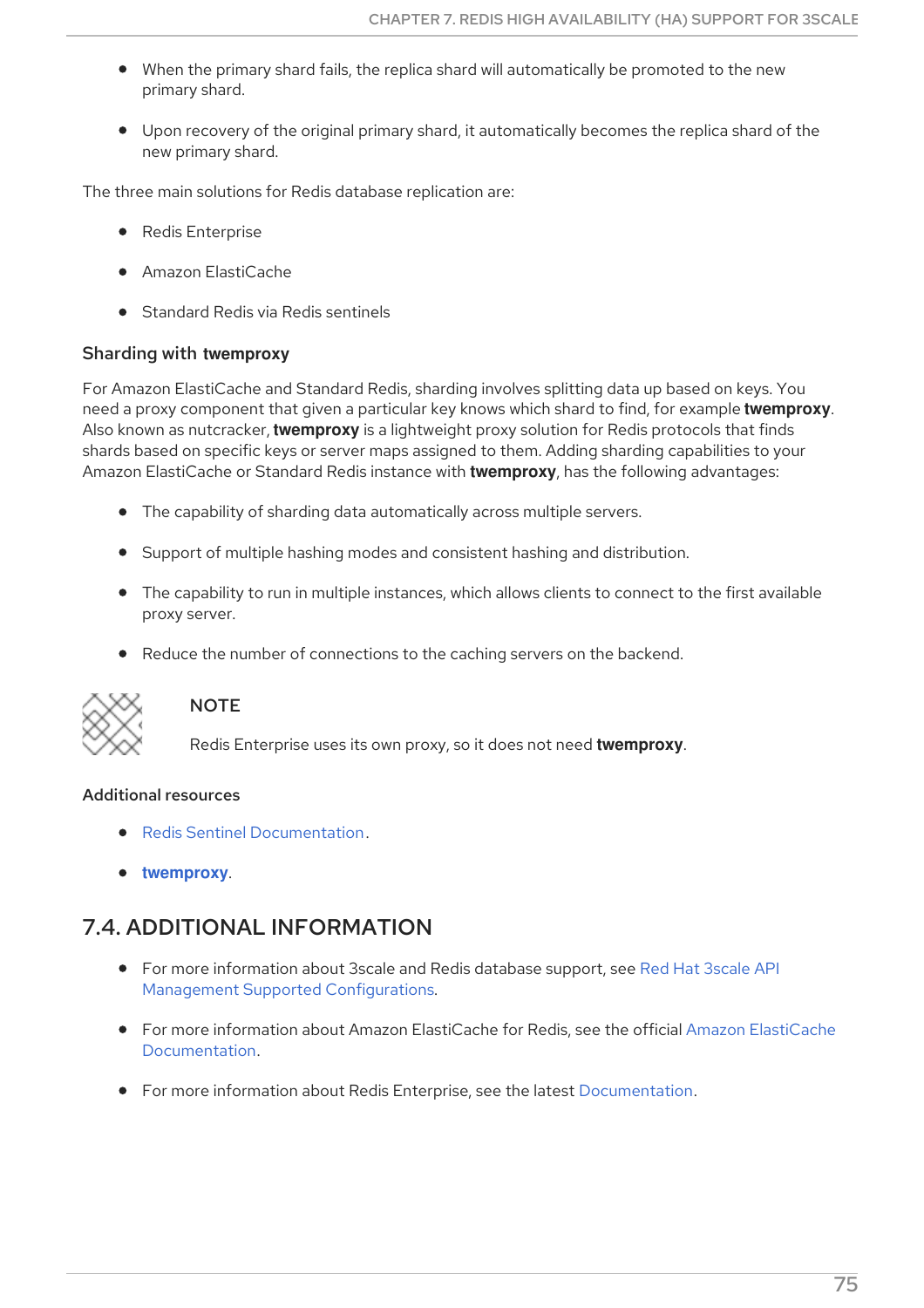# CHAPTER 8. CONFIGURING AN EXTERNAL MYSQL **DATABASE**

This guide provides information for [externalizing](#page-71-0) the MySQL database for Chapter 6, *3scale High Availability and Evaluation templates*. This can be done by using the default *amp.yml* file. This is useful where there are several infrastructure issues, such as network or filesystem, using the default **systemmysql** pod.

The difference between this approach and the one in Chapter 6, *3scale High Availability and Evaluation templates* is that this provides a way for [externalizing](#page-71-0) a MySQL database in case Red Hat 3scale API Management was initially using the default *amp.yml* template.



### **NOTE**

Red Hat supports 3scale configurations that use an external MySQL database. However, the database itself is not within the scope of support.

#### **Prerequisites**

- Access to an OpenShift Container Platform 3.11 cluster using an account with administrator privileges.
- A 3scale instance [installation](#page-29-0) on the OpenShift cluster. See Chapter 2, *Installing 3scale on OpenShift*.

To configure an external MySQL database for High Availability (HA), perform the steps outlined in the following sections:

- **•** Section 8.1, "External MySQL database [limitations"](#page-79-0)
- **•** Section 8.2, ["Externalizing](#page-81-0) the MySQL database"
- Section 8.3, ["Rolling](#page-83-0) back"

# <span id="page-79-0"></span>8.1. EXTERNAL MYSQL DATABASE LIMITATIONS

There are limitations with the process of externalizing your MySQL database:

#### 3scale On-premises versions

It has only been tested and verified on the 2.5 On-premises and 2.6 On-premises versions from 3scale.

#### MySQL database user

The URL must be in the following format:

#### **<database\_scheme>://<admin\_user>:<admin\_password>@<database\_host>/<database\_name>**

An **<admin\_user>** must be an existing user in the external database with full permissions on the **<database\_name>** logical database. The **<database\_name>** must be an already existing logical database in the external database.

#### MySQL host

Use the *IP address* from the external MySQL database instead of the *hostname* or it will not resolve. For example, use *1.1.1.1* instead of *mysql.mydomain.com*.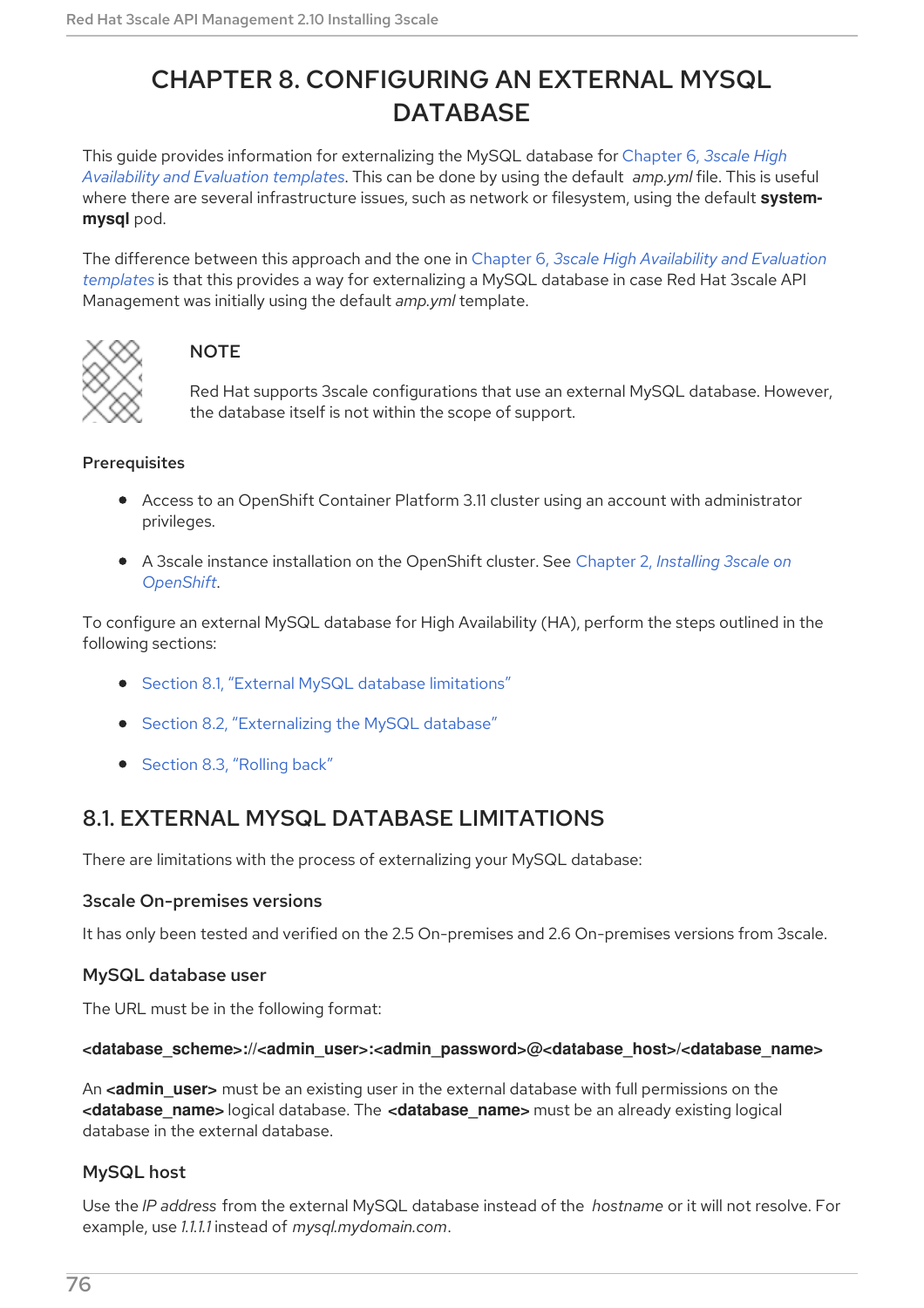# 8.2. EXTERNALIZING THE MYSQL DATABASE

Use the following steps to fully externalize the MySQL database.



#### WARNING

This will cause downtime in the environment while the process is ongoing.

#### Procedure

1. Login to the OpenShift node where your 3scale On-premises instance is hosted and change to its project:

oc login -u <user> <url> oc project <3scale-project>

Replace **<user>**, **<url>**, and **<3scale-project>** with your own credentials and the project name.

2. Follow the steps below in the order shown to scale down all the pods. This will avoid loss of data.

#### Stop 3scale On-premises

From the OpenShift web console or from the command line interface (CLI), scale down all the deployment configurations to zero replicas in the following order:

- **apicast-wildcard-router** and **zync** for versions before 3scale 2.6 or **zync-que** and **zync** for 3scale 2.6 and above.
- **apicast-staging** and **apicast-production**.
- **system-sidekiq**, **backend-cron**, and **system-sphinx**.
	- 3scale 2.3 includes **system-resque**.
- **system-app**.
- **backend-listener** and **backend-worker**.
- **backend-redis**, **system-memcache**, **system-mysql**, **system-redis**, and **zync-database**. The following example shows how to perform this in the CLI for **apicast-wildcard-router** and **zync**:

oc scale dc/apicast-wildcard-router --replicas=0 oc scale dc/zync --replicas=0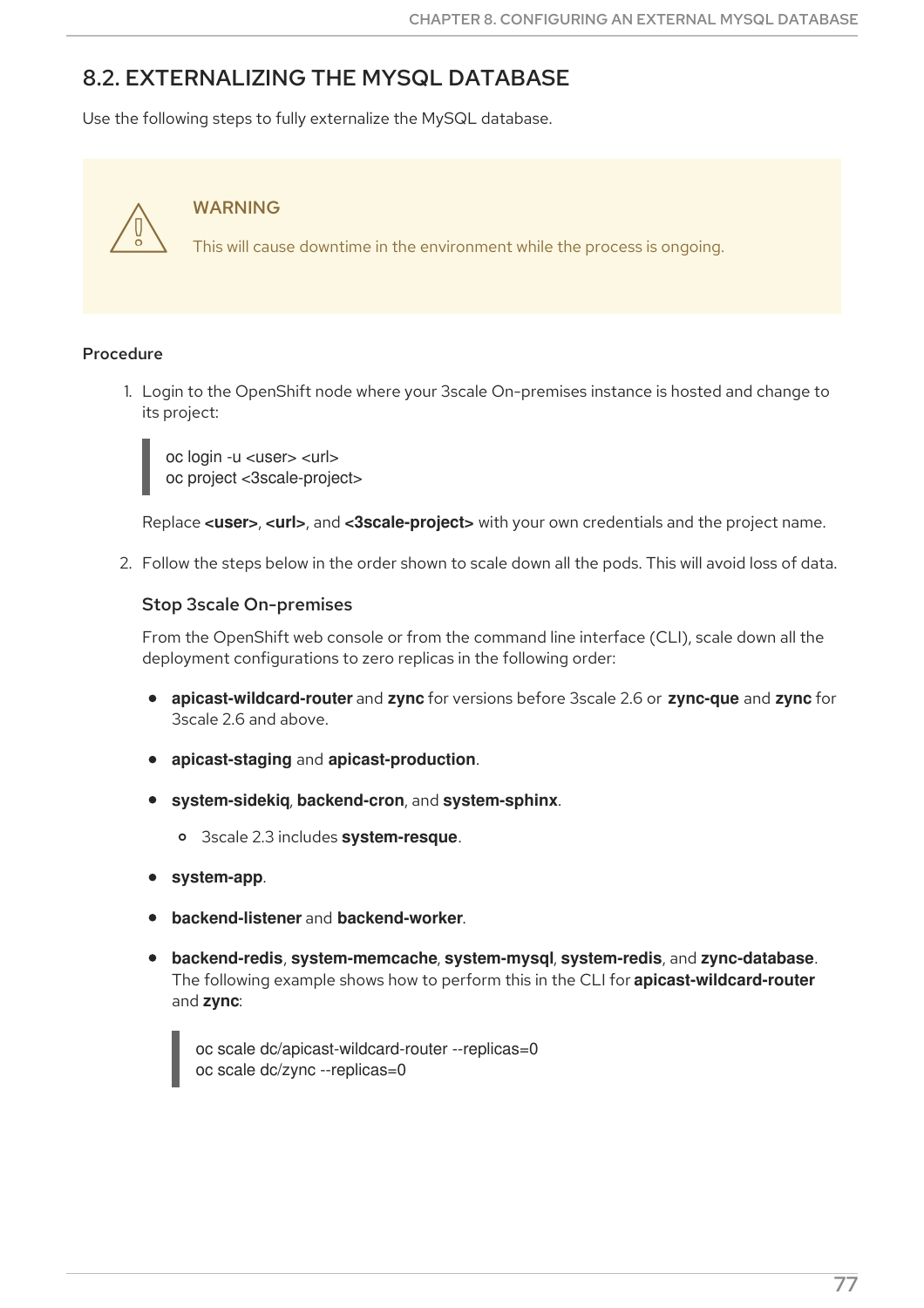<span id="page-81-0"></span>

# **NOTE**

The deployment configuration for each step can be scaled down at the same time. For example, you could scale down **apicast-wildcard-router** and **zync** together. However, it is better to wait for the pods from each step to terminate before scaling down the ones that follow. The 3scale instance will be completely inaccessible until it is fully started again.

3. To confirm that no pods are running on the 3scale project use the following command:



The command should return *No resources found*.

4. Scale up the database level pods again using the following command:

oc scale dc/{backend-redis,system-memcache,system-mysql,system-redis,zync-database} - replicas=1

5. Ensure that you are able to login to the external MySQL database through the **system-mysql** pod before proceeding with the next steps:

oc rsh system-mysql-<system\_mysql\_pod\_id> mysql -u root -p -h <host>

- *<system\_mysql\_pod\_id>*: The identifier of the system-mysql pod.
- The user should always be root. For more [information](https://access.redhat.com/documentation/en-us/red_hat_3scale_api_management/2.10/html-single/installing_3scale/index#external-mysql-database-limitations) see External MySQL database limitations.
	- a. The CLI will now display **mysql>**. Type *exit*, then press *return*. Type *exit* again at the next prompt to go back to the OpenShift node console.
- 6. Perform a full MySQL dump using the following command:

oc rsh system-mysql-<system\_mysql\_pod\_id> /bin/bash -c "mysqldump -u root --singletransaction --routines --triggers --all-databases" > system-mysql-dump.sql

- Replace *<system\_mysql\_pod\_id>* with your unique **system-mysql** pod *ID* .
- Validate that the file **system-mysql-dump.sql** contains a valid MySQL level dump as in the following example:

\$ head -n 10 system-mysql-dump.sql -- MySQL dump 10.13 Distrib 5.7.24, for Linux (x86\_64) -- -- Host: localhost Database: -- ------------------------------------------------------ -- Server version 5.7.24

/\*!40101 SET @OLD\_CHARACTER\_SET\_CLIENT=@@CHARACTER\_SET\_CLIENT \*/; /\*!40101 SET @OLD CHARACTER SET RESULTS=@@CHARACTER SET RESULTS \*/;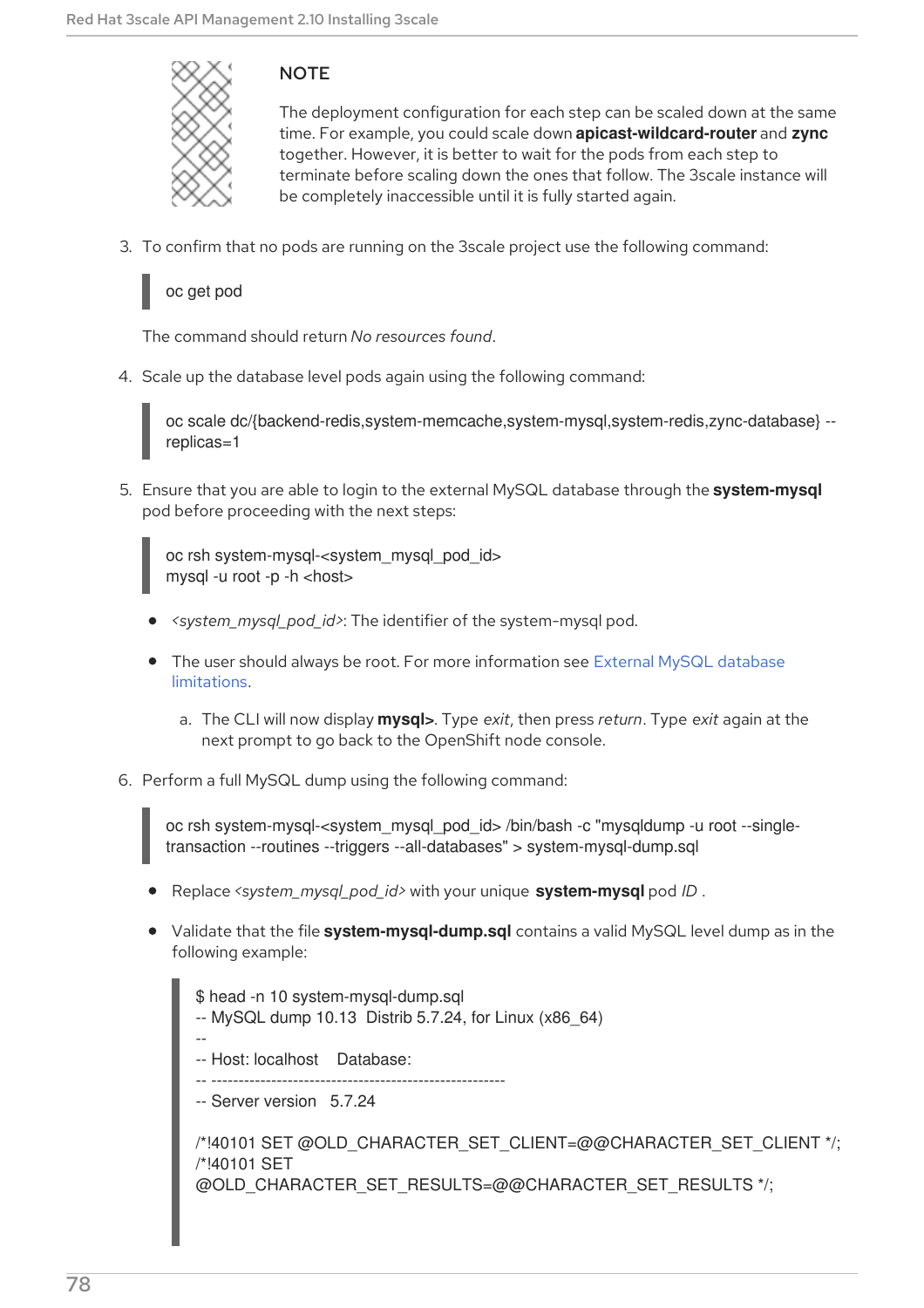/\*!40101 SET @OLD\_COLLATION\_CONNECTION=@@COLLATION\_CONNECTION \*/; /\*!40101 SET NAMES utf8 \*/;

7. Scale down the **system-mysql** pod and leave it with 0 (zero) replicas:

oc scale dc/system-mysql --replicas=0

<span id="page-82-0"></span>8. Find the *base64* equivalent of the URL **mysql2://root:<password>@<host>/system**, replacing *<password>* and *<host>* accordingly:

echo "mysql2://root:<password>@<host>/system" | base64

9. Create a default *'user'@'%'* on the remote MySQL database. It only needs to have SELECT privileges. Also find its *base64* equivalents:

echo "user" | base64 echo "<password>" | base64

- Replace <password> with the password for *'user'@'%'*.
- <span id="page-82-1"></span>10. Perform a backup and edit the OpenShift secret **system-database**:

oc get secret system-database -o yaml > system-database-orig.bkp.yml oc edit secret system-database

- **URL:** Replace it with the value from [\[step-8\].](#page-82-0)
- DB USER and DB\_PASSWORD: Use the values from the previous step for both.
- 11. Send **system-mysql-dump.sql** to the remote database server and import the dump into it. Use the command to import it:
- 12. Use the command below to send **system-mysql-dump.sql** to the remote database server and import the dump into the server:

mysql -u root -p < system-mysql-dump.sql

13. Ensure that a new database called *system* was created:

mysql -u root -p -se "SHOW DATABASES"

14. Use the following instructions to *Start 3scale On-premises*, which scales up all the pods in the correct order.

#### Start 3scale On-premises

- **backend-redis**, **system-memcache**, **system-mysql**, **system-redis**, and **zync-database**.
- **backend-listener** and **backend-worker**.
- **system-app**.
- **system-sidekiq**, **backend-cron**, and **system-sphinx**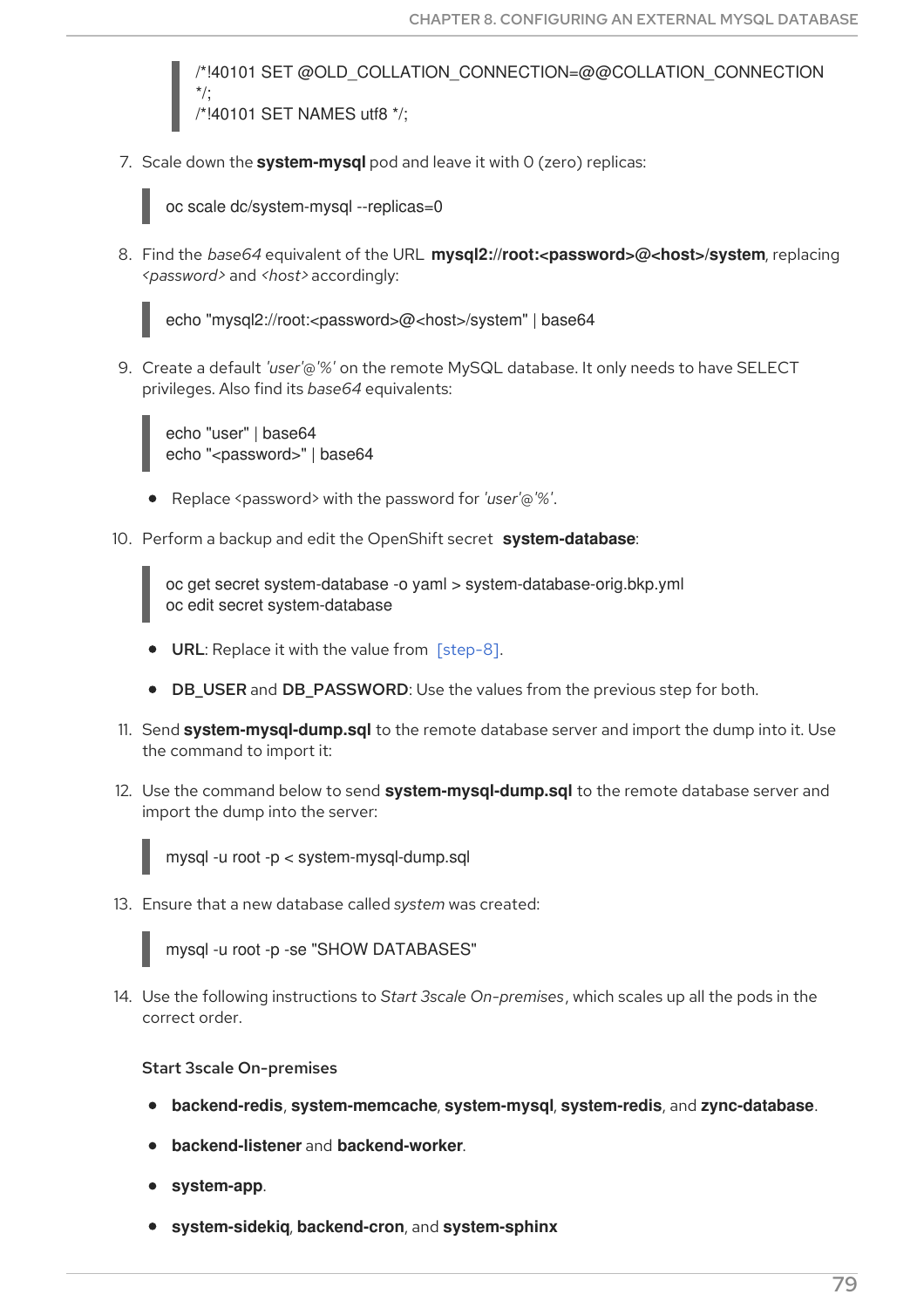- 3scale 2.3 includes **system-resque**.
- **apicast-staging** and **apicast-production**.
- **apicast-wildcard-router** and **zync** for versions before 3scale 2.6 or **zync-que** and **zync** for 3scale 2.6 and above.

The following example shows how to perform this in the CLI for **backend-redis**, **systemmemcache**, **system-mysql**, **system-redis**, and **zync-database**:

oc scale dc/backend-redis --replicas=1 oc scale dc/system-memcache --replicas=1 oc scale dc/system-mysql --replicas=1 oc scale dc/system-redis --replicas=1 oc scale dc/zync-database --replicas=1

The **system-app** pod should now be up and running without any issues.

- 15. After validation, scale back up the other pods in the order [shown.](https://access.redhat.com/documentation/en-us/red_hat_3scale_api_management/2.10/html-single/installing_3scale/index#scaling-up-pods)
- 16. Backup the **system-mysql** *DeploymentConfig* object. You may delete after a few days once you are sure everything is running properly. Deleting **system-mysql** *DeploymentConfig* avoids any future confusion if this procedure is done again in the future.

# <span id="page-83-0"></span>8.3. ROLLING BACK

Perform a rollback procedure if the **system-app** pod is not fully back online and the root cause for it could not be determined or addressed after following [step](https://access.redhat.com/documentation/en-us/red_hat_3scale_api_management/2.10/html-single/installing_3scale/index#scaling-up-pods) 14.

1. Edit the secret **system-database** using the original values from **system-databaseorig.bkp.yml**. See [\[step-10\]:](#page-82-1)

oc edit secret system-database

Replace *URL*, *DB\_USER*, and *DB\_PASSWORD* with their original values.

2. Scale down all the pods and then scale them back up again, including **system-mysql**. The **system-app** pod and the other pods to be started after it should be up and running again. Run the following command to confirm all pods are back up and running:

oc get pods -n <3scale-project>

# 8.4. ADDITIONAL INFORMATION

For more information about 3scale and MySQL database support, see Red Hat 3scale API Management Supported [Configurations.](https://access.redhat.com/articles/2798521#3scale-api-management-27-2)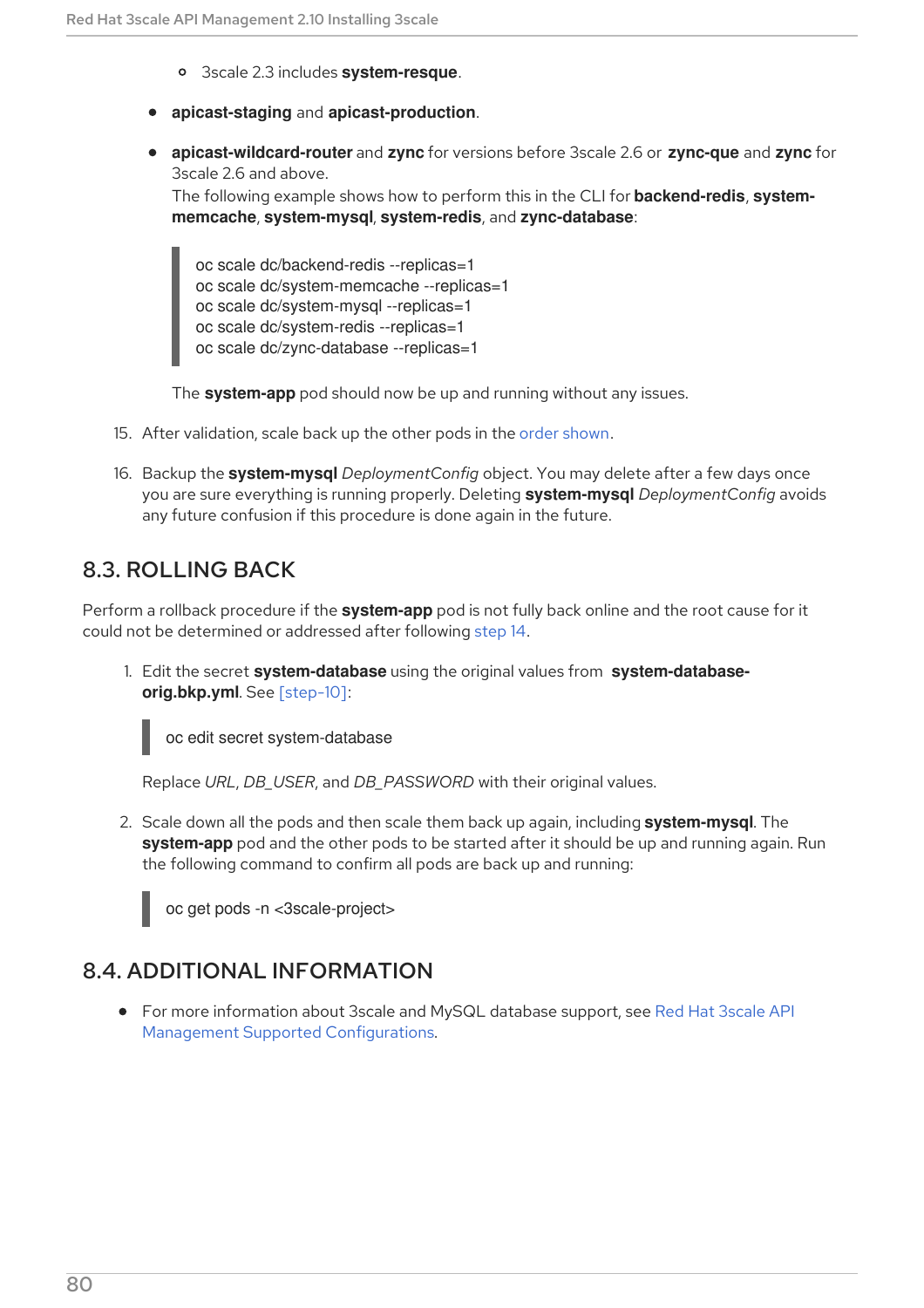# CHAPTER 9. SETTING UP YOUR 3SCALE SYSTEM IMAGE WITH AN ORACLE DATABASE



### **NOTE**

- The Oracle Database is only supported with OpenShift Container Platform (OCP) 3.11 when you are performing a template-based installation of 3scale.
- If you are performing a 3scale deployment with the operator using the Oracle Database, see Installing 3scale with the operator using the Oracle [Database](https://access.redhat.com/documentation/en-us/red_hat_3scale_api_management/2.10/html-single/installing_3scale/index#installing-threescale-with-operator-using-oracle-database) .
- As of 3scale 2.10, Oracle Database 12c is no longer supported.
- For more information about supported [configurations,](https://access.redhat.com/articles/2798521) see the Red Hat 3scale API Management Supported Configurations page.

This section explains how a Red Hat 3scale API Management administrator sets up the 3scale system image with an Oracle Database. By default, 3scale 2.10 has a component called system that stores configuration data in a MySQL database. You can override the default database and store your information in an external Oracle Database. Follow the steps in this chapter to build a custom system container image with your own Oracle Database client binaries and deploy 3scale to OpenShift.

### **Prerequisites**

- From the Instant Client [Downloads](https://www.oracle.com/database/technologies/instant-client/linux-x86-64-downloads.html) for Linux x86-64 (64-bit) page, download:
	- A client: It can be either *basic-lite* or *basic*.
	- The *ODBC driver*.
	- The *SDK* for Oracle Database 19c.

A [supported](https://access.redhat.com/articles/2798521) version of the following Oracle software components:

- Oracle Instant Client Package: Basic or Basic Light
- Oracle Instant Client Package: SDK
- Oracle Instant Client Package: ODBC

#### Oracle 19c example packages

- Oracle Instant Client Package Basic or Basic Light: instantclient-basic-linux.x64- 19.8.0.0.0dbru.zip or instantclient-basiclite-linux.x64-19.8.0.0.0dbru.zip
- Oracle Instant Client Package SDK: instantclient-sdk-linux.x64-19.8.0.0.0dbru.zip
- Oracle Instant Client Package ODBC: instantclient-odbc-linux.x64-19.8.0.0.0dbru.zip

To set up your 3scale system image with and Oracle Database, perform the steps outlined in the following sections:

- Section 9.1, ["Preparing](#page-85-0) the Oracle Database"
- Section 9.2, ["Building](#page-86-0) the system image"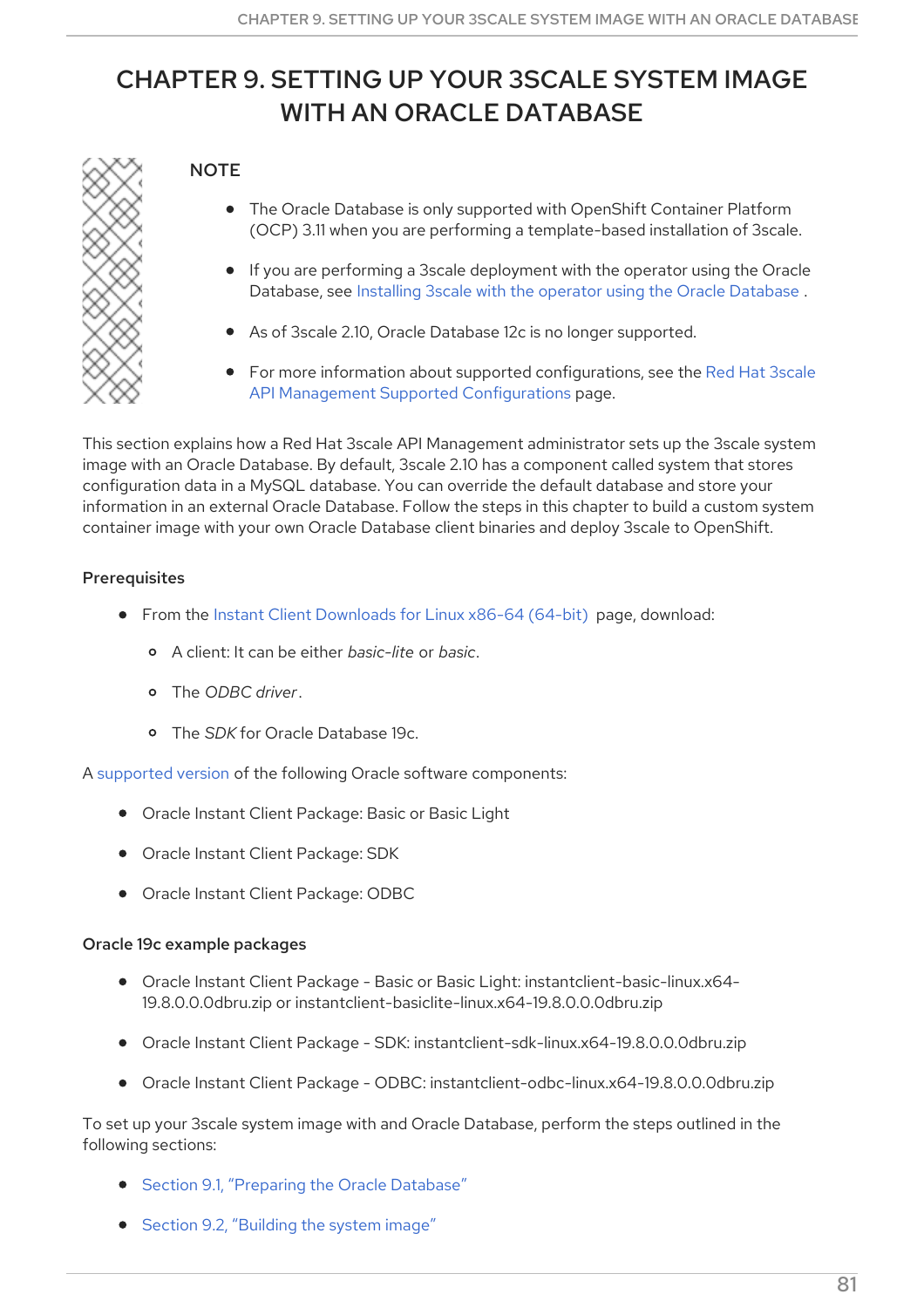# <span id="page-85-0"></span>9.1. PREPARING THE ORACLE DATABASE

This section provides steps for preparing your Oracle Database.

#### **Prerequisites**

- A [supported](https://access.redhat.com/articles/2798521) version of the Oracle Database accessible from your OpenShift cluster.
- Access to the Oracle Database system user for installation procedures.

#### Procedure

1. Create a new database. To configure 3scale with Oracle Database, use the following settings:

ALTER SYSTEM SET max\_string\_size=extended SCOPE=SPFILE;

- 2. Collect the database details. You need the following information for 3scale configuration:
	- The Oracle Database URL address.
	- The Oracle Database, [service](https://docs.oracle.com/cd/E11882_01/network.112/e41945/glossary.htm#BGBGIHFG) name
	- The Oracle Database system password. The **DATABASE\_URL** parameter must follow this format: **oracleenhanced://\${user}:\${password}@\${host}:\${port}/\${database}**

#### Example

DATABASE\_URL="oracle-enhanced://user:password@my-oracledatabase.com:1521/threescalepdb"

#### Additional resources

For information on creating a new database in Oracle Database, see the Oracle [documentation.](https://docs.oracle.com/en/database/)

# 9.2. BUILDING THE SYSTEM IMAGE

This section provides steps to build the system image.

#### **Prerequisites**

You should have already carried out the steps in Preparing the Oracle [Database.](https://access.redhat.com/documentation/en-us/red_hat_3scale_api_management/2.10/html-single/installing_3scale/index#preparing-the-oracle-database)

#### Procedure

1. Clone the OpenShift [Templates](https://github.com/3scale/3scale-amp-openshift-templates/tree/3scale-2.10.0-GA) for 3scale from the GitHub repository. Use the following command:

git clone --branch 3scale-2.10.0-GA https://github.com/3scale/3scale-amp-openshifttemplates.git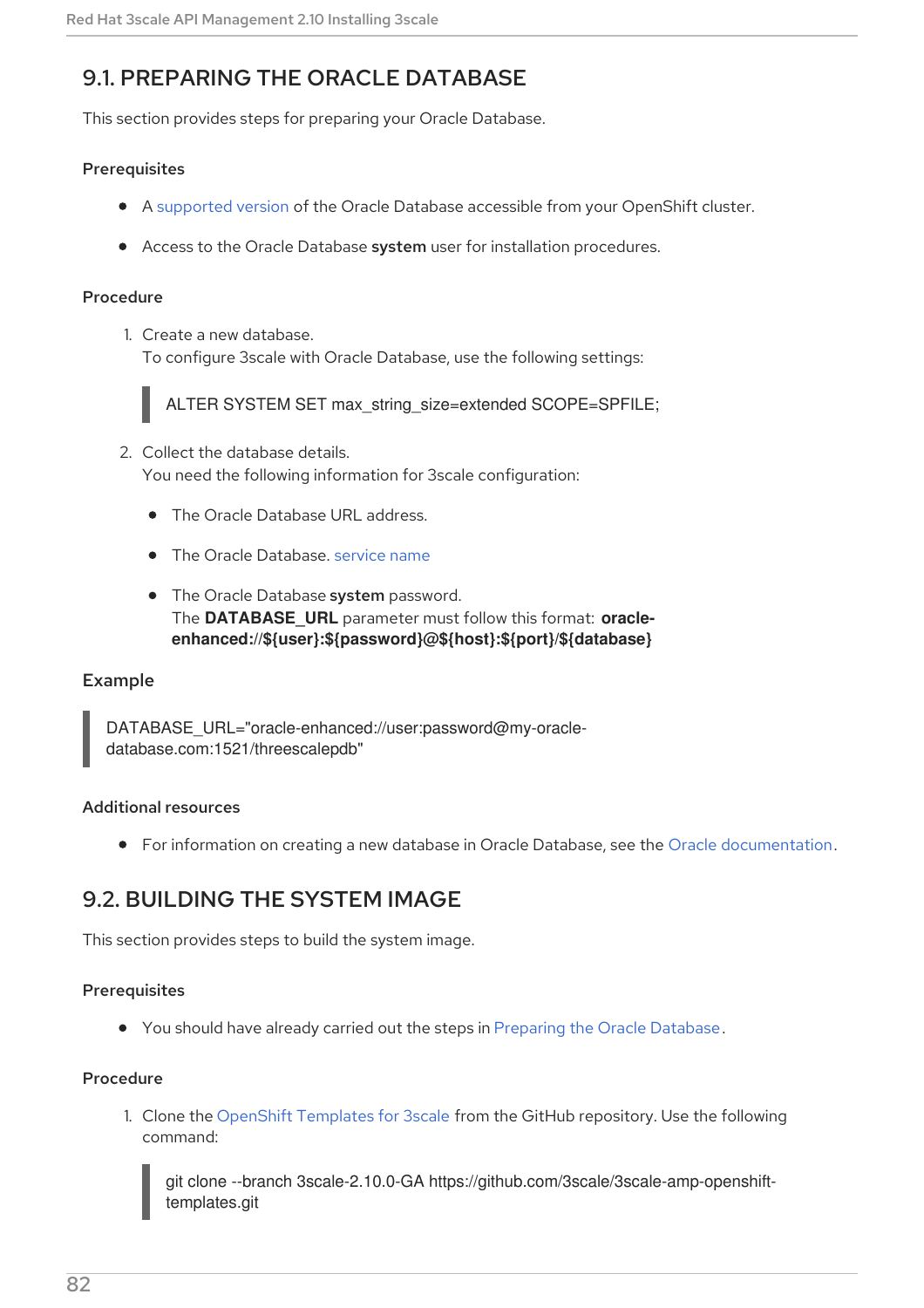- <span id="page-86-0"></span>2. Place your Oracle Database Instant Client Package files into the **3scale-amp-openshifttemplates/amp/system-oracle/oracle-client-files** directory.
- 3. Download the 3scale 2.10 *amp.yml* template.
- 4. Run the **oc new-app** command with the **-f** option and specify the **build.yml** OpenShift template:

\$ oc new-app -f build.yml

5. Run the **oc new-app** command with the **-f** option to indicate the **amp.yml** OpenShift template, and the **-p** option to specify the **WILDCARD\_DOMAIN** parameter with the domain of your OpenShift cluster:

\$ oc new-app -f amp.yml -p WILDCARD\_DOMAIN=mydomain.com

6. Enter the following **oc patch** commands, replacing **SYSTEM\_PASSWORD** with the Oracle Database **system** password you set up in [Preparing](https://access.redhat.com/documentation/en-us/red_hat_3scale_api_management/2.10/html-single/installing_3scale/index#preparing-the-oracle-database) the Oracle Database:

\$ oc patch dc/system-app -p '[{"op": "add", "path": "/spec/strategy/rollingParams/pre/execNewPod/env/-", "value": {"name": "ORACLE\_SYSTEM\_PASSWORD", "value": "SYSTEM\_PASSWORD"}}]' --type=json

\$ oc patch dc/system-app -p '{"spec": {"strategy": {"rollingParams": {"post":{"execNewPod": {"env": [{"name": "ORACLE\_SYSTEM\_PASSWORD", "value": "SYSTEM\_PASSWORD"}]}}}}}}'

7. Enter the following command, replacing **DATABASE URL** to point to your Oracle Database, specified in Preparing the Oracle [Database](https://access.redhat.com/documentation/en-us/red_hat_3scale_api_management/2.10/html-single/installing_3scale/index#preparing-the-oracle-database):

\$ oc patch secret/system-database -p '{"stringData": {"URL": "DATABASE\_URL"}}'

8. Enter the **oc start-build** command to build the new system image:

\$ oc start-build 3scale-amp-system-oracle --from-dir=.

9. Wait until the build completes. To see the state of the build, run the following command:

oc get build <build-name> -o jsonpath="{.status.phase}"

a. Wait until the build is in a *Complete* state.

### 9.2.1. Updating ImageChange triggers

Update the ImageChange triggers of the DeploymentConfigs that use the System image so they use the new Oracle-based System image.

#### Prerequisites

First carry out the steps in [Building](https://access.redhat.com/documentation/en-us/red_hat_3scale_api_management/2.10/html-single/installing_3scale/index#building-the-system-image) the system image.

#### Procedure